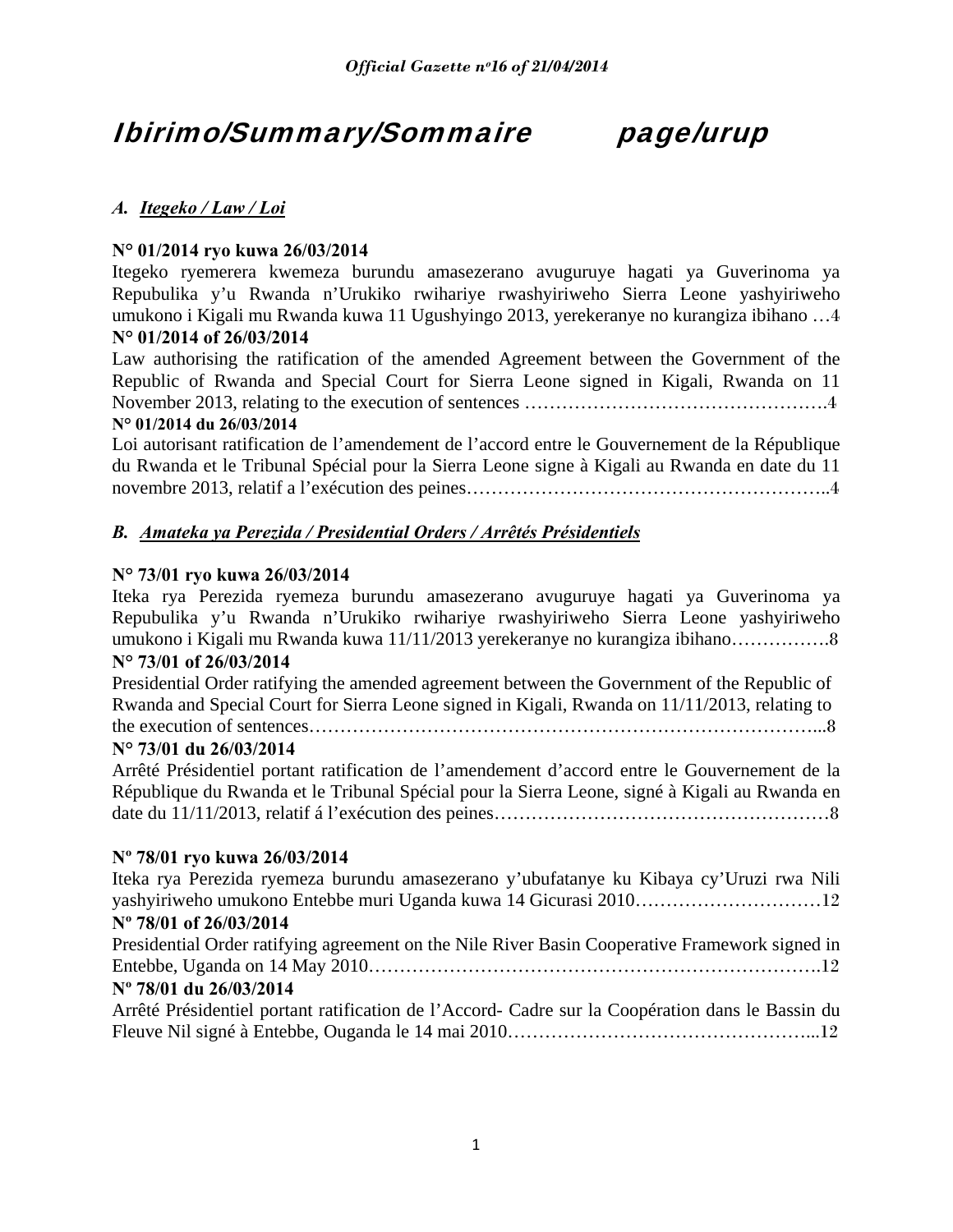## *C. Amateka ya Minisitiri / Ministerial Orders / Arrêtés Ministériels*

## **N° 001/14 ryo ku wa 14/04/2014**

Iteka rya Minisitiri rigena uburyo bwo kwatira ubutaka bw'ubuhinzi, ubworozi n'amashyamba.....16 **N° 001/14 of 14/04/2014** Ministerial Order determining modalities for sub-leasing of agriculture, livestock and forest land……………………………………………………………………………………………….16 **N° 001/14 du 14/04/2014** Arrêté Ministériel portant modalités du sous-bail emphytéotique des terres destinées à l'exploitation agricole, élevage et forestière……………………………………………………..16 **N° 002/14 ryo ku wa 14/04/2014** Iteka rya Minisitiri rihindura kandi ryuzuza Iteka rya Minisitiri n° 009/16.01 ryo kuwa 23/08/2011 rigena uburyo bwo kubona impapurompamo z'umutungo bwite w'ubutaka……….26 **Nº 002/14 of 14/04/2014** Ministerial Order modifying and complementing Ministerial Order n° 009/16.01 of 23/08/2011 determining the procedure to obtain a freehold land title ……………………………………….26 **N° 002/14 du 14/04/2014** Arrêté Ministériel modifiant et complétant l'Arrêté Ministériel nº 009/16.01 du 23/08/2011 déterminant les modalités d'acquisition des certificats d'enregistrement de la propriété foncière…………………………………………………………………………………………..26 **N°003/14 ryo ku wa 14/04/2014** Iteka rya Minisitiri rigena inshingano, imitunganyirize, imikorere by'Ibiro by'Ubutaka ku Rwego rw'Akarere……………………………………………………………………………………….32 **N°003/14 of 14/04/2014**  Ministerial Order determining responsibilities, organisation, functioning of District land bureau…………………………………………………………………………………………….32 **N° 003 du 14/04/2014**

Arrêté Ministériel déterminant les attributions, l'organisation et le fonctionnement du Bureau Foncier de District………………………………………………………………………………..32

## *D. Imiryango ishingiye ku Idini / Religious-Based Organization / Organisations fondées sur la Religion*

|  |  | "EGLISE DE PENTECOTE DES ASSEMBLEES DE DIEU AU RWANDA»      |  |  |
|--|--|-------------------------------------------------------------|--|--|
|  |  |                                                             |  |  |
|  |  |                                                             |  |  |
|  |  | SOEURS OBLATES DE L'ASSOMPTION, RELIGIEUSES MISSIONNAIRES56 |  |  |
|  |  |                                                             |  |  |
|  |  | UBUMWE BW'AMATORERO Y'ABABATISITA MU RWANDA (UEBR)          |  |  |
|  |  |                                                             |  |  |
|  |  |                                                             |  |  |
|  |  |                                                             |  |  |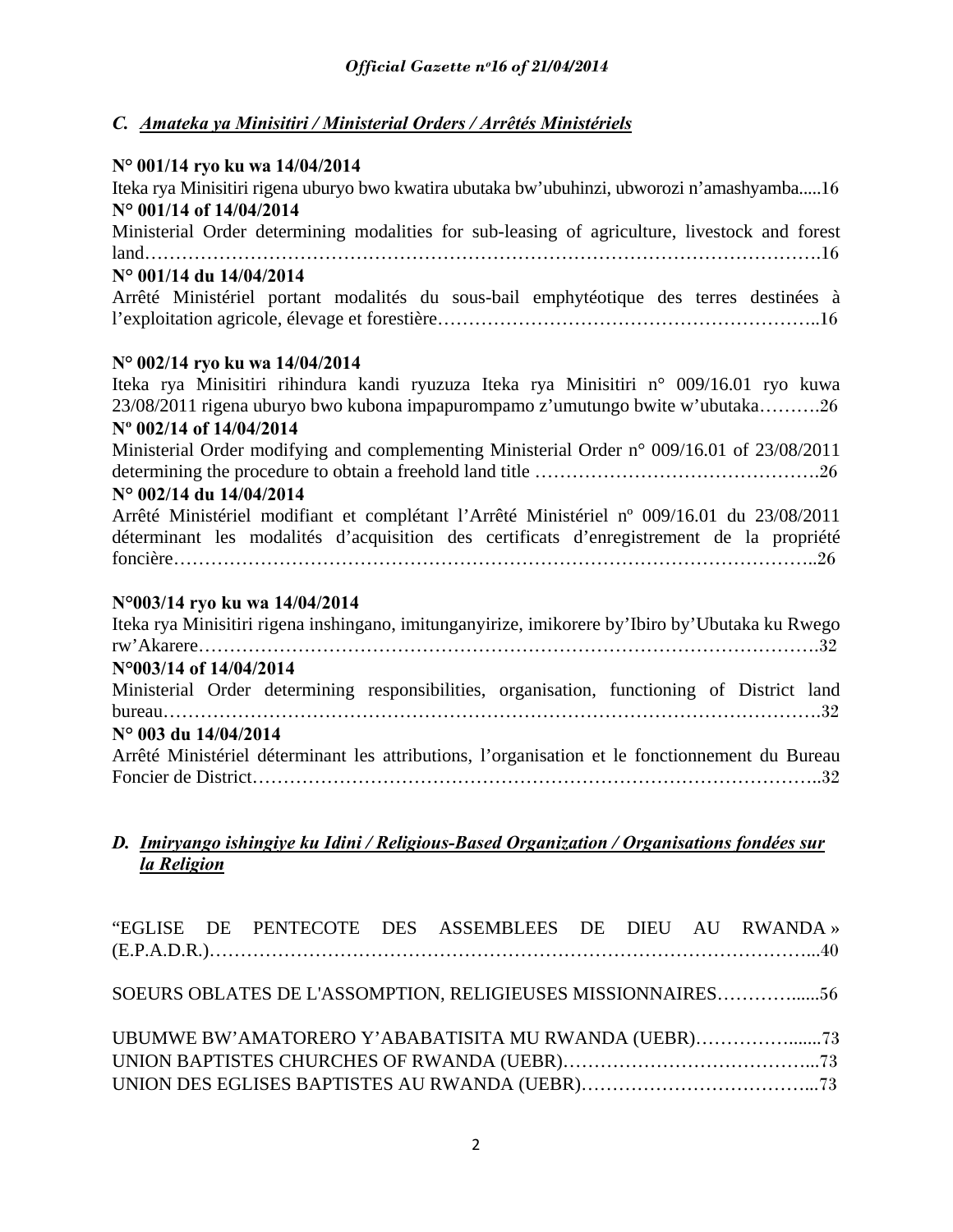## *E. Amakoperative / Cooperatives / Coopératives*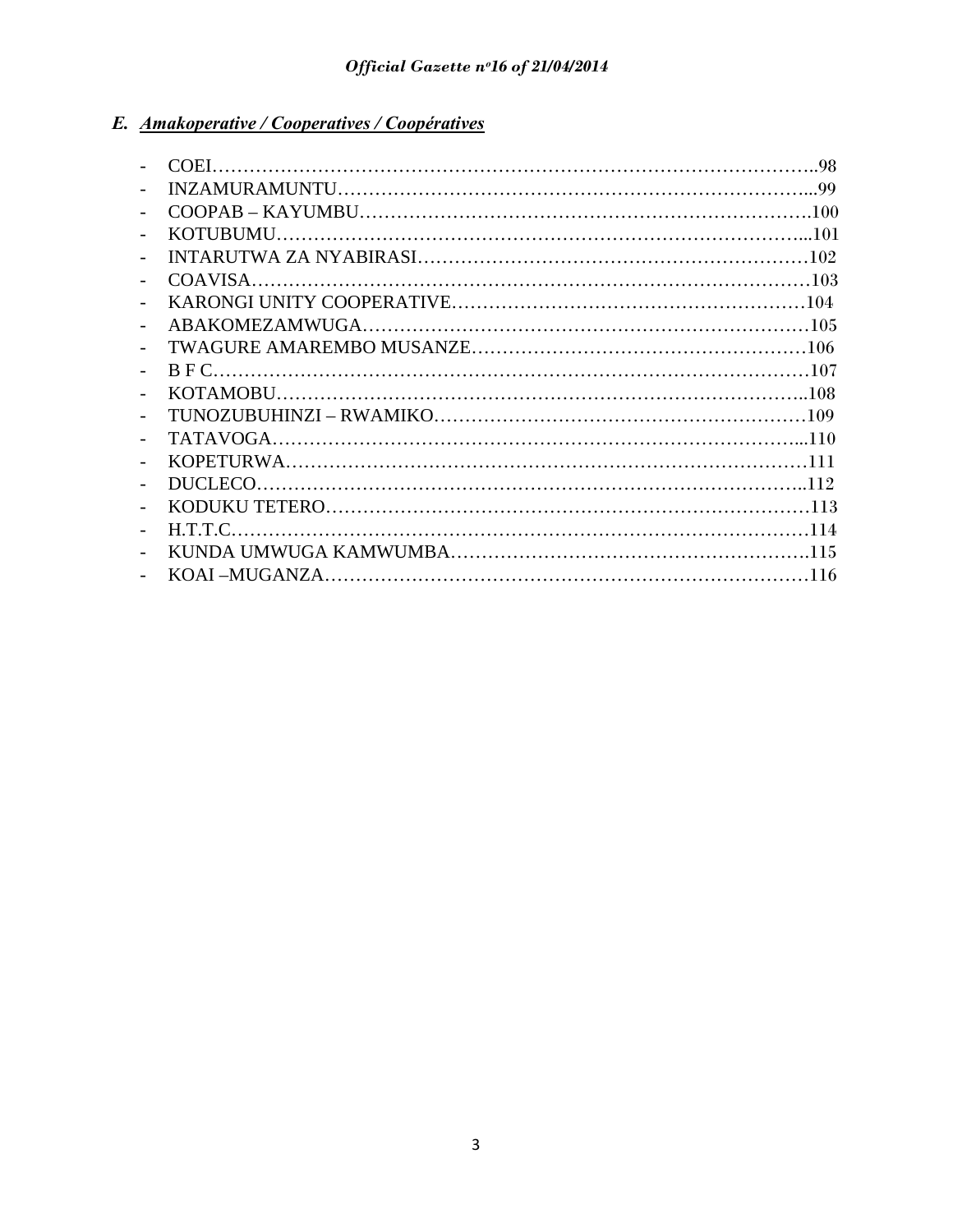**ITEGEKO N° 01/2014 RYO KUWA 26/03/2014 RYEMERERA KWEMEZA BURUNDU AMASEZERANO AVUGURUYE HAGATI YA GUVERINOMA YA REPUBULIKA Y'U RWANDA N'URUKIKO RWIHARIYE RWASHYIRIWEHO SIERRA LEONE YASHYIRIWEHO UMUKONO I KIGALI MU RWANDA KU WA 11 UGUSHYINGO 2013, YEREKERANYE NO KURANGIZA IBIHANO** 

**LAW N°01/2014 OF 26/03/2014 AUTHORISING THE RATIFICATION OF THE AMENDED AGREEMENT BETWEEN THE GOVERNMENT OF THE REPUBLIC OF RWANDA AND SPECIAL COURT FOR SIERRA LEONE SIGNED IN KIGALI, RWANDA ON 11 NOVEMBER 2013, RELATING TO THE EXECUTION OF SENTENCES** 

**LOI N°01/2014 DU 26/03/2014 AUTORISANT RATIFICATION DE L'AMENDEMENT DE L'ACCORD ENTRE LE GOUVERNEMENT DE LA REPUBLIQUE DU RWANDA ET LE TRIBUNAL SPECIAL POUR LA SIERRA LEONE SIGNE A KIGALI AU RWANDA EN DATE DU 11 NOVEMBRE 2013, RELATIF A L'EXECUTION DES PEINES** 

#### **ISHAKIRO**

#### **TABLE OF CONTENTS**

#### **TABLE DES MATIERES**

**Ingingo ya mbere: Uruhushya rwo kwemeza Article One: Authorization for ratification burundu Article premier: Autorisation de ratification** 

**Ingingo ya 2: Itegurwa, isuzumwa n'itorwa by'iri Article 2: Drafting, consideration and tegeko adoption of this Law Article 2: Initiation, examen et adoption de la présente loi** 

**Ingingo ya 3: Igihe itegeko ritangira gukurikizwa Article 3: Commencement Article 3: Entrée en vigueur**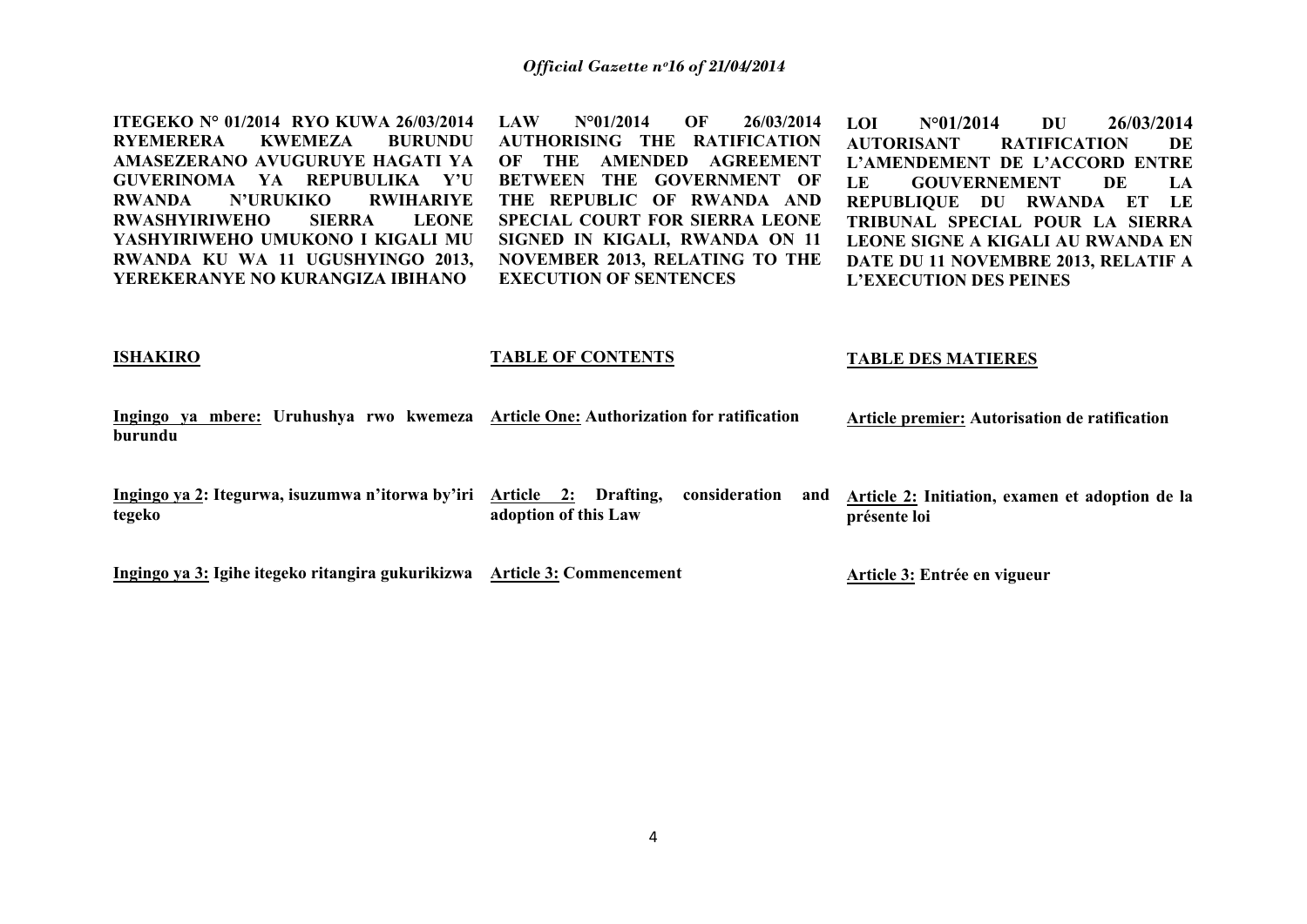**ITEGEKO N° 01/2014 RYO KUWA 26/03/2014 RYEMERERA KWEMEZA AUTHORISING THE RATIFICATION OF AMASEZERANO AVUGURUYE HAGATI YA THE AMENDED AGREEMENT BETWEEN GUVERINOMA YA REPUBULIKA Y'U THE GOVERNMENT OF THE REPUBLIC RWANDA N'URUKIKO RWIHARIYE OF RWANDA AND SPECIAL COURT FOR RWASHYIRIWEHO SIERRA SIERRA LEONE SIGNED IN KIGALI, YASHYIRIWEHO UMUKONO I KIGALI MU RWANDA ON 11 NOVEMBER 2013, LEONE SIGNE A KIGALI AU RWANDA EN**  RWANDA KU WA 11 UGUSHYINGO 2013, RELATING TO THE EXECUTION OF DATE DU 11 NOVEMBRE 2013, RELATIF A **YEREKERANYE NO KURANGIZA IBIHANO LAW N°01/2014 OF 26/03/2014 SENTENCES LOI N°01/2014 DU 26/03/2014 AUTORISANT RATIFICATION DE L'AMENDEMENT DE L'ACCORD ENTRE LE GOUVERNEMENT DE LA REPUBLIQUE DU RWANDA ET LE TRIBUNAL SPECIAL POUR LA SIERRA L'EXECUTION DES PEINES** 

**Twebwe, KAGAME Paul,**  Perezida wa Repubulika;

**We, KAGAME Paul,**  President of the Republic;

**Nous, KAGAME Paul,**  Président de la République;

**INTEKO ISHINGA AMATEGEKO YEMEJE, THE PARLIAMENT HAS ADOPTED AND NONE NATWE DUHAMIJE, DUTANGAJE WE SANCTION, PROMULGATE THE ITEGEKO RITEYE RITYA FOLLOWING LAW AND ORDER IT BE DUTEGETSE KO RYANDIKWA PUBLISHED IN THE OFFICIAL GAZETTE QU'ELLE SOIT PUBLIEE AU JOURNAL IGAZETI YA LETA YA REPUBULIKA Y'U OF THE REPUBLIC OF RWANDARWANDALE PARLEMENT A ADOPTE ET NOUS SANCTIONNONS, PROMULGUONS LA LOI DONT LA TENEUR SUIT ET ORDONNONS OFFICIEL DE LA REPUBLIQUE DU RWANDA** 

**INTEKO ISHINGA AMATEGEKO:**  Umutwe w'Abadepite, mu nama yawo yo kuwa 17 The Chamber of Deputies, in its session of 17 La Chambre des Députés, en sa séance du 17 Gashyantare 2014; Umutwe wa Sena, mu nama yawo yo kuwa 20 The Senate, in its session of 20 February 2014; Gashyantare 2014; Ishingiye ku Itegeko Nshinga rya Repubulika y'u Pursuant to the Constitution of the Republic of Vu la Constitution de la République du Rwanda **THE PARLIAMENT:**  February 2014; **LE PARLEMENT:**  février 2014; Le Sénat, en sa séance du 20 février 2014;

Rwanda ryo kuwa 04 Kamena 2003 nk'uko Rwanda of 04 June 2003 as amended to date, du 04 juin 2003 telle que révisée à ce jour,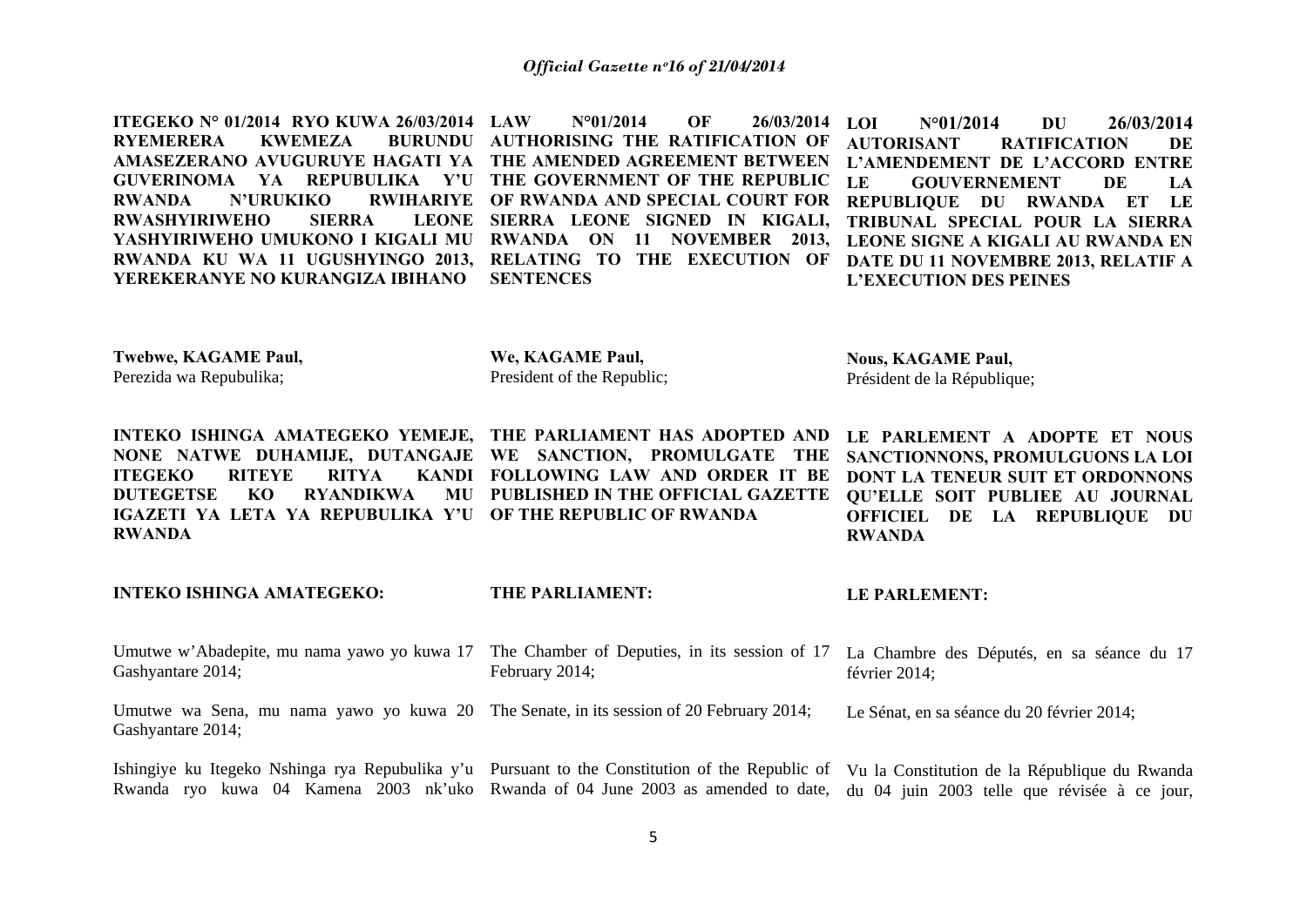ryavuguruwe kugeza ubu, cyane cyane mu ngingo zaryo, iya 62, iya 66, iya 67, iya 88, iya 89, iya 90, iya 92, iya 93, iya 95, iya 108, iya 189, iya 190 <sup>n</sup>'iya 201;

Imaze kubona Amasezerano avuguruye hagati ya Guverinoma ya Repubulika y'u Rwanda n'Urukiko Rwihariye rwashyiriweho Siérra Leone yashyiriweho umukono i Kigali mu Rwanda kuwa 11 Ugushyingo 2013, yerekeranye no kurangiza ibihano;

93, 95, 108, 189, 190 and 201;

Considering the amended Agreement between the Government of the Republic of Rwanda and the Special Court for Sierra Leone signed in Kigali, Rwanda on 11 November 2013, relating to the execution of sentences;

especially in Articles 62, 66, 67, 88, 89, 90, 92, spécialement en ses articles 62, 66, 67, 88, 89, 90, 92, 93, 95, 108, 189, 190 et 201;

> Considérant l'Amendement de l'Accord entre le Gouvernement de la République du Rwanda et le Tribunal Spécial pour la Sierra Léone signé à Kigali au Rwanda en date du 11 novembre 2013, relatif à l'exécution des peines;

**YEMEJE:** 

**ADOPTS**:

**adoption of this law** 

Kinyarwanda.

**ADOPTE:** 

#### **Ingingo ya mbere: Uruhushya rwo kwemeza Article One: Authorisation for Ratification burundu Article premier: Autorisation de Ratification**

Amasezerano avuguruye hagati ya Guverinoma ya Repubulika y'u Rwanda n'Urukiko Rwihariye rwashyiriweho Sierra Léone yashyiriweho umukono i Kigali mu Rwanda kuwa 11 Ugushyingo 2013, yerekeranye no kurangiza ibihano, yemerewe kwemezwa burundu.

## **Ingingo ya 2: Itegurwa, isuzumwa n'itorwa by'iri tegeko**

Iri tegeko ryateguwe, risuzumwa kandi ritorwa mu rurimi rw'Ikinyarwanda.

The amended Agreement between Government of the Republic of Rwanda and the Special Court for Sierra Leone signed in Kigali, Rwanda on 11 November 2013, relating to the execution of sentences, is hereby authorized for ratification.

L'amendement de l'Accord entre le Gouvernement de la République du Rwanda et le Tribunal Spécial pour la Sierra Léone signé à Kigali au Rwanda en date du 11 novembre 2013, relatif à l'exécution des peines, est autorisé à être ratifié.

#### **Article 2: Drafting, consideration and Article 2: Initiation, examen et adoption de la présente loi**

This Law was drafted, considered and adopted in La présente loi a été initiée, examinée et adoptée en Kinyarwanda.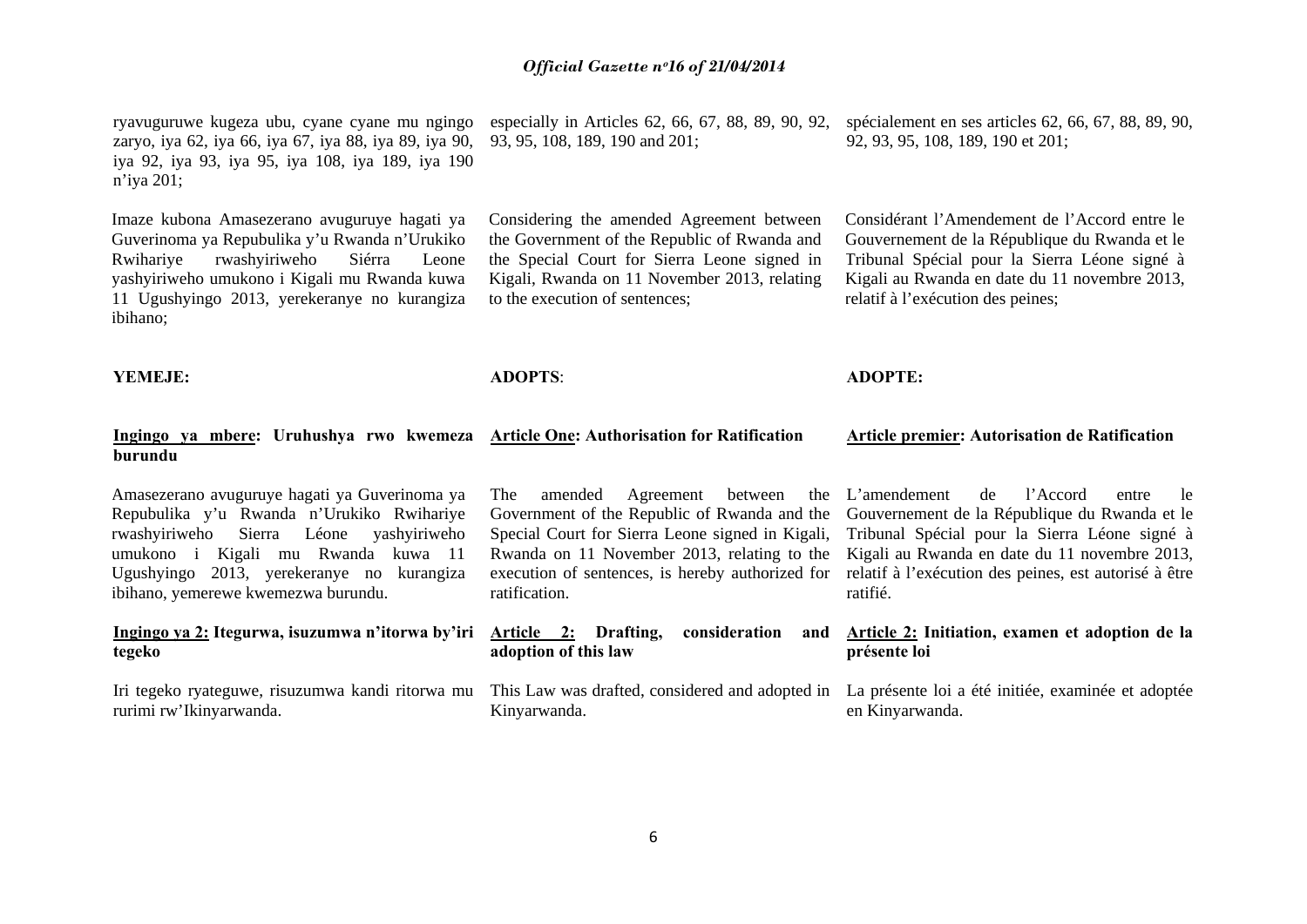| (sé)<br><b>KAGAME PAUL</b>                                                                                                                                                         | (sé)<br><b>KAGAME Paul</b>                                                                                                             | (sé)<br><b>KAGAME Paul</b> |
|------------------------------------------------------------------------------------------------------------------------------------------------------------------------------------|----------------------------------------------------------------------------------------------------------------------------------------|----------------------------|
| Kigali, kuwa 26/03/2014                                                                                                                                                            | Kigali, on 26/03/2014                                                                                                                  | Kigali, le 26/03/2014      |
| Iri<br>ritangira<br>tegeko<br>ritangarijweho mu Igazeti ya Leta ya Repubulika publication in the Official Gazette of the publication au Journal Officiel de la Répu<br>y'u Rwanda. | gukirikizwa ku munsi This Law shall come into force on the date of its La présente loi entre en vigueur le jour<br>Republic of Rwanda. | du Rwanda.                 |

(sé) **Dr. HABUMUREMYI Pierre Damien** Minisitiri w'Intebe

Perezida wa Repubulika

**Dr. HABUMUREMYI Pierre Damien**  Prime Minister

**Seen and Sealed with the Seal of the Republic:** 

President of the Republic

## **(sé) Dr. HABUMUREMYI Pierre Damien**  Premier Ministre

**Vu et scellé du Sceau de la République:** 

Président de la République

**Bibonywe kandi bishyizweho Ikirango cya Repubulika:** 

(sé)

 $(s\acute{e})$ **BUSINGYE Johnston**  Ministre de la Justice/Garde des Sceaux

(sé) **BUSINGYE Johnston**  Minisitiri w'Ubutabera/Intumwa Nkuru ya Leta

**Ingingo ya 3: Igihe itegeko ritangira gukurikizwa Article 3: Commencement** 

**BUSINGYE Johnston**  Minister of Justice/Attorney General **Article 3: Entrée en vigueur** 

de sa blique

**(sé)**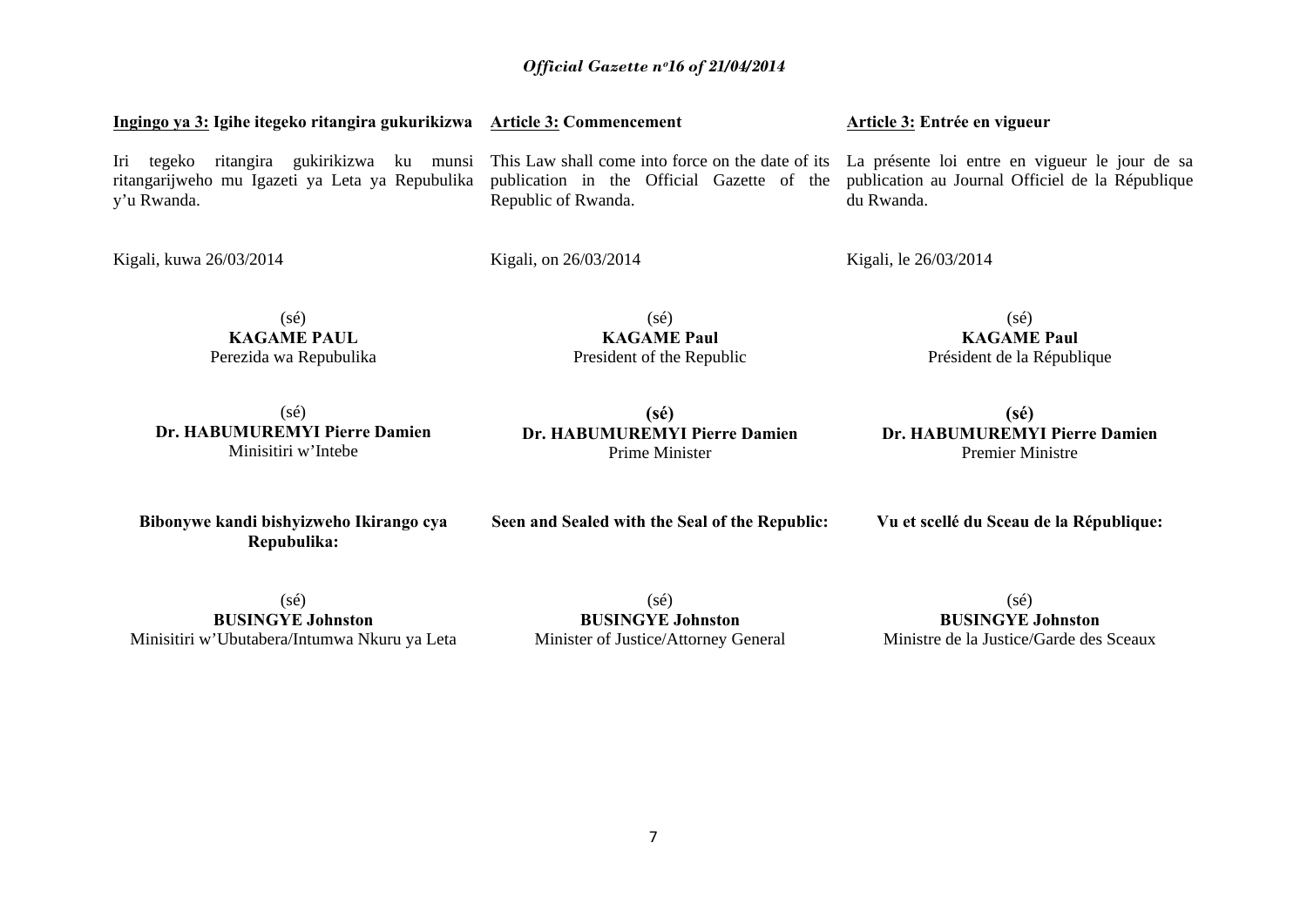**ITEKA RYA PEREZIDA N° 73/01 RYO KUWA 26/03/2014 RYEMEZA BURUNDU AMASEZERANO AVUGURUYE HAGATI YA GUVERINOMA YA REPUBULIKA Y'U RWANDA N'URUKIKO RWIHARIYE RWASHYIRIWEHO SIERRA LEONE YASHYIRIWEHO UMUKONO I KIGALI MU RWANDA KU WA 11/11/2013 YEREKERANYE NO KURANGIZA IBIHANO** 

**PRESIDENTIAL ORDER N° 73/01 OF 26/03/2014 RATIFYING THE AMENDED AGREEMENT BETWEEN THE GOVERNMENT OF THE REPUBLIC OF RWANDA AND SPECIAL COURT FOR SIERRA LEONE SIGNED IN KIGALI, RWANDA ON 11/11/2013, RELATING TO THE EXECUTION OF SENTENCES** 

**ARRETE PRESIDENTIEL N°73/01 DU 26/03/2014 PORTANT RATIFICATION DE L'AMENDEMENT D'ACCORD ENTRE LE GOUVERNEMENT DE LA REPUBLIQUE DU RWANDA ET LE TRIBUNAL SPECIAL POUR LA SIERRA LEONE, SIGNE A KIGALI AU RWANDA EN DATE DU 11/11/2013, RELATIF A L'EXECUTION DES PEINES** 

| <b>ISHAKIRO</b>                                                              | <b>TABLE OF CONTENTS</b>                                                   | <b>TABLE DES MATIERES</b>                                         |
|------------------------------------------------------------------------------|----------------------------------------------------------------------------|-------------------------------------------------------------------|
| Ingingo ya mbere: Kwemeza burundu                                            | <b>Article One: Ratification</b>                                           | <b>Article premier: Ratification</b>                              |
| Ingingo ya 2: Abashinzwe kubahiriza iri teka                                 | Article 2: Authorities responsible for the<br>implementation of this Order | Article 2: Autorités chargées de l'exécution du<br>présent arrêté |
| <b>Igihe</b><br>iteka<br><b>Ingingo</b><br>ritangira<br>ya 3:<br>gukurikizwa | <b>Article 3: Commencement</b>                                             | Article 3: Entrée en vigueur                                      |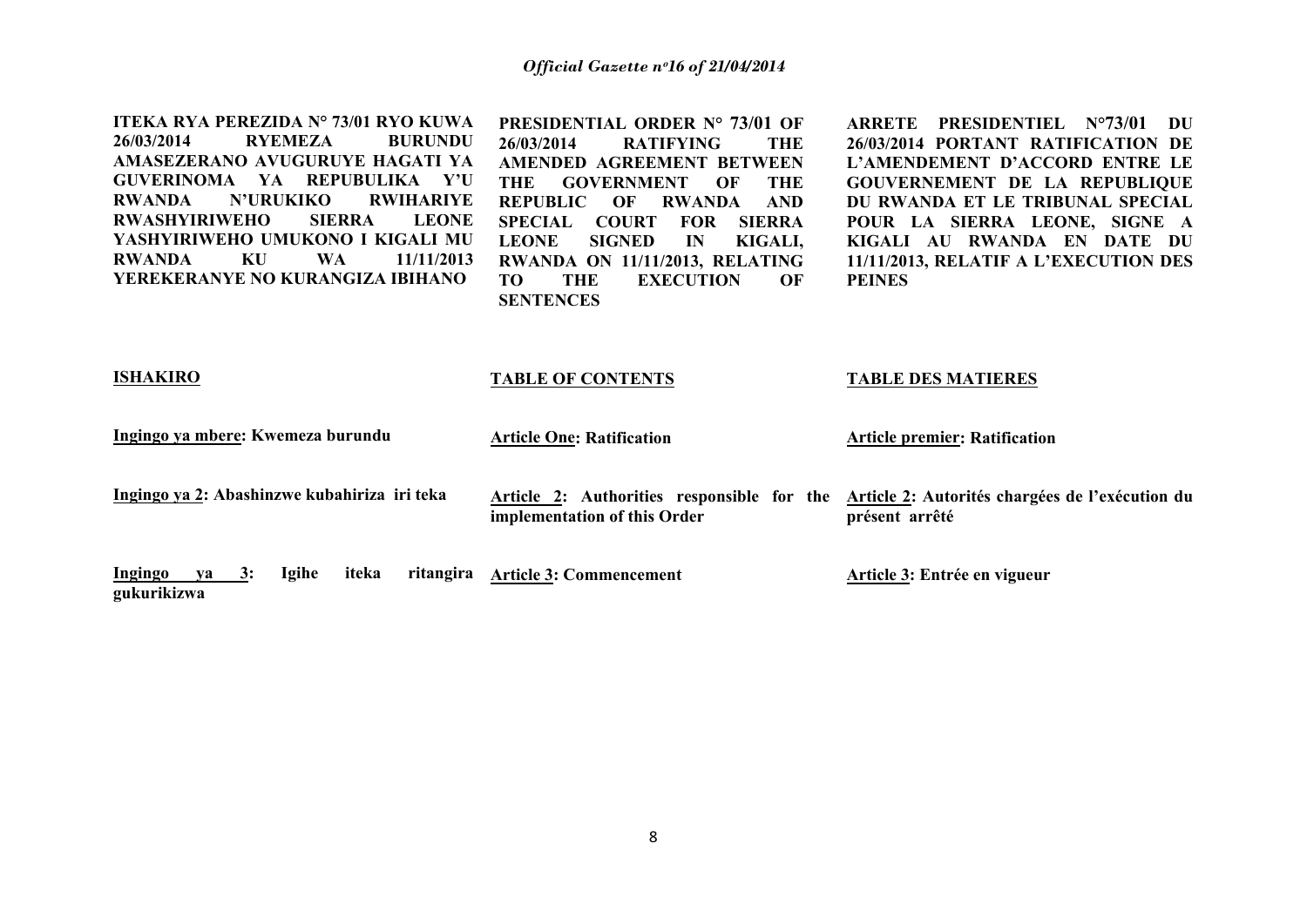**ITEKA RYA PEREZIDA N° 73/01 RYO KUWA PRESIDENTIAL ORDER N°73/01 OF 26/03/2014RYEMEZA AMASEZERANO AVUGURUYE HAGATI YA AGREEMENT BETWEEN THE GUVERINOMA YA REPUBULIKA Y'U GOVERNMENT OF THE REPUBLIC OF RWANDA N'URUKIKO RWIHARIYE RWANDA AND SPECIAL COURT FOR RWASHYIRIWEHO SIERRA YASHYIRIWEHO UMUKONO I KIGALI MU RWANDA ON 11/11/2013, RELATING TO RWANDA KU WA 11/11/2013 THE EXECUTION OF SENTENCES YEREKERANYE NO KURANGIZA IBIHANO** 

 **SIERRA LEONE SIGNED IN KIGALI, 26/03/2014 RATIFYING THE AMENDED**  **ARRETE PRESIDENTIEL N°73/01 DU 26/03/2014 PORTANT RATIFICATION DE L'AMENDEMENT D'ACCORD ENTRE LE GOUVERNEMENT DE LA REPUBLIQUE DU RWANDA ET LE TRIBUNAL SPECIAL POUR LA SIERRA LEONE, SIGNE A KIGALI AU RWANDA EN DATE DU 11/11/2013, RELATIF A L'EXECUTION DES PEINES** 

**Twebwe, KAGAME Paul,** 

Perezida wa Repulika;

## Dushingiye ku Itegeko Nshinga rya Repubulika y'u Rwanda ryo ku wa 04 Kamena 2003 nk'uko ryavuguruwe kugeza ubu, cyane cyane mu ngingo zaryo, iya 98, iya 121, iya 189 n'iya 201;

Dushingiye ku Itegeko n° 01/2014 ryo kuwa 26/03/2014 ryemerera kwemeza burundu amasezerano avuguruye hagati ya Guverinoma y'u Rwanda n'Urukiko Rwihariye rwashyiriweho Sierra Lone yashyiriweho umukono i Kigali mu Rwanda kuwa 11 Ugushyingo 2013 yerekeranye no kurangiza ibihano;

Tumaze kubona Amasezerano avuguruye hagati ya Guverinoma ya Repubulika y'u Rwanda <sup>n</sup>'Urukiko Rwihariye rwashyiriweho Sierra Léone yashyiriweho umukono i Kigali mu Rwanda kuwa 11/11/2013 yerekeranye no Pursuant to the Constitution of the Republic of Rwanda of 04 June 2003 as amended to date, especially in Articles 98, 121, 189 and 201;

**We, KAGAME Paul**, President of the Republic;

Pursuant to Law n° 01/2014 of 26/03/2014 authorizing ratification of the amended Agreement between the Government of the Republic of Rwanda and the Special Court for Sierra Leone signed in Kigali, Rwanda on 11 November 2013 relating to the execution of sentences;

Considering the Amended Agreement between the Government of the Republic of Rwanda and Special Court for Sierra Leone signed in Kigali, Rwanda on 11/11/2013 relating to the execution of sentences;

**Nous, KAGAME Paul**, Président de la République;

Vu la Constitution de la République du Rwanda

du 04 juin 2003 telle que révisée à ce jour, spécialement en ses articles 98, 121, 189 et 201;

Vu la Loi n° 01/2014 du 26/03/2014 autorisant ratification de l'amendement de l'Accord entre le Gouvernement de la République du Rwanda et le Tribunal Spécial pour la Sierra Léone signé à Kigali au Rwanda en date du 11 Novembre 2013 relatif a l'exécution des peines;

Considérant l'amendement d'Accord entre le Gouvernement de la République du Rwanda et le Tribunal Spécial pour la Sierra Léone signé à Kigali au Rwanda en date du 11/11/2013 relatif à l'exécution des peines;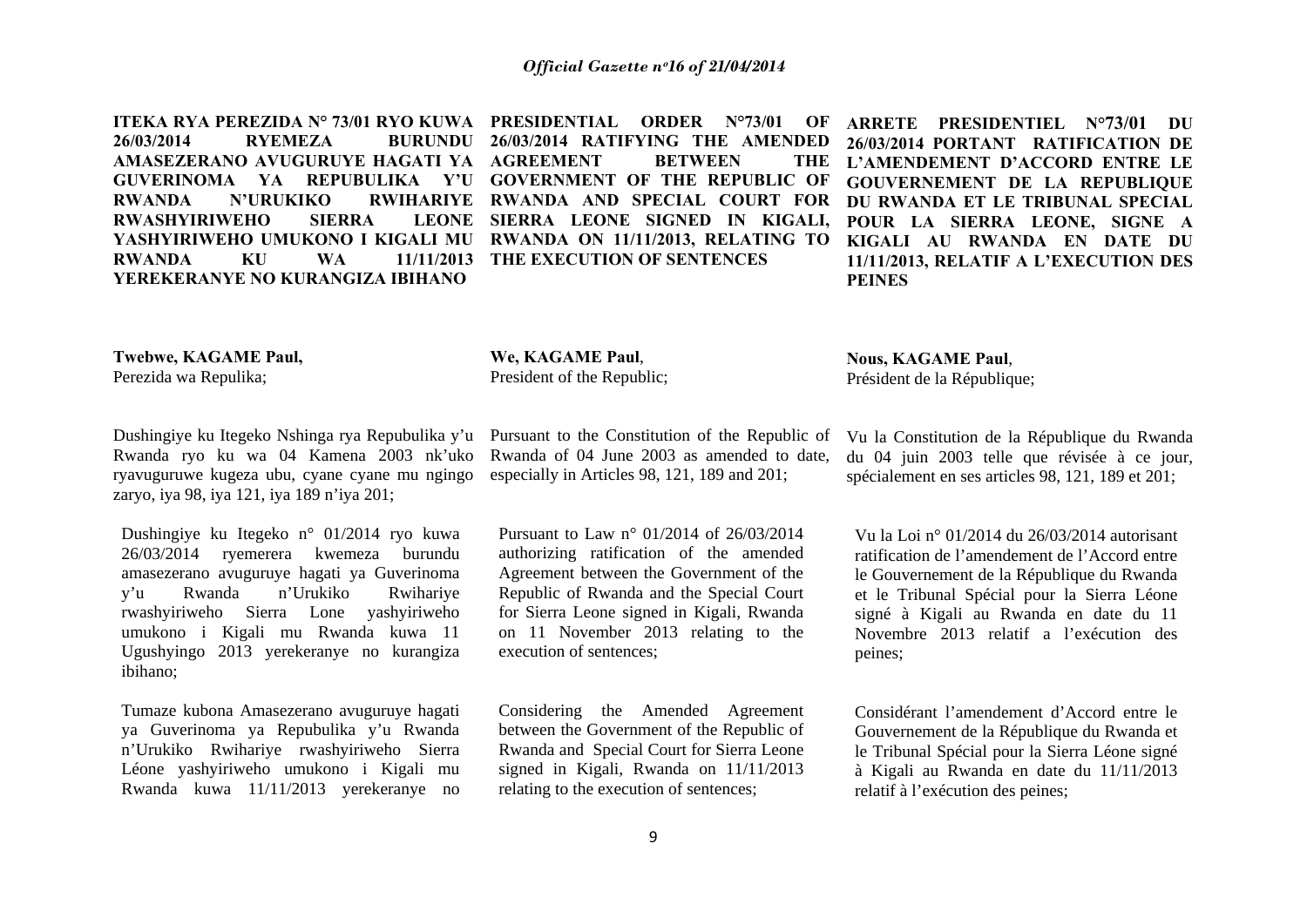kurangiza ibihano;

| Bisabwe na Minisitiri w'Ubutabera/Intumwa Nkuru<br>ya Leta;                                                                                                                                                                                                                                       | On proposal by the Minister of Justice/Attorney<br>General;                                                                                                                                                                                                          | Sur proposition du Ministre de la Justice/Garde<br>des Sceaux;                                                                                                                                                                                                                   |
|---------------------------------------------------------------------------------------------------------------------------------------------------------------------------------------------------------------------------------------------------------------------------------------------------|----------------------------------------------------------------------------------------------------------------------------------------------------------------------------------------------------------------------------------------------------------------------|----------------------------------------------------------------------------------------------------------------------------------------------------------------------------------------------------------------------------------------------------------------------------------|
| kubisuzuma<br>Inama y'Abaminisitiri imaze<br>no<br>kubyemeza;                                                                                                                                                                                                                                     | After consideration and approval by the Cabinet;                                                                                                                                                                                                                     | Après examen et adoption par le Conseil des<br>Ministres;                                                                                                                                                                                                                        |
| <b>TWATEGETSE KANDI DUTEGETSE:</b>                                                                                                                                                                                                                                                                | <b>HAVE ORDERED AND HEREBY ORDER:</b>                                                                                                                                                                                                                                | <b>AVONS ARRETE ET ARRETONS:</b>                                                                                                                                                                                                                                                 |
| Ingingo ya mbere: Kwemeza<br>burundu                                                                                                                                                                                                                                                              | <b>Article One: Ratification</b>                                                                                                                                                                                                                                     | <b>Article premier: Ratification</b>                                                                                                                                                                                                                                             |
| Amasezerano avuguruye hagati ya Guverinoma ya<br>Repubulika y'u Rwanda n'Urukiko Rwihariye<br>rwashyiriweho Sierra Léone<br>yashyiriweho<br>umukono i Kigali mu Rwanda ku wa 11/11/2013<br>yerekeranye no kurangiza ibihano, yemejwe<br>gukurikizwa uko<br>burundu kandi<br>atangiye<br>yakabaye. | Amended<br>Agreement<br>between<br>The<br>the<br>Government of the Republic of Rwanda and<br>Special Court for Sierra Leone signed in Kigali,<br>Rwanda on $11/11/2013$ relating to the execution<br>of sentences is hereby ratified and becomes fully<br>effective. | l'Accord<br>L'amendement<br>de<br>le<br>entre<br>Gouvernement de la République du Rwanda et le<br>Tribunal Spécial pour la Sierra Léone signé à<br>Kigali au Rwanda en date du 11/11/2013 relatif à<br>l'exécution des peines, est ratifié et sort son plein<br>et entier effet. |
| Ingingo ya 2: Abashinzwe kubahiriza iri teka                                                                                                                                                                                                                                                      | implementation of this Order                                                                                                                                                                                                                                         | Article 2: Authorities responsible for the Article 2: Autorités chargées de l'exécution du<br>présent arrêté                                                                                                                                                                     |
| Ministiri w'Intebe, Minisitiri 'Ubutabera/Intumwa<br>Minisitiri<br>w'Ububanyi<br>Nkuru<br>ya<br>Leta,<br>n'Ubutwererane<br>Minisitiri<br>n'Amahanga<br>na<br>w'Umutekano mu Gihugu basabwe kubahiriza iri<br>teka.                                                                                | Minister<br>Prime<br>Minister,<br>The<br>the<br>Justice/Attorney General, the Minister of Foreign<br>Affairs and Cooperation and the Minister of<br>Security are entrusted<br>Internal<br>with the<br>implementation of this Order.                                  | of Le Premier Ministre, le Ministre<br>de la<br>Justice/Garde des Sceaux, le Ministre des Affaires<br>Etrangères et de la Coopération et le Ministre de<br>la Sécurité Intérieure sont chargés de l'exécution<br>du présent arrêté.                                              |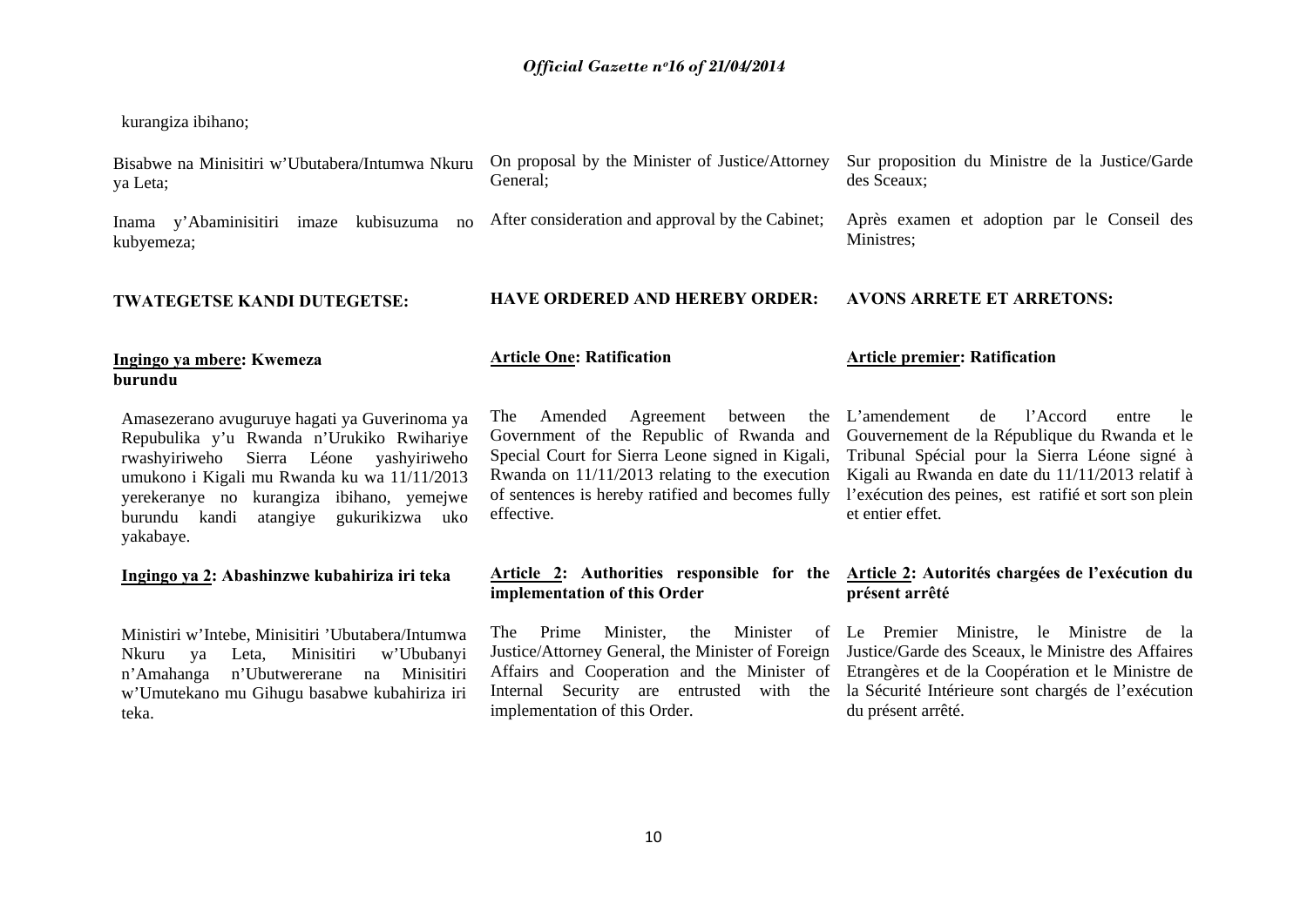#### **Ingingo ya 3: Igihe iteka ritangira gukurikizwa**  Iri teka ritangira gukurikizwa ku munsi This Order shall come into force on the date of Le présent arrêté entre en vigueur le jour de sa ritangarijweho mu Igazeti ya Leta ya Repubulika y'u Rwanda. **Article 3: Commencement**  its publication in the Official Gazette of the Republic of Rwanda.

Kigali, on **26/03/2014**

Kigali, kuwa **26/03/2014**

(sé) **KAGAME Paul** Perezida wa Repubulika

 $(sé)$ **Dr HABUMUREMYI Pierre Damien**  Minisitiri w'Intebe

**Bibonywe kandi bishyizweho Ikirango cya Repubulika:** 

 $(s\acute{e})$ **BUSINGYE Johnston**  Minisitiri w'Ubutabera/Intumwa Nkuru ya Leta

(sé) **BUSINGYE Johnston** Minister of Justice/Attorney General

## **Article 3: Entrée en vigueur**

publication au Journal Officiel de la République du Rwanda.

Kigali, le **26/03/2014** 

(sé) **KAGAME Paul** Président de la République

(sé) **Dr HABUMUREMYI Pierre Damien**  Premier Ministre

**Vu et scellé du Sceau de la République:** 

(sé) **BUSINGYE Johnston**Ministre de la Justice/Garde des Sceaux

(sé) **Dr HABUMUREMYI Pierre Damien** Prime Minister

 $(s\acute{e})$ **KAGAME Paul** President of the Republic

**Seen and sealed with the Seal of the Republic:**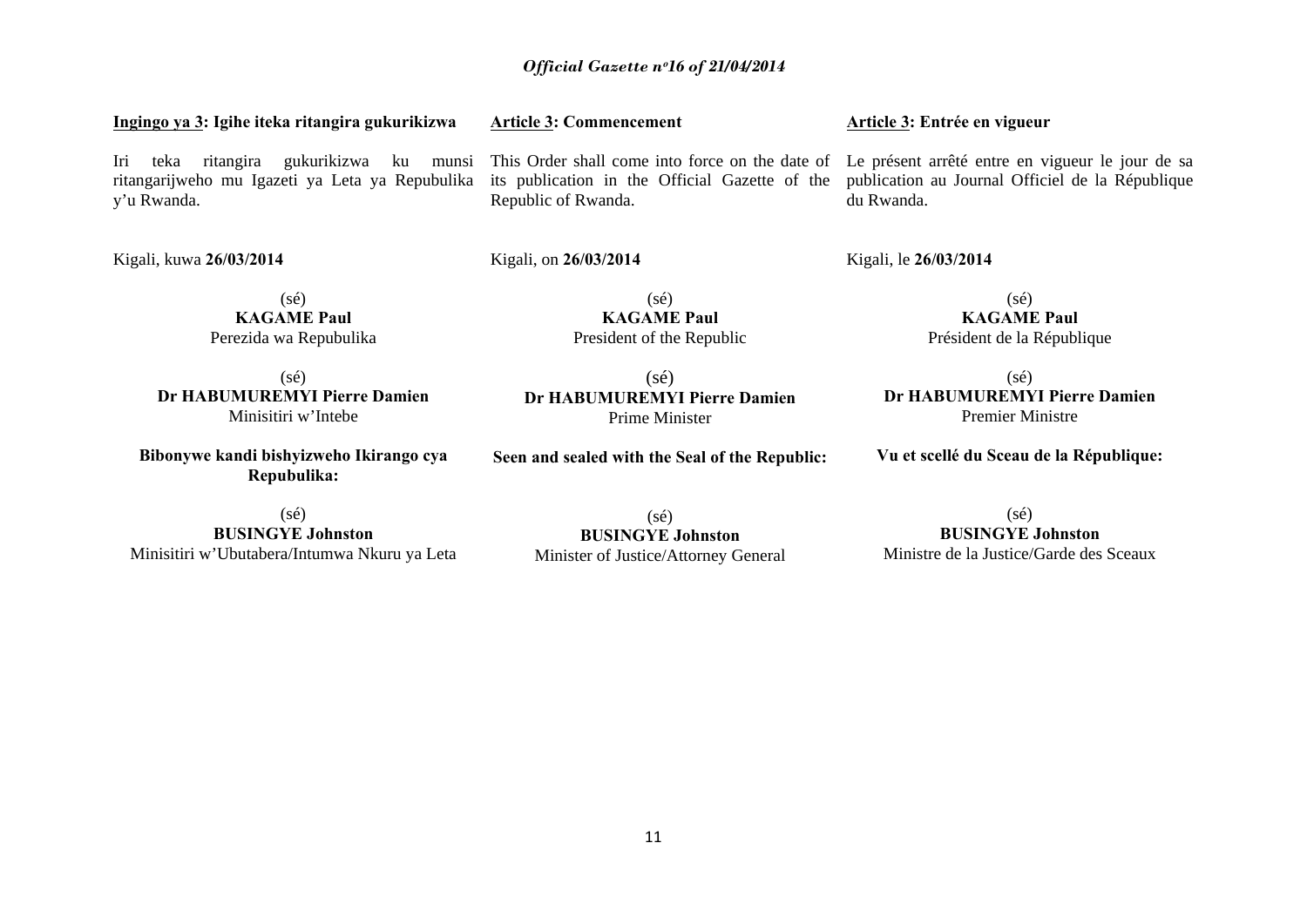**ITEKA RYA PEREZIDA Nº78/01 RYO KUWA PRESIDENTIAL ORDER Nº78/01 OF**  26/03/2014 **RYEMEZA AMASEZERANO Y'UBUFATANYE KIBAYA CY'URUZI RWA FRAMEWORK SIGNED IN ENTEBBE, COOPERATION DANS LE BASSIN DU YASHYIRIWEHO UMUKONO ENTEBBE UGANDA ON 14 MAY 2010 MURI UGANDA KUWA 14 GICURASI 2010 26/03/2014 RATIFYING AGREEMENT ON 26/03/2014 PORTANT RATIFICATION DE THE NILE RIVER BASIN COOPERATIVE L'ACCORD- CADRE SUR LA ARRETE PRESIDENTIEL Nº78/01 DU FLEUVE NIL SIGNE A ENTEBBE, OUGANDA LE 14 MAI 2010** 

#### **ISHAKIRO Ingingo ya mbere**: **Kwemeza burundu Ingingo ya 2: Abashinzwe kubahiriza iri teka Ingingo ya 3**: **Igihe iteka ritangira gukurikizwa TABLE OF CONTENTS Article One**: **Ratification Article 2: Authorities responsible for the Article 2: Autorités chargées implementation of this Order Article 3**: **Commencement TABLE DES MATIERES Article premier: Ratification de l'exécution du présent arrêté Article 3**: **Entrée en vigueur**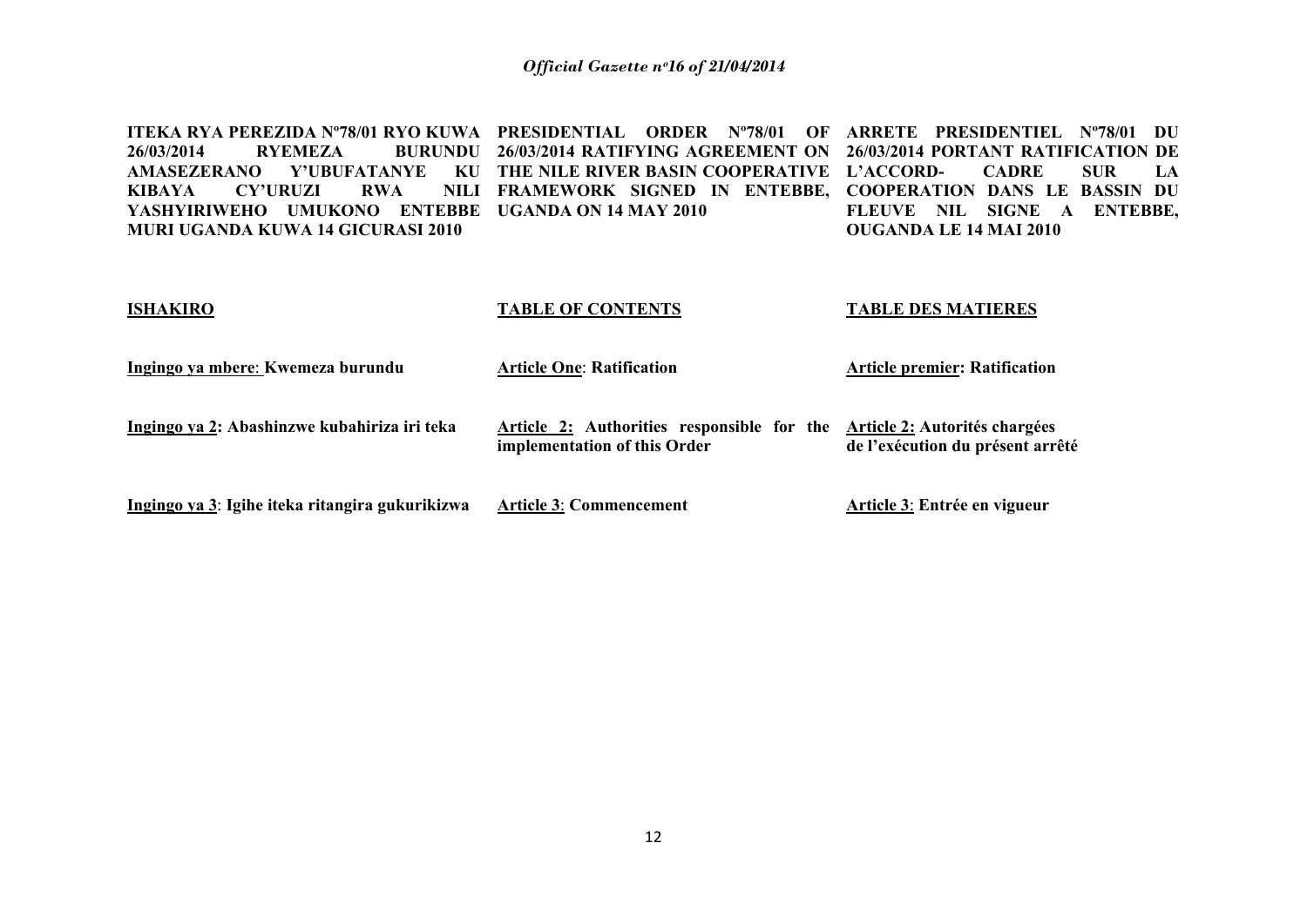| <b>ITEKA RYA PEREZIDA N°78/01 RYO KUWA</b><br>26/03/2014<br><b>RYEMEZA</b><br><b>BURUNDU</b><br><b>AMASEZERANO</b><br>Y'UBUFATANYE<br>KU<br><b>CY'URUZI</b><br><b>RWA</b><br><b>NILI</b><br><b>KIBAYA</b><br><b>ENTEBBE</b><br>YASHYIRIWEHO UMUKONO<br><b>MURI UGANDA KUWA 14 GICURASI 2010</b> | PRESIDENTIAL<br><b>ORDER</b> N°78/01<br>OF<br>26/03/2014 RATIFYING AGREEMENT ON<br>THE NILE RIVER BASIN COOPERATIVE<br>FRAMEWORK SIGNED IN ENTEBBE,<br><b>UGANDA ON 14 MAY 2010</b> | ARRETE PRESIDENTIEL N°78/01<br>DU<br>26/03/2014 PORTANT RATIFICATION DE<br>L'ACCORD-<br><b>CADRE</b><br><b>SUR</b><br>LA<br><b>COOPERATION DANS LE BASSIN DU</b><br><b>FLEUVE NIL</b><br>SIGNE A<br><b>ENTEBBE,</b><br><b>OUGANDA LE 14 MAI 2010</b> |
|-------------------------------------------------------------------------------------------------------------------------------------------------------------------------------------------------------------------------------------------------------------------------------------------------|-------------------------------------------------------------------------------------------------------------------------------------------------------------------------------------|------------------------------------------------------------------------------------------------------------------------------------------------------------------------------------------------------------------------------------------------------|
| Twebwe, KAGAME Paul,<br>Perezida wa Repulika;                                                                                                                                                                                                                                                   | We, KAGAME Paul,<br>President of the Republic;                                                                                                                                      | <b>Nous, KAGAME Paul,</b><br>Président de la République;                                                                                                                                                                                             |
| Dushingiye ku Itegeko Nshinga rya Repubulika y'u<br>Rwanda ryo kuwa 04 Kamena 2003, nk'uko<br>ryavuguruwe kugeza ubu, cyane cyane mu ngingo<br>zaryo iya 98, iya 121, iya 189 n'iya 201;                                                                                                        | Pursuant to the Constitution of the Republic of<br>Rwanda of 04 June 2003, as amended to date,<br>especially in Articles 98, 121, 189 and 201;                                      | Vu la Constitution de la République du Rwanda<br>du 04 juin 2003, telle que révisée à ce jour,<br>spécialement en ses articles 98, 121, 189 et 201;                                                                                                  |
| Dushingiye ku Itegeko n° 67/2013 ryo kuwa Pursuant to Law n° 67/2013 of 28/08/2013<br>kwemeza<br>28/08/2013<br>ryemerera<br>burundu<br>Amasezerano y'Ubufatanye ku Kibaya cy'Uruzi<br>rwa Nili yashyiriweho umukono Entebbe muri<br>Uganda kuwa 14 Gicurasi 2010;                               | authorizing the ratification of the Agreement on<br>the Nile River Basin Cooperative Framework<br>signed in Entebbe, Uganda on 14 May 2010;                                         | Vu la Loi nº 67/2013 du $28/08/2013$ autorisant<br>la ratification de l'Accord- cadre sur la<br>Coopération dans le Bassin du Fleuve Nil signé<br>à Entebbe, Ouganda le 14 mai 2010;                                                                 |
| Tumaze kubona Amasezerano y'Ubufatanye ku<br>Kibaya cy'Uruzi rwa Nili yashyiriweho umukono<br>Entebbe muri Uganda kuwa 14 Gicurasi 2010;                                                                                                                                                        | Considering the Agreement on the Nile River<br>Basin Cooperative Framework signed in<br>Entebbe, Uganda on 14 May 2010;                                                             | Considérant l'Accord-cadre sur la Coopération<br>dans le Bassin du Fleuve Nil signé à Entebbe,<br>Ouganda le 14 mai 2010;                                                                                                                            |
| Bisabwe na Minisitiri w'Umutungo Kamere;                                                                                                                                                                                                                                                        | On proposal by the Minister of Natural<br>Resources;                                                                                                                                | Sur proposition du Ministre des Ressources<br>Naturelles;                                                                                                                                                                                            |
| Inama y'Abaminisitiri imaze kubisuzuma no<br>kubyemeza;                                                                                                                                                                                                                                         | After consideration<br>and approval by the<br>Cabinet;                                                                                                                              | Après examen et adoption par le Conseil des<br>Ministres;                                                                                                                                                                                            |
| TWATEGETSE KANDI DUTEGETSE:                                                                                                                                                                                                                                                                     | <b>HAVE ORDERED AND HEREBY ORDER:</b>                                                                                                                                               | <b>AVONS ARRETE ET ARRETONS:</b>                                                                                                                                                                                                                     |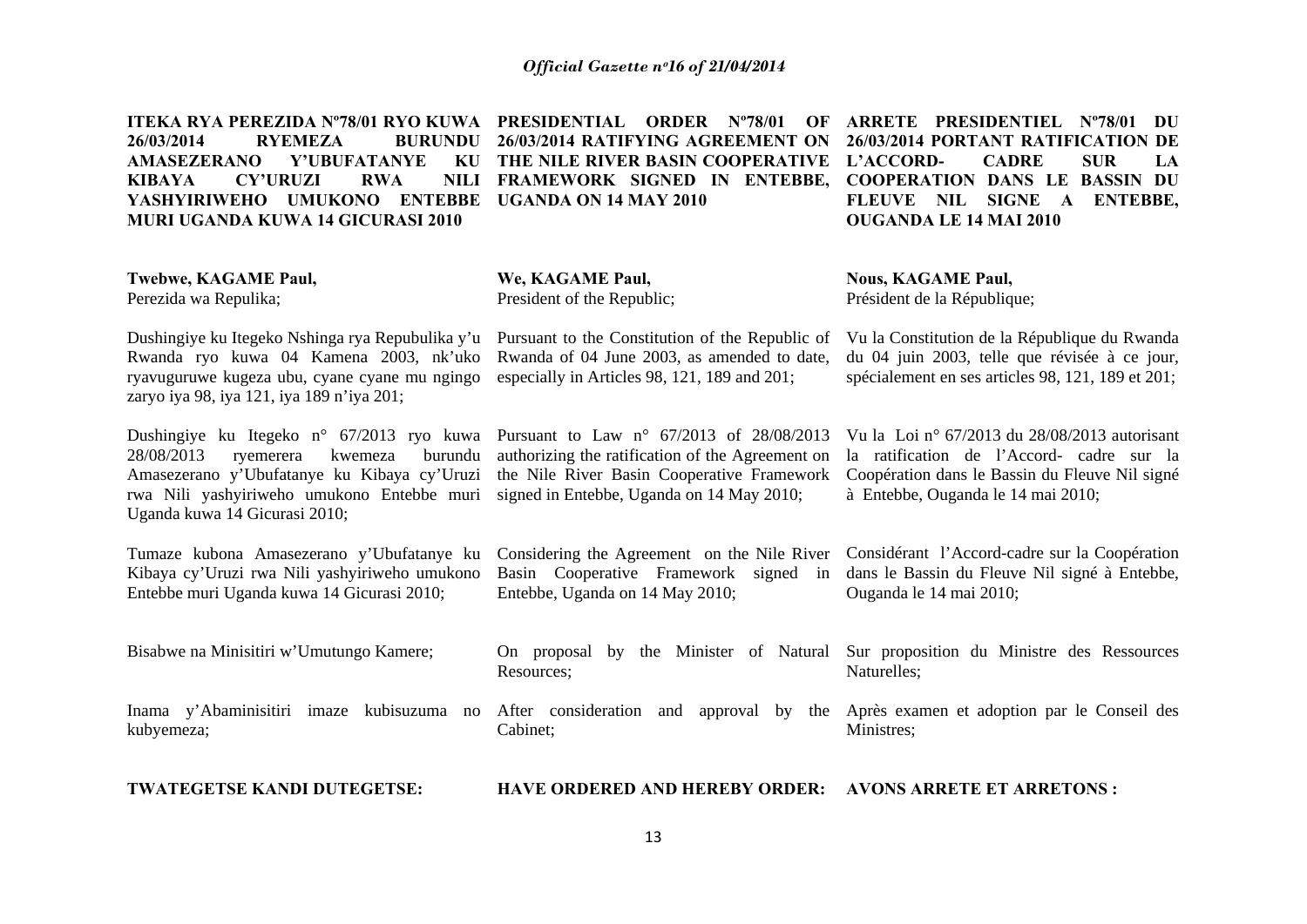| Ingingo ya mbere: Kwemeza burundu                                                                                                                                                      | <b>Article One: Ratification</b>                                                                                                                                        | <b>Article premier: Ratification</b>                                                                                                                                                                 |
|----------------------------------------------------------------------------------------------------------------------------------------------------------------------------------------|-------------------------------------------------------------------------------------------------------------------------------------------------------------------------|------------------------------------------------------------------------------------------------------------------------------------------------------------------------------------------------------|
| Amasezerano y'Ubufatanye ku Kibaya cy'Uruzi<br>rwa Nili, yashyiriweho umukono Entebbe muri<br>Uganda kuwa 14 Gicurasi 2010 yemejwe burundu<br>kandi atangiye gukurikizwa uko yakabaye. | Cooperative Framework signed in Entebbe,<br>Uganda on 14 May 2010 is hereby ratified and<br>becomes fully effective.                                                    | The Agreement on the Nile River Basin L'Accord-cadre sur la Coopération dans le<br>Bassin du Fleuve Nil signé à Entebbe, Ouganda<br>le 14 mai 2010 est ratifié et sort son plein et<br>entier effet. |
| Ingingo ya 2: Abashinzwe kubahiriza iri teka                                                                                                                                           | <b>Article 2:</b> Authorities responsible for the<br>implementation of this Order                                                                                       | <b>Article 2: Autorités chargées de</b><br>l'exécution du présent arrêté                                                                                                                             |
| Minisitiri<br>w'Intebe,<br>Minisitiri<br>w'Umutungo<br>Kamere na Minisitiri w'Ububanyi n'Amahanga<br>n'Ubutwererane basabwe kubahiriza iri teka.                                       | The Prime Minister, the Minister of Natural<br>Resources and the Minister of Foreign Affairs<br>and Cooperation are entrusted with the<br>implementation of this Order. | Le Premier Ministre, le Ministre des Ressources<br>Naturelles et le Ministre des Affaires Etrangères<br>et de la Coopération sont chargés de l'exécution<br>du présent arrêté.                       |
| Ingingo ya 3: Igihe iteka ritangira gukurikizwa                                                                                                                                        | <b>Article 3: Commencement</b>                                                                                                                                          | Article 3: Entrée en vigueur                                                                                                                                                                         |
| ritangira gukurikizwa<br>Iri<br>teka<br>ku<br>munsi<br>ritangarijweho mu Igazeti ya Leta ya Repubulika<br>y'u Rwanda.                                                                  | This Order shall come into force on the date of<br>its publication in the Official Gazette of the<br>Republic of Rwanda.                                                | Le présent arrêté entre en vigueur le jour de sa<br>publication au Journal Officiel de la République<br>du Rwanda.                                                                                   |
| Kigali, kuwa 26/03/2014                                                                                                                                                                | Kigali, on 26/03/2014                                                                                                                                                   | Kigali, le 26/03/2014                                                                                                                                                                                |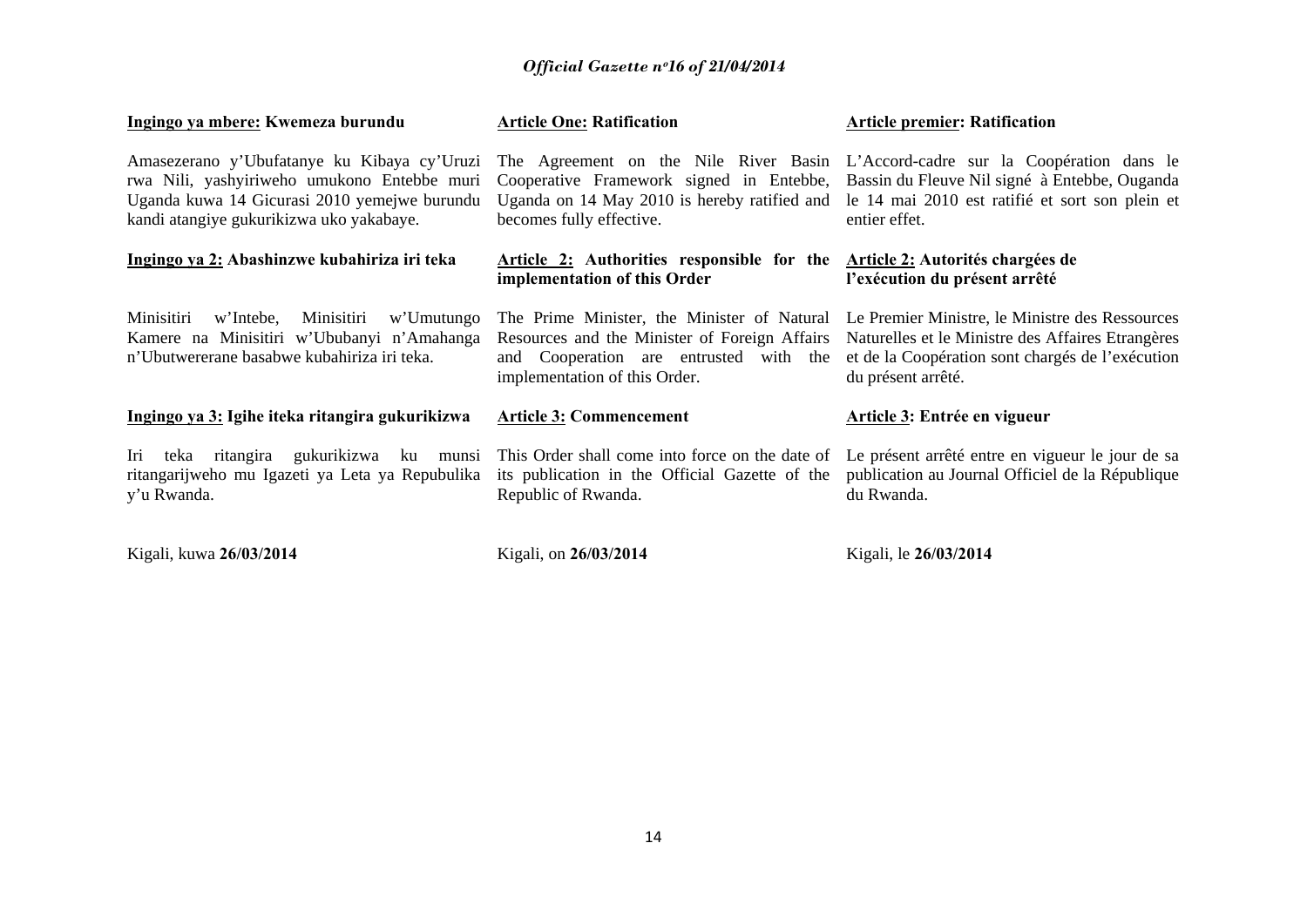**(sé) KAGAME Paul**  Perezida wa Repubulika

**(sé) KAGAME Paul**  President of the Republic

**(sé) KAGAME Paul**  Président de la République

**(sé) Dr HABUMUREMYI Pierre Damien** Minisitiri w'Intebe

**(sé) Dr HABUMUREMYI Pierre Damien**  Prime Minister

**(sé) Dr HABUMUREMYI Pierre Damien** Premier Ministre

**Bibonywe kandi bishyizweho Ikirango cya Repubulika:** 

**Seen and sealed with the Seal of the Republic:** 

**Vu et scellé du Sceau de la République :** 

**(sé) BUSINGYE Johnston**  Minisitiri w'Ubutabera/Intumwa Nkuru ya Leta

**(sé) BUSINGYE Johnston**  Minister of Justice/Attorney General

**(sé) BUSINGYE Johnston**  Ministre de la Justice/Garde des Sceaux

15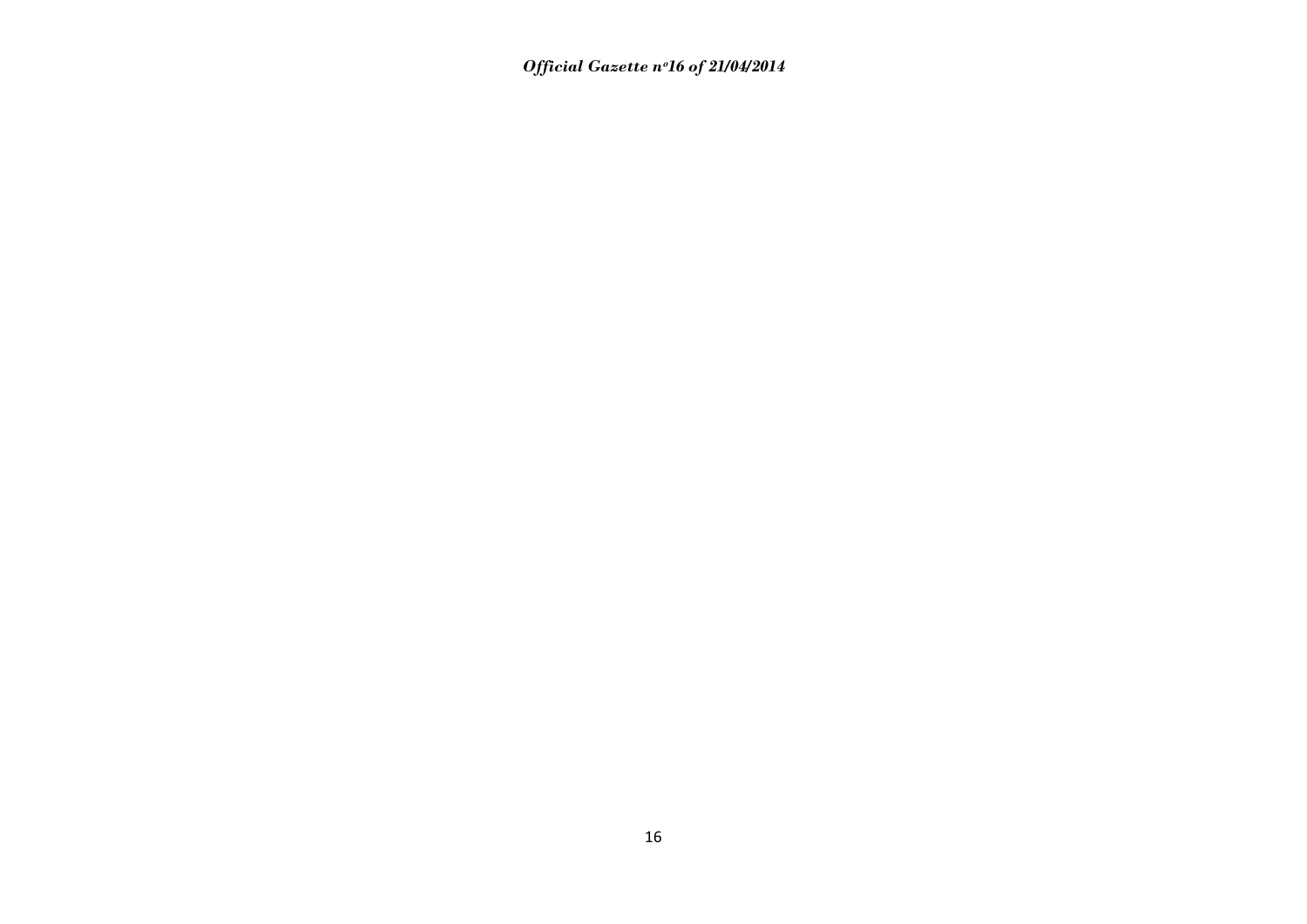| ITEKA RYA MINISITIRI N° 001/14 RYO KU<br>WA 14/04/2014 RIGENA UBURYO BWO<br><b>BW'UBUHINZI,</b><br><b>KWATIRA</b><br><b>UBUTAKA</b><br>UBWOROZI N'AMASHYAMBA | MINISTERIAL ORDER Nº 001/14 OF<br>14/04/2014 DETERMINING MODALITIES<br>FOR SUB-LEASING OF AGRICULTURE,<br><b>LIVESTOCK AND FOREST LAND</b> | ARRETE MINISTERIEL N° 001/14 DU<br>14/04/2014 PORTANT MODALITES<br>DU<br><b>EMPHYTEOTIQUE</b><br><b>SOUS-BAIL</b><br><b>DES</b><br><b>TERRES</b><br><b>DESTINEES</b><br>$\mathbf{A}$<br>L'EXPLOITATION<br><b>AGRICOLE,</b><br><b>ELEVAGE ET FORESTIERE</b> |
|--------------------------------------------------------------------------------------------------------------------------------------------------------------|--------------------------------------------------------------------------------------------------------------------------------------------|------------------------------------------------------------------------------------------------------------------------------------------------------------------------------------------------------------------------------------------------------------|
| <b>ISHAKIRO</b>                                                                                                                                              | <b>TABLE OF CONTENTS</b>                                                                                                                   | <b>TABLE DES MATIERES</b>                                                                                                                                                                                                                                  |
| UMUTWE WA MBERE: INGINGO RUSANGE                                                                                                                             | <b>CHAPTER ONE: GENERAL PROVISIONS</b>                                                                                                     | <b>CHAPITRE PREMIER:</b><br><b>DISPOSITIONS</b><br><b>GENERALES</b>                                                                                                                                                                                        |
| Ingingo ya mbere: Icyo iri teka rigamije                                                                                                                     | <b>Article One: Purpose of this Order</b>                                                                                                  | Article premier: Objet du présent arrêté                                                                                                                                                                                                                   |
| Ingingo ya 2: Ubutaka burebwa n'iri teka                                                                                                                     | Article 2: Categories of land concerned with<br>this Order                                                                                 | Article 2: Catégories de terres concernées par<br>le présent Arrêté                                                                                                                                                                                        |
| Ingingo ya 3: Ibisobanuro by'amagambo                                                                                                                        | <b>Article 3: Definitions of terms</b>                                                                                                     | Article 3: Définitions des termes                                                                                                                                                                                                                          |
| UMUTWE WA II: UBURYO BWO KWATIRA<br><b>UBUTAKA</b>                                                                                                           | <b>CHAPTER II: MODALITIES FOR LAND</b><br><b>SUB-LEASING</b>                                                                               | <b>CHAPITRE II: MODALITES DU SOUS-</b><br><b>BAIL EMPHYTEOTIQUE</b>                                                                                                                                                                                        |
| Ingingo ya 4: Amasezerano y'ukwatira                                                                                                                         | <b>Article 4: Sub-lease contract</b>                                                                                                       | <b>Article</b><br>4:<br>sous-bail<br>Contrat<br>du<br>emphytéotique                                                                                                                                                                                        |
| Ingingo ya 5: Iyandikisha ry'ukwatira                                                                                                                        | <b>Article 5: Registration of sub-lease</b>                                                                                                | Article 5: Enregistrement du sous-bail<br>emphytéotique                                                                                                                                                                                                    |
| Ingingo ya 6: Igihe ukwatisha kumara                                                                                                                         | <b>Article 6: Sub-leasing period</b>                                                                                                       | Article 6: Durée du bail les terres                                                                                                                                                                                                                        |
| Ingingo ya 7: Ikosorwa ry'ubuso bw'ubutaka<br>bwatishijwe                                                                                                    | Article 7: Correction of size for sub-leased<br>land                                                                                       | Article 7: Rectification de la superficie du<br>terrain donné en sous-bail emphytéotique                                                                                                                                                                   |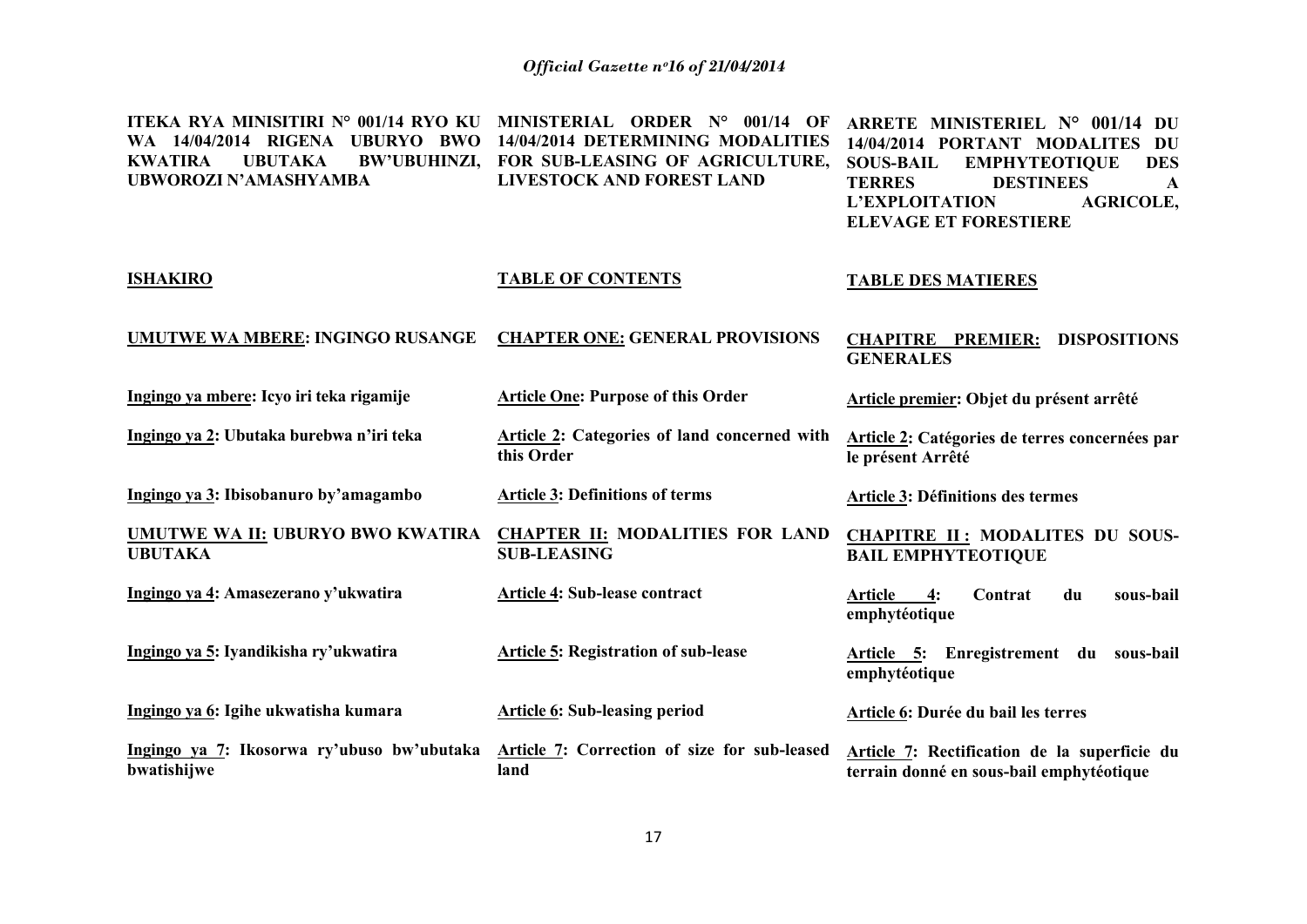| Ingingo ya 8: Kubuza kongera kwatisha Article 8: Prohibition form re-sub-leasing<br>k'uwatiwe                            |                                                                                                                | Article 8: Interdiction de sous-louer                                                            |
|--------------------------------------------------------------------------------------------------------------------------|----------------------------------------------------------------------------------------------------------------|--------------------------------------------------------------------------------------------------|
| Ingingo ya 9: Uburenganzira bw'uwatiwe bwo Article 9: Right for sub-leasee of mortgaging<br>gutangaho ingwate ku bikorwa | activities on sub-leased land                                                                                  | Article 9: Droit d'hypothéquer les travaux<br>réalisés sur le terrain                            |
| Ingingo ya 10: Amakimbirane aturutse ku bandi Article 10: Dispute from third parties<br>bantu                            |                                                                                                                | Article 10: Litiges créés par des tiers                                                          |
| Ingingo ya 11: Kugurisha ubutaka bwatishijwe                                                                             | Article 11: Selling sub-leased land                                                                            | Article 11: Vente des terres sous-louées                                                         |
| Ingingo ya 12: Uburyo bwo gusezerera uwatiwe<br>ku butaka bwagurishijwe                                                  | Article 12: Modalities of compensating the<br>contract of the sub-leasee in case of sell of<br>sub-leased land | Article 12: Modalités d'indemnisation du<br>sous-emphytéote en cas de vente des terres<br>louées |
| Ingingo ya 13: Kuzungura ubutaka bwatishijwe                                                                             | Article 13: Inheritance of sub-leased land                                                                     | Article 13: Succession des droits de sous-<br>emphytéote                                         |
| Ingingo ya 14: Gufata neza ubutaka bwatishijwe                                                                           | Article 14: Good exploitation of sub-leased<br>land                                                            | Article 14: Obligation d'assurer l'entretien<br>du terrain sous-loué                             |
| Ingingo ya 15: Ikemurwa ry'amakimbirane                                                                                  | <b>Article 15: Dispute resolution</b>                                                                          | <b>Article 15: Règlement des différends</b>                                                      |
| <b>UMUTWE WA III: INGINGO ZISOZA</b>                                                                                     | <b>CHAPTER IV: FINAL PROVISIONS</b>                                                                            | <b>CHAPITRE III : DISPOSITIONS FINALES</b>                                                       |
| Ingingo ya 16: Ivanwaho ry'ingingo z'amateka Article 16: Repealing provision<br>zinyuranyije n'iri teka                  |                                                                                                                | <b>Article 16: Disposition abrogatoire</b>                                                       |
| Ingingo ya 17: Igihe iteka ritangira gukurikizwa Article 17: Commencement                                                |                                                                                                                | Article 17: Entrée en vigueur                                                                    |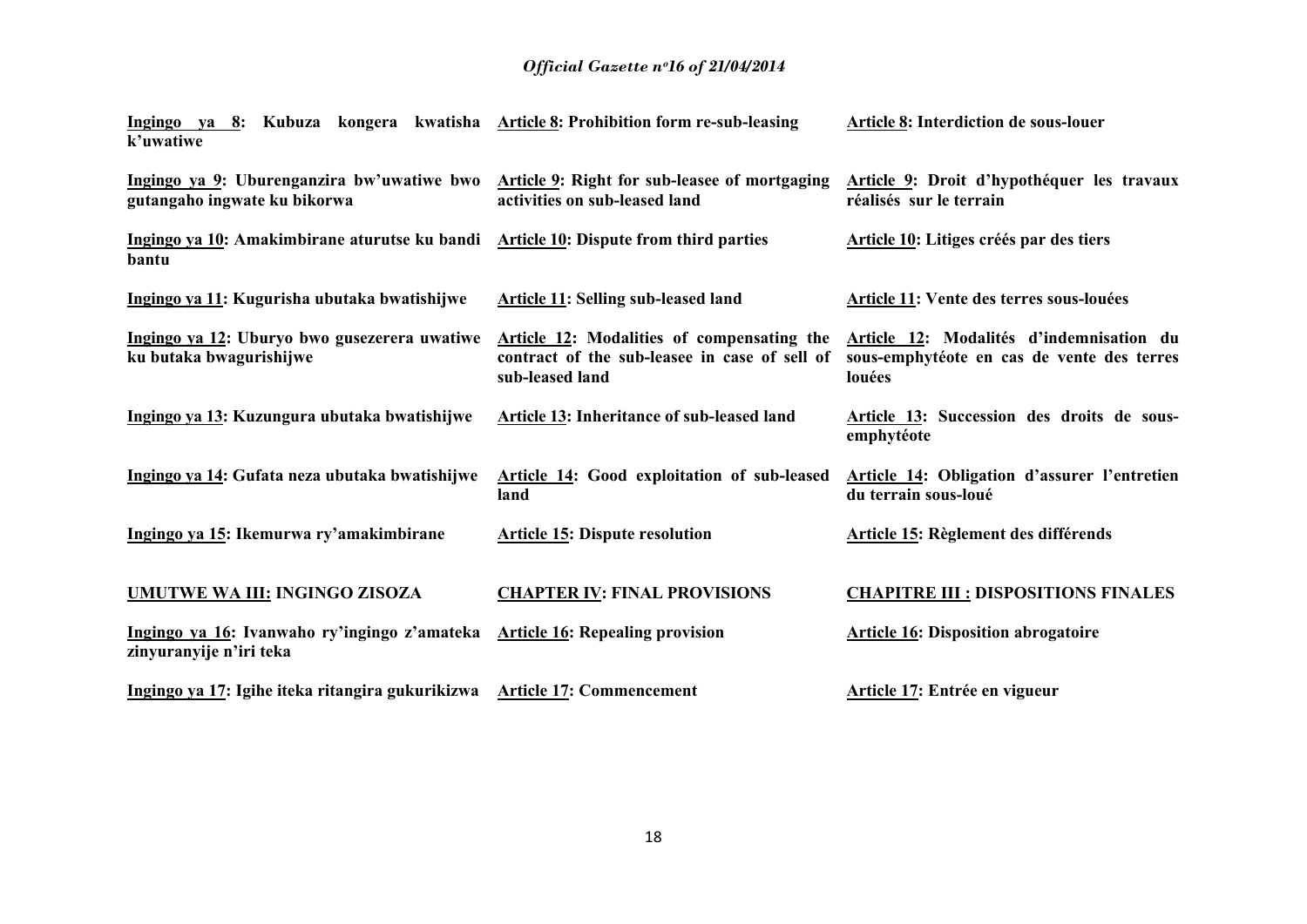| ITEKA RYA MINISITIRI N° 001/14 RYO<br>KUWA 14/04/2014 RIGENA UBURYO BWO<br><b>UBUTAKA</b><br><b>KWATIRA</b><br>UBWOROZI N'AMASHYAMBA                                   | MINISTERIAL ORDER N° 001/14 OF<br>14/04/2014 DETERMINING MODALITIES<br>BW'UBUHINZI, FOR SUB-LEASING OF AGRICULTURE,<br>LIVESTOCK AND FOREST LAND | ARRETE MINISTERIEL N° 001/14 DU<br>14/04/2014 PORTANT MODALITES<br>DU<br><b>EMPHYTEOTIQUE</b><br><b>SOUS-BAIL</b><br><b>DES</b><br><b>TERRES</b><br><b>DESTINEES</b><br>$\mathbf{A}$<br><b>AGRICOLE,</b><br>L'EXPLOITATION<br><b>ELEVAGE ET FORESTIERE</b> |  |
|------------------------------------------------------------------------------------------------------------------------------------------------------------------------|--------------------------------------------------------------------------------------------------------------------------------------------------|------------------------------------------------------------------------------------------------------------------------------------------------------------------------------------------------------------------------------------------------------------|--|
| Minisitiri w'Umutungo Kamere;                                                                                                                                          | The Minister of Natural Resources;                                                                                                               | Le Ministre des Ressources Naturelles;                                                                                                                                                                                                                     |  |
| Ashingiye ku Itegeko Nshinga rya Repubulika y'U<br>Rwanda ryo kuwa 04 Kamena 2003 nk'uko<br>ryavuguruwe kugeza ubu, cyane cyane mu ngingo<br>zaryo, iya 120 n'iya 201; | Pursuant to the Constitution of the Republic of<br>Rwanda of 04 June 2003 as amended to date,<br>especially in Articles 120 and 201;             | Vu la Constitution de la République du Rwanda<br>du 4 juin 2003 telle que révisée à ce jour,<br>spécialement en ses articles 120 et 201;                                                                                                                   |  |
| Ashingiye ku Itegeko n° 43/2013 ryo kuwa Pursuant to Law n° 43/2013 of 16/6/2013<br>16/06/2013 rigenga ubutaka mu Rwanda, cyane<br>cyane mu ngingo yaryo ya 25;        | governing land in Rwanda, especially in Article<br>25:                                                                                           | Vu la Loi nº 43/2013 du 16/06/2013 portant<br>régime foncier au Rwanda, spécialement en son<br>article 25;                                                                                                                                                 |  |
| Inama y'Abaminisitiri yateranye kuwa 28/03/2014<br>imaze kubisuzuma no kubyemeza;                                                                                      | After consideration and adoption by the Cabinet,<br>in its session of $28/03/2014$ ;                                                             | Après examen et adoption par le Conseil des<br>Ministres, en sa séance du 28/03/2014;                                                                                                                                                                      |  |
| <b>ATEGETSE:</b>                                                                                                                                                       | <b>ORDERS:</b>                                                                                                                                   | <b>ARRETE:</b>                                                                                                                                                                                                                                             |  |
| UMUTWE WA MBERE: INGINGO RUSANGE                                                                                                                                       | <b>CHAPTER ONE: GENERAL PROVISIONS</b>                                                                                                           | <b>CHAPITRE PREMIER: DISPOSITIONS</b><br><b>GENERALES</b>                                                                                                                                                                                                  |  |
| Ingingo ya mbere: Icyo iri teka rigamije                                                                                                                               | <b>Article One: Purpose of this Order</b>                                                                                                        | Article premier: Objet du présent arrêté                                                                                                                                                                                                                   |  |
| Iri teka rigena uburyo bwo kwatira ubutaka<br>bw'ubuhinzi, ubworozi n'amashyamba bikorwa.                                                                              | This Order determines modalities for sub-<br>leasing of agriculture, livestock and forest land.                                                  | Le présent arrêté détermine les modalités du<br>sous-bail emphytéotique des terres destinées à<br>l'exploitation agricole, à l'élevage et à<br>l'exploitation forestière.                                                                                  |  |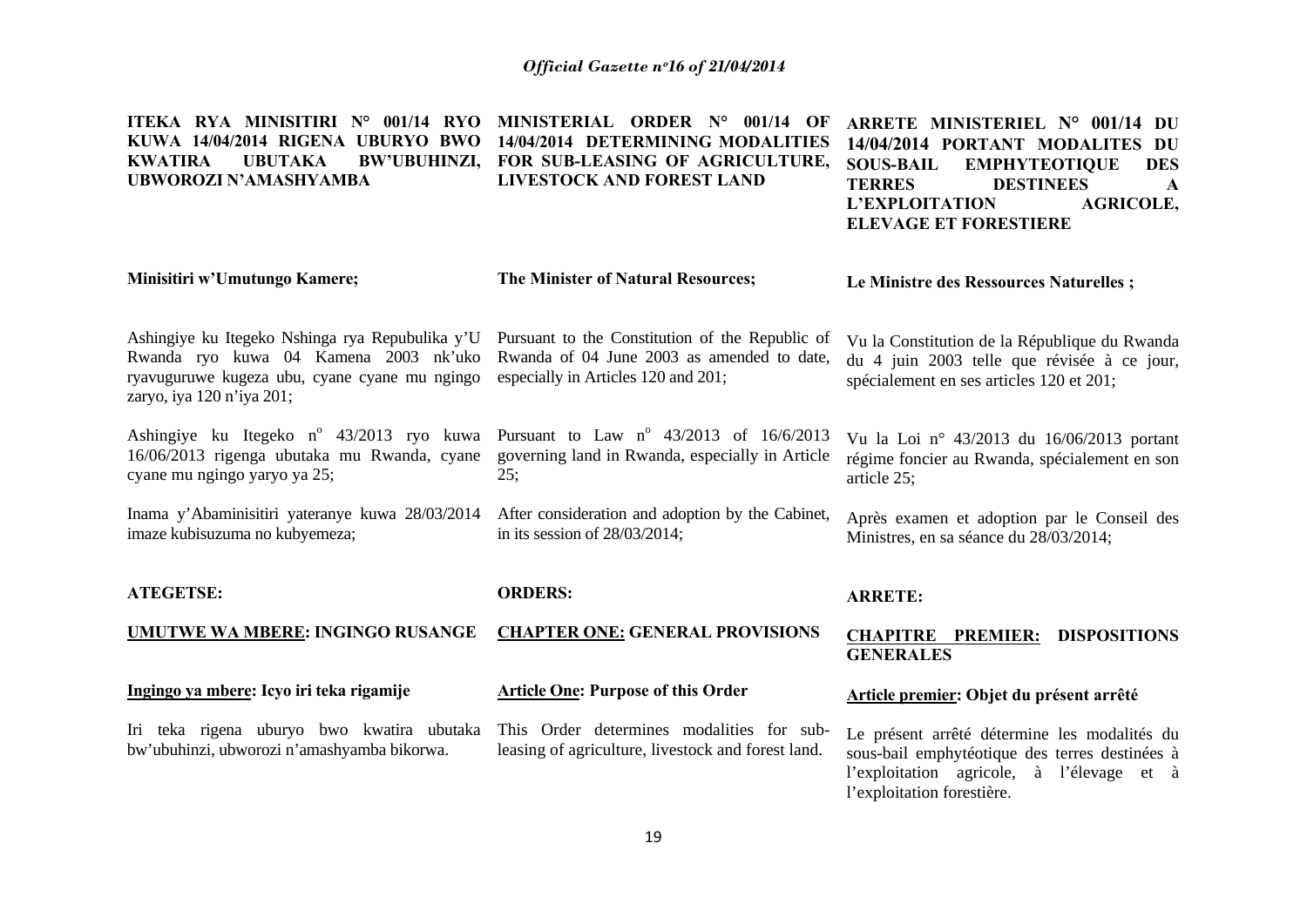| Ingingo ya 2: Ubutaka burebwa n'iri teka                                                                                                                                                  | Article 2: Categories of land concerned with<br>this Order                                                                                                                               | Article 2: Catégories de terres concernées par<br>le présent Arrêté                                                                                                                                   |
|-------------------------------------------------------------------------------------------------------------------------------------------------------------------------------------------|------------------------------------------------------------------------------------------------------------------------------------------------------------------------------------------|-------------------------------------------------------------------------------------------------------------------------------------------------------------------------------------------------------|
| Iri teka rireba gusa ubutaka bwagenewe ubuhinzi,<br>ubworozi n'amashyamba.                                                                                                                | This Order concerns only land designated for<br>agriculture, livestock and forest activities.                                                                                            | Le présent arrêté concerne les terres destinées à<br>l'exploitation agricole, à l'élevage et à<br>l'exploitation forestière.                                                                          |
| Ingingo ya 3: Ibisobanuro by'amagambo                                                                                                                                                     | <b>Article 3: Definitions of terms</b>                                                                                                                                                   | <b>Article 3: Définitions des termes</b>                                                                                                                                                              |
| Muri iri teka, amagambo akurikira asobanurwa ku For the purpose of this order, the following<br>buryo bukurikira:                                                                         | terms shall be defined as follows:                                                                                                                                                       | Aux fins du present arrêté, les termes suivants<br>ont des significations suivantes:                                                                                                                  |
| $1^\circ$ Uwatira:<br>ubutaka<br>utunze<br>umuntu<br>bwatishijwe;                                                                                                                         | $1^\circ$ Sub-leasor: the lease holder of the sub-<br>leased land;                                                                                                                       | 1° Bailleur: le titulaire du bail emphytéotique<br>donné en sous-bail emphytéotique;                                                                                                                  |
| Uwatiwe: umuntu wese ugirana amasezerano<br>$2^{\circ}$<br>na nyir'ubutaka kugirango akoreshe ubwo<br>butaka anasarura ibibukomokamo,<br>ariko<br>akabitangira icyatamurima bumvikanyeho. | $2^{\circ}$<br><b>Sub-leasee:</b> any person who has an<br>agreement with a land lease holder<br>allowing him/her to utilise operate the land<br>in return for payment of an agreed fee. | Sous-emphytéote: toute personne qui<br>$2^{\circ}$<br>conclut le sous-bail emphytétique avec le<br>titulaire de l'emphytéose pour l'exploiter<br>d'une<br>moyennant<br>payement<br>somme<br>convenue. |
| UMUTWE WA II: UBURYO BWO KWATIRA<br><b>UBUTAKA</b>                                                                                                                                        | <b>CHAPTER II: MODALITIES FOR LAND</b><br><b>SUB-LEASING</b>                                                                                                                             | <b>CHAPITRE II: MODALITES DU SOUS-</b><br><b>BAIL EMPHYTEOTIQUE</b>                                                                                                                                   |
| Ingingo ya 4: Amasezerano y'ukwatira                                                                                                                                                      | <b>Article 4: Sub-lease contract</b>                                                                                                                                                     | Article<br>sous-bail<br>4:<br>Contrat<br>du<br>emphytéotique                                                                                                                                          |
| Uwatisha ubutaka n'uwatiwe bagirana amasezerano<br>agenga ibikorwa bigomba kubukorerwamo, igihe<br>amasezerano azamara, amafaranga y'icyatamurima                                         | contract determining activities that would be<br>conducted on the land, the duration of the                                                                                              | The sub-leasor and sub-leasee conclude a Le bailleur et le sous-emphytéote concluent un<br>contrat dans lequel ils déterminent la nature des<br>travaux qui y seront effectués, le délai du           |

land during the duration of the contract.

autre élément ayant trait à l'utilisation et de l'aménagement des terres données en sousemphytéose pendant toute la durée du contrat.

bumvikanyeho n'ibindi byose birebana n'imicungire contract, the rent fee agreed and any other contrat, le montant du loyer convenu ou tout

20

matter that relates to management and use of the

<sup>n</sup>'imikoreshereze yabwo mu gihe cy'amasezerano.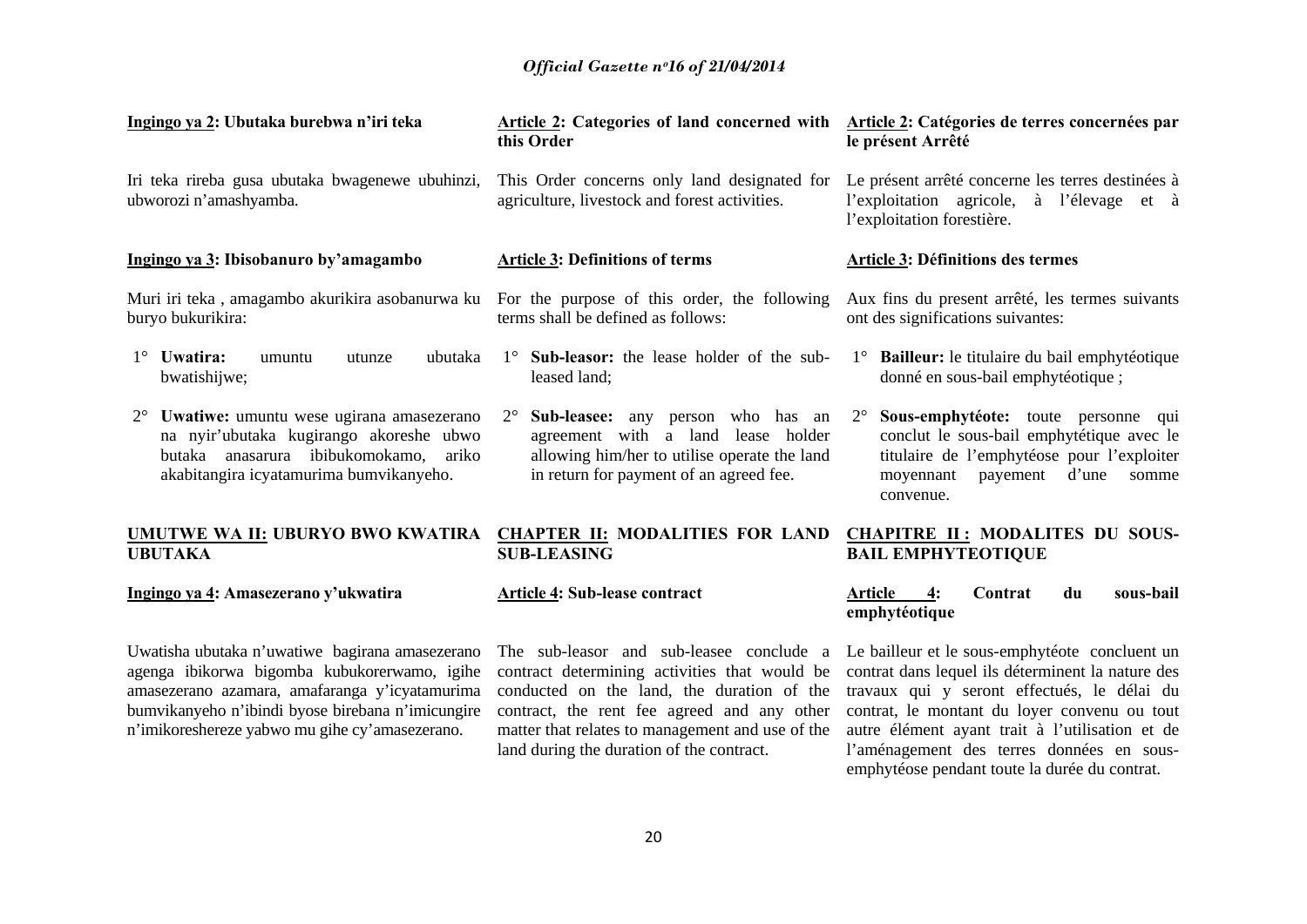| Ingingo ya 5: Iyandikisha ry'ukwatira                                                                                                                                                                                                                                            | <b>Article 5: Registration of sub-lease</b>                                                                                                                                                                                                                                                              | Article 5: Enregistrement du sous-bail<br>emphytéotique                                                                                                                                                                                                                                                   |
|----------------------------------------------------------------------------------------------------------------------------------------------------------------------------------------------------------------------------------------------------------------------------------|----------------------------------------------------------------------------------------------------------------------------------------------------------------------------------------------------------------------------------------------------------------------------------------------------------|-----------------------------------------------------------------------------------------------------------------------------------------------------------------------------------------------------------------------------------------------------------------------------------------------------------|
| Kwatira ubutaka bingana cyangwa birenze imyaka<br>itanu (5) bikorerwa iyandikisha ku buryo<br>bw'inyandikompamo. Iyo kwatisha biteganyirijwe<br>igihe kiri munsi y'imyaka itanu (5), iyandikisha<br>rikorwa ku bushake hakurikirijwe amasezerano<br>hagati y'uwatisha n'uwatiwe. | A sub-leasing for a period of five (5) years or<br>more shall be registered for a land title in the<br>authentic form. If the sub-leasing period is less<br>than five (5) years, its registration shall be<br>optional based on agreement between the both<br>parties.                                   | Le contrat de sous-bail emphytéotique de cinq<br>(5) ans ou plus est enregistré selon la forme<br>Lorsque<br>authentique.<br>le<br>sous-bail<br>emphytéotique est conclu pour une période de<br>moins de cinq (5) ans, l'enregistrement est<br>volontaire sur base de l'accord entre les deux<br>parties. |
| ukwatisha gukozwe<br>n'uhagarariye<br>Icyakora,<br>cyangwa undi muntu udashobora<br>umwana<br>kwihagararira<br>rw'amategeko<br>mu<br>rwego<br>ntigushobora kurenza imyaka itanu (5).                                                                                             | However, any sub-leasing concluded by a<br>guardian on behalf of a minor or other person<br>not legally capable shall not exceed a period of<br>five $(5)$ years.                                                                                                                                        | Toutefois,<br>sous-bail<br>de<br>tout<br>contrat<br>emphytéotique conclu par un tuteur d'un enfant<br>de<br>mineur<br>ou<br>toute<br>autre<br>personne<br>juridiquement incapable ne peut excéder une<br>période de cinq (5) ans.                                                                         |
| Ingingo ya 6: Igihe ukwatisha kumara                                                                                                                                                                                                                                             | <b>Article 6: Sub-leasing period</b>                                                                                                                                                                                                                                                                     | Article 6: Durée du bail les terres                                                                                                                                                                                                                                                                       |
| Igihe ukwatisha ubutaka bugenewe ubuhinzi,<br>ubworozi n'amashyamba kumara gishyirwaho mu<br>bwumvikane bw'abagiranye amasezerano.                                                                                                                                               | The sub-leasing period for land designated for<br>agriculture, livestock and forestry depends on<br>the contract between contracting parties.                                                                                                                                                            | La durée du sous-bail emphytéotique des terres<br>destinées à l'exploitation agricole, à l'élevage et<br>à l'exploitation forestière est fixée librement par<br>les parties au contrat.                                                                                                                   |
| Mu gihe amasezerano atararangira, umwe mu<br>bayagiranye ashobora kuyasesa abanje gutanga<br>integuza iteganywa mu masezerano bagiranye.                                                                                                                                         | At any time during the sub-leasing period, one<br>of the contracting parties can terminate the<br>contract upon notification to the other party as<br>provided for in the contract.                                                                                                                      | Avant l'expiration du sous-bail emphytéotique,<br>l'une des parties peut y mettre fin à tout<br>moment, après avoir donné un préavis tel que<br>stipulé dans le contrat.                                                                                                                                  |
| Icyakora, iyo igihe cy'integuza kigeze uwatiwe<br>atarasarura ibye, uwatishije amuha igihe cyo<br>adashoboye<br>kubahiriza<br>Iyo<br>kubisarura.<br>amasezerano, uwatisha agenera indishyi ikwiye<br>uwatiwe nk'uko biteganywa n'amategeko.                                      | However, in case that period of notification is<br>reached without harvest of sub-lessee crops, the<br>sub-lessor will allow him/her necessary time to<br>harvest all his/her crops. In contrary case, the<br>sub-lessor shall give fair compensation to the<br>sub-lessee according to the legislation. | Cependant, si au terme du préavis, le sous-<br>emphytéote n'a pas encore moissonné ses<br>cultures, le bailleur lui accorde un temps pour la<br>moisson. Dans le cas contraire, le bailleur<br>accorde au sous-emphytéote une indemnité<br>équivalente conformément à la loi.                             |
|                                                                                                                                                                                                                                                                                  | 21                                                                                                                                                                                                                                                                                                       |                                                                                                                                                                                                                                                                                                           |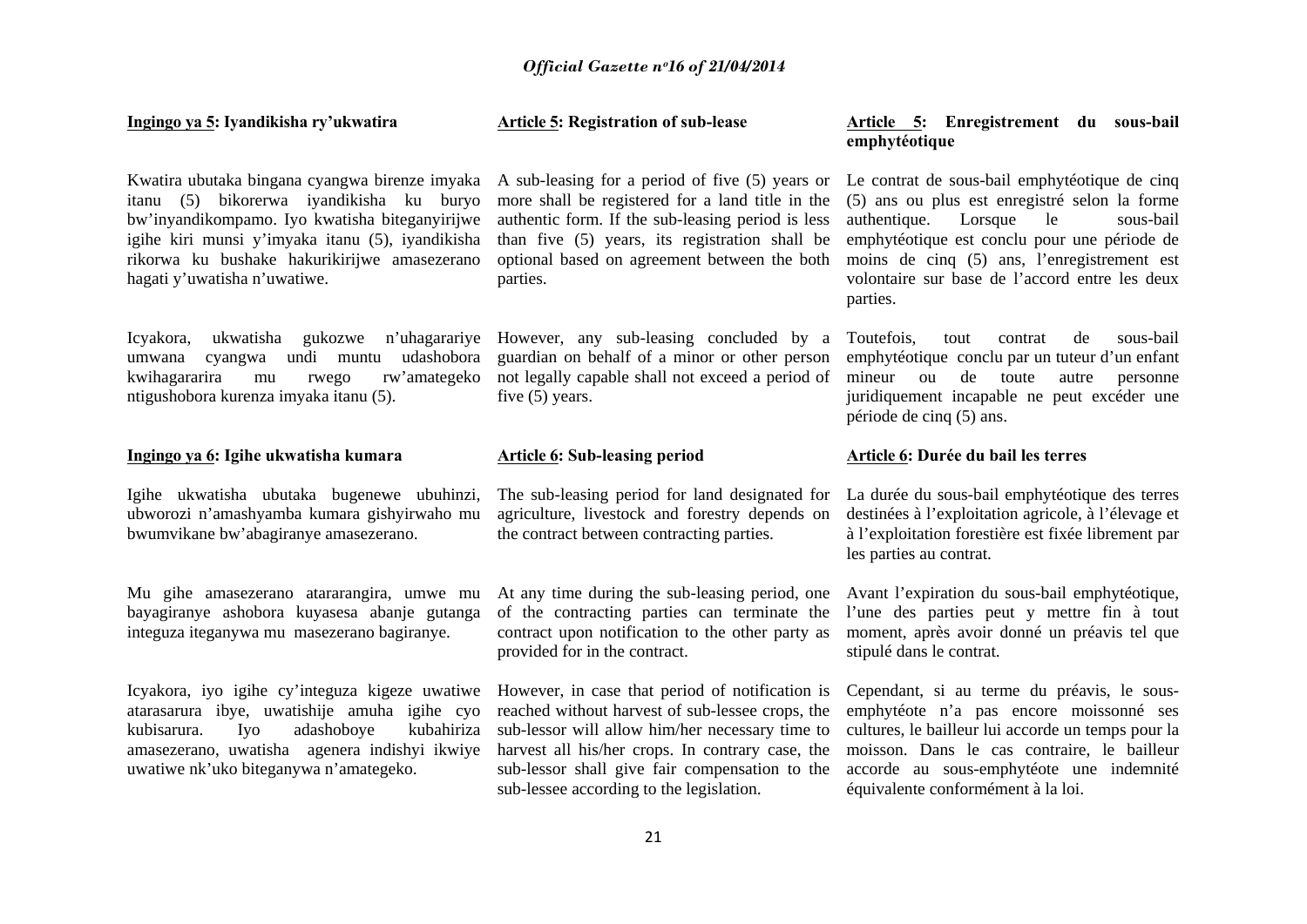| Ingingo ya 7: Ikosorwa ry'ubuso bw'ubutaka |  |  |
|--------------------------------------------|--|--|
| bwatishijwe                                |  |  |

## **land**

## **Article 7: Correction of size for sub-leased Article 7: Rectification de la superficie du terrain donné en sous-bail emphytéotique**

Si dans un contrat de sous-bail emphytéotique,

Niba mu kwatisha ubutaka haranditswe ubuso buto cyangwa bunini ku buso bw'ukuri, igiciro cy'icyatamurima kizagabanywa cyangwa cyongerwe ku bwumvikane bw'abagiranye amasezerano, hakurikijwe ubuso bw'ukuri kandi uhereye ku bwishyu buzakurikira igihe ikibazo cyatangiwe. Muri icyo gihe, uwatiwe afite uburenganzira bwo gusaba iseswa ry'amasezerano.

Ikibazo cyo gukosora ubuso gishobora kwakirwa mu gihe cyose amasezerano y'ukwatisha azamara.

In case during the sub-leasing of land the size was below or above the correct size of the land, the sub-leasing fee will be increased or decreased upon agreement of both contracting parties, based on the correct size and that fee take effect from the time the issue of size was noticed. In that case, the sub-leasee has right to request for the contract termination.

l'on a donné au terrain une superficie inférieure ou supérieure à sa superficie réelle, le loyer est, sur accord commun des parties, augmenté ou diminué proportionnellement à la superficie réelle dès la première échéance qui suit la demande. Dans ce cas, le sous-emphytéote a droit de demander la résiliation du contrat.

The issue of correction of size can be received La demande tendant à la correction de la superficie du sol est recevable pendant toute la durée du bail.

#### **Ingingo ya 8: Kubuza kongera kwatisha Article 8: Prohibition form re-sub-leasing k'uwatiwe Article 8: Interdiction de sous-louer**

any time during the contract period.

abandi bantu cyangwa bwo kwegurira lease the land again or to donate his/her rights to uburenganzira bwe undi muntu atabyemerewe mu other leasee without a written consent of the nyandiko n'uwamwatiye.

## **Ingingo ya 9: Uburenganzira bw'uwatiwe bwo gutangaho ingwate ku bikorwa**

Uwatiwe ashobora gutangaho ingwate ibikorwa The sub-leasee can mortgage activities on subbiri ku butaka yatishije mu gihe abyumvikanyeho <sup>n</sup>'uwatisha akamubera umwishingizi.

Uwatiwe nta burenganzira afite bwo kwatisha The sub-leasee shall not have the right to subsub-leasor.

## **Article 9: Right for sub-leasee of mortgaging activities on sub-leased land**

leased land after agreement with the sub-leasor who consent to be his/her guarantor.

Le sous-emphytéote n'a pas le droit de souslouer ou de céder ses droits à un autre sans autorisation écrite du bailleur.

## **Article 9: Droit d'hypothéquer les travaux réalisés sur le terrain**

Sur autorisation du bailleur, le sous-emphytéote peut hypothéquer les travaux qu'il a réalisés sur le terrain. Dans ce cas le bailleur se porte garant de l'emphytéote.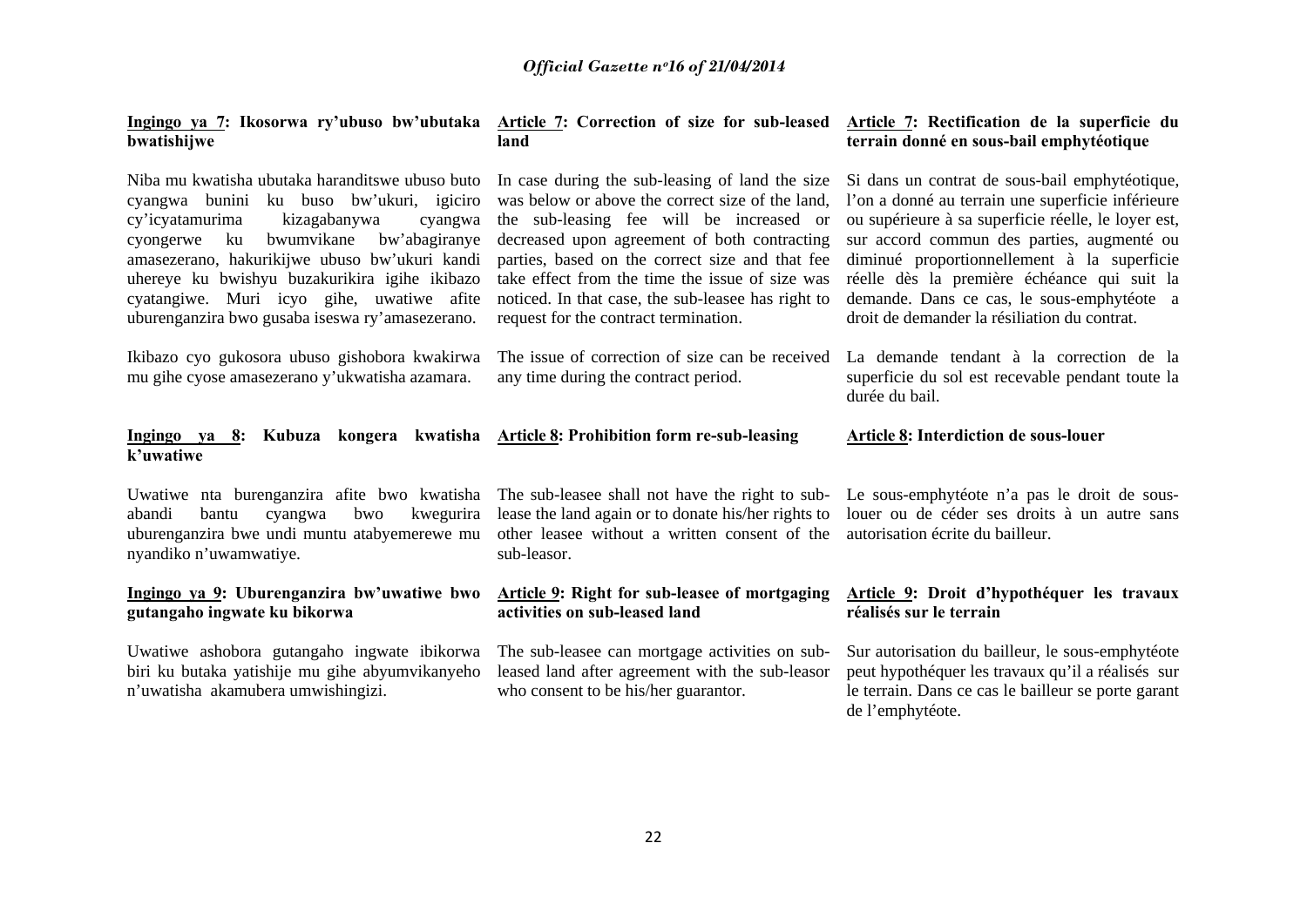#### **Ingingo ya 10: Amakimbirane aturutse ku bandi Article 10: Dispute from third parties bantu**

Uwatira ntiyishingira amakimbirane abandi bantu The sub-leasor does not guaranty disputes that Le bailleur n'est pas tenu des litiges créés par bashobora kuzana ku uwatiwe, mu gihe nta <sup>n</sup>'uburenganzira baba bakurikiranye kuri ubwo butaka. Uwatiwe ni we, ku giti cye, ugomba kubiregera mu nzego zibifitiye ububasha.

Icyakora, uwatiwe ategetswe kumenyesha uwatira However, the sub-leasee shall be required to ibikorwa byose bigamije kwamburwa ubutaka inform the sub-leasor of any act related to land cyangwa kuburengera, mu gihe ikibazo cyashyikirijwe inkiko. Mu gihe atabikoze, dispute is submitted to courts. In case of failure akurikiranwaho indishyi z'akababaro, akanariha to do so, the sub-leasee shall be liable for ibyangiritse.

### **Ingingo ya 11: Kugurisha ubutaka bwatishijwe**

Iyo uwatira agurishije ubutaka bwe, uweguriwe In case the sub-leasor sells his/her land, the new ubwo butaka ntashobora guhita yirukana uwatiwe sub-leasor cannot evict the sub-leasee before the mbere y'uko igihe cyateganyijwe mu masezerano sub-leasing contract period expires, unless it y'ukwatisha kirangira, keretse niba muri ayo was expressly indicated in the sub-leasing masezerano byari biteganyijwe ku buryo contract that the buyer will get such right. butaziguye, ko umuguzi azagira ubwo burenganzira.

Iyo amasezerano ateganya ko uguze ubutaka In case the sub-leasing contract clearly bwatishiiwe ashobora kwirukana uwaguze ategetswe kubanza guha uwatiwe can evict the sub-leasee, the buyer shall be integuza yari iteganyijwe n'amasezerano. Igihe requested to give a notification period as it was idateganyijwe mu masezerano, amugenera nibura provided in the sub-leasing contract. In case that igihe cy'amezi atatu (3).

are from third parties to the sub-leasee, in case they don't have right to the sub-leased land. In that case, the sub-leasee shall submit those disputes to competent authorities.

repossession or encroachment, in case the damages.

### **Article 11: Selling sub-leased land**

uwatiwe, stipulates that the buyer of the sub-leased land period is not provided, the buyer shall give the sub-leasee a period of at least three (3) months.

#### **Article 10: Litiges créés par des tiers**

des tiers sur le sous-emphytéote, au moment où ces derniers n'ont aucun droit sur la terre louée. Le sous-emphytéote réfère les litiges aux instances habilitées.

Toutefois, le sous-emphytéote est tenu de communiquer au bailleur tous les actes d'usurpation ou de déplacement des bornes, s'il le cas est soumit devant les juridictions. Dans le cas contraire, le sous-emphytéote est tenu de payer les indemnités ainsi que les dommages et intérêts.

#### **Article 11: Vente des terres sous-louées**

Lorsque le bailleur vend les terres louées, l'acquéreur ne peut expulser le sous-emphytéote avant l'expiration du terme prévu, sauf si ce droit a été expressément réservé au nouvel acquéreur dans le contrat de sous-bail emphytéotique.

Dans le cas où le sous-bail emphytéotique octroie à l'acquéreur le droit d'expulser le sousemphytéote, ledit acquéreur donne un préavis au préalable tel que prévu dans le sous-bail emphytéotique. Lorsque le préavis n'est pas prévu, l'acquéreur accorde au sous-emphytéote le délai d'au moins trois (3) mois.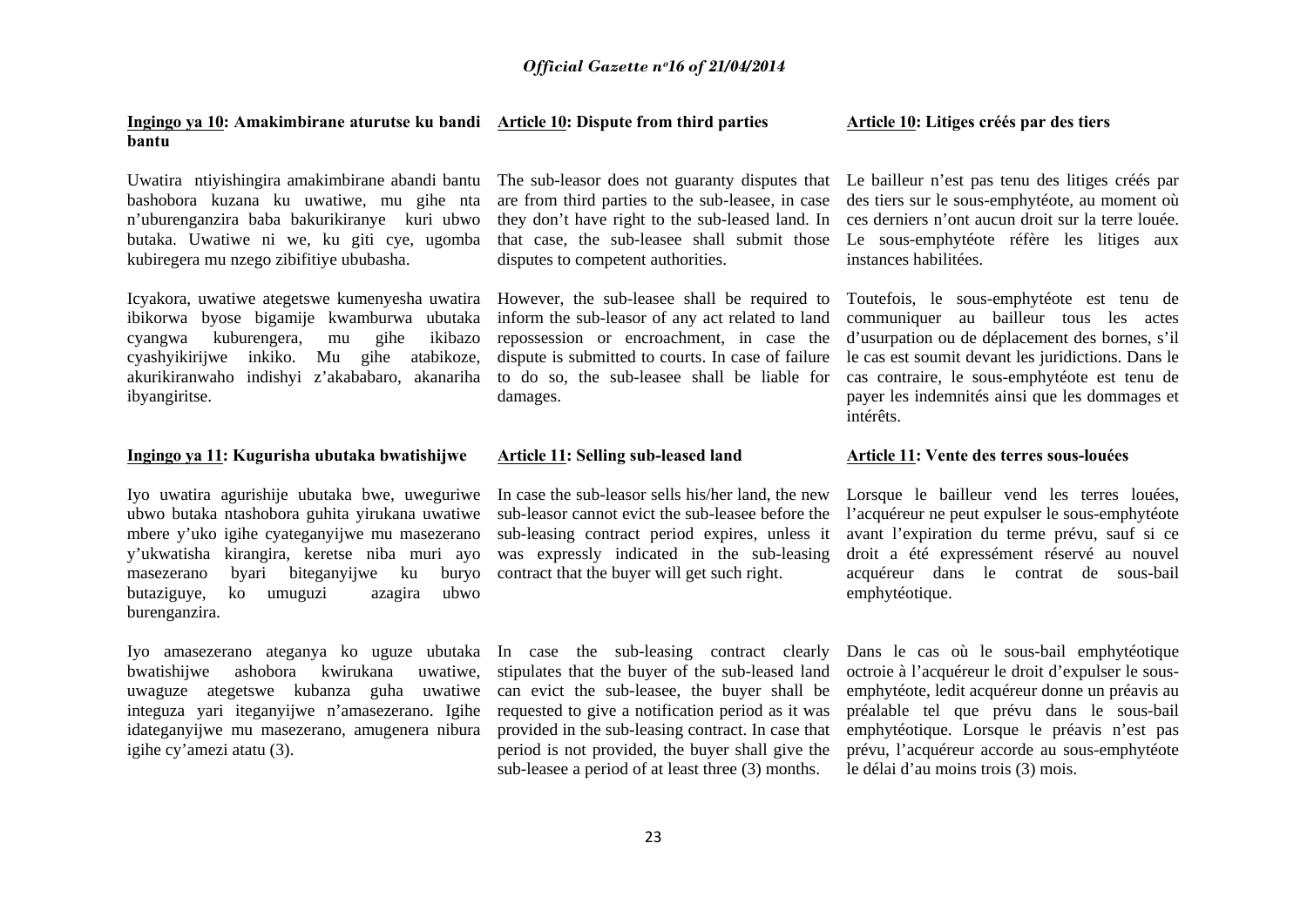Uwaguze agomba kandi kubahiriza inshingano ku In addition the buyer shall respect land L'acquéreur est également tenu de respecter les butaka ziteganywa n'Itegeko rigenga ubutaka mu Rwanda.

## **Ingingo ya 12: Uburyo bwo gusezerera uwatiwe Article 12: Modalities of compensating the ku butaka bwagurishijwe**

Iyo mu masezerano y'ukwatisha hateganyijwe ko uzagura ubutaka afite uburenganzira bwo kwirukana uwatiwe, ariko nta cyavuzwe ku byerekeye indishyi yahabwa, uwatisha ategetswe guha uwatiwe indishyi zivugwa mu ngingo ya 6 y'iri teka.

#### **Ingingo ya 13: Kuzungura ubutaka bwatishijwe**

Iyo uwatisha cyangwa uwatiwe amasezerano akomeza kubahirizwa n'abagomba leasing contract shall be respected by his/her kumuzungura cyangwa n'abandi uburenganzira ku bye.

Icyakora, abazungura cyangwa uburenganzira ku by'uwatiwe wapfuye bashobora, mu gihe cy'umwaka umwe (1) uhereye igihe yapfiriye, gusesa amasezerano ariko babanje leasing contract after giving a notification of at du décès et moyennant un préavis d'au moins gutanga integuza nibura y'amezi atatu (3).

Uwatira ntashobora gusezerera abazungura The sub-leasor shall not evict heirs or b'uwatiwe wapfuye cyangwa abandi bafite successors of the deceased sub-leasee before the uburenganzira mu bye igihe amasezerano agomba end of the contract period, unless that right was kurangirira kitaragera, keretse gusa mu gihe ubwo provided expressly directly in the sub-leasing bubasha bwaba bwarateganyijwe ku buryo contract.

obligations as provided by the Law governing land in Rwanda.

# **sub-leased land**

In case the sub-leasing contract provides that the buyer of the sub-leased land would have the right to terminate the sub-leasing contract, but there is no provision on compensation, the subleasor shall be required to give compensation as provided for in Article 6 of this order.

#### **Article 13: Inheritance of sub-leased land**

In case of death of the sub-leasee, the subheirs or other successors.

abafite However, heirs or other successors of the of the year from the date of death, terminate the subleast three (3) months.

obligations foncières prévues par la loi en vigueur portant régime foncier au Rwanda.

## **contract of the sub-leasee in case of sell of sous-emphytéote en cas de vente des terres Article 12: Modalités d'indemnisation du louées**

S'il a été convenu, lors de la conclusion du contrat de sous bail emphytéotique, qu'en cas de vente l'acquéreur pourra expulser l'emphytéote, et qu'il n'ait été fait aucune stipulation sur les indemnités, le bailleur est tenu d'indemniser l'emphytéote tel que prévu par l'article 6 du présent arrêté.

## **Article 13: Succession des droits de sousemphytéote**

En cas de décès du sous-emphytéote, le contrat de sous-bail emphytéotique continue de plein droit avec ses héritiers ou ayants droit.

deceased sub-leasee can, in period of one (1) l'emphytéote décédé peuvent résilier le contrat Toutefois, les héritiers ou ayants droit de dans un délai d'une (1) année à compter à partir trois (3) mois.

> Le bailleur ne peut expulser les héritiers ou ayants droit du sous-emphytéote décédé avant l'expiration du terme de bail sauf si ce droit est expressément prévu dans le sous-bail emphytéotique.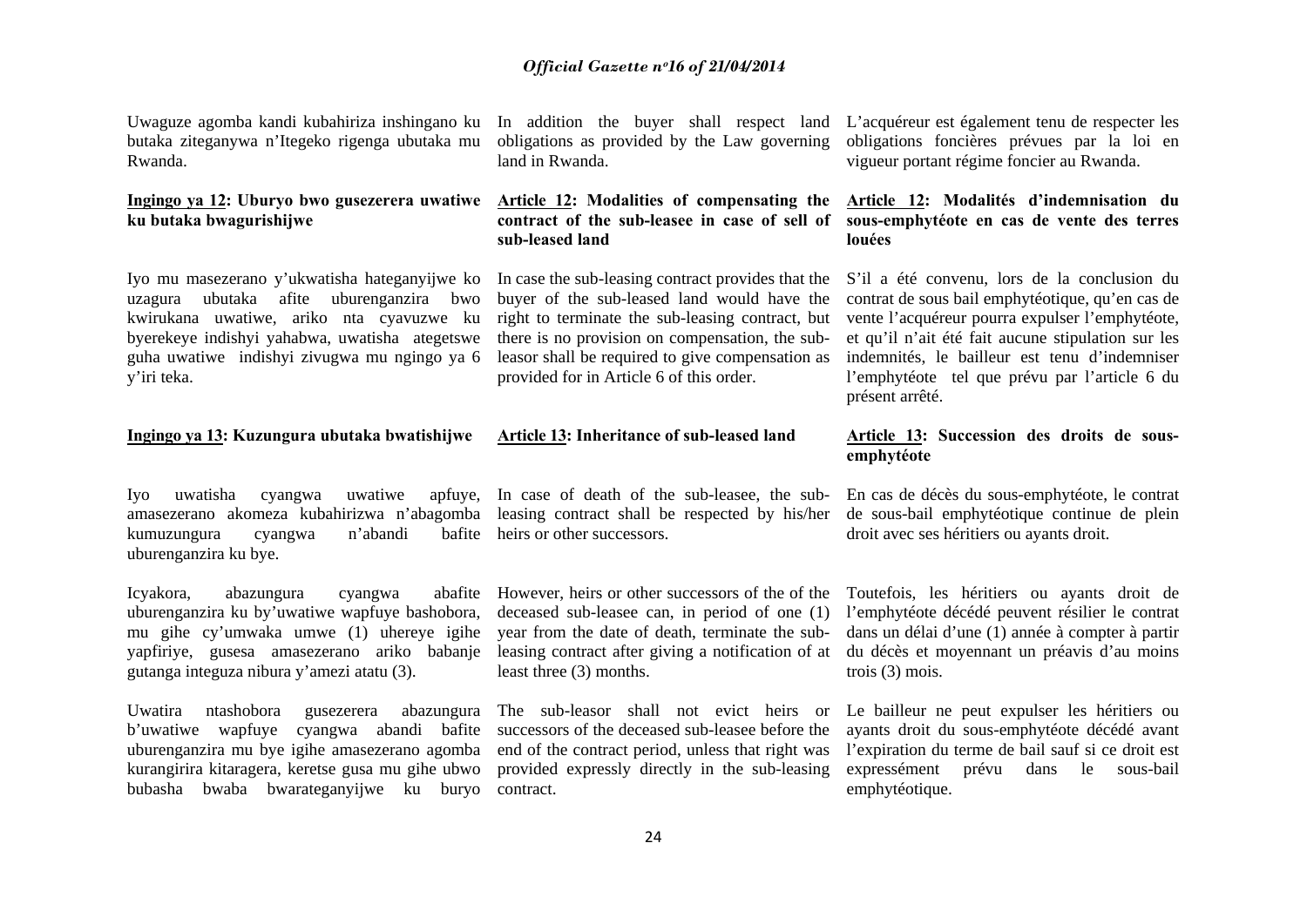butaziguye mu masezerano.

| Ingingo ya 14: Gufata neza ubutaka bwatishijwe                                                                                                                                                                                                                  | <b>Article 14: Good exploitation of sub-leased</b><br>land                                                                                                                                                                                              | Article 14: Obligation d'assurer l'entretien<br>du terrain sous-loué                                                                                                                                                                                            |
|-----------------------------------------------------------------------------------------------------------------------------------------------------------------------------------------------------------------------------------------------------------------|---------------------------------------------------------------------------------------------------------------------------------------------------------------------------------------------------------------------------------------------------------|-----------------------------------------------------------------------------------------------------------------------------------------------------------------------------------------------------------------------------------------------------------------|
| Uwatiwe cyangwa abamuzunguye bategetswe<br>gukoresha ubutaka icyo bwagenewe no kwita ku<br>bikorwa binyuranye byagenewe gufata neza<br>ubutaka bwatishijwe.                                                                                                     | The sub-leasee or his/her heirs shall use the land<br>in accordance with their designation and carry<br>out activities to protect the sub-leased land.                                                                                                  | Le sous-emphytéote ou ses héritiers est tenu<br>d'utiliser le sol loué selon sa destination et<br>d'assurer l'entretien des aménagements divers<br>destinés à la conservation des sols se trouvant<br>dans le périmètre du terrain qu'il exploite.              |
| Iyo uwatiwe atubahirije ibiteganywa mu gika cya<br>ubuyobozi<br>mbere<br>$cy'$ iyi<br>ngingo<br>kandi<br>bw'umurenge ubutaka buherereyemo bukaba<br>bwabikoreye raporo, uwatira akora ubwe imirimo<br>yo gufata neza no kurinda ubutaka mu mwanya<br>w'uwatiwe. | In case of violation of Paragraph One of this<br>Article recorded in the reported by the sector<br>authority where the land is located, the sub-<br>leasor shall carry out, him/herself, activities to<br>protect the land on behalf of the sub-leasee. | Dans le cas de non respect du premier alinéa du<br>présent article consigné dans un rapport de<br>l'administration du secteur où se trouve le sol, le<br>bailleur exécute les travaux d'entretien et de<br>conservation des sols à la place de<br>l'emphytéote. |
| Uwatiwe ategetswe ariko kwishyura uwatishije<br>ikiguzi nyakuri yakoresheje muri iyo mirimo.                                                                                                                                                                    | However, the sub-leasee must refund the<br>amount used for the activities done.                                                                                                                                                                         | Toutefois, le sous-emphytéote est tenu de<br>rembourser les<br>frais engagés<br>pour<br>ces<br>aménagements.                                                                                                                                                    |
| Ingingo ya 15: Ikemurwa ry'amakimbirane                                                                                                                                                                                                                         | <b>Article 15: Dispute resolution</b>                                                                                                                                                                                                                   | <b>Article 15: Règlement des différends</b>                                                                                                                                                                                                                     |
| Ibibazo byose bivutse ku butaka bwatishijwe<br>bwumvikane<br>bw'abagiranye<br>bikemurwa<br>ku<br>amasezerano. Iyo binaniranye hitabazwa inkiko<br>zibifitiye ububasha.                                                                                          | All disputes related to sub-leased land shall be<br>amicably resolved by contracting parties. In<br>case they failure, the disputes shall be submitted<br>to the competent court.                                                                       | différends<br>relatifs<br>bail<br>Les<br>au<br>sous-<br>emphytéotique sont réglés amiablement par les<br>parties au contrat. Dans le cas contraire, ils sont<br>soumis aux juridictions compétentes.                                                            |
| <b>UMUTWE WA III: INGINGO ZISOZA</b>                                                                                                                                                                                                                            | <b>CHAPTER IV: FINAL PROVISIONS</b>                                                                                                                                                                                                                     | <b>CHAPITRE III : DISPOSITIONS FINALES</b>                                                                                                                                                                                                                      |
| Ingingo ya 16: Ivanwaho ry'ingingo z'amateka<br>zinyuranyije n'iri teka                                                                                                                                                                                         | <b>Article 16: Repealing provision</b>                                                                                                                                                                                                                  | <b>Article 16: Disposition abrogatoire</b>                                                                                                                                                                                                                      |
| Ingingo zose z'amateka abanziriza iri kandi All prior provisions contrary to this Order are Toutes                                                                                                                                                              |                                                                                                                                                                                                                                                         | dispositions<br>réglementaires<br>les                                                                                                                                                                                                                           |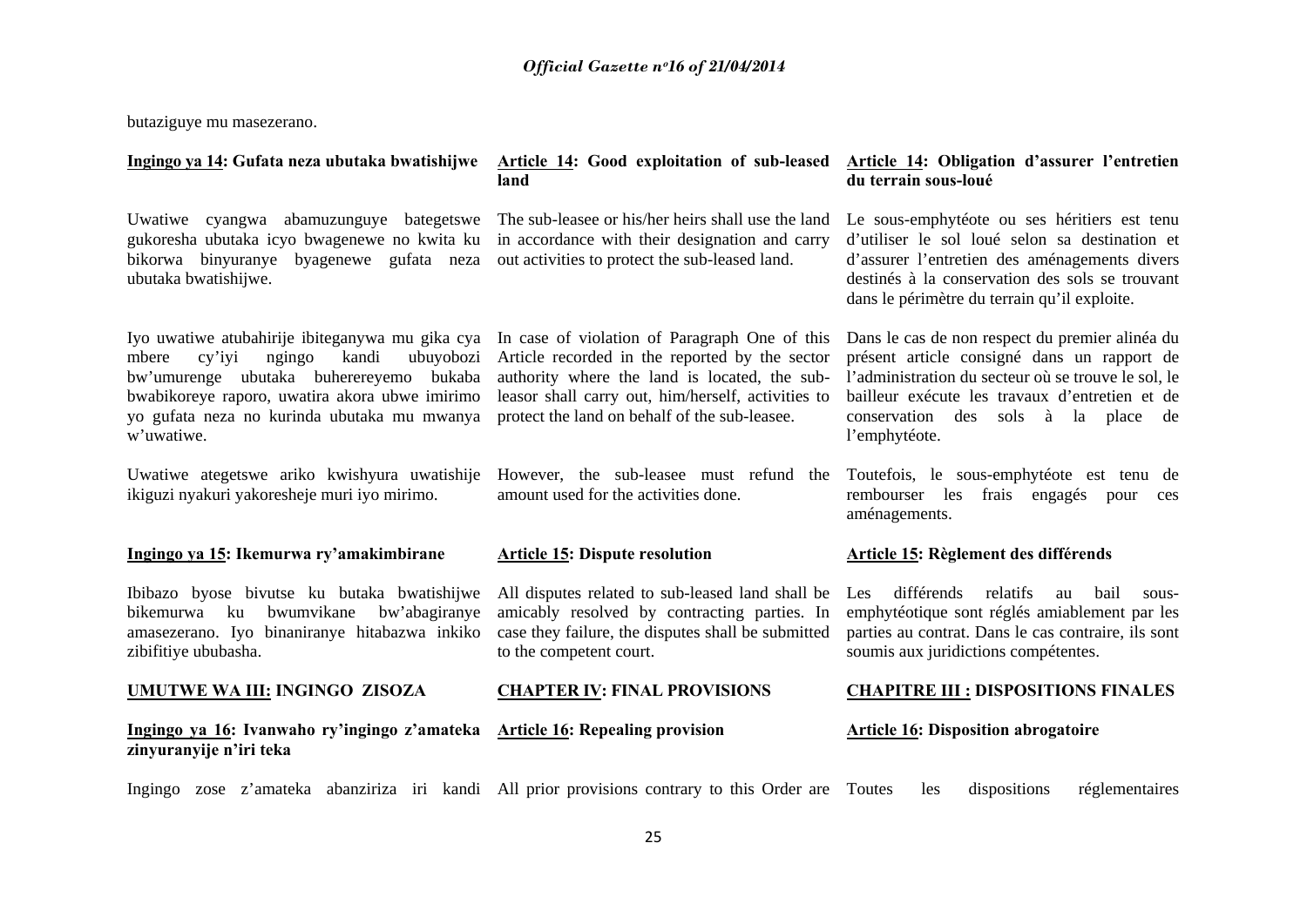zinyuranyije na ryo zivanyweho. **Ingingo ya 17: Igihe iteka ritangira gukurikizwa Article 17: Commencement**  Iri teka ritangira gukurikizwa ku munsi This Order shall come into force on the date of ritangarijwe mu Igazeti ya Leta ya Repubulika y'u Rwanda. Kigali, ku wa 14/04/2014 (sé) **KAMANZI Stanislas** hereby repealed. its publication in the Official Gazette of the Republic of Rwanda. Kigali, 14/04/2014 (sé) antérieures contraires au présent arrêté sont abrogées. **Article 17: Entrée en vigueur**  Le présent arrêté entre en vigueur le jour de sa publication au Journal Officiel de la République du Rwanda. Kigali, 14/04/2014. (sé)

Minisitiri w'Umutungo Kamere

**Bibonywe kandi bishyizweho Ikirango cya Repubulika:**

**KAMANZI Stanislas** Minister of Natural Resources

**Seen and sealed with the Seal of the Republic:** 

**KAMANZI Stanislas**  Ministre des Ressources Naturelles

**Vu et scellé du Sceau de la République:**

(sé) **BUSINGYE Johnston**Minisitiri w'Ubutabera/Intumwa Nkuru ya Leta

 $(sé)$ **BUSINGYE Johnston**  Minister of Justice/Attorney General

(sé) **BUSINGYE Johnston**Ministre de la Justice/Garde des Sceaux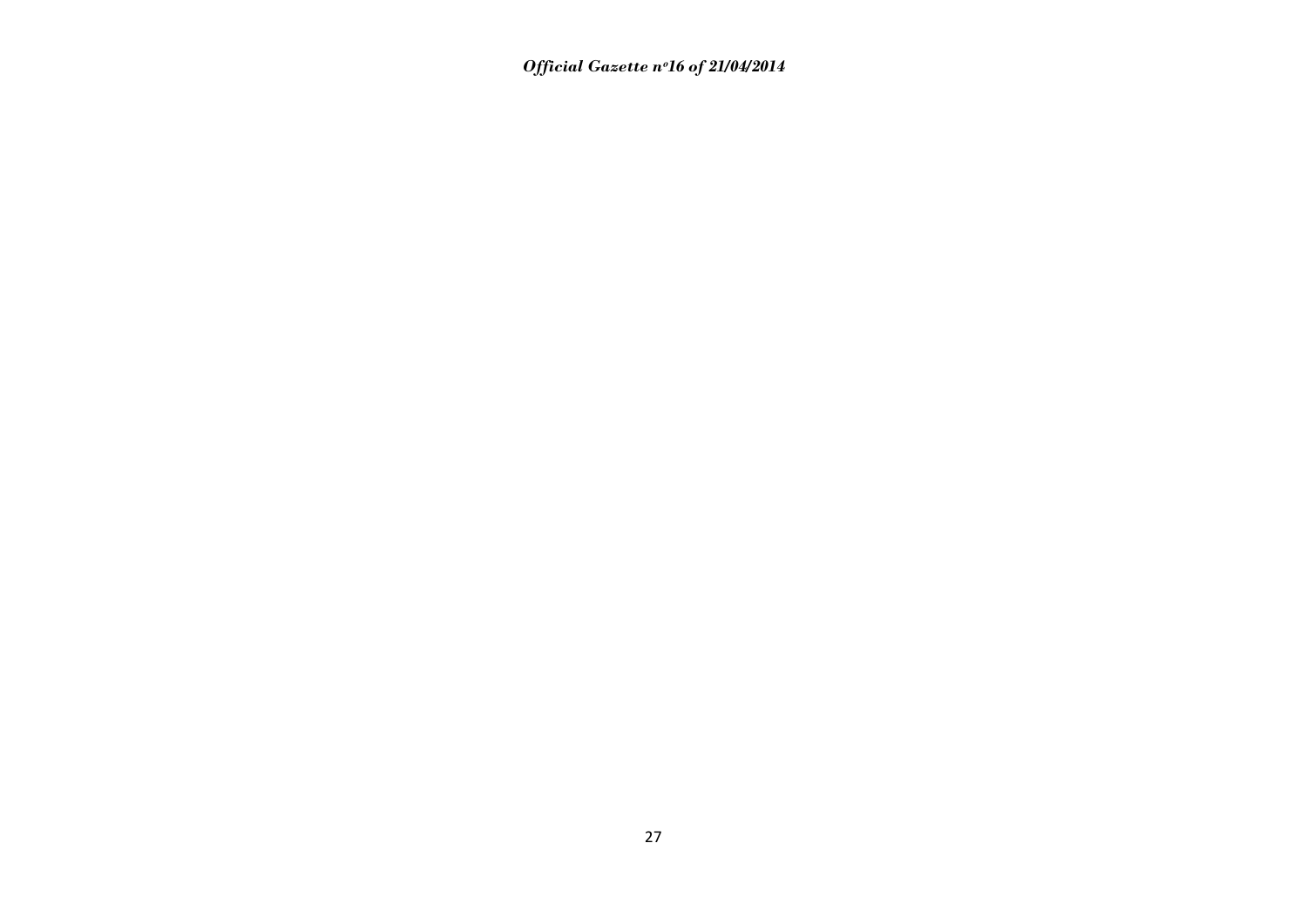**ITEKA RYA MINISITIRI Nº 002/14 RYO KU MINISTERIAL ORDER Nº 002/14 OF ARRETE MINISTERIEL Nº 002/14 DU WA 14/04/2014 RIHINDURA KANDI RYUZUZA ITEKA RYA MINISITIRI N° COMPLEMENTING MINISTERIAL 009/16.01 RYO KUWA 23/08/2011 RIGENA ORDER N° 009/16.01 OF 23/08/2011 MINISTERIEL Nº 009/16.01 DU 23/08/2011 UBURYO BWO KUBONA DETERMINING THE PROCEDURE TO DETERMINANT LES MODALITES IMPAPUROMPAMO Z'UMUTUNGO BWITE OBTAIN A FREEHOLD LAND TITLE W'UBUTAKA MODIFYING** AND 14/04/2014 **14/04/2014 MODIFIANT ET MINISTERIAL COMPLETANT L'ARRETE D'ACQUISITION DES CERTIFICATS D'ENREGISTREMENT DE LA PROPRIETE FONCIERE** 

#### **ISHAKIRO**

#### **TABLE OF CONTENTS**

#### **TABLE DES MATIERES**

| Ingingo ya mbere:<br>Igihe inkondabutaka<br>isabirwa n'ibigomba kuba byujujwe                         | Article One: Time to apply for a freehold<br>land title and requirements                           | Article premier: Moment de la demande<br>d'un titre de pleine propriété et conditions<br>requises |
|-------------------------------------------------------------------------------------------------------|----------------------------------------------------------------------------------------------------|---------------------------------------------------------------------------------------------------|
| Ingingo ya 2: Amasezerano yo kwegurirwa Article 2: Land grant contract<br>ubutaka                     |                                                                                                    | Article 2: Contrat de cession de la terre                                                         |
| Ingingo ya 3: Ivanwaho ry'ikiguzi cy'ubutaka                                                          | Article 3: Waiver of land purchase price                                                           | Article 3: Suppression du prix de vente                                                           |
| Ibigomba<br>kubahirizwa<br>Ingingo<br>$ya = 4$ :<br>n'uwahawe impapurompamo ngenankomyi               | <b>Conditions attached</b><br><b>Article</b><br>4:<br>to<br>the<br>conditional freehold land title | Article 4: Conditions attachées au titre de<br>pleine propriété conditionnel                      |
| Ingingo ya 5: Ivanwaho ry'ingingo z'amateka Article 5: Repealing provision<br>zinyuranyije n'iri teka |                                                                                                    | <b>Article 5: Disposition abrogatoire</b>                                                         |
| Ingingo ya 6: Igihe iteka ritangira gukurikizwa                                                       | <b>Article 6: Commencement</b>                                                                     | Article 6: Entrée en vigueur                                                                      |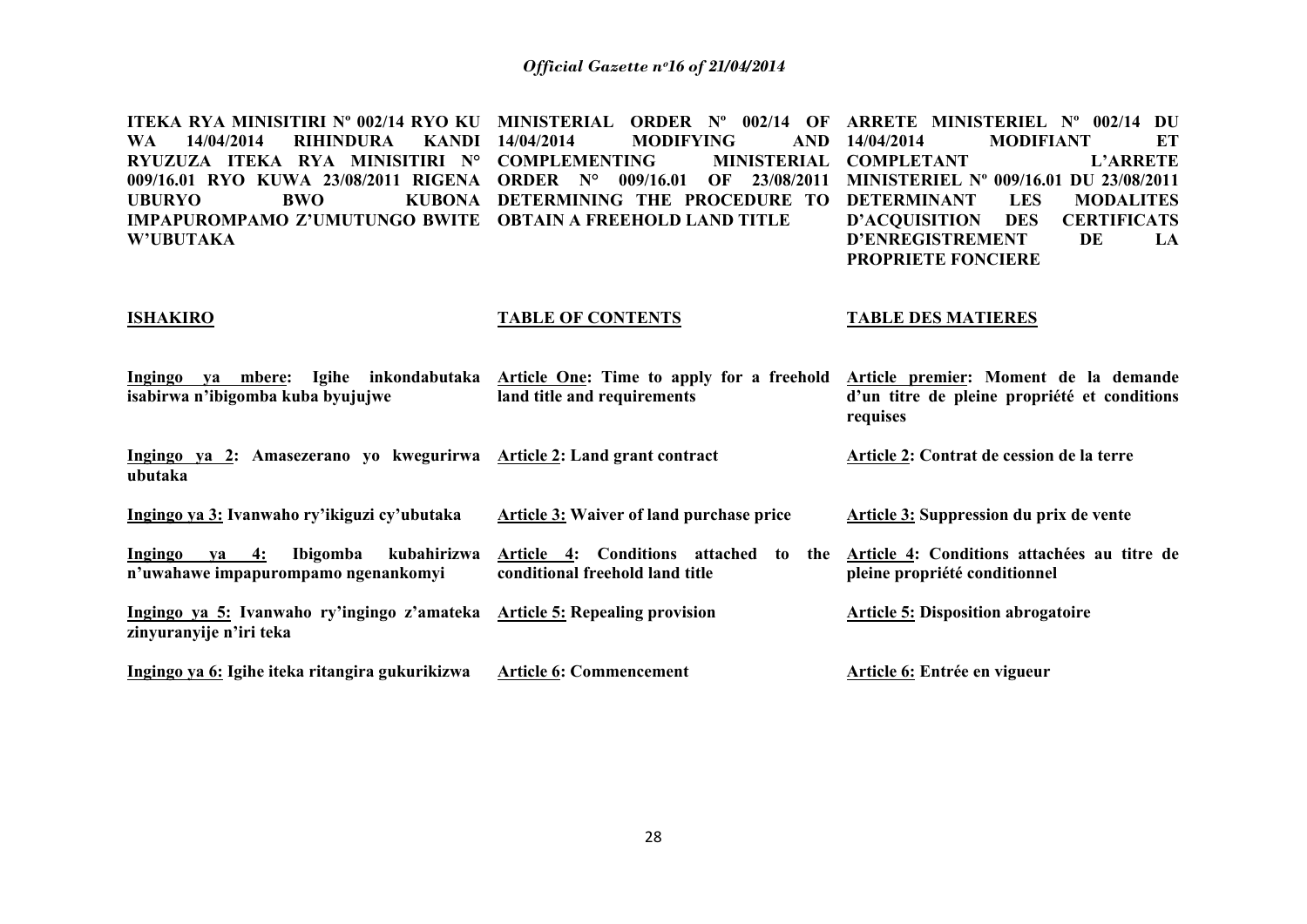**ITEKA RYA MINISITIRI Nº 002/14 RYO MINISTERIAL ORDER Nº002/14 OF ARRETE MINISTERIEL N° 002/14 DU KUWA 14/04/2014 RIHINDURA KANDI RYUZUZA ITEKA RYA MINISITIRI N° COMPLEMENTING MINISTERIAL 009/16.01 RYO KUWA 23/08/2011 RIGENA ORDER N° 009/16.01 OF 23/08/2011 MINISTERIEL Nº 009/16.01 DU 23/08/2011 UBURYO BWO KUBONA DETERMINING THE PROCEDURE TO DETERMINANT LES MODALITES IMPAPUROMPAMO Z'UMUTUNGO BWITE OBTAIN A FREEHOLD LAND TITLE W'UBUTAKA MODIFYING** AND 14/04/2014 **14/04/2014 MODIFIANT ET MINISTERIAL COMPLETANT L'ARRETE D'ACQUISITION DES CERTIFICATS D'ENREGISTREMENT DE LA** 

**PROPRIETE FONCIERE** 

**Le Ministre des Ressources Naturelles ;** 

spécialement en ses articles 120 et 201;

#### **Minisitiri w'Umutungo Kamere;**

**The Minister of Natural Resources;** 

Ashingiye ku Itegeko Nshinga rya Repubulika y'u Pursuant to the Constitution of the Republic of Vu la Constitution de la République du Rwanda Rwanda ryo kuwa 4 Kamena 2003, nk'uko Rwanda of 04 June 2003 as amended to date, ryavuguruwe kugeza ubu, cyane cyane mu ngingo especially in Articles 120 and 201; zaryo, iya 120 n'iya 201;

Ashingiye ku Itegeko n<sup>o</sup> 43/2013 ryo kuwa Pursuant to Law n<sup>o</sup> 43/2013 of 16/06/2013 Vu la Loi n<sup>o</sup>43/2013 du 16/06/2013 portant 16/06/2013 rigenga ubutaka mu Rwanda cyane governing land in Rwanda, especially in régime foncier au Rwanda, spécialement en ses cyane mu ngingo zaryo, iya 6 n'iya 73;

Asubiye ku Iteka rya Minisitiri n° 009/16.01 ryo Having reviewed Ministerial Order n° kuwa 23/08/2011 rigena uburyo bwo kubona 009/16.01 of 23/08/2011 determining the impapurompamo z'umutungo bwite w'ubutaka, procedure to obtain a freehold land title, cyane cyane mu ngingo zaryo, iya 6, iya 11 n'iya especially in Articles 6, 11 and 16 **;**  16;

imaze kubisuzuma no kubyemeza;

Articles 6 and 73 ;

article 6 et 73 ;

du 4 juin 2003 telle que révisée à ce jour,

Revu l'Arrêté Ministériel nº 009/16.01 du 23/08/2011 déterminant les modalités d'acquisition des certificats d'enregistrement de la propriété foncière, spécialemen en ses articles 6, 11 et 16;

Inama y'Abaminisitiri yateranye kuwa 28/03/2014 After consideration and adoption by the Cabinet, Après examen et adoption par le Conseil des in its session of 28/03/2014 ; Ministres, dans sa séance du 28/03/2014;

**ATEGETSE:** 

**ORDERS:** 

**ARRETE:**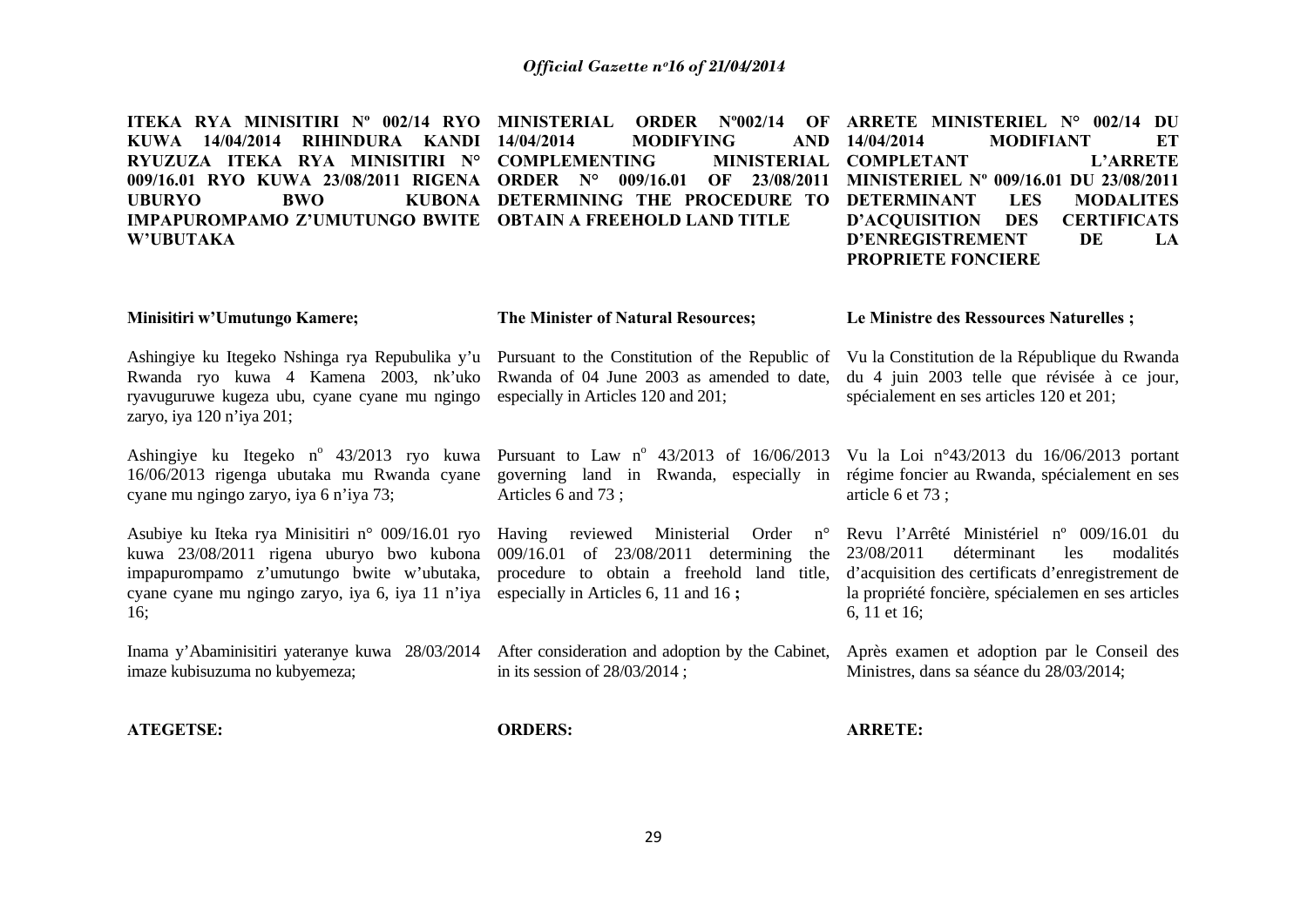| <u> Ingingo ya mbere :</u> Igihe inkondabutaka <u>Article One</u> : Time to apply for a freehold<br>isabirwa n'ibigomba kuba byujujwe                                                                                    | land title and requirements                                                                                                                                                                     | Article premier : Moment de la demande<br>d'un titre de pleine propriété et conditions<br>requises                                                                                                                                                      |
|--------------------------------------------------------------------------------------------------------------------------------------------------------------------------------------------------------------------------|-------------------------------------------------------------------------------------------------------------------------------------------------------------------------------------------------|---------------------------------------------------------------------------------------------------------------------------------------------------------------------------------------------------------------------------------------------------------|
| Ingingo ya 6 y'Iteka rya Minisitiri n° 009/16.01<br>ryo ku wa 23/08/2011 rigena uburyo bwo kubona<br>impapurompamo z'umutungo bwite w'ubutaka<br>ihinduwe kandi yujujwe ku buryo bukurikira:                             | Article 6 of Ministerial Order $n^{\circ}$ 009/16.01 of<br>23/08/2011 determining the procedure to obtain<br>a freehold land title is modified<br>and<br>complemented as follows:               | L'Article 6 de l'Arrêté Ministériel nº 009/16.01<br>du 23/08/2011 déterminant les modalités<br>d'acquisition des certificats d'enregistrement de<br>la propriété foncière est modifié et complété<br>comme suit:                                        |
| "Inkondabutaka isabwa binyujijwe mu Biro<br>by'Ubutaka by'Akarere ubutaka buherereyemo,<br>kandi igasabwa igihe cyo gusaba icyemezo gitanga<br>uburenganzira bwo gukoresha cyangwa gutura mu<br>nyubako.                 | "The application for a freehold land shall be<br>made through the District land Bureau where<br>the land is located. Its application shall be<br>submitted together with the occupation permit. | « La demande d'un titre de pleine propriété est<br>faite à travers le Bureau Foncier de District où<br>se trouve la terre. Elle est introduite en même<br>temps que la demande du permis d'occupation.                                                  |
| Usaba inkondabutaka abikora mu nyandiko yuzuza A person applying for a freehold land title shall<br>ifishi yabugenewe, yashyizweho n'Umubitsi fill a prescribed form as determined by the<br>w'Impapurompamo z'ubutaka." | Registrar of land titles. "                                                                                                                                                                     | La personne qui demande un certificat<br>d'enregistrement d'une pleine propriété remplit<br>un formulaire établi par le Conservateur des<br>titres fonciers. »                                                                                          |
| Ingingo ya 2: Amasezerano yo kwegurirwa Article 2: Land grant contract<br>ubutaka                                                                                                                                        |                                                                                                                                                                                                 | Article 2: Contrat de cession de la terre                                                                                                                                                                                                               |
| Ingingo ya 11 y'Iteka rya Minisitiri n° 009/16.01<br>ryo ku wa 23/08/2011 rigena uburyo bwo kubona<br>impapurompamo z'umutungo bwite w'ubutaka<br>ihinduwe kandi yujujwe ku buryo bukurikira:                            | Article 11 of Ministerial Order $n^{\circ}$ 009/16.01 of<br>23/08/2011 determining the procedure to obtain<br>a freehold land title is modified and<br>complemented as follows:                 | L'Article<br>de l'Arrêté Ministériel n°<br>11<br>009/16.01<br>du 23/08/2011<br>déterminant les<br>modalités<br>certificats<br>d'acquisition<br>des<br>d'enregistrement de la propriété foncière est<br>modifié et complété comme suit:                  |
| "Mbere<br>y'uko<br>uwasabye<br>impapurompamo<br>azihabwa<br>agomba kubanza<br>z'inkondabutaka<br>kugirana na Leta amasezerano yo kwegurirwa<br>ubutaka asabira inkondabutaka.                                            | "The applicant for a freehold land title shall sign<br>with the state a land grant contract of the land<br>referred to in his/her application before a<br>freehold land title is issued.        | « Avant qu'un certificat d'enregistrement d'une<br>pleine propriété foncière ne soit délivré au<br>requérant, celui-ci doit d'abord conclure avec<br>l'Etat un contrat de cession de terrain de la<br>propriété foncière faisant l'objet de sa demande. |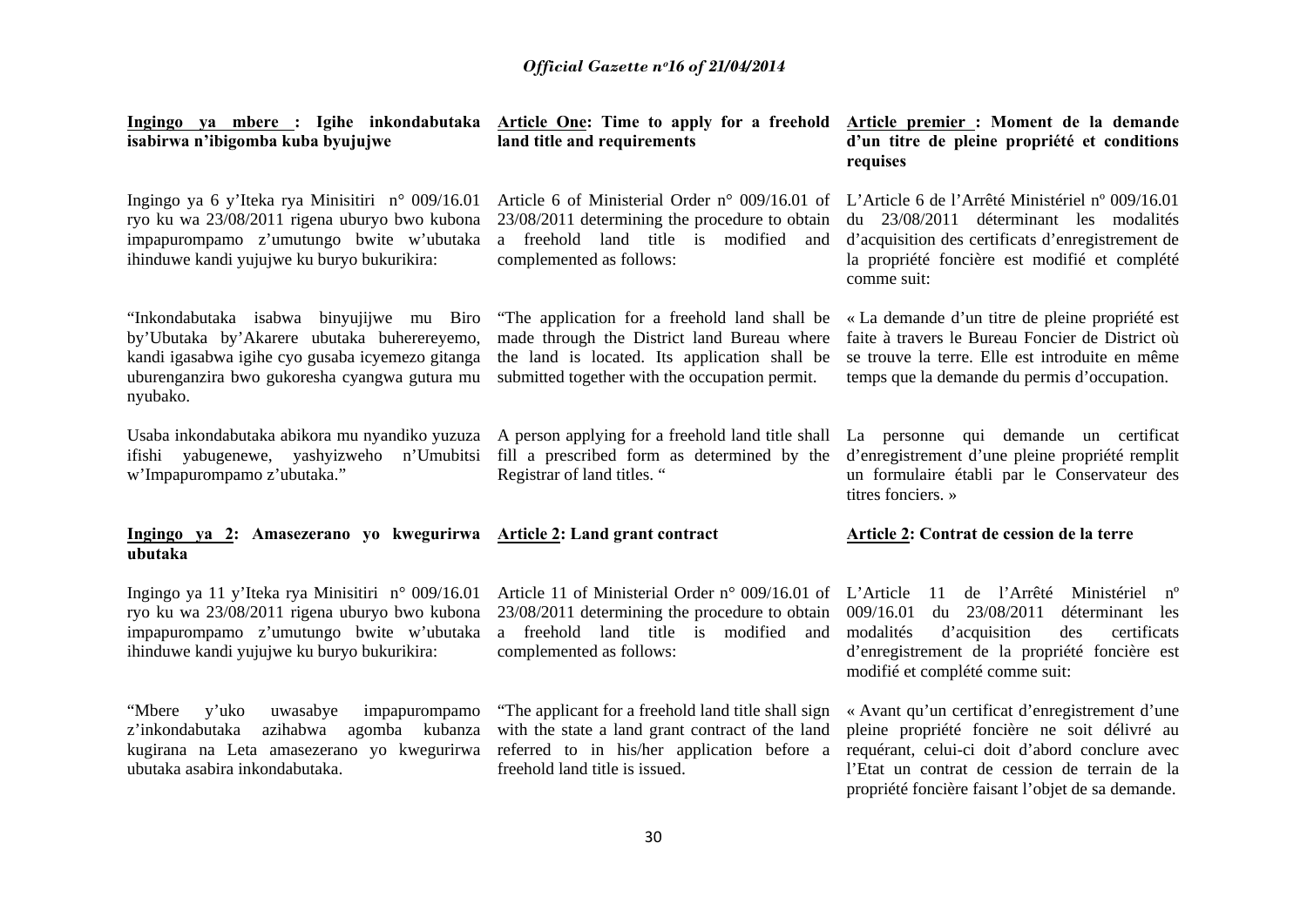| Ku ruhande rwa Leta, ayo masezerano ashyirwaho The contract shall be signed on behalf of the Ce contrat est signé pour le compte de l'Etat par<br>w'Impapurompamo<br>umukono<br>n'Umubitsi<br>z'ubutaka.            | State by the Registrar of land titles.                                                                                                                                               | le Conservateur des titres fonciers.                                                                                                                                                                                |
|---------------------------------------------------------------------------------------------------------------------------------------------------------------------------------------------------------------------|--------------------------------------------------------------------------------------------------------------------------------------------------------------------------------------|---------------------------------------------------------------------------------------------------------------------------------------------------------------------------------------------------------------------|
| Imiterere y'ayo masezerano igenwa n'Umubitsi<br>w'Impapurompamo z'ubutaka."                                                                                                                                         | The form of that contract shall be determined by<br>the Registrar of land titles."                                                                                                   | La model de ce contrat est déterminé par le<br>Conservateur des titres fonciers. »                                                                                                                                  |
| Ingingo ya 3: Ivanwaho ry'ikiguzi cy'ubutaka                                                                                                                                                                        | <b>Article 3: Waiver of land purchase price</b>                                                                                                                                      | <b>Article 3: Suppression du prix de vente</b>                                                                                                                                                                      |
| Iteka rya Minisitiri<br>$n^{\circ}009/16.01$ ryo kuwa<br>23/08/2011<br>rigena<br>uburyo<br>bwo<br>kubona<br>impapurompamo z'umutungo bwite w'ubutaka,<br>ryongewemo ingingo ya 11 bis iteye ku buryo<br>bukurikira: | The<br>Ministerial<br>Order<br>n°009/16.01<br>οf<br>23/08/2011 determining the procedure to obtain<br>a freehold land title, is complemented by Article<br>11 bis worded as follows: | L'Arrêté Ministériel n°009/16.01 du 23/08/2011<br>déterminant les modalités d'acquisition des<br>certificats d'enregistrement de la propriété<br>foncière est complété par l'article 11 bis libellé<br>comme suit:  |
| Ingingo ya<br>- 11<br>bis:<br>cy'ubutaka                                                                                                                                                                            | Ivanwaho ry'ikiguzi Article 11 bis: Waiver of land purchase price                                                                                                                    | Article 11 bis: Suppression du prix de vente                                                                                                                                                                        |
| "Iyo byemejwe n'inzego zibishinzwe ko ubutaka<br>bwubatsweho hakurikije ibyateganyijwe, Leta ihita<br>isonera ikiguzi cy'ubutaka nk'igisabwa kugira ngo<br>hatangwe inkondabutaka."                                 | "Following certification that a piece of land has<br>been developed as planned,<br>the state<br>automatically waives the cost of land as a<br>condition for issuing freehold title." | « Après certification qu'une portion de terre a<br>été développée tel que prévu, l'Etat renonce<br>automatiquement au prix de vente du terrain<br>comme condition de l'obtention du titre de<br>pleine propriété. » |
| Ibigomba<br>kubahirizwa<br>Ingingo<br>4:<br>va<br>n'uwahawe impapurompamo ngenankomyi                                                                                                                               | Article 4: Conditions attached<br>to the<br>conditional freehold land title                                                                                                          | Article 4: Conditions attachées au titre de<br>pleine propriété conditionnel                                                                                                                                        |
| Ingingo ya 16 y'Iteka rya Minisitiri n° 009/16.01<br>ryo ku wa 23/08/2011 rigena uburyo bwo kubona<br>impapurompamo z'umutungo bwite w'ubutaka<br>ihinduwe kandi yujujwe ku buryo bukurikira:                       | Article 16 of Ministerial Order n° 009/16.01 of<br>23/08/2011 determining the procedure to obtain<br>a freehold land title is modified and<br>complemented as follows:               | L'article 16 de l'Arrêté Ministériel nº 009/16.01<br>du 23/08/2011 déterminant les modalités<br>d'acquisition des certificats d'enregistrement de<br>la propriété foncière est modifié et complété<br>comme suit:   |
| "Uhawe"<br>impapurompamo<br>ntiyemerewe guhererekanya, gukodesha cyangwa shall not be allowed to transfer, lease or divide                                                                                          | ngenankomyi "A grantee of a conditional freehold land title                                                                                                                          | « Le bénéficiaire du titre de pleine propriété<br>conditionnel n'est pas autorisé à transférer,                                                                                                                     |
|                                                                                                                                                                                                                     |                                                                                                                                                                                      |                                                                                                                                                                                                                     |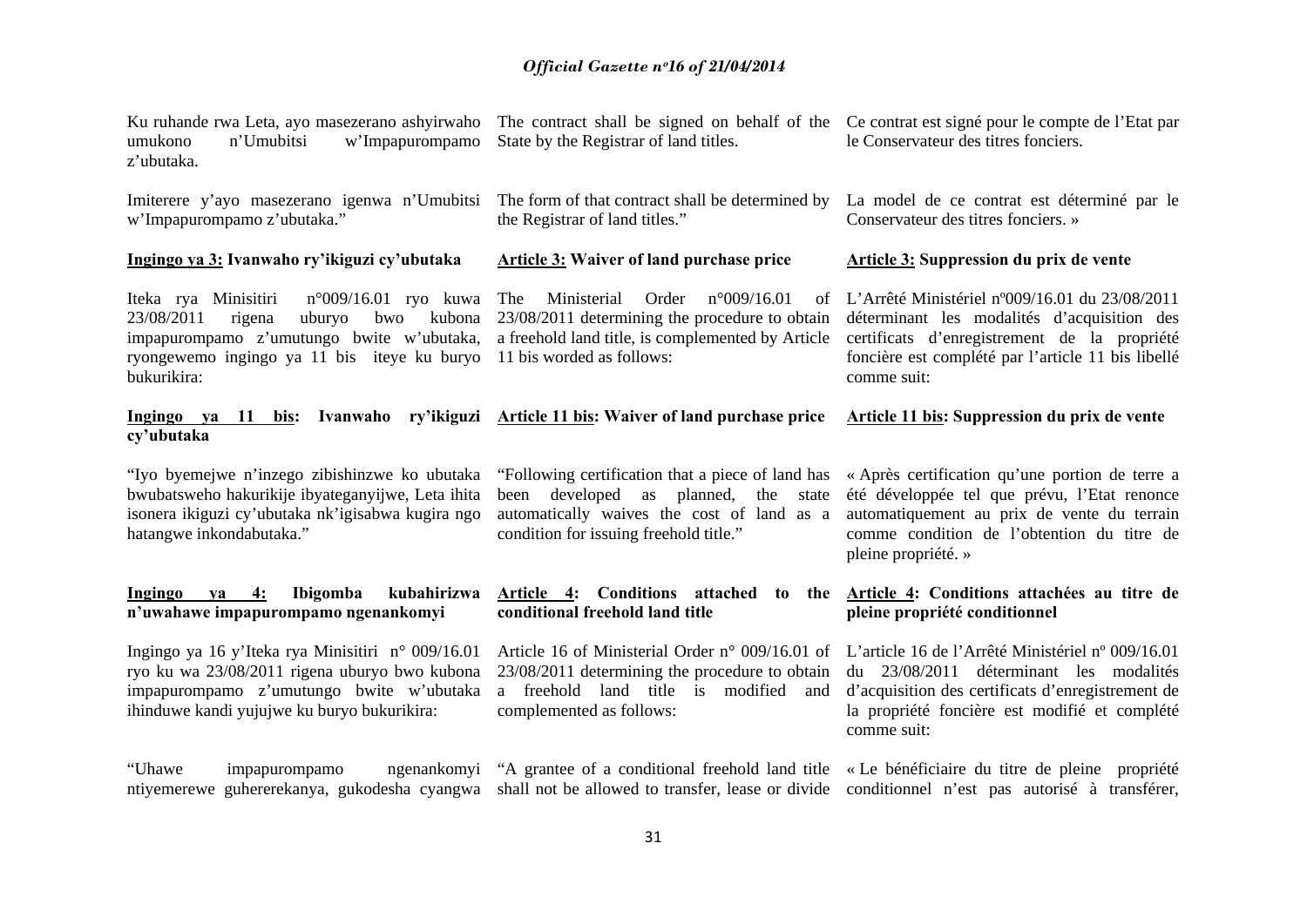| Kigali, ku wa 14/04/2014                                                                                                                                                                                                                                                                                                                         | Kigali, on 14/04/2014                                                                        | Kigali, le 14/04/2014                                                                                                                                                                  |
|--------------------------------------------------------------------------------------------------------------------------------------------------------------------------------------------------------------------------------------------------------------------------------------------------------------------------------------------------|----------------------------------------------------------------------------------------------|----------------------------------------------------------------------------------------------------------------------------------------------------------------------------------------|
| Iri teka ritangira gukurikizwa ku munsi This Order shall come into force on the date of<br>ritangarijweho mu Igazeti ya Leta ya Repubulika<br>y'u Rwanda.                                                                                                                                                                                        | its publication in the Official Gazette of the<br>Republic of Rwanda.                        | Le présent arrêté entre en vigueur le jour de sa<br>publication au Journal Officiel de la République<br>du Rwanda.                                                                     |
| Ingingo ya 6: Igihe iteka ritangira gukurikizwa                                                                                                                                                                                                                                                                                                  | <b>Article 6: Commencement</b>                                                               | Article 6: Entrée en vigueur                                                                                                                                                           |
| Ingingo zose z'amateka zibanziriza iri kandi All prior provisions contrary to this Order are<br>zinyuranye na ryo zivanyweho.                                                                                                                                                                                                                    | hereby repealed.                                                                             | dispositions<br>Toutes<br>réglementaires<br>les<br>antérieures contraires au présent arrêté sont<br>abrogées.                                                                          |
| Ingingo ya 5: Ivanwaho ry'ingingo z'amateka Article 5: Repealing provision<br>zinyuranyije n'iri teka                                                                                                                                                                                                                                            |                                                                                              | <b>Article 5: Disposition abrogatoire</b>                                                                                                                                              |
| Icyakora, Umubitsi w'Impapurompamo z'ubutaka However, the Registrar of land titles may adjust<br>ashobora guhindura ibisabwa kugira ngo abihuze this condition due to special circumstances or<br>n'impamvu zihariye cyangwa akongera ku attach-to-the-title-further-conditions."<br>mpapurompamo ibisabwa by'inyongera yasanga<br>ari ngombwa." |                                                                                              | Cependant, le Conservateur des titres fonciers<br>peut ajuster cette condition pour l'adapter aux<br>circonstances spéciales ou attacher au titre des<br>conditions supplémentaires. » |
| yahawe atabyemerewe mu nyandiko n'Umubitsi Registrar of land titles.<br>w'Impapurompamo z'ubutaka.                                                                                                                                                                                                                                               | kugabanya ubutaka cyangwa igice cy'ubutaka the land without the prior written consent of the | donner en sous-emphytéose ou diviser la<br>propriété foncière sans le consentement écrit et<br>préalable du Conservateur des titres fonciers.                                          |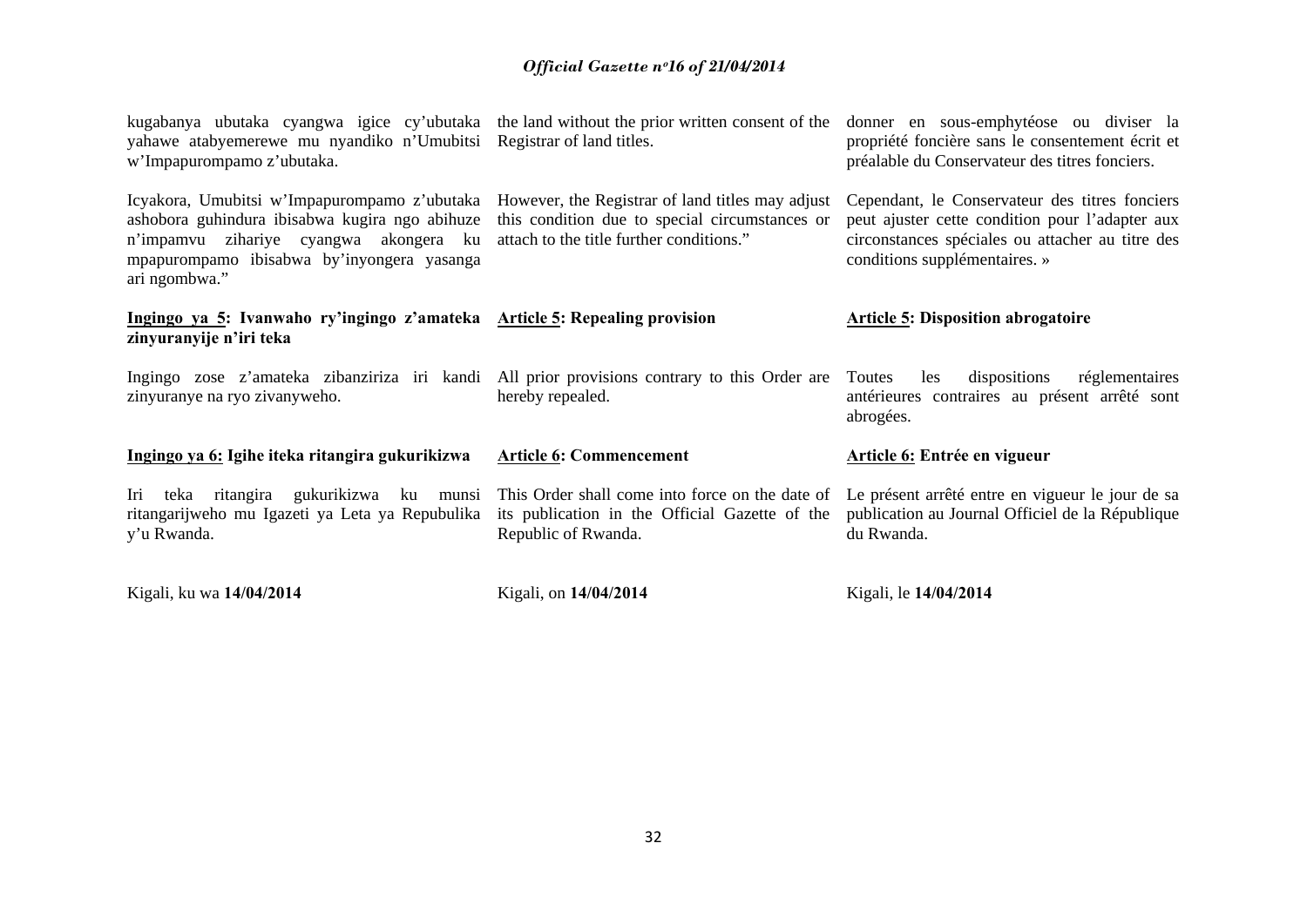(sé) **KAMANZI Stanislas**  Minisitiri w'Umutungo Kamere

**Bibonywe kandi bishyizweho Ikirango cya Repubulika:** 

(sé) **KAMANZI Stanislas** Minister of Natural Resources

(sé) **KAMANZI Stanislas**  Ministre des Ressources Naturelles

**Vu et scellé du Sceau de la République:**

(sé) **BUSINGYE Johnston**  Minisitiri w'Ubutabera /Intumwa Nkuru ya Leta

**Republic:**  (sé) **BUSINGYE Johnston** 

Minister of Justice/Attorney General

**Seen and sealed with the Seal of the** 

(sé) **BUSINGYE Johnston** Ministre de la Justice/Garde des Sceaux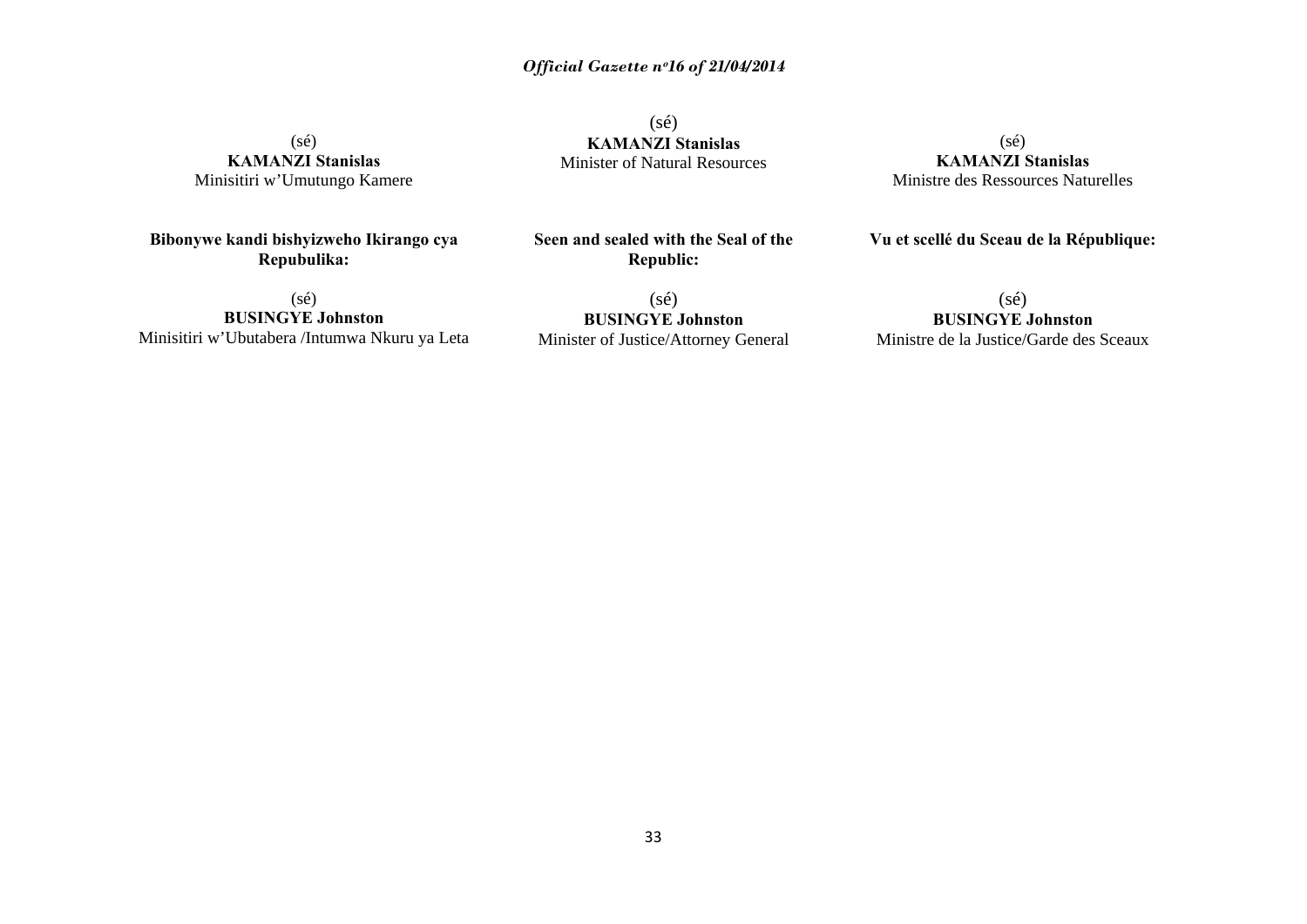| ITEKA RYA MINISITIRI N° 003/14 RYO KU<br>WA 14/04/2014 RIGENA<br><b>INSHINGANO, 14/04/2014</b><br><b>IMITUNGANYIRIZE,</b><br><b>IMIKORERE</b><br>BY'IBIRO BY'UBUTAKA KU RWEGO RW'<br><b>AKARERE</b> | MINISTERIAL ORDER Nº 003/14 OF<br><b>DETERMINING</b><br><b>RESPONSIBILITIES,</b><br>DISTRICT LAND<br><b>FUNCTIONING OF</b><br><b>BUREAU</b> | ARRETE MINISTERIEL N° 003/14 DU<br>14/04/2014<br><b>DETERMINANT</b><br><b>LES</b><br>ORGANISATION, ATTRIBUTIONS, L'ORGANISATION ET<br>LE FONCTIONNEMENT DU BUREAU<br><b>FONCIER DE DISTRICT</b> |
|-----------------------------------------------------------------------------------------------------------------------------------------------------------------------------------------------------|---------------------------------------------------------------------------------------------------------------------------------------------|-------------------------------------------------------------------------------------------------------------------------------------------------------------------------------------------------|
| <b>ISHAKIRO</b>                                                                                                                                                                                     | <b>TABLE OF CONTENTS</b>                                                                                                                    | <b>TABLE DES MATIERES</b>                                                                                                                                                                       |
| UMUTWE WA MBERE: INGINGO RUSANGE CHAPTER ONE: GENERAL PROVISIONS                                                                                                                                    |                                                                                                                                             | <b>CHAPITRE PREMIER:</b><br><b>DISPOSITIONS</b><br><b>GENERALES</b>                                                                                                                             |
| Ingingo ya mbere: Icyo iri teka rigamije                                                                                                                                                            | <b>Article One: Purpose of this Order</b>                                                                                                   | Article premier : Objet du présent arrêté                                                                                                                                                       |
| <b>UMUTWE WA II : INSHINGANO</b>                                                                                                                                                                    | <b>CHAPTER II: RESPONSIBILITIES</b>                                                                                                         | <b>CHAPITRE II: ATTRIBUTIONS</b>                                                                                                                                                                |
| Ingingo ya 2: Inshingano rusange z'ibiro<br>by'ubutaka by'akarere                                                                                                                                   | Article 2: General responsibilities of the<br>district land bureau                                                                          | Article 2 : Attributions générales du Bureau<br><b>Foncier du District</b>                                                                                                                      |
| Ingingo ya 3: Inshingano zihariye z'Umukuru Article 3: Special responsibilities of the District<br>w'Ibiro by'ubutaka                                                                               | <b>Land Officer</b>                                                                                                                         | Article 3: Attributions spéciales du chef du<br><b>Bureau Foncier du District</b>                                                                                                               |
| <b>UMUTWE WA III: IMIKORERE</b>                                                                                                                                                                     | <b>CHAPTER III: FUNCTIONING</b>                                                                                                             | <b>CHAPITRE III : FONCTIONNEMENT</b>                                                                                                                                                            |

**Ingingo ya 4: Ishyirwaho ry'abakozi b'Ibiro Article 4: District Land Bureau Staff Article 4 : Recrutement des agents du Bureau recruitment** 

> **Article 5: Replacement of District land officer in case of absence**

**Article 6: Instructions related to functioning** 

**Ingingo ya 7: Gutanga raporo** 

**Ingingo ya 5: Kugena umusigarira ku mirimo** 

**Ingingo ya 6: Amabwiriza yerekeye imikorere** 

**by'ubutaka by'akarere** 

**Article 7: Reporting** 

**Foncier** 

**Article 5 : Remplacement du Chef du Bureau Foncier en cas de son absence au travail** 

**Article 6 : Directives de fonctionnement du Bureau Foncier** 

**Article 7: Rapport sur les activités**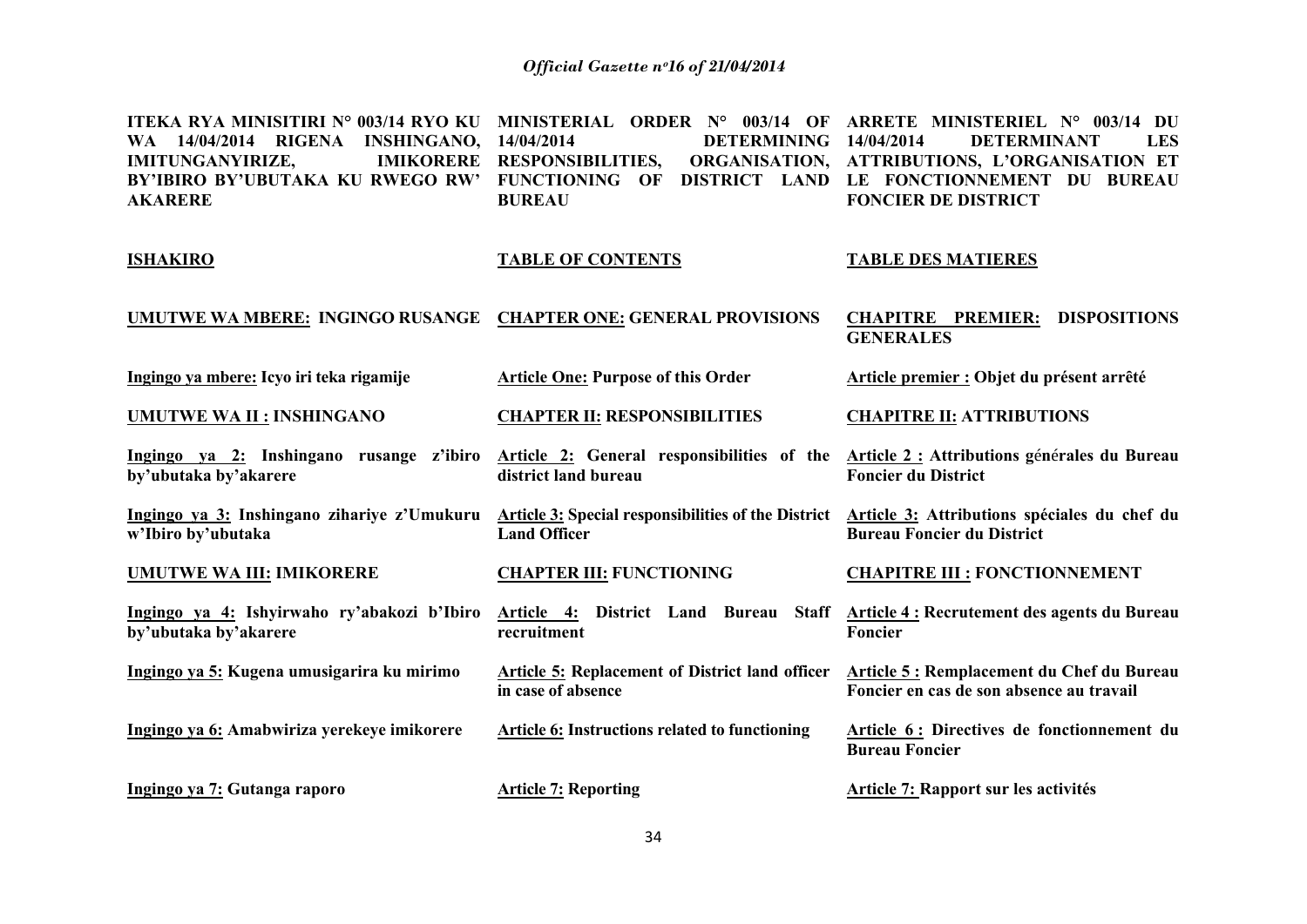| UMUTWE WA IV: INGINGO ZISOZA                                                                          | <b>CHAPTER IV: FINAL PROVISIONS</b> | <b>CHAPITRE IV : DISPOSITIONS FINALES</b>  |
|-------------------------------------------------------------------------------------------------------|-------------------------------------|--------------------------------------------|
| Ingingo ya 8: Ivanwaho ry'ingingo z'amateka Article 8: Repealing provision<br>zinyuranyije n'iri teka |                                     | <b>Article 8 : Disposition abrogatoire</b> |
| Ingingo ya 9: Igihe iteka ritangira gukurikizwa                                                       | <b>Article 9: Commencement</b>      | Article 9 : Entrée en vigueur              |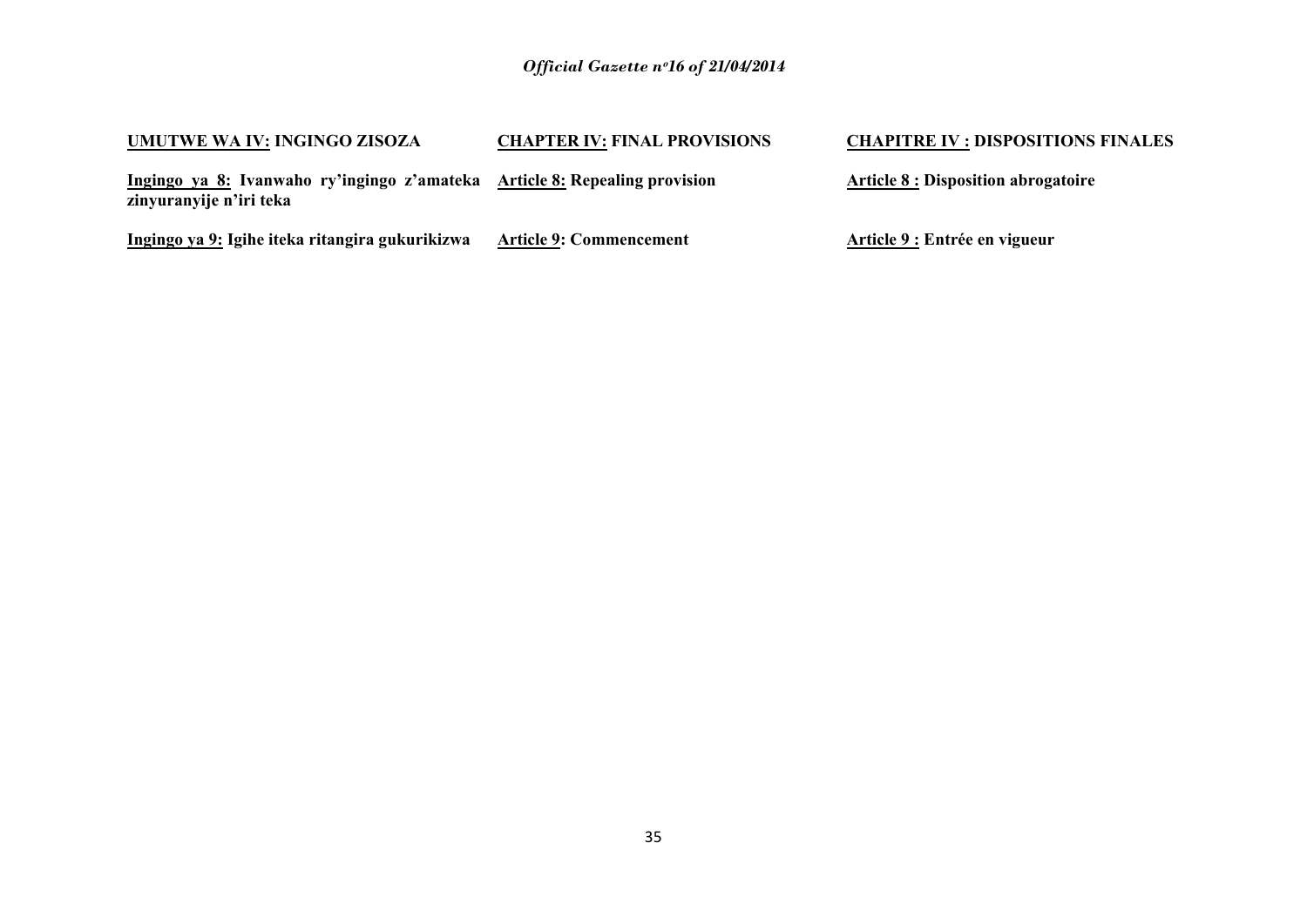| ITEKA RYA MINISITIRI N°003/14 RYO<br>KUWA 14/04/2014 RIGENA INSHINGANO,<br><b>IMITUNGANYIRIZE,</b><br><b>IMIKORERE</b><br>BY'IBIRO BY'UBUTAKA KU RWEGO RW'<br><b>AKARERE</b>         | <b>MINISTERIAL</b><br><b>ORDER</b> N°003/14<br>OF<br>14/04/2014<br><b>DETERMINING</b><br><b>RESPONSIBILITIES,</b><br><b>ORGANISATION,</b><br><b>FUNCTIONING</b><br>DISTRICT LAND<br>OF<br><b>BUREAU</b> | ARRETE MINISTERIEL N°003/14<br>DU<br><b>DETERMINANT</b><br>14/04/2014<br><b>LES</b><br>ATTRIBUTIONS, L'ORGANISATION ET<br>LE FONCTIONNEMENT DU BUREAU<br><b>FONCIER DE DISTRICT</b>          |
|--------------------------------------------------------------------------------------------------------------------------------------------------------------------------------------|---------------------------------------------------------------------------------------------------------------------------------------------------------------------------------------------------------|----------------------------------------------------------------------------------------------------------------------------------------------------------------------------------------------|
| Minisitiri w'Umutungo Kamere;                                                                                                                                                        | The Minister of Natural Resources;                                                                                                                                                                      | Le Ministre des Ressources Naturelles;                                                                                                                                                       |
| Ashingiye ku Itegeko Nshinga rya Repubulika y'U<br>Rwanda ryo kuwa 4 Kamena 2003, nk'uko<br>ryavuguruwe kugeza ubu, cyane cyane mu ngingo<br>zaryo, iya 120 n'iya 201;               | Pursuant to the Constitution of the Republic of<br>Rwanda of 4th June 2003 as amended to date,<br>especially in Articles 120 and 201;                                                                   | Vu la Constitution de la République du Rwanda<br>du 4 juin 2003 telle que révisée à ce jour,<br>spécialement en ses articles 120 et 201;                                                     |
| Ashingiye ku Itegeko n° 43/2013 ryo kuwa Pursuant to Law n° 43/2013 of 16/06/2013<br>16/06/2013 rigenga ubutaka mu Rwanda cyane<br>cyane mu ngingo yaryo ya 32;                      | governing land in Rwanda, especially in Article<br>32;                                                                                                                                                  | Vu la Loi nº 43/2013 du 16/06/2013 portant<br>régime foncier au Rwanda, spécialement en son<br>article 32;                                                                                   |
| Inama y'Abaminisitiri yateranye ku wa 28/03/2014<br>imaze kubisuzuma no kubyemeza;                                                                                                   | After consideration and adoption by the Cabinet,<br>in its meeting of $28/03/2014$ ;                                                                                                                    | Après examen et adoption par le Conseil des<br>Ministres, dans sa séance du 28/03/2014;                                                                                                      |
| <b>ATEGETSE:</b>                                                                                                                                                                     | <b>ORDERS:</b>                                                                                                                                                                                          | <b>ARRETE:</b>                                                                                                                                                                               |
| UMUTWE WA MBERE: INGINGO RUSANGE                                                                                                                                                     | <b>CHAPTER ONE: GENERAL PROVISIONS</b>                                                                                                                                                                  | <b>DISPOSITIONS</b><br><b>CHAPITRE PREMIER:</b><br><b>GENERALES</b>                                                                                                                          |
| Ingingo ya mbere: Icyo iri teka rigamije                                                                                                                                             | <b>Article One: Purpose of this Order</b>                                                                                                                                                               | Article premier: Objet du présent arrêté                                                                                                                                                     |
| Iri teka rigena inshingano, imitunganyirize,<br>imikorere by'ibiro by'ubutaka ku rwego rw'<br>akarere kandi rikagena imikoranire n'izindi nzego<br>zifite ubutaka mu nshingano zazo. | This Order determines the responsibilities,<br>organization, functioning of district land bureau<br>and determines also the working relationship<br>with other institutions having land in their        | Le présent arrêté détermine les attributions,<br>l'organisation et le fonctionnement du Bureau<br>Foncier de District et aussi le mode de<br>fonctionnement avec d'autres institutions ayant |

le foncier dans leurs attributions.

attributions.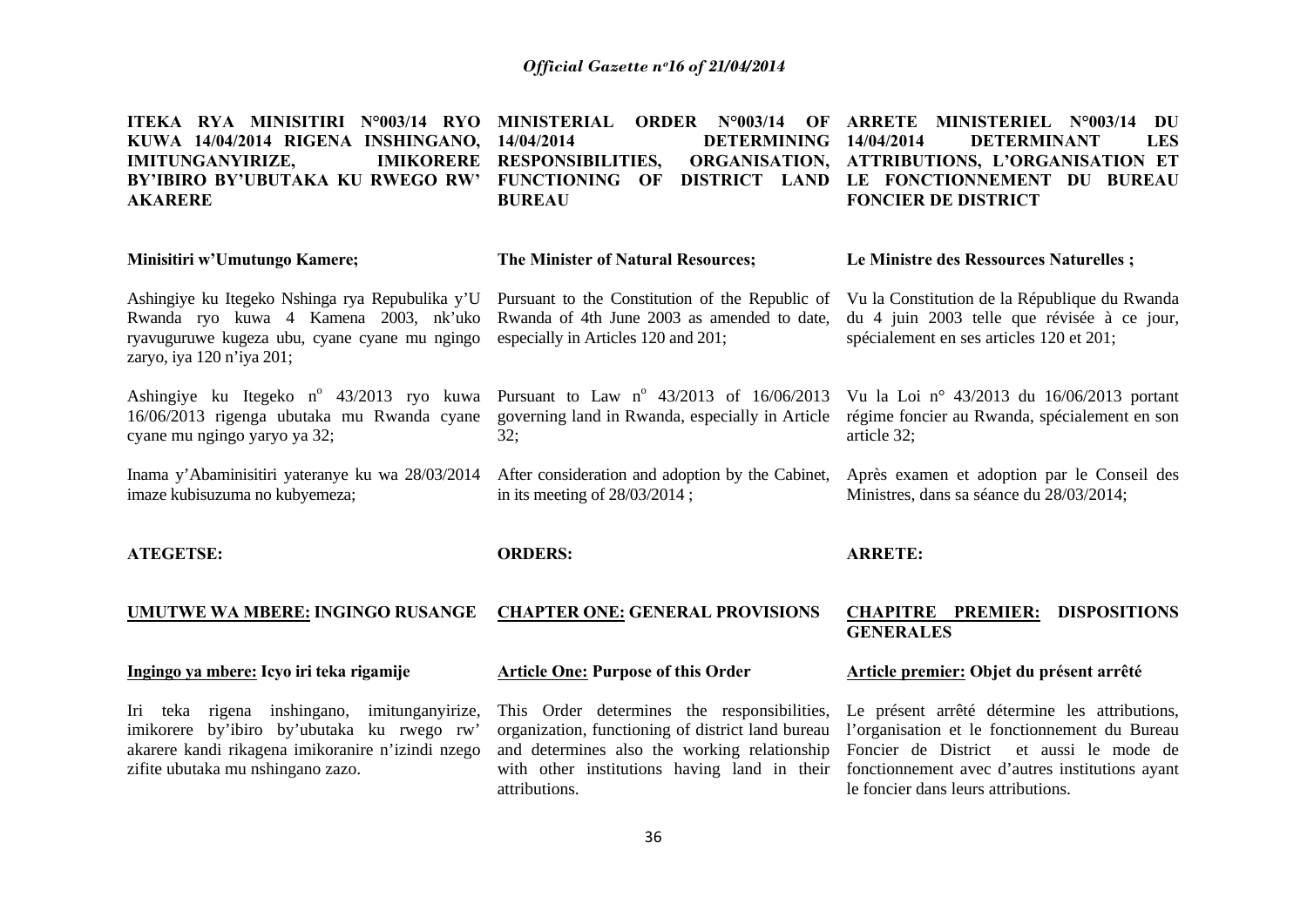#### **UMUTWE WA II : INSHINGANO**

## **Ingingo ya 2: Inshingano rusange z'ibiro Article 2: General responsibilities of the Article 2: Attributions g**é**n**é**rales du Bureau by'ubutaka by'akarere**

Ibiro by'ubutaka by'Akarere bishinzwe imicungire, imitunganyirize n'imikoreshereze y'ubutaka mu Karere.

Ibiro by'ubutaka ku rwego rw'Akarere bifite The District Land Bureau shall have the following Le Bureau Foncier du District a les attributions inshingano zikurikira:

- 1° gutegura inyandiko zigaragaza nyir'ubutaka no kuzigeza ku Mubitsi <sup>w</sup>'impapurompamo z'ubutaka kugira ngo yemeze ko hatangwa icyemezo cy'iyandikisha;
- 2° gukurikirana no kwemeza ipimwa ry'ubutaka buri mu mbago z'akarere hakurikijwe imihango n'imigenzo bishyirwaho n'itegeko n'andi mabwiriza;
- 3° gukurikirana kugena agaciro k'ubutaka hakurikijwe ibigenderwaho bishyirwaho <sup>n</sup>'itegeko n'andi mabwiriza;
- 4° kugira inama urwego rw'igihugu rushinzwe iyandika ry'ubutaka na serivisi <sup>z</sup>'ibipimo n'amakuru y'ubutaka <sup>n</sup>'ubuyobozi bw'akarere ku bibazo byose byerekeranye n'ubutaka;
- 5° kugenzura no gukurikirana imikoreshereze y'ubutaka buri mu karere.

#### **CHAPTER II: RESPONSIBILITIES**

# **district land bureau**

The District land bureau is responsible for land management, land administration and land use in the district.

responsibilities:

- 1° to prepare documents prooving land ownership and present them to Registrar of Land Titles to issue a certificate of land registration;
- 2° to monitor and approve land survey within the district jurisdiction in accordance with procedures and methods provided by the law and other instructions;
- 3° to monitor land valuation in accordance with methods provided by the law and other instructions;
- 4° advise the national institution in charge of land registration and geo-information services and district authorities on all matters related to land;
- 5° supervise and monitor land use within the district.

#### **CHAPITRE II: ATTRIBUTIONS**

# **Foncier du District**

Le Bureau Foncier du District est chargé de la gestion, l'utilisation et l'aménagement des terres dans le District.

suivantes :

- 1° préparer les dossiers fonciers et les soumettre au Conservateur des titres fonciers pour qu'il autorise la délivrance du certificat d'enregistrement foncier;
- $2^{\circ}$  assurer le suivi du mesurage et du bornage des parcelles conformément aux procédures et méthodes prévues par les lois et règlements;
- 3° assurer le suivi et approuver les activités relatives à l'évaluation des terres et d'autres biens immeubles conformément aux méthodes prévues par les lois et règlements;
- 4° prodiguer des conseils à l'institution nationale de l'enregistrement foncier et services de géo-information et au district sur toutes les questions relatives aux terres du district;
- 5° assurer le suivi de l'utilisation des terres se trouvant dans le district.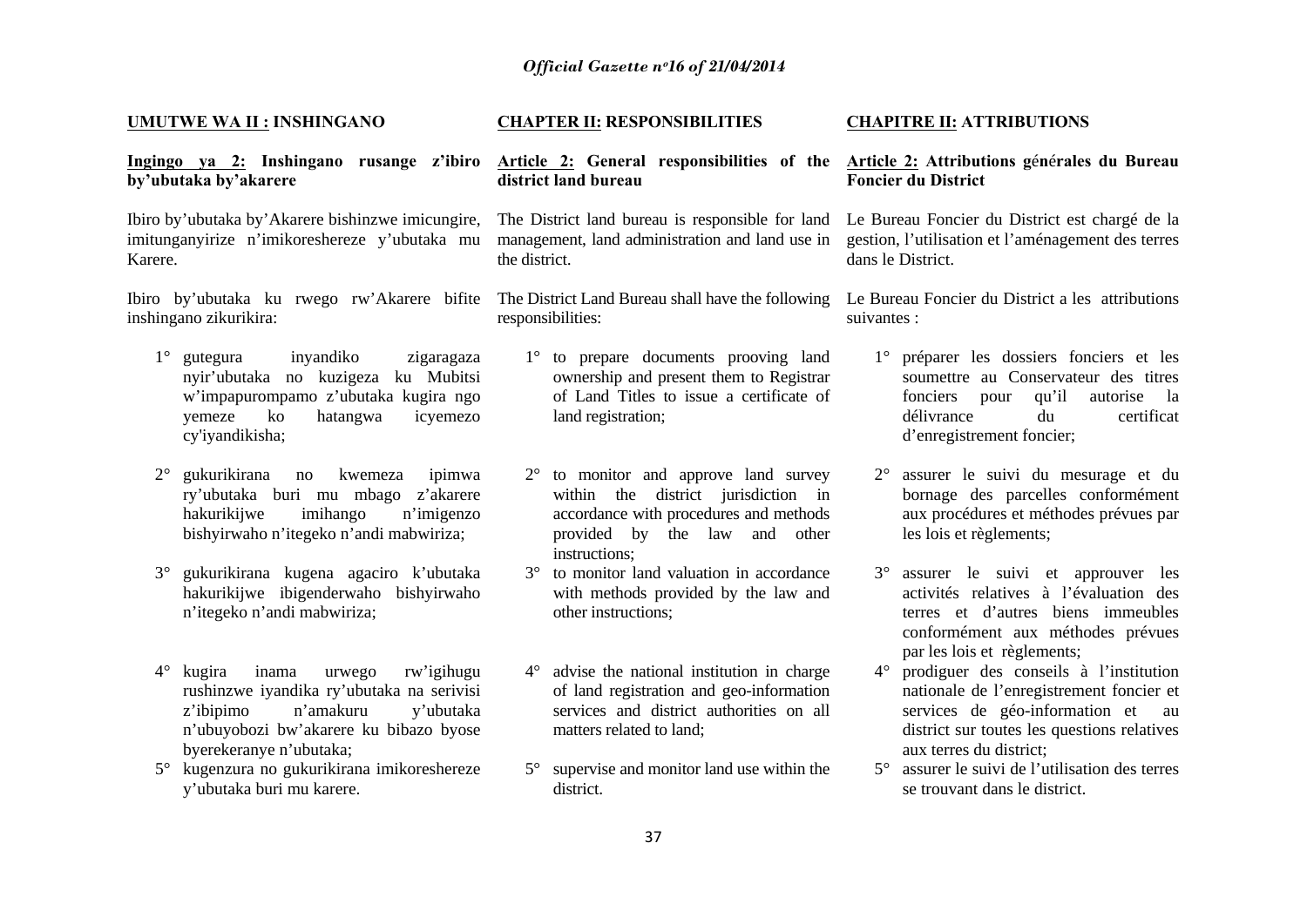Ku byerekeye imitunganyirize y'imikoreshereze y'ubutaka, Umukuru w'ibiro by'Ubutaka mu rwego rw'akarere agisha inama inzego bireba.

## **Ingingo ya 3: Inshingano zihariye z'Umukuru <sup>w</sup>'Ibiro by'ubutaka**

Umukuru w'Ibiro by'Ubutaka ku rwego The District Land Officer shall be in charge of: rw'Akarere ashinzwe:

- 1° kuyobora no guhuza ibikorwa by'Ibiro by'Ubutaka;
- 2° kwemeza no gushyira umukono ku nyandiko z'ihererekanya ry'uburenganzira ku butaka;
- $3^\circ$  guhugura abashinzwe imicungire y'ubutaka ku rwego rw'imirenge;
- 4° gushyira hamwe no gusesengura raporo <sup>z</sup>'imikoreshereze n'imicungire y'ubutaka mu mirenge igize akarere;
- 5° kugira inama Ubuyobozi bw'akarere <sup>n</sup>'ubw'imirenge ku micungire <sup>n</sup>'imikoreshereze y'ubutaka;
- $6^{\circ}$  gutanga amakuru ari muri rejisitiri y'ubutaka akurije amabwiriza y'Umubitsi <sup>w</sup>'Impapurompamo z'Ubutaka.

Officer shall make prior consultations with other institutions of regulation.

## **Article 3: Special responsibilities of the District Article 3: Attributions spéciales du chef du Land Officer**

- - 1° leading and coordinating all activities of the land bureau;
	- 2° approving and authentifying of land transfer documents;
	- 3° training of staff in charge of land management at sector level;
	- $4^\circ$  compiling and analysing land use reports submitted by all sectors composing the district;
	- $5^\circ$  advising the district's and sector's authorities on matters related to land management and land use;
	- 6° availing information from land registry in accordance with instructions of the Registrar of land titles.

On land use and development, the District Land Le Chef du Bureau Foncier du district consulte préalablement les institutions de régulation sur l'utilisation et l'aménagement des terres.

# **Bureau Foncier du District**

Le Chef du Bureau Foncier est chargé de:

- 1° coordonner les activités du bureau foncier du district;
- $2^{\circ}$  approuver et authentifier les mutations de la propriété immobilière;
- 3° former le personnel chargé de la gestion foncière dans les secteurs ;
- 4° compiler et analyser les rapports sur l'utilisation et de l'aménagement des terres se trouvant dans tous les secteurs;
- $5^\circ$  prodiguer des conseils aux autorités du district et celles des secteurs sur toutes les questions relatives aux terres se trouvant dans le district;
- 6° donner les informations se trouvant dans le registre foncier en suivant les instructions du Conservateur des titres fonciers.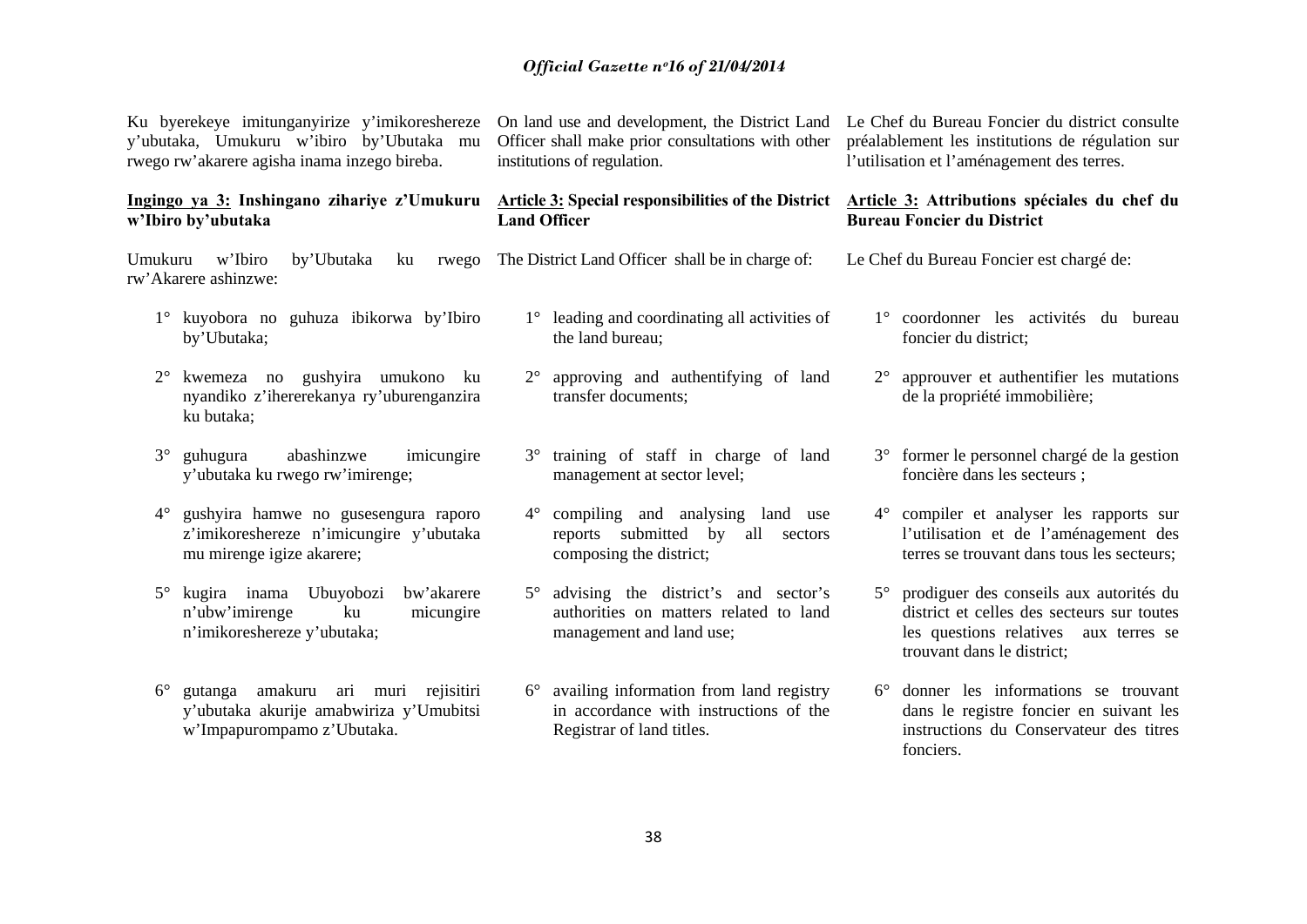#### **UMUTWE WA III: IMIKORERE**

## **Ingingo ya 4: Ishyirwaho ry'abakozi b'Ibiro Article 4: District Land Bureau Staff Article 4 : Recrutement des agents du Bureau by'ubutaka by'akarere**

Umukuru w'Ibiro by'Ubutaka mu Karere kimwe The District Land Officer, as well as other staff <sup>n</sup>'abandi bagize ibiro by'ubutaka ku rwego rw'akarere bagenwa n'Inama Njyanama y'Akarere district council based on the advise from the ishingiye ku nama yagiriwe n'Urwego rw'Igihugu national institution in charge of land registration rushinzwe iyandika ry'ubutaka na serivisi and geo-information services. <sup>z</sup>'ibipimo n'amakuru y'ubutaka.

## **Ingingo ya 5: Kugena umusigarira ku mirimo**

Iyo Umukuru w'Ibiro by'Ubutaka agize impamvu zituma ataboneka mu mirimo ye, agena umusigarira ku mirimo ye mu bagize Ibiro by'Ubutaka akabimenyesha Umuyobozi w'Akarere  $n'U$ mubitsi w'impapurompamo ushinzwe ifasi ibiro by'ubutaka by'Akarere bibarizwamo mu nyandiko. Muri iyo nyandiko, yerekana neza imirimo umusigariyeho azakora.

Ku byerekeranye n'inshingano yo kwemeza For the responsibility of approving land amasezerano y'ihererekanya ry'ubutaka, Umubitsi <sup>w</sup>'impapurompamo z'ubutaka agena Umukuru <sup>w</sup>'Ibiro by'Ubutaka wo mu kandi Karere ko muri district within the same zone who shall be iyo fasi uzasigara yemeza amasezerano y'ihererekanya ry'ubutaka kugeza uwasigariweho agarukiye ku kazi.

### **CHAPTER III: FUNCTIONING**

# **recruitment**

of the land bureau, shall be recruited by the

## **Article 5: Replacement of District land officer in case of absence**

In case of absence of the district land officer, the latter shall appoint his replacement from among district land bureau staff and shall inform, in writing, the District Mayor and Registrar of Land z'ubutaka Titles in charge of the zone where the district is located. In that written notice, he/she shall indicate with precission tasks that would be done par son remplaçant. by his/her replacement.

> transaction contracts, the Registrar of Land Titles appoints a District Land Officer from another standing in for approving land transfer contracts until he/she shall return to work.

#### **CHAPITRE III : FONCTIONNEMENT**

# **Foncier**

Le Chef du Bureau Foncier du District et les autres agents du Bureau Foncier du District sont recrutés par le Conseil du District après consultation avec l'Institution Nationale de l'Enregistrement Foncier et Services de Géoinformation.

## **Article 5 : Remplacement du Chef du Bureau Foncier en cas de son absence au travail**

Lorsque le Chef du Bureau Foncier s'absente pour un certain moment, il désigne un remplaçant parmi le personnel du Bureau Foncier, et informe par écrit le Maire du District et le Conservateur des Titres Fonciers. Il précise dans cette lettre les tâches qui seront accomplies

En ce qui concerne l'authentification des mutations de la propriété immobilière, le Conservateur des Titres désigne un remplaçant parmi les Chefs du Bureau Foncier de son ressort qui assure l'authentification des mutations de la propriété immobilière jusqu' à ce retour du travail.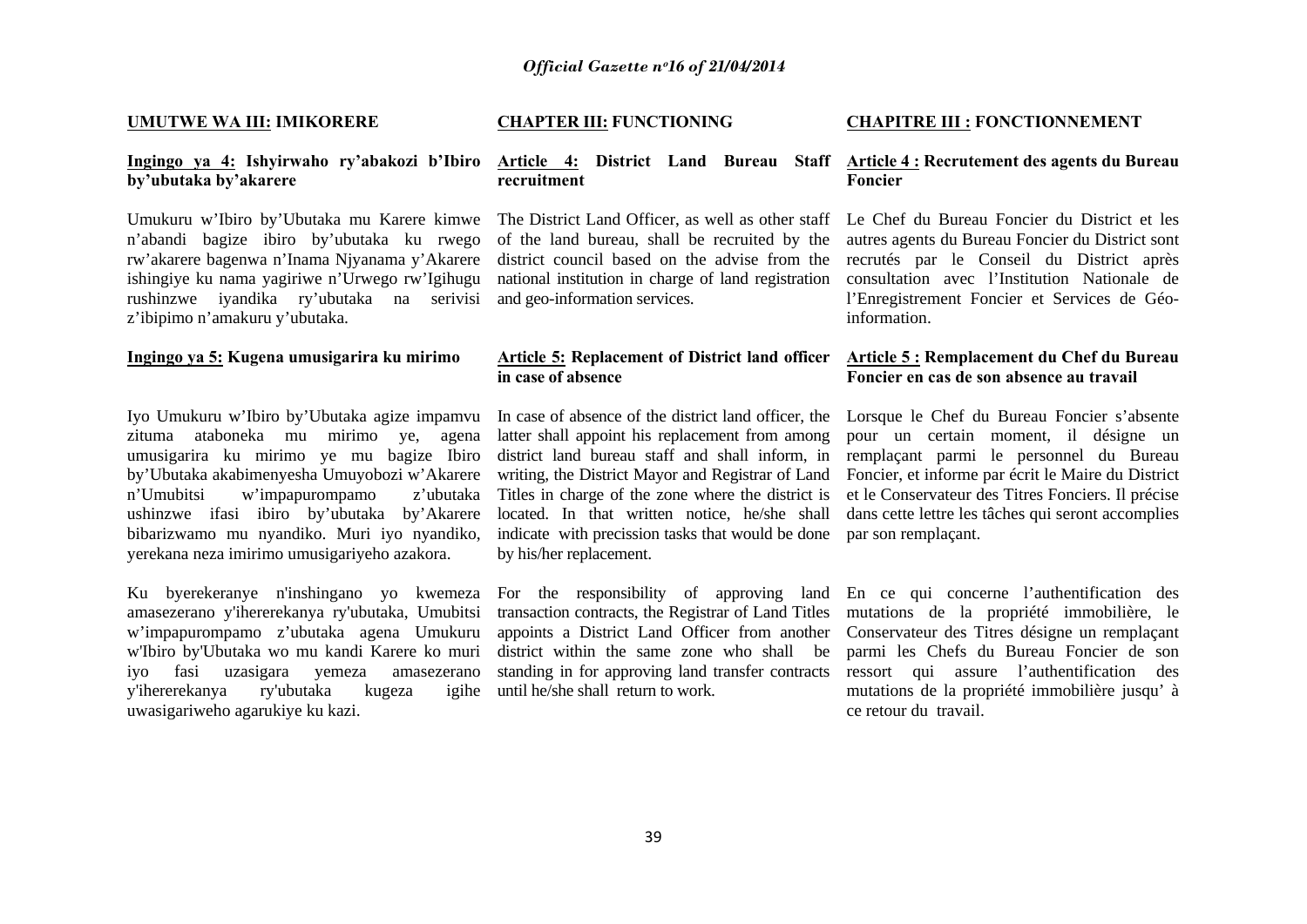## **Ingingo ya 6: Amabwiriza yerekeye imikorere**

Ibiro by'Ubutaka ku rwego rw'Akarere bihabwa The District land bureau receives instructions amabwiriza y'imikorere mu bya tekiniki n'urwego rw'Igihugu rushinzwe iyandika ry'ubutaka, imicungire yabwo na serivisi z'ibipimo n'amakuru y'ubutaka. Uru rwego runagenzura imikorere evaluates the techincal functioning of the district fonctionnement. y'ibiro by'ubutaka mu rwego rwa tekiniki.

## **Ingingo ya 7: Gutanga raporo**

Buri gihembwe, Umukuru w'Ibiro by'Ubutaka Every quarter, the district land officer shall ashyikiriza raporo y'ibikorwa urwego rw'Igihugu rushinzwe iyandika ry'ubutaka, ibipimo n'amakuru y'ubutaka, akagenera kopi Umuyobozi w'Akarere akoreramo.

#### **UMUTWE WA IV: INGINGO ZISOZA**

## **Ingingo ya 8: Ivanwaho ry'ingingo z'amateka zinyuranyije n'iri teka**

zinyuranye na ryo zivanyweho.

## **Ingingo ya 9: Igihe iteka ritangira gukurikizwa**

Iri teka ritangira gukurikizwa ku munsi This Order shall come into force on the date of ritangarijweho mu Igazeti ya Leta ya Repubulika y'u Rwanda.

Kigali, ku wa **14/04/2014**

# related to techinical functioning from national institution in charge of land registration and geoinformation services. The letter institution land bureau.

## **Article 7: Reporting**

transmit a report of activities to the national institution in charge of the national land registry and geo-information services and shall give a copy to the Mayor of the District of deployment.

## **Article 6 : Directives de fonctionnement du Bureau Foncier**

En matière technique, l'Institution Nationale de l'Enregistrement Foncier et Services de Géoinformation donne les directives au Bureau Foncier du District et évalue son

## **Article 7: Rapport sur les activités**

Chaque trimestre, le Chef du Bureau Foncier transmet un rapport d'activités à l'institution nationale chargée de l'enregistrement et de la gestion des terres ainsi que des services de géoinformation et réserve une copie au Maire du District d'affectation.

#### **CHAPTER IV: FINAL PROVISIONS**

# **Article 8: Repealing provision**

Ingingo zose z'amateka zibanziriza iri kandi All prior provisions contrary to this Order are hereby repealed.

#### **Article 9: Commencement**

Kigali, on **14/04/2014**

its publication in the Official Gazette of the Republic of Rwanda.

## **CHAPITRE IV : DISPOSITIONS FINALES**

### **Article 8 : Disposition abrogatoire**

Toutes les dispositions réglementaires antérieures contraires au présent Arrêté sont abrogées.

#### **Article 9 : Entrée en vigueur**

Le présent Arrêté entre en vigueur le jour de sa publication au Journal Officiel de la République du Rwanda.

Kigali, le **14/04/2014**

#### **Article 6: Instructions related to functioning**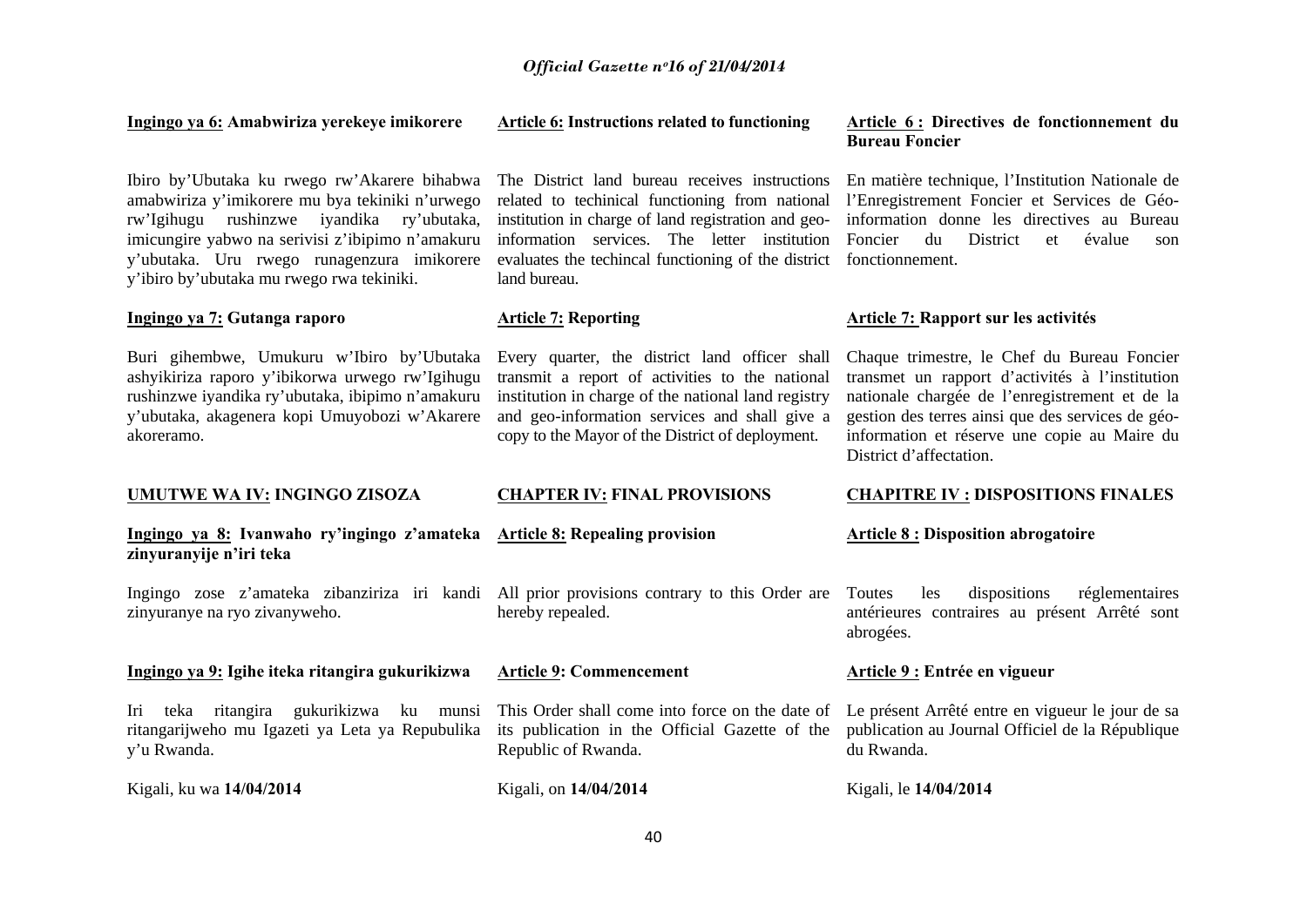(sé) **KAMANZI Stanislas**  Minisitiri w'Umutungo Kamere

**Bibonywe kandi bishyizweho Ikirango cya Repubulika:** 

(sé) **BUSINGYE Johnston**  Minisitiri w'Ubutabera /Intumwa Nkuru ya Leta

(sé) **KAMANZI Stanislas** Minister of Natural Resources

(sé) **KAMANZI Stanislas**  Ministre des Ressources Naturelles

## **Vu et scellé du Sceau de la République:**

(sé) **BUSINGYE Johnston**  Minister of Justice/Attorney General

**Seen and sealed with the Seal of the Republic:** 

> (sé) **BUSINGYE Johnston** Ministre de la Justice/Garde des Sceaux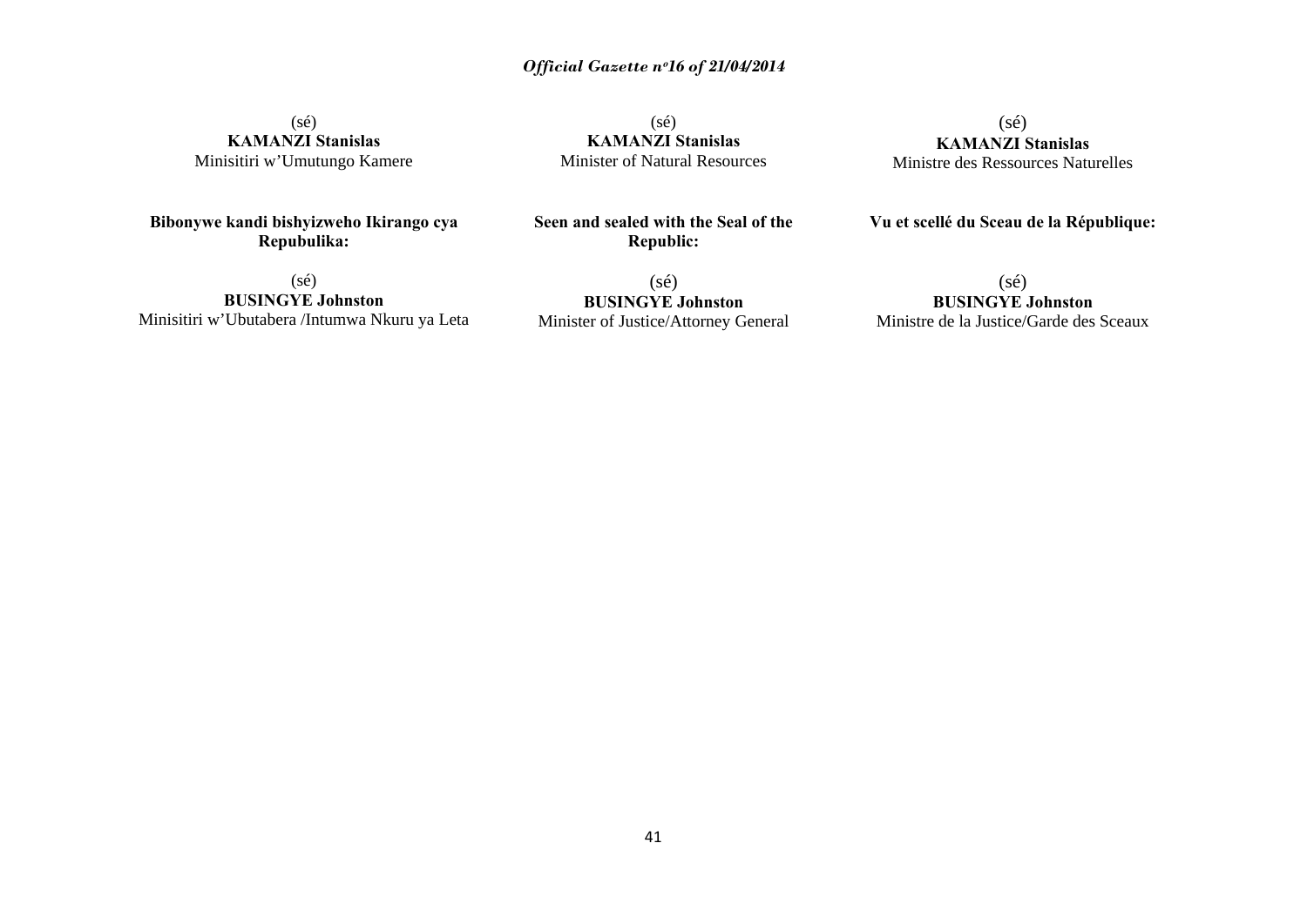**MATEGEKO** SHINGIRO **AGENGA STATUTES UMURYANGO USHINGIYE KU IDINI WA ORGANIZATION OF EGLISE DE "EGLISE DE PENTECOTE DES ASSEMBLEES PENTECOTE DES ASSEMBLEES DE DIEU DE DIEU MU RWANDA » (E.P.A.D.R.)** 

### **UMUTWE WA MBERE:**

## IZINA, INTEGO, AHO IBIKORWA NAME, MISSION,AREA OF ACTIVITIES DENOMINATION, MISSION, ZONE **BIZAKORERWA N'ABAGENERWA BIKORWA AND BENIFICIARIES**

## **Ingingo ya mbere:**

Abashyize umukono kuri aya mategeko shingiro, bashingiye ku itegeko nº 06/2012 du 17/02/2012 rigenga imitunganyirize n'imikorere by'imiryango ishingiye ku idini biyemeje kuvugurura amategeko shingiro ya **"Eglise de Pentecôte des Assemblées de Dieu au Rwanda »** (**E.P.A.D.R)** mu magambo ahinnye, ryari risanganywe ubuzima gatozi bwemejwe n'Iteka rya Minisitiri n° 56/05 ryo kuwa 07/06/2005:  $J.O$  n<sup>o</sup> 20 bis yo kuwa 15/10/2005.

## **Ingingo ya 2:**

Umuryango uhamanye izina wari usanganywe ari ryo: "**EGLISE DE PENTECOTE DES ASSEMBLEES DE DIEU AU RWANDA » (E.P.A.D.R.)** 

## **Ingingo ya 3:**

Icyicaro cy'umuryango gishyizwe i Kanombe, Akarere ka Kicukiro, Umujyi wa Kigali. Gishobora ariko kwimurirwa ahandi mu Rwanda byemejwe <sup>n</sup>'Inteko Rusange.

**STATUTES OF RELIGIOUS-BASED MU RWANDA » (E.P.A.D.R)** 

## **CHAPTER ONE:**

## **Article One:**

Signatories of these constitutions, It is hereby established by the law  $n^{\circ}$  06/2012 of 17/02/2012 related to roles and functions of religious organizations convene as amended the Statutes of **"l'Eglise de Pentecôte des Assemblées de Dieu au Rwanda »** "**" (E.P.A.D.R.)** in abbreviation, who has the civil personality according Ministerial order law n**<sup>o</sup>** 56/05  $7<sup>th</sup>$  jun 2005; Office Gazette n<sup>o</sup> 20 bis of  $15^{th}$  Oct 2005.

#### **Article 2:**

The organization maintain his name: "**EGLISE DE PENTECOTE DES ASSEMBLEES DE DIEU AU RWANDA » (E.P.A.D.R)** 

#### **Article 3:**

The head office of the organization is located at Le siège de l'organisation est établi à Kanombe Kanombe, Kicukiro District, in Kigali City. It dans district de Kicukiro, dans la ville de Kigali. may However be shifted to any other place in Il peut néanmoins être transféré ailleurs au Rwanda upon the decision of the General Rwanda sur décision de l'Assemblée Générale. Assembly.

DE FONDEE **STATUTS D'UNE ORGANISATION FOUR LA RELIGION DE DE PENTECOTE DES ASSEMBLEES DE DIEU AU RWANDA (E.P.A.D.R.)** 

#### **CHAPITRE PREMIER:**

**D'ACTIVITES D'INTERVATION ET BENEFICIAIRES** 

## **Article Premier:**

Les signataires des présents Statuts, Conformément à la loi nº 06/2012 du 17/02/2012 portant organisation et fonctionnement des organisations fondées sur la religion conviennent á la révision des statuts de "**l'Eglise de Pentecôte des Assemblées de Dieu au Rwanda » (E.P.A.D.R**) en sigle, jouissant de la personnalité juridique acquise par Arrêté Ministériel n<sup>o</sup> 56/05 du 07/06/2005 : J.O n<sup>o</sup> 20 bis du 15/10/2005.

## **Article 2:**

L'organisation maintient sa dénomination á savoir: **L'EGLISE DE PENTECOTE DES ASSEMBLEES DE DIEU AU RWANDA (E.P.A.D.R.)** 

## **Article 3:**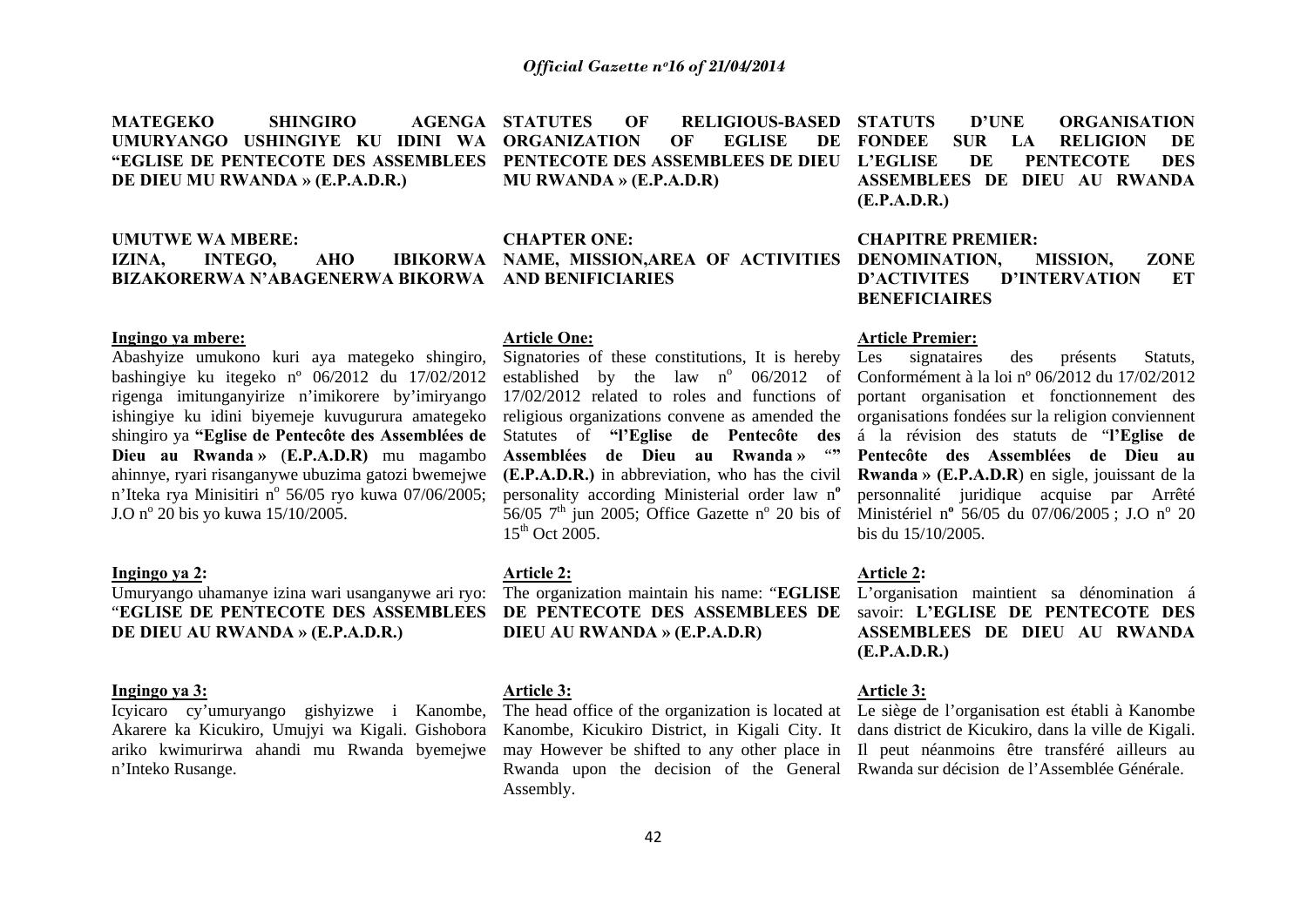## **Ingingo ya 4:**

Umuryango ukorera imirimo yawo ku butaka bwose bwa Repubulika y'u Rwanda.

Igihe muryango uzamara ntikigenwe.

## **Ingingo ya 5: Intego n'ibikorwa by'umuryango**

i) Intego y'Umuryango ni uguhindura umuntu kugira ubuzima bushya kandi bwuzuye haba ku mubiri, ubugingo n'umwuka.

## ii) **Umuryango ugamije ibikorwa bikurikira:**

- Kubwiriza ubutumwa bwiza bwa Kristo mu gihugu cyose ndetse no mu mahanga yose;

- Guteza imbere uburezi bw'urubyiruko hubakwa amashuri y'inzego zose;

- Guteza imbere ubuzima bw'abaturage hashingwa ibigo by'ubuvuzi;

- Kugira uruhare mu iterambere rusange hakorwa imirimo yo gutanga amazi meza mu byaro no kugoboka abatishoboye bahabwa ibiribwa n'ibindi bakeneye mu bihe by'inzara <sup>n</sup>'ibyorezo;

- Gushinga mu gihugu ibigo bihugura Abashumba, Abavugabutumwa n'Abalayiki babishaka mu byerekeye Bibiliya.

### **UMUTWE WA II: ABANYAMURYANGO**

## **Article 4:**

The organization operates on the entire territory of the Republic of Rwanda.

Its duration is undefined.

# **organization**

i) The mission of the Organization is the human's transformation in whole body, soul and spirit

## ii) **The activities of the Organization are the following:**

country and all nations;

schools of all levels;

- centers;
- Participate in the general development by working to provide clean water in rural areas and helping the poor by giving them food and other needed materials in time of famine and disasters;
- Building in the country centers for training pastors, evangelists, and lay people who desire to learn Bible issues.

## **Article 4:**

L'organisation exerce ses activités sur toute l'étendue du territoire de la République du Rwanda.

La durée de son existence est indéterminée.

## Article 5: The mission and activities of Article 5: La mission et les activités de **l'organisation**

- i) La mission de l'Organisation est la transformation de l'homme afin de jouir une vie nouvelle comblée dans son être entier : corps, âme et esprit.
- ii) **Les activités de l'Organisation sont les suivants:**

- To preach the Gospel of Jesus Christ in all - Prêcher la Bonne Nouvelle de Jésus Christ à travers toute l'étendue du territoire national et à toutes les nations ;

- To promote youth education by constructing - Promouvoir l'éducation des jeunes en construisant des écoles de tous les niveaux d'éducation;

- To promote people's health constructing health - Promouvoir la santé en construisant des centres de santé;

> - Participer dans le développement général en contribuant dans des activités d'aménagement d'eau potable dans des régions rurales du pays, en aidant les pauvres par la provision d'aide alimentaire et matérielle en temps de famine et désastre;

> - Construire des centres de formation des Pasteurs, des Evangélistes, même des laïcs désireux d'approfondir leur connaissance biblique.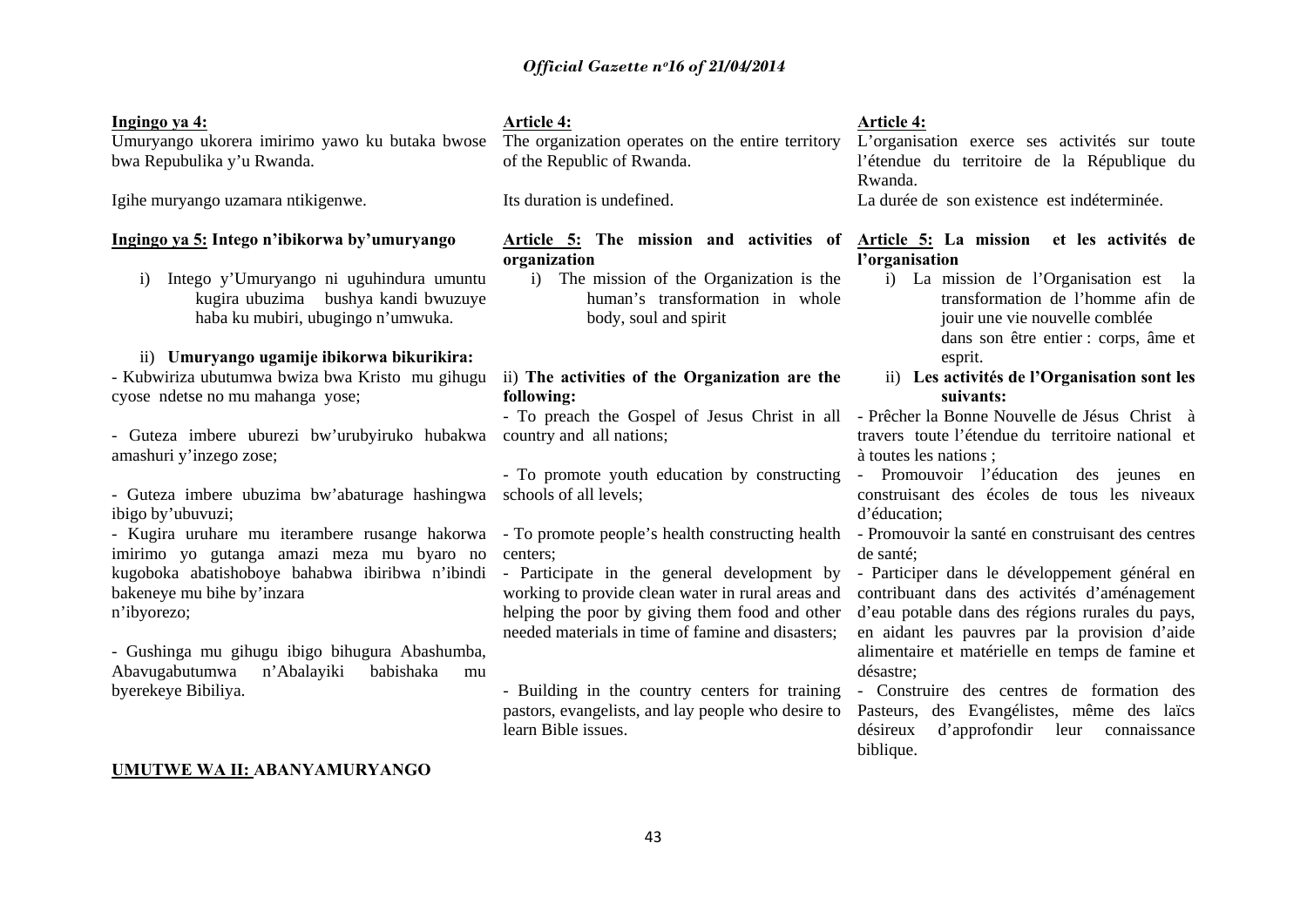## **Ingingo ya 6:**

 Umuryango ugizwe n'abanyamuryango bawushinze, abanyamuryango bawinjiramo n'abanyamuryango b'icyubahiro.

Abanyamuryango bawushinze ni abashyize umukono ku mategeko shingiro bwa mbere y' uyumuryango ushingwa.

Abanyamuryango bawinjiyemo ni abantu babisaba bamaze kwiyemeza gukurikiza aya mategeko shingiro kandi bakemerwa n'inteko rusange.

Abanyamuryango bawushinze n'abawinjiramo ni abanyamuryango nyakuri. Bafite uburenganzira bumwe n'inshingano zimwe ku birebana <sup>n</sup>'Umuryango.

Abanyamuryago b'icyubahiro ni abantu cyangwa imiryango batangwa na Komite Nyobozi, bakemerwa <sup>n</sup>'Inteko rusange kubera ibyiza by'akarusho bakoreye Umuryango.

Abanyamuryango b'icyubahiro bagishwa inama gusa ariko ntibemerewe gutora mu nama z'Inteko Rusange.

## **Ingingo ya:7**

Abanyamuryango nyakuri biyemeza gukorera Umuryango mu bwitange. Baza mu nama zose <sup>z</sup>''Inteko Rusange kandi bafite uburenganzira bwo gutora. Bagomba kandi gutanga umusanzu ugenwa <sup>n</sup>'Inteko Rusange.

### **CHAPTER II: MEMBERCHIP**

#### **Article 6:**

The Organization has founder members, adherent members and honorary members.

The founder members are the signatories of first statutes who are established the Organisation.

The adherent members are physical persons who, upon request and after subscription to these statutes, are approved by the General assembly.

The founder members and the adherent members are the effective members of the Organization. They have equal rights and obligations towards the Organization.

The honorary members are physical or moral persons who, from the proposition of the Executive Committee, the General Assembly would have given that qualification in recognition and appreciation for special services they provided to the Organization.

The honorary members play an advisory role but are not allowed to vote during the General Assembly meetings.

#### **Article 7:**

The effective members do commit themselves to take part in all the organizational activities. They will attend the General assembly's meetings with

#### **CHAPITRE II: MEMBRES**

## **Article 6:**

L'Organisation se compose des membres fondateurs, des membres adhérents et des membres d'honneur.

Sont membres fondateurs les signataires des premiers statuts qui ont mis en place l'Organisation.

Sont membres adhérents toute personne physique qui, sur demande et après avoir souscrit aux présents statuts, est agrée par l'Assemblée Générale.

Les membres fondateurs et les membres adhérents sont les membres effectifs de l'Organisation. Ils ont les mêmes droits et devoirs vis-à-vis de l'Organisation.

Les membres d'honneur sont des personnes physiques ou morales qui, sur proposition du Comité Exécutif, l'Assemblée Générale aura décernée ce titre en reconnaissance des services spéciaux et appréciables rendus à l'Organisation.

Les membres d'honneur jouent un rôle consultatif mais ne prennent pas part aux votes lors des réunions de l'Assemblée Générale.

## **Article 7:**

Les membres effectifs prennent l'engagement de participer aux activités de l'Organisation. Ils assistent aux réunions de l'Assemblée Générale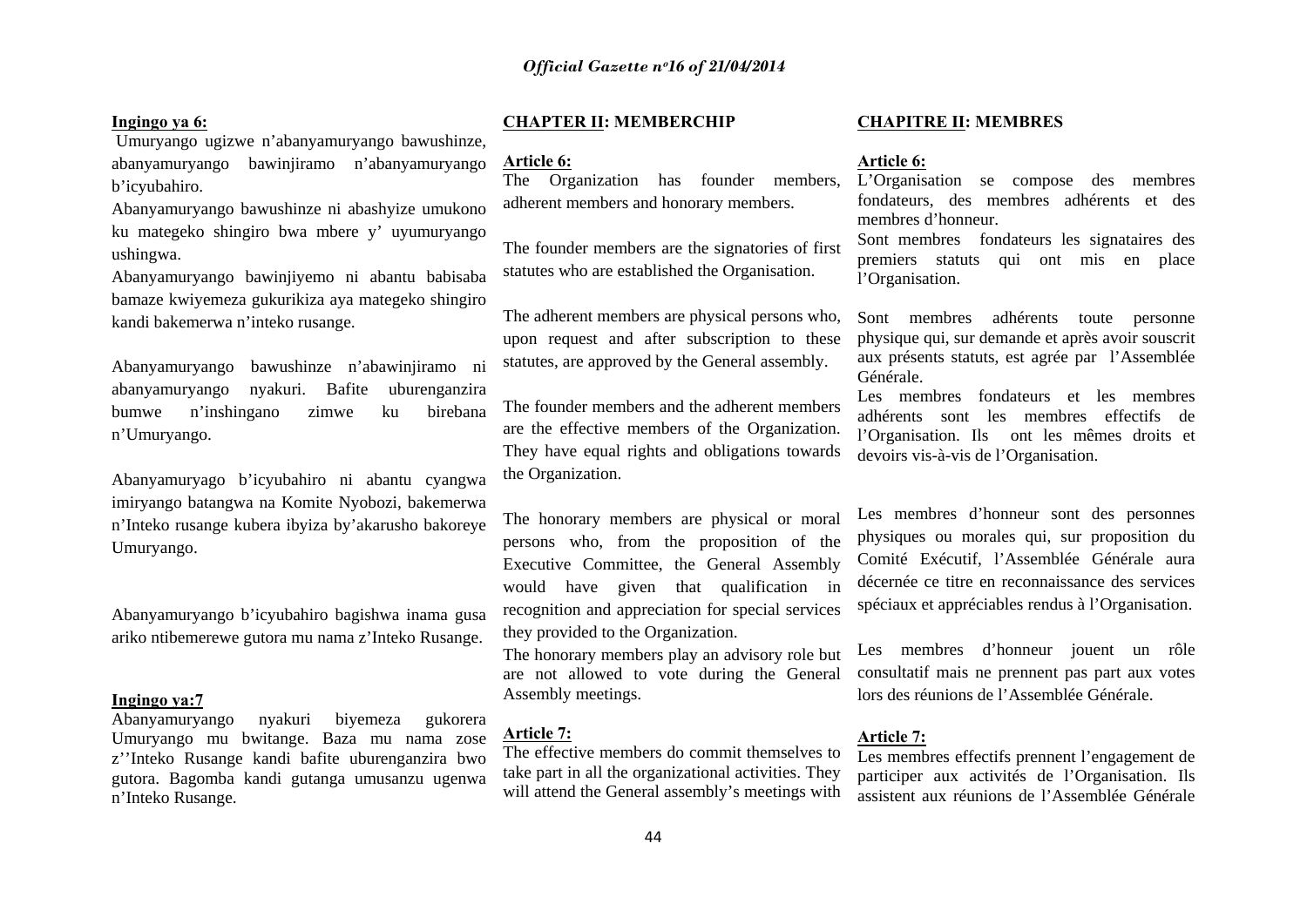determined by the General assembly

## **Article 8:**

The requesting to join the organization are sent to the president of the executive committee, who in turn submits them to the General Assembly for approbation.

## **Article 9:**

Loss of membership is caused by death, free decision to quit the organization, dismissal, or when the organization is dissolved.

When someone decides to quit, they write a letter to the president of the Executive Committee, and it is approved by the General Assembly.

A decision to dismiss a member is taken at the majority of 2/3 votes of the General Assembly when they do not obey this constitution and the rules and regulations of the organization.

The issues related to membership, resignation and exclusion of a member are determined into details by the internal regulations of the organization adopted by the General Assembly upon the bsolute majority votes.

## **CHAPTER III: THE ASSETS Article 10:**

 The Organization may borrow or own movable its objectives.

deliberative voice. They also pledge to pay each avec voix délibérative. Ils ont l'obligation de a contribution, the amount of which is verser une cotisation dont le montant est fixé par l'Assemblée Générale.

## **Article 8:**

La demande d'adhésion de membre est adressée au Président du Comité Exécutif qui la soumet à l'Assemblée Générale pour approbation.

## **Article 9:**

La qualité de membre se perd par le décès, le retrait volontaire, l'exclusion ou la dissolution de l'Organisation.

Le retrait volontaire est dressé par écrit au Président du Comité Exécutif et soumis à l'approbation de l'Assemblée Générale.

L'exclusion est prise à la majorité de 2/3 des voix contre un membre qui ne se conforme plus aux Statuts et au Règlement d'Ordre Intérieur de l'Organisation.

Les modalités d'adhésion, de retrait et d'exclusion d'un membre sont déterminées dans un Règlement d'ordre interieur de l' Organisation adopté par l'Assemblée Générale à la majorité absolue des voix

## **CHAPITRE: DU PATRIMOINE Article 10:**

or immovable properties allowing it to achieve soit en propriété, les biens meubles et immeubles L'Organisation peut posséder, soit en jouissance, nécessaires à la réalisation de ses objectifs.

## **Ingingo ya 8:**

Gusaba kuba umunyamuryango bimenyeshwa Perezida wa Komite Nyobozi, nawe akabishyikiriza Inteko Rusange kugira ngo ibyemeze.

## **Ingingo ya 9:**

Gutakaza ubunyamuryango biterwa n'urupfu, gusezera ku bushake, kwirukanwa cyangwa iseswa ry'umuryango.

Usezeye ku bushake yandikira Prezida wa Komite Nyobozi, bikemezwa n'Inteko Rusange.

Icyemezo cyo kwirukana umunyamuryango gifatwa <sup>n</sup>'Inteko Rusange ku bwiganze bwa 2/3 by'amajwi iyo atacyubahiriza aya mategeko shingiro n'amabwiriza ngengamikorere by'umuryango.

Uburyo bwo kuba, gusezera no kwirukanwa ku umunyamuryango bizanonosorwa mu itegeko ngengenga mikorere y'umuryango bimaze kwemezwa <sup>n</sup>'Inama Rusange ku bwiganze bw'amajwi yayo.

## **UMUTWE WA III: UMUTUNGO Ingingo ya 10:**

 Umuryango ushobora gutira cyangwa gutunga ibintu byimukanwa n'ibitimukanwa ukeneye kugira ngo ugere ku ntego zawo.

## **Ingingo ya 11:**

Umutungo w'Umuryango ugizwe n'ibyacumi,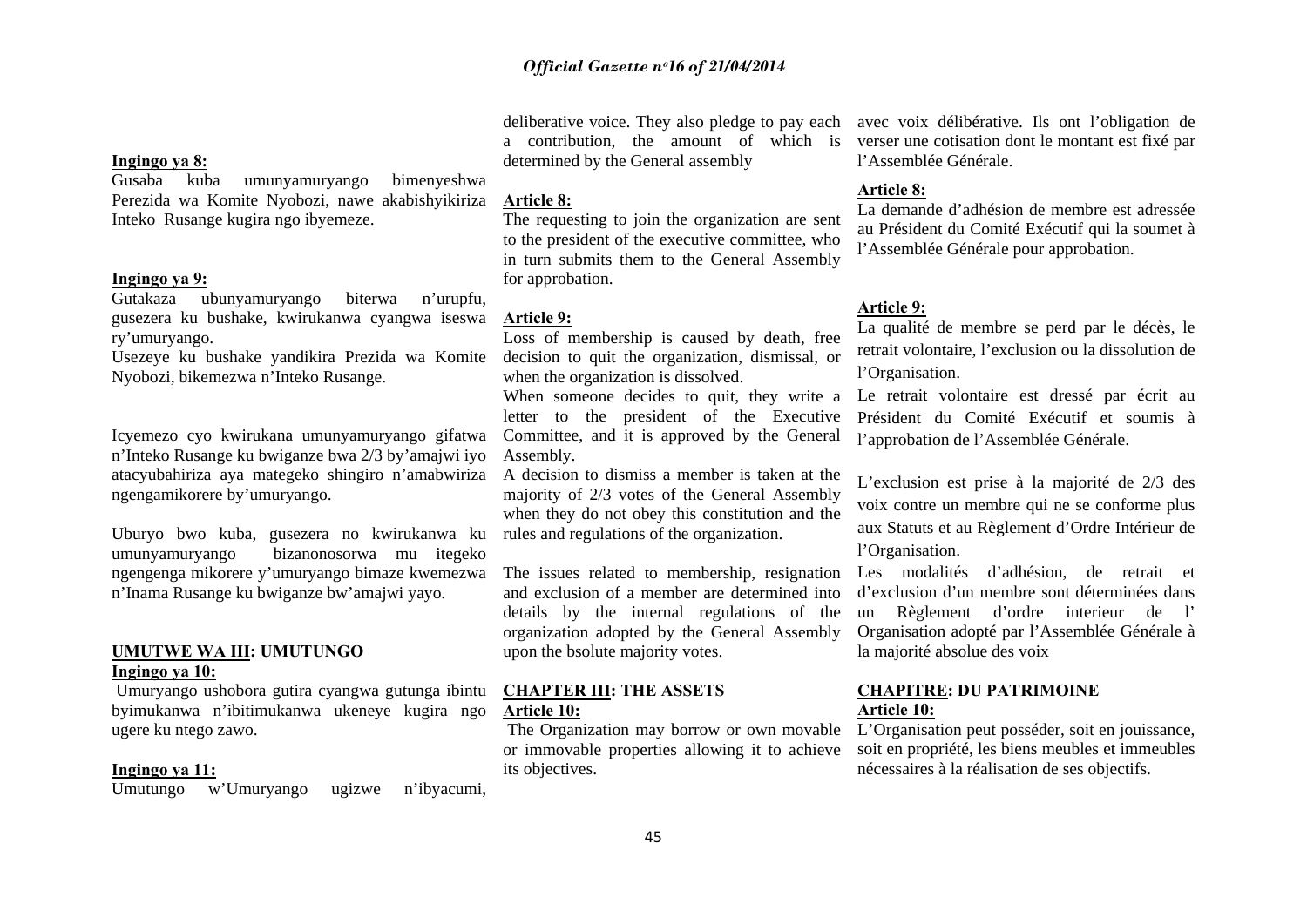amaturo n'imisanzu y'abanyamuryango, impano, imirage, imfashanyo zinyuranye n'umusaruro uva mu bikorwa by'Umuryango.

## **Ingingo ya 12:**

 Umuryango ugenera umutungo wawo ibikorwa byose byatuma ugera ku ntego zawo ku buryo buziguye cyangwa butaziguye.

Nta munyamuryango ushobora kwiyitirira cyangwa gusaba umugabane igihe asezeye ku bushake, yirukanywe cyangwa Umuryango usheshwe

## **Ingingo ya 13:**

 Igihe Umuryango usheshwe, Inteko Rusange ishyiraho umuntu umwe cyangwa benshi bashinzwe kurangiza iryo seswa.

Hamaze gukorwa ibarura ry'umutungo wimukanwa <sup>n</sup>'utimukanwa w'Umuryango ndetse no kwishyura imyenda, umutungo usigaye uhabwa undi muryango bihuje intego.

### **UMUTWE WA IV: INZEGO**

#### **Ingingo ya 14:**

Inzego z'umuryango ni: Inteko Rusange, Inteko Nyobozi, Komite Nyobozi <sup>n</sup>'Ubugenzuzi bw'imari.

#### **Igice cya 1: Ibyerekeye Inteko Rusange**

#### **Article 11:**

The assets of the Organization come from the tithes, offerings, contributions from the members, donations and legacies, various grants and income from the organization activities.

## **Article 12:**

The Organization may decide to use its resources in whatever action would directly or indirectly allow it to achieve its objectives. No member should pretend to own or claim any part of the assets in case of voluntary resignation, exclusion or dissolution of the organization.

#### **Article 13:**

In case of dissolution of the Organization, the General Assembly appoints one or more persons in charge of implementing the liquidation of the assets.

After an inventory of movable and immovable assets and discharge of debts, the remaining assets will be transferred to another Organization pursuing similar objectives

## **CHAPTER IV: THE ORGANS**

### **Article 14:**

The organs of the Organization are: the General Assembly, the Board of Directors, the Executive Committee and the Auditing Committee.

## **Article 11:**

Le patrimoine de l'Organisation est constitué par des dimes, des offrandes, des cotisations des membres, les dons, les legs, les subventions diverses et les revenus issus des activités de l'Organisation.

## **Article 12**

L'Organisation affecte ses ressources à tout ce qui concourt directement ou indirectement à la réalisation de ses objectifs. Aucun membre ne peut s'en arroger le droit de possession ni en exiger une part quelconque en cas de retrait volontaire, d'exclusion ou de dissolution de l'Organisation

### **Ingingo ya 13 :**

 En cas de dissolution de l'Organisation, l'Assemblée Générale désigne un ou plusieurs curateurs chargés de procéder à la liquidation des biens de l'Organisation.

Après inventaire des biens meubles et immeubles de l'Organisation et apurement du passif, l'actif du patrimoine sera cédé à une autre association poursuivant les objectifs similaires.

## **CHAPTER IV: DES ORGANES**

## **Article 14 :**

Les organes de l'Organisation sont: l'Assemblée Générale, le Comité Exécutif et le Commissariat aux comptes.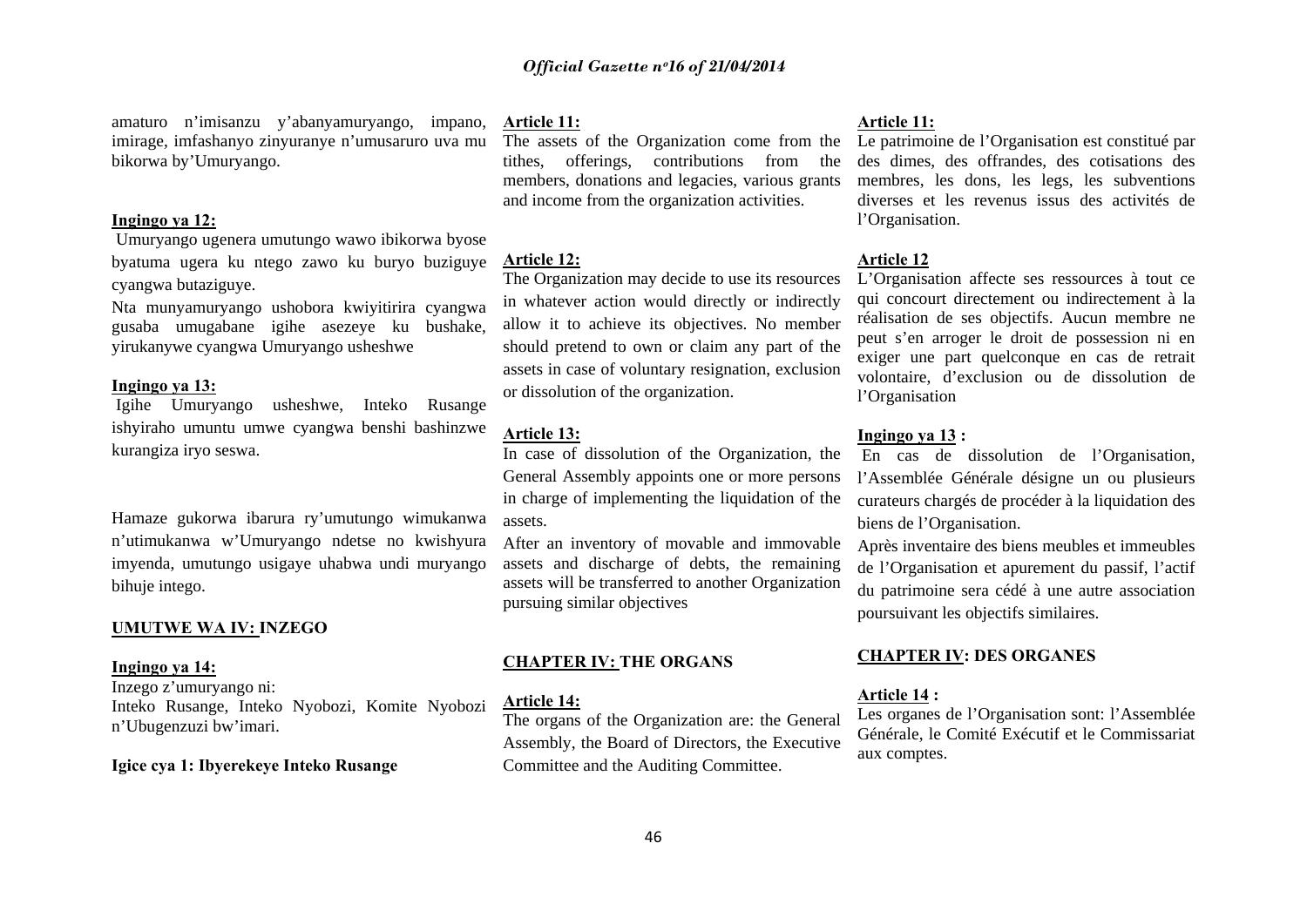## **Ingingo ya 15:**

Inteko Rusange nirwo rwego rw'ikirenga rw'umuryango. Igizwe n'Abashumba bose, Abavugabutumwa, Abadiyakoni, Intumwa <sup>z</sup>'Abalayiki muri buri Karere n'Uhagarariye Abamisiyoneri.

## **Ingingo ya 16:**

 Inteko Rusange ihamagazwa kandi ikayoborwa <sup>n</sup>'Umuvugizi, mugihe adahari cyangwa atabonetse, bigakorwa n'Umuvugizi wungirije

Iyo Umuvugizi n'Umuvugizi wungirije badahari, batabonetse cyangwa batabashije gutumiza inama, Inteko Rusange ihamagazwa mu nyandiko isinyweho na 1/3 cy'abanyamuryango nyakuri. Icyo gihe, abagize Inteko Rusange bitoramo umuyobozi w'inama.

## **Ingingo ya 17:**

Inteko Rusange iterana rimwe mu mwaka mu nama isanzwe. Nyamara ishobora guterana igihe cyose bibaye ngombwa mu nama idasanzwe. Ubutumire bukubiyemo ibiri ku murongo w'ibyigwa bushyikirizwa abatumirwa nibura iminsi 30 mbere y'inama isanzwe n'iminsi 15 ku nama idasanzwe.

## **Ingingo ya 18:**

 Inteko Rusange idasanzwe iterana buri gihe iyo bibaye ngombwa. Ihamagazwa kandi ikayoborwa mu buryo bumwe n'ubw'Inteko Rusange isanzwe. Icyakora, igihe cyo kuyitumiza gishobora

## **Section 1: The General Assembly**

**Article 15:** 

The General Assembly is the supreme organ of the Organisation. It is made up of all anointed pastors of Rwanda Pentecostal Assemblies of God, the representatives of evangelists, laics and the Missionaries representative

### **Article 16:**

The General Assembly is convened and chaired by the President of the Executive Committee or in his or her absence, by the Vice-president. In case these members are not available, the General Assembly is convened in written form by 1/3 of the effective members. In that case, all members choose among themselves the chairman of the meeting.

#### **Article 17:**

The general assembly gathers once a year in L'Assemblée Générale se réunit une fois par an ordinary sessions. The invitation letter to each member must comprise the agenda, the date, the time and the venue and be delivered to members session.

#### **Article 18:**

Extraordinary sessions of the General Assembly can take place whenever necessary. The way it is convened and chaired is the same as the ordinary

#### **Section 1** : **De l'Assemblée Générale**

## **Article 15 :**

L'Assemblée Générale est l'organe suprême de l'Organisation. Elle est composée de tous les Pasteurs ordonnés de l'Eglise des Assemblées de Dieu au Rwanda, des représentants des évangélistes et des laïcs , ainsi qu' un représentant des Missionnaires.

#### **Article 16:**

L'Assemblée Générale est convoquée et présidée par le Représentant légal ou le cas échéant, par le Vice-Représentant.

En cas d'absence, d'empêchement ou de défaillance simultanée du Représentant Légal et du Représentant Légal suppléant, l'Assemblée Générale est convoquée par 1/3 des membres effectifs par écrit. Pour la circonstance, l'Assemblée élit en son sein un Président de la réunion.

## **Article 17 :**

by the Secretary at least 30 days before the du jour sont remises aux membres 30 jours au en session ordinaire. Toutefois, elle peut être tenue autant de fois que de besoins en sessions extraordinaires. Les invitations contenant l'ordre moins avant la réunion pour la session ordinaire et 15 jours pour la session extraordinaire.

## **Article 18 :**

L'Assemblée générale extraordinaire se tient autant de fois que de besoin. Les modalités de sa convocation et de sa présidence sont les mêmes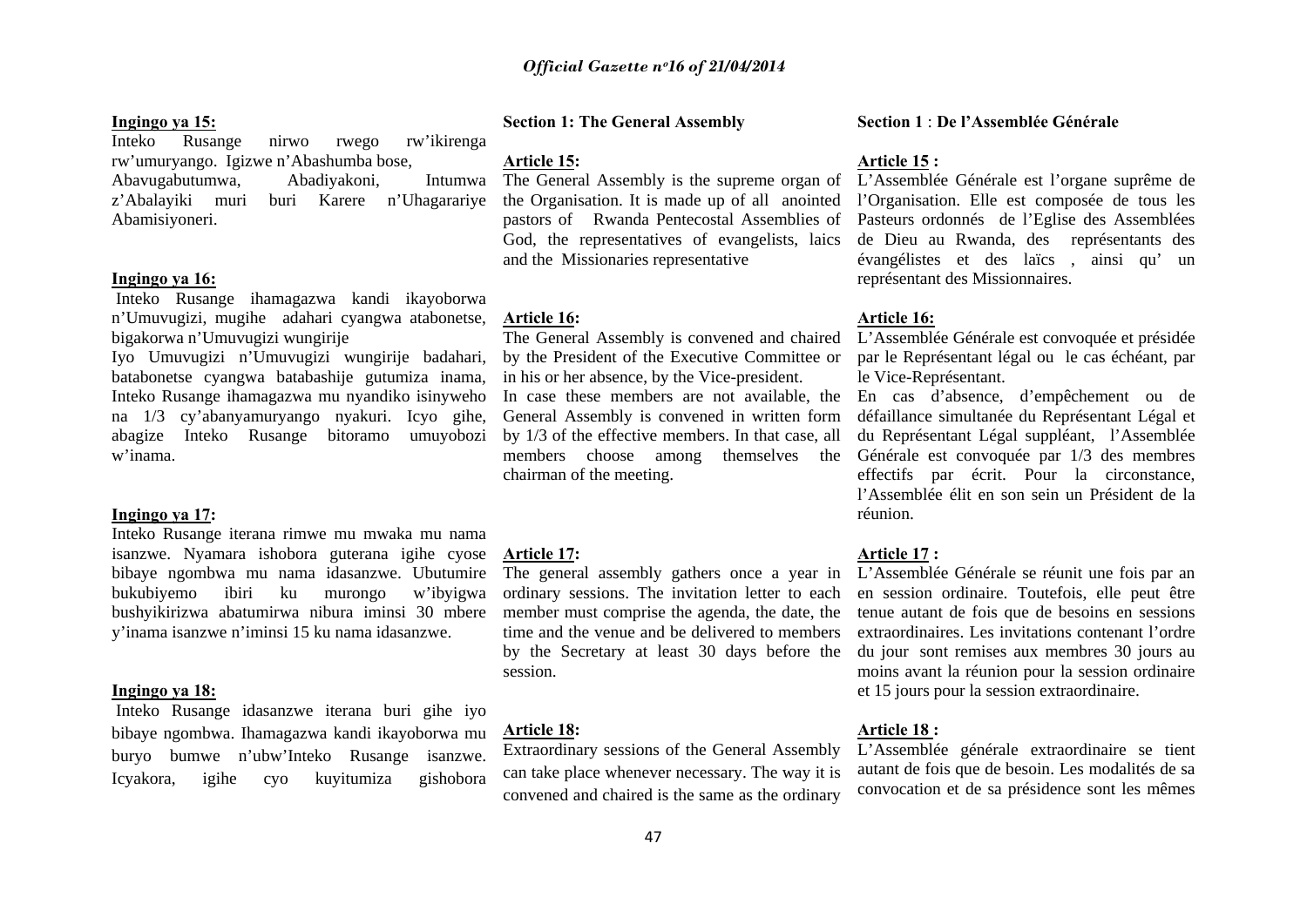kugabanywa hakurikijwe uko impamvu zihutirwa zabiteye . Icyo gihe, impaka zigibwa gusa ku kibazo cyategenyijwe ku murongo w'ibyigwa ku nzandiko z'ubutumire.

## **Ingingo ya 19: Uko ibyemezo bifatwa**

Inteko Rusange iterana kandi igafata ibyemezo iyo 2/3 by'abanyamuryango nyakuri bahari. Iyo uwo mubare utagezweho, indi nama ihamagazwa mu minsi 15. Icyo gihe, Inteko Rusange iraterana kandi igafata ibyemezo bifite agaciro uko umubare w'abahari waba ungana kose.

## **Ingingo ya 20:**

Uretse ibiteganywa ukundi n'Itegeko ryerekeye imiryango idaharanira inyungu kimwe n'aya mategeko shingiro, ibyemezo by'Inteko Rusange bifatwa hakurikijwe ubwiganze busesuye bw'amajwi y'abayigize. Iyo amajwi angana, irya Perezida rigira uburemere bw'abiri.

#### **Ingingo ya 21:**

Inteko Rusange ifite ububasha bukurikira :

- • kwemeza no guhindura amategeko agenga Umuryango n'amabwiriza mbonezamikorere yawo;
- •Gutara no kuvanaho abagize Inama Nyobozi;
- $\bullet$ kwemeza ibyo Umuryango uzakora;
- •kwemerera, guhagarika no kwirukana

session.

However, it can be convened within following in case of extremely urgent reasons.

In that case, discussions should only focus on the proposed agenda on the invitation letters.

## **Article 19 : Decision making**

The General Assembly legally meets and take decisions when 2/3 of the effective members are present. In case that quorum is not attained, a second meeting is convened within 15 days. In that occasion, valuable decisions are taken despite the number of participants.

#### **Article 20:**

Apart from cases that may be provided for by the Law relating to non-profit Organizations and by the present statutes, the decisions of the General Assembly are taken by the absolute majority of votes. In case of equal votes, the President has the casting vote.

#### **Article 21:**

The roles and responsibilities reserved for the General Assembly are:

- Adoption and modification of the statutes and the internal rules and regulations;
- • Election and revocation of members of Executive Commettee;
- Determination of the activities of association;

que celles de l'Assemblée Générale ordinaire. Toutefois, les délais de sa convocation peuvent être réduits selon l''extrême urgence. Dans ce cas, les débats ne peuvent porter uniquement que sur la question inscrite à l'ordre du jour de l'invitation.

#### **Article 19 : De la Prise des décisions**

L'Assemblée Générale siège et délibère valablement lorsque le 2/3 de membres effectifs est présent. Si ce quorum n'est pas atteint, une nouvelle convocation est lancée dans un délai de 15 jours. A cette échéance, l'Assemblée Générale siège et délibère valablement quel que soit le nombre de participants.

## **Article 20 :**

Sauf pour les cas expressément prévus par la loi portant organisation et fonctionnement des organisations fondées sur la religion et par les présents statuts, les décisions de l'Assemblée Générale sont prises à la majorité absolue des voix. En cas de parité de voix, celle du Président compte double

## **Article 21 :**

Les pouvoirs dévolus à l'Assemblée Générale sont:

- Adoption et modification des statuts et du règlement d'ordre intérieur;
- Election et révocation des membres du Comité Exécutif;
- Détermination des activités de l'Organisation ;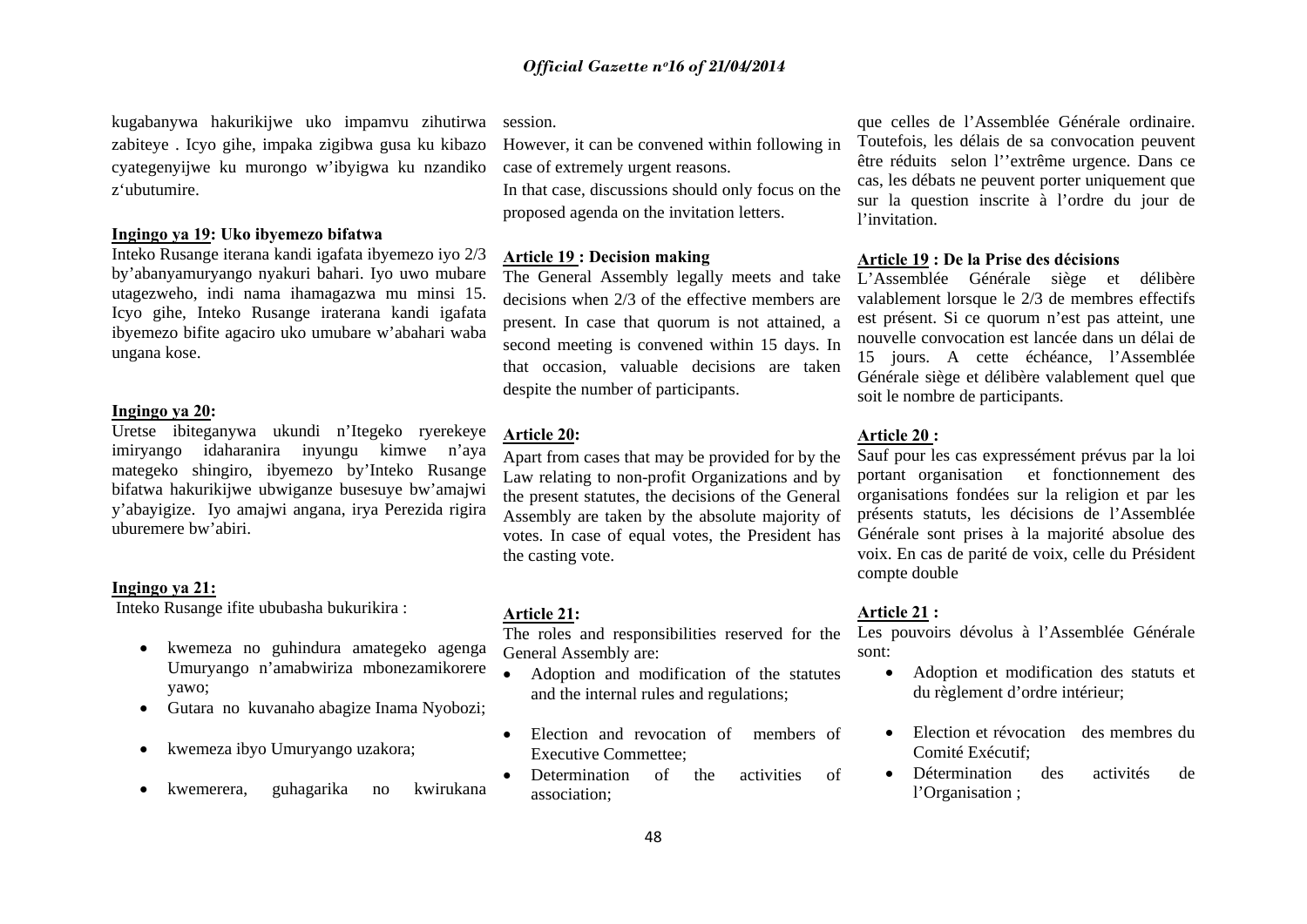umunyamuryango;

- Kwemeza buri mwaka imicungire y'imari;
- •kwemera impano n'indagano;
- Gsesa Umuryango.

## **Igice cya 2: KOMITE NYOBOZI**

### **Ingingo ya 22:**

Komite Nyobozi igizwe na:

- Perezida: Umuvugizi Mukuru;
- Visi-Perezida: Umuvugizi Mukuru wungirije;
- -Umunyamabanga Mukuru;
- Umubitsi Mukuru

## **Ingingo ya 23:**

Abagize Komite Nyobozi batorwa n'Inteko Rusange mu banyamuryango nyakuri. Manda yabo imara igihe cy'imyaka itanu ishobora kongerwa incuro imwe.

Iyo umwe mu bagize Komite Nyobozi yeguye ku bushake, avanywe ku mwanya we n'Inteko Rusange cyangwa apfuye, umusimbuye arangiza manda ye.

## • Admission, suspension or exclusion of a member;

- •Approval of the annual accounts;
- •Acceptance of the gifts and legacy;
- • Dissolution of association and any other crucial mater.

#### **Section 2: EXECUTIVE COMMETEE**

#### **Article 22:**

The members of the Executive Committee are:

- The President: the legal representative; The Vice Legal representative
- The General Secretary;
- -The General Treasurer.

## **Article 23:**

 The members of the Executive Committee are elected among the effective members by the General Assembly for a five years term renewable once only.

In case of voluntary resignation or dismissal by the General assembly or death of one member of the Executive Committee, the successor would be acting for the remaining term.

### **Article 24:**

The Executive Committee gathers whenever it

- Admission, suspension ou exclusion d'un membre ;
- •Approbation des comptes annuels ;
- •Acceptation des dons et legs ;
- • Dissolution de l'Organisation et tout autre matière en rapport avec la vie de l'Organisation.

#### **Section 2 : DU COMITE EXECUTIF**

#### **Article 22 :**

Le Comité Exécutif est composé :

- Du Président : Représentant Légal ;
- Du Vice-président : Représentant Légal suppléant ;
- Du Secrétaire Executif;
- Du Trésorier

## **Article 23 :**

Les membres du Comité Exécutif sont élus parmi les membres effectifs par l'Assemblée Générale pour un mandat de cinq ans renouvelables une fois seulement.

En cas de démission volontaire ou forcée prononcée par l'Assemblée Générale, ou de décès d'un membre du Comité Exécutif au cours de son mandat, le successeur élu achève le mandat de son prédécesseur.

## **Article 24**

Le Comité Exécutif se réunit autant de fois que de besoin, mais obligatoirement une fois par

## **Ingingo ya 24:**

Komite Nyobozi iterana igihe cyose bibaye ngombwa, deems necessary, but it must gather once every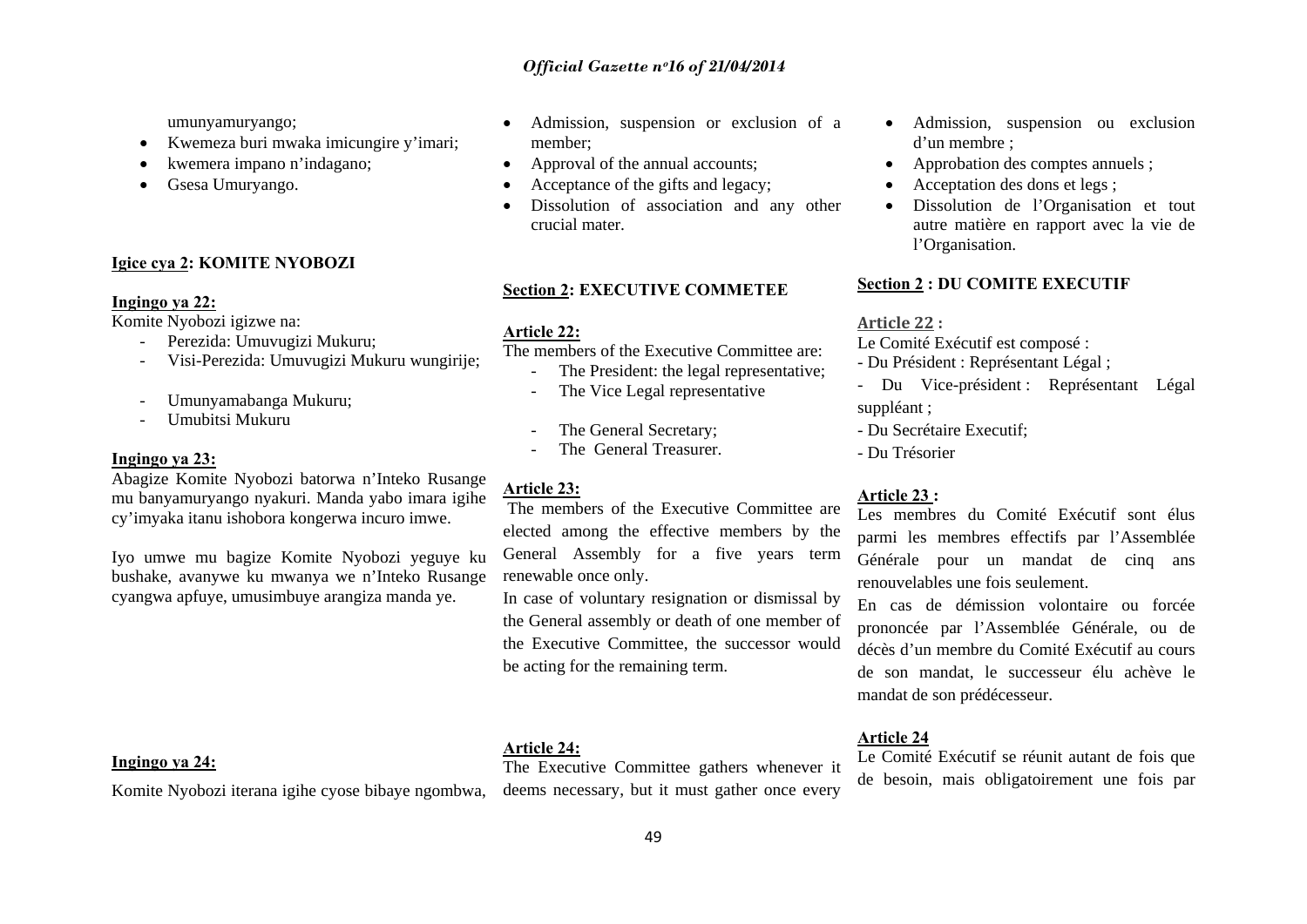ariko byanze bikunze rimwe mu gihembwe, ihamagawe kandi iyobowe na Perezida wayo, yaba adahari cyangwa atabonetse, bigakorwa na Visi-Perezida. Iterana kandi igafata ibyemezo bifite agaciro hakurikijwe ubwiganze busesuye2/3 bw'abayigize. Iyo amajwi angana, irya Perezida rigira uburemere bw'abiri.

#### **Ingingo ya 25:**

Komite Nyobozi ishinzwe:

- gushyira mu bikorwa ibyemezo n'ibyifuzo by'Inteko Rusange;
- kwita ku micungire ya buri munsi y'Umuryango;
- gukora raporo y'ibyakozwe mu mwaka urangiye;
- gutegura ingengo y'imari igomba gushyikirizwa Inteko Rusange;
- gushyikiriza Inteko Rusange ingingo <sup>z</sup>'amategeko n'amabwiriza ngengamikorere zigomba guhindurwa;
- gutegura inama z'Inteko Rusange;
- kugirana imishyikirano n'indi miryango igamije ubutwererane no gushaka inkunga;
- gushaka, gushyiraho no gusezerera abakozi bo mu nzego zose z'Umuryango.

three months. It is convened and chaired by the President or, in case of his absence, by the Vice-President.

It legally meets when 2/3 of its members are present. Decisions are taken by the absolute majority votes. In case of equal votes, the President has the casting vote

#### **Article 25:**

The Executive Committee has the following duties:

- to execute the decisions and recommendations of the General Assembly;
- to take care of the daily management of the Organization;
- to provide the annual report of achieved activities;
- to submit to the General Assembly the planned budget;
- to propose to the General assembly the amendments to the statutes and the internal regulations;
- To prepare sessions of the General Assembly;
- - To negociate cooperation and funding agrements with potential partners;
- to recruit, appoint or dismiss the personnel of different departments of the Organization.

trimestre, sur convocation et sous la direction du Président ou, à défaut, du Vice-président. Il siège lorsque les 2/3 des membres sont présents. Ses décisions se prennent à la majorité absolue des voix lorsqu'il n'y a pas de consensus. En cas de parité de voix, celle du Président compte double.

## **Article 25**

Le Comité Exécutif est chargé de :

- mettre en exécution les décisions et les recommandations de l'Assemblée Générale ;
- <sup>s</sup>'occuper de la gestion quotidienne de l'Organisation ;
- rédiger le rapport annuel d'activités de l'exercice écoulé ;
- élaborer les prévisions budgétaires à soumettre à l'Assemblée Générale ;
- proposer à l'Assemblée Générale les modifications aux statuts et au règlement d'ordre intérieur ;
- préparer les sessions de l'Assemblée Générale ;
- négocier les accords de coopération et de financement avec des partenaires ;
- recruter, nommer et révoquer le personnel de divers services de l'Organisation.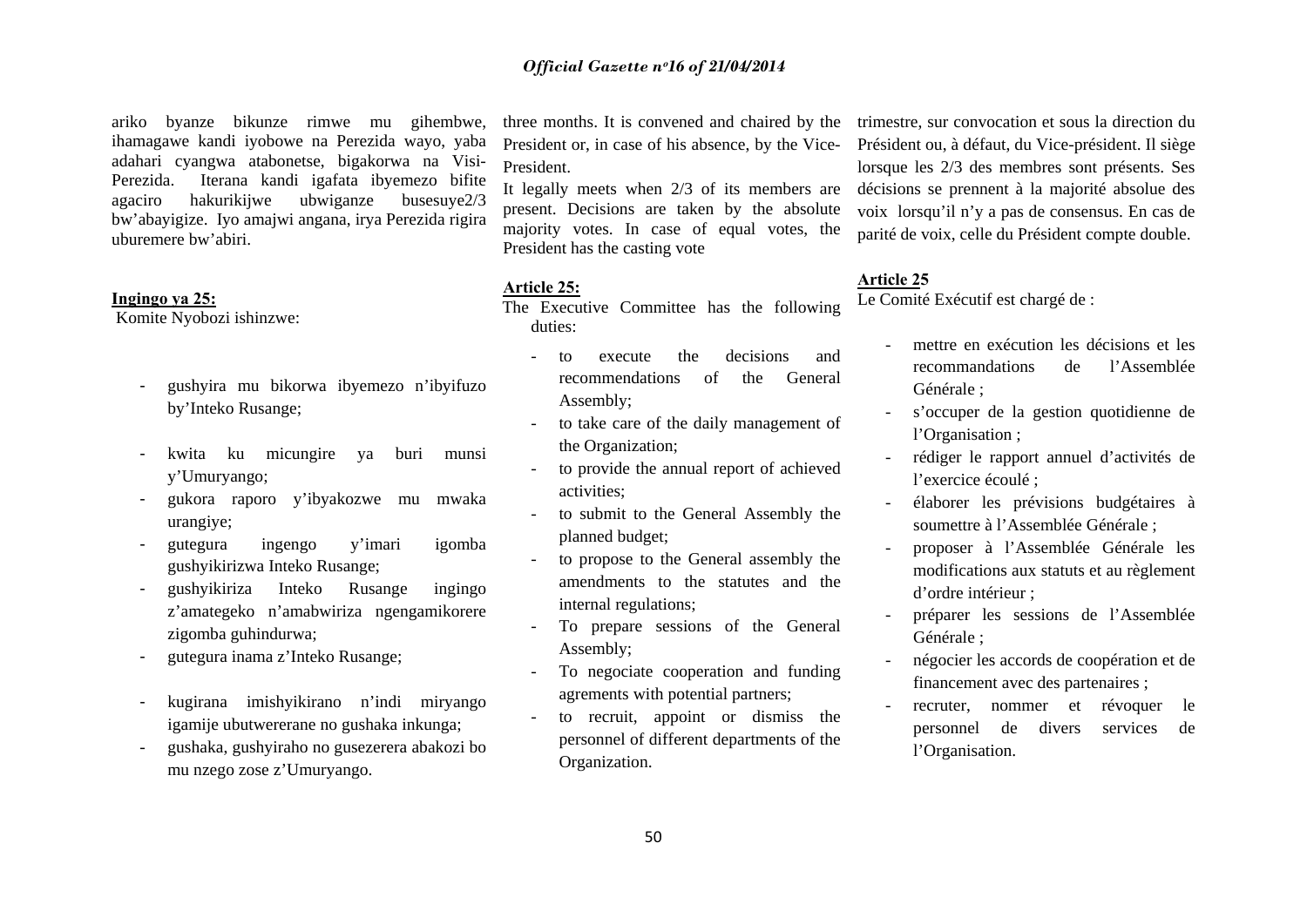## **Ingingo 26: Ubugenzuzi bw'Imari**

Inteko Rusange ishyiraho abagenzuzi b'imari batatu bahabwa manda y'imyaka itanu, bafite inshingano yo kugenzura buri gihe imicungire y'imari n'indi mitungo y'Umuryango no kuyikorera raporo. Bafite uburenganzira bwo kureba mu bitabo n'inyandiko <sup>z</sup>'ibarura mutungo z'Umuryango ariko batabijyanye hanze y'ububiko.

## **Igice cya 3: Ibisabwa uwiyamamariza kujya muri Komite Nyobozi y'Umuryango**

## **Ingingo ya:27**

Ashobora kwiyamamaza kujya muri Komite Nyobozi, buri munyamuryango uzwiho kuba inyangamugayo akaba azwiho by'umwihariko kuba hari icyo yawumariye.

Ibindi bisabwa harimo ubumenyi, imyifatirtege <sup>n</sup>'uburambe bikubiye mu mabwiriza ngenga mikorere y'umuryango.

## **Ingingo ya 28: UBURYO BWO GUKEMURA AMAKIMBIRANE MU MURYANGO**

Inteko Rusange ishyiraho abantu batatu bagize Urwego rushinzwe gukemura amakimbirane bafite manda y'imyaka 5 ishobora kongerwa. Bazaba bashizwe gukemura amakimbirane yose abonetse mu

## **Article 26: The Auditing Committee**

The General Assembly appoints three internal Auditors for five years renewable, they have mission of carrying out financial control of accounts and other assets and to give report. They have access, without carrying them outside, to all the books and accounting documents of the Organization.

# **be in executive committee**

## **Article 27 :**

Is eligible every upright effective member hold good reputation in service offer an organization.

Other eligibility conditions such as competence, integrity required by an Internal Regulation of an Organization.

## **Article 28: MODES OF CONFLICT RESOLUTION IN THE ORGANISATION**

The General Assembly of organization institutes a conflict settlement body made up of three individuals whose responsibility is to settle down disputes and conflicts. They have a mandate of five years renewable. They settle down all disputes and conflicts for which the organization

## **Article 26: Du Commissariat aux comptes**

L'Assemblée Générale nomme trois commissaires aux comptes ayant pour mission de contrôler en tout temps la gestion des finances et autre patrimoine de l'Organisation et lui en faire rapport. Leur mandat est de cinq ans renouvelable. Ils ont accès, sans les déplacer, aux livres et aux écritures comptables de l'Organisation*.* 

## Section 3: The eligibility criteria required to Section 3: Les criteres d'eligibilité des **membres du Comite Exécutif de l'Organisationn**

#### **Article 2***7 :*

Est éligible tout membre effectif intègre reconnu comme tel et jouissant d'une réputation exceptionnelle en raison des services rendus á l'Organisation.

Autres conditions d'éligibilité, telles que les compétences requises, bonnes conduite vie et mœurs sont reprises dans le Règlement d'Ordre Intérieur de l'Organisation.

## **Article 28: MODES DE RESOLUTION DES CONFLITS AU SEIN DE L'ORGANISATION**

L'Assemble général élit une organe constituée de trois personne chargées de régler d'éventuels disputes et conflits, leur mandat est de cinq ans renouvelable.

Les membres qui conviennent que surgit un différent au sein de l'organisation, il sera au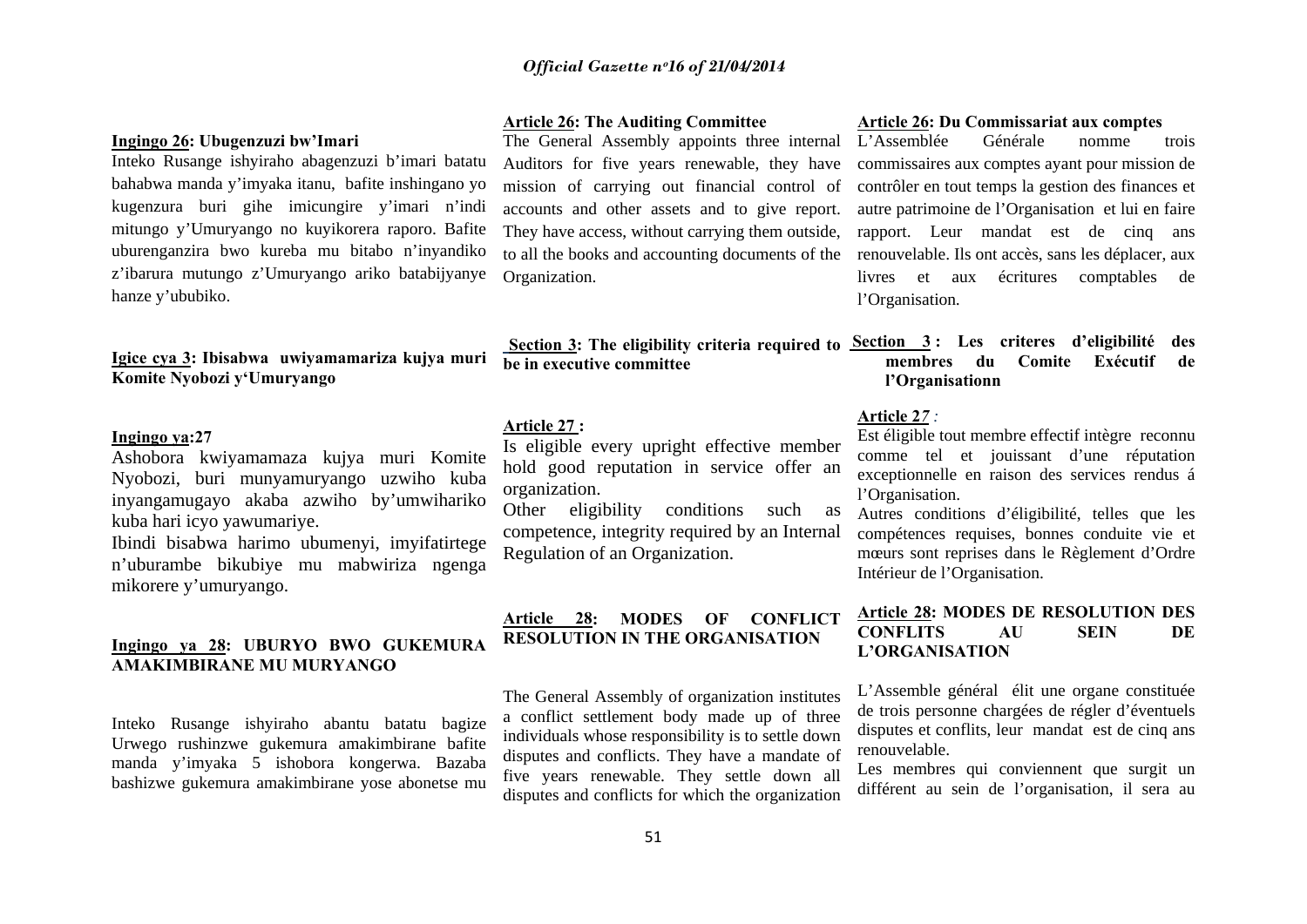muryango atabonewe uburyo bwo kuyakemura mu could not settle amicably. When a conflict préalable examine et débattue pour tenter le bwumvikane.

Urwego rushinzwe gukemura amakimbirane nirunanirwa kuyakemura mu bwumvikane, abafitanye ikibazo bazashobora kuregera urukiko rubifitiye ububasha.

## **UMUTWE WA V: GUHINDURA AMATEGEKO N'ISESWA RY'UMURYANGO**

## **Ingingo ya 29:**

Aya mategeko ashobora guhindurwa byemejwe <sup>n</sup>'Inteko Rusange ku bwiganze busesuye bw'amajwi bisabwe na Komite Nyobozi cyangwa na 1/3 cy'abanyamuryango nyakuri.

### **Ingingo ya 30:**

Byemejwe ku bwiganze bwa 2/3 by'amajwi, Inteko Rusange ishobora gusesa Umuryango, kuwufatanya <sup>n</sup>'undi muryango cyangwa kuwomeka ku wundi bihuje intego.

## **Ingingo ya 31:**

Ibarura ry'umutungo w'Umuryango rikorwa n'abo Inteko Rusange yashinze uwo murimo hakurikijwe ubwiganze bwa 2/3 by'amajwi. Ishyirwaho ry'abashinzwe iseswa ry'Umuryango rivanaho nta mpaka abagize Inama y'Ubuyobozi n'Inama y'Ubugenzuzi.

cannot be resolved amicably or by the conflict règlement par différend a l'amiable. settlement body; it will be authorized to be A défaut du règlement par organe de résolution brought to the competent court.

## **CHAPITRE V: AMENDMENTS TO THE CHAPITRE V : MODIFICATION DES STATUTES DISSOLUTION OF STATUTS ORGANIZATION**

## **Article 29:**

The present statutes may be amended by the Les présents statuts peuvent faire objet de effective members.

## **Article 30 :**

Upon decision by the 2/3 of votes, the General Sur décision de la majorité de 2/3 des voix, objectives.

## **Article 31 :**

The liquidation of assets is done by liquidators appointed by the General Assembly on the majority of 2/3 of votes. The nomination of liquidators corresponds to the end of the term of the Executive Committee as well as the Auditing **Committee** 

de conflit, la partie intéressée pourra éventuellement soumette le litige aux juridictions compétentes.

## **ET DISSOLUTION DE L'ORGANISATION**

## **Article 29:**

General assembly on decision taken by the modification sur décision de l'Assemblée absolute majority, following the proposition by Générale prise à la majorité absolue des voix, the Executive Committee or by 1/3 of the soit sur proposition du Comité Exécutif, soit à la demande du tiers des membres effectifs.

#### **Article 30 :**

Assembly may decide to dissolve, to merge or l'Assemblée Générale peut prononcer la affiliate the Organization to another with similar dissolution de l'Organisation, sa fusion avec ou son affiliation à une autre association poursuivant un but analogue.

## **Article 31:**

La liquidation s'opère par les soins des liquidateurs désignés par l'Assemblée Générale à la majorité des 2/3 des voix. La nomination des liquidateurs met fin au mandat des membres du Comité Exécutif et celui du Commissariat aux Comptes.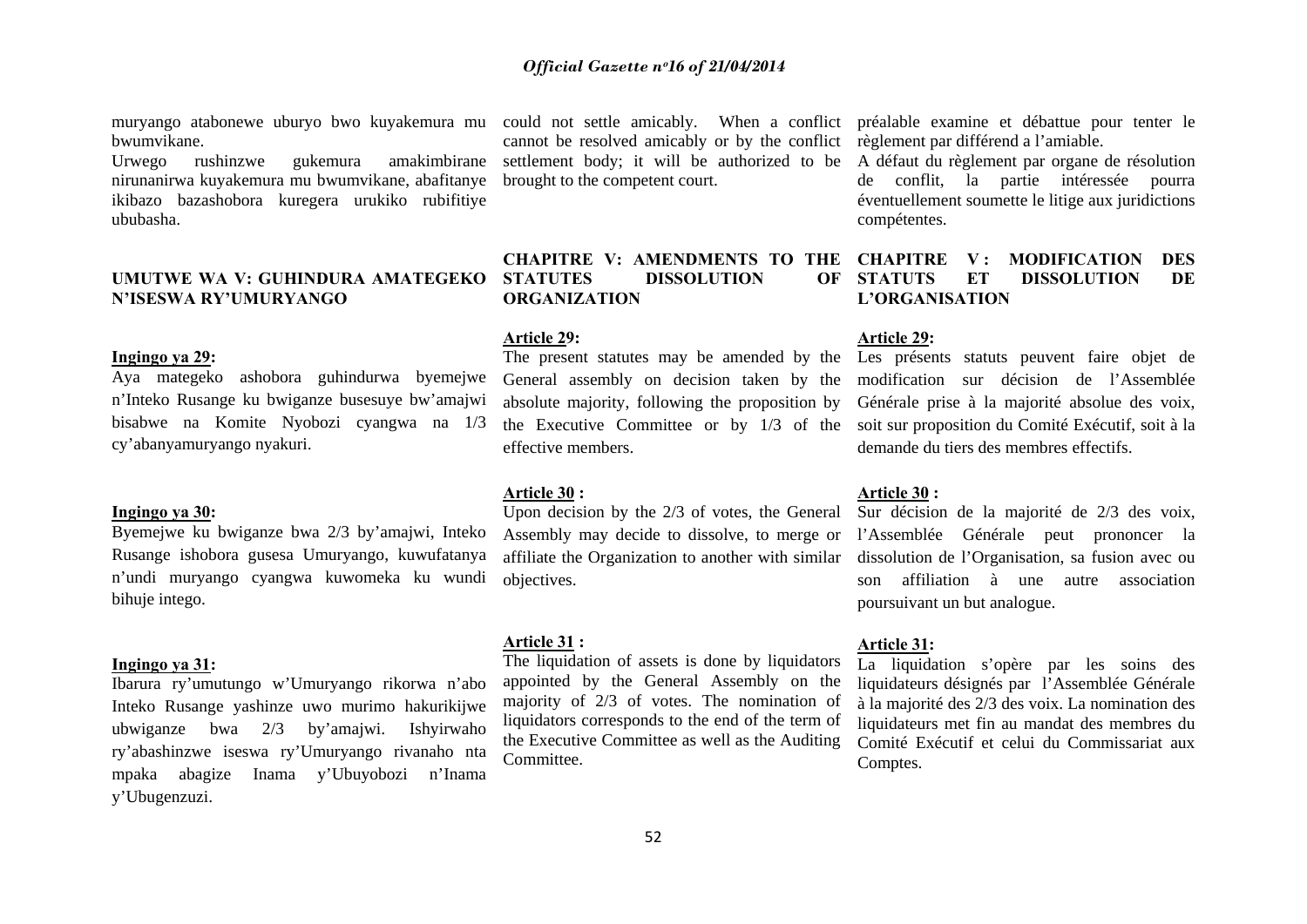## **Ingingo ya 32:**

Uburyo aya mategeko shingiro azubahirizwa kimwe <sup>n</sup>'ibindi bidateganijwe nayo bizasobanurwa ku buryo burambuye mu mabwiriza ngengamikorere y'Umuryango yemejwe n'Inteko Rusange ku bwiganze busesuye bw'amajwi.

## **Ingingo ya 33**:

Aya mategeko yemejwe kandi ashyizweho umukono <sup>n</sup>'abanyamuryango bagize Inteko Rusange bari kuri lisiti iyometseho.

Bikorewe i Kigali, kuwa 22/03/2013

Umuvugizi w'Umuryango **KABANDANA Claver (sé)** 

Umuvugizi wungirije w'Umuryango: **MULINDA Jean Marie Vianney (sé)**  **Article 32 :** 

the General assembly upon the absolute majority à la majorité absolue des voix. votes.

## **Article 33 :**

The present statutes are approved and adopted by the members of the General Assembly of the Organization whose list is attached.

Done at Kigali, on 22/03/2013.

The Legal Representative **Kabandana Claver (sé)** 

Deputy Representative **MULINDA Jean Marie Vianney (sé)** 

## **Article 32 :**

The detailed procedures of implementing the Les modalités d'exécution des présents statuts et present statutes and all that is not stipulated tout ce qui n'y est pas prévu seront déterminés herein will be determined by the internal dans un règlement d'ordre intérieur de regulations of the Organization and approved by l'Organisation adopté par l'Assemblée générale

## **Article 33 :**

Les présents statuts sont approuvés et adoptés par les membres de l'Assemblée Générale de l'Organisation dont la liste est en annexe.

Fait à Kigali, le 22/03/2013

Le Représentant **Kabandana Claver (sé)** 

Le Vice Représentant **MULINDA Jean Marie Vianney (sé)**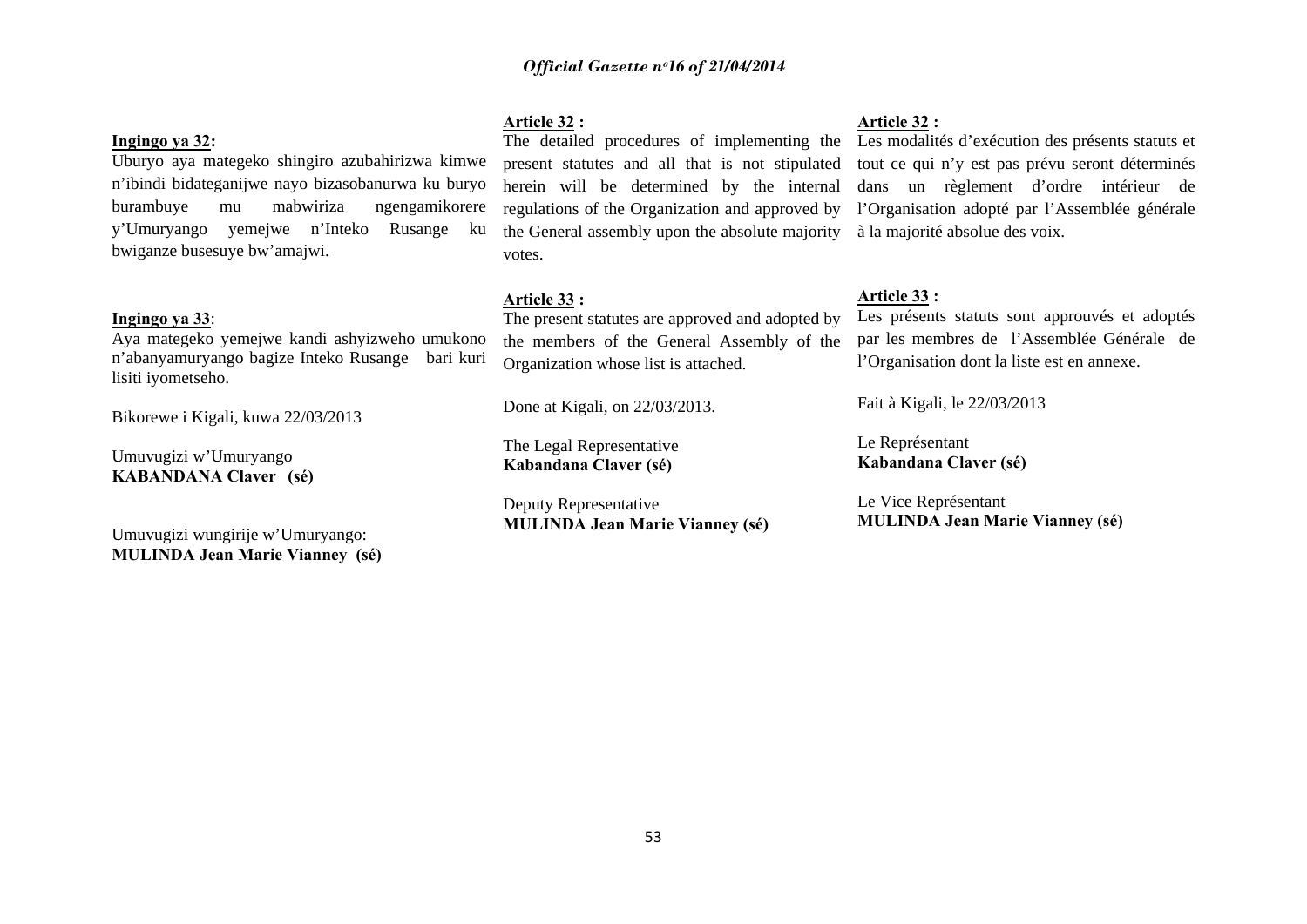## **INTEKO RUSANGE YA EPADR YO KUWA 05.04.2013**

Inteko rusange ya E.P.A.D.R. yateraniye i Kanombe kuri BTC kuwa 05.02.2013 iyobowe n'Umuvugizi Mukuru wa EPADR, Pastor Kabandana Claver. Ku murongo w'ibyigwa hari ingingo:

1. Guhuza amategeko shingiro (statuts) ya EPADR n'itegeko rya Leta nº 06/2012 ryo kuwa 17/02/2012 rigena imitunganyirize n'imikorere by'imiryango ishingiye ku idini.

Umuvugizi mukuru Pastor Kabandana yatangiye ashimira abanyamuryango kuba bitabiriye ubutumire bashyikirijwe bwo kuza guhuza amategeko shingiro ya EPADR n'itegeko rishya rya Leta.

Yasobanuye ko itegeko rishya nº 06/2012 ryo kuwa 17/02/2012 rigena imitunganyirize n'imikorere by'imiryango ishingiye ku idini mu ngingo yaryo ya 17 na 28 risaba ko mu mategeko shingiro hongerwamo urwego rushinzwe gukemura amakimbirane, n'urwego ngenzura mutungo. Ni muri urwo rwego rero batumiwe ngo bahuze amategeko shingiro ya EPADR asanzwe n'iryo tegeko.

Inteko Rusange ya EPADR yahuje amategeko nshingiro n'itegeko rishya rya leta, isobanura uko urwego rushinzwe gukemura amakimbirane rukora.

Inteko yemeje ko nyuma yo guhindura ayo mategeko, inteko izongera guterana kugirango isinyire imbere ya Notaire Amategeko Shingiro mashya ya EPADR.

**Umuyobozi w'inama: Umwanditsi w'inama:** Rev. KABANDANA Claver (sé) **Rev. KANYABIGEGA Deo** (sé) **Umuvugizi Mukuru wa RPAG Umunyamabanga Mukuru**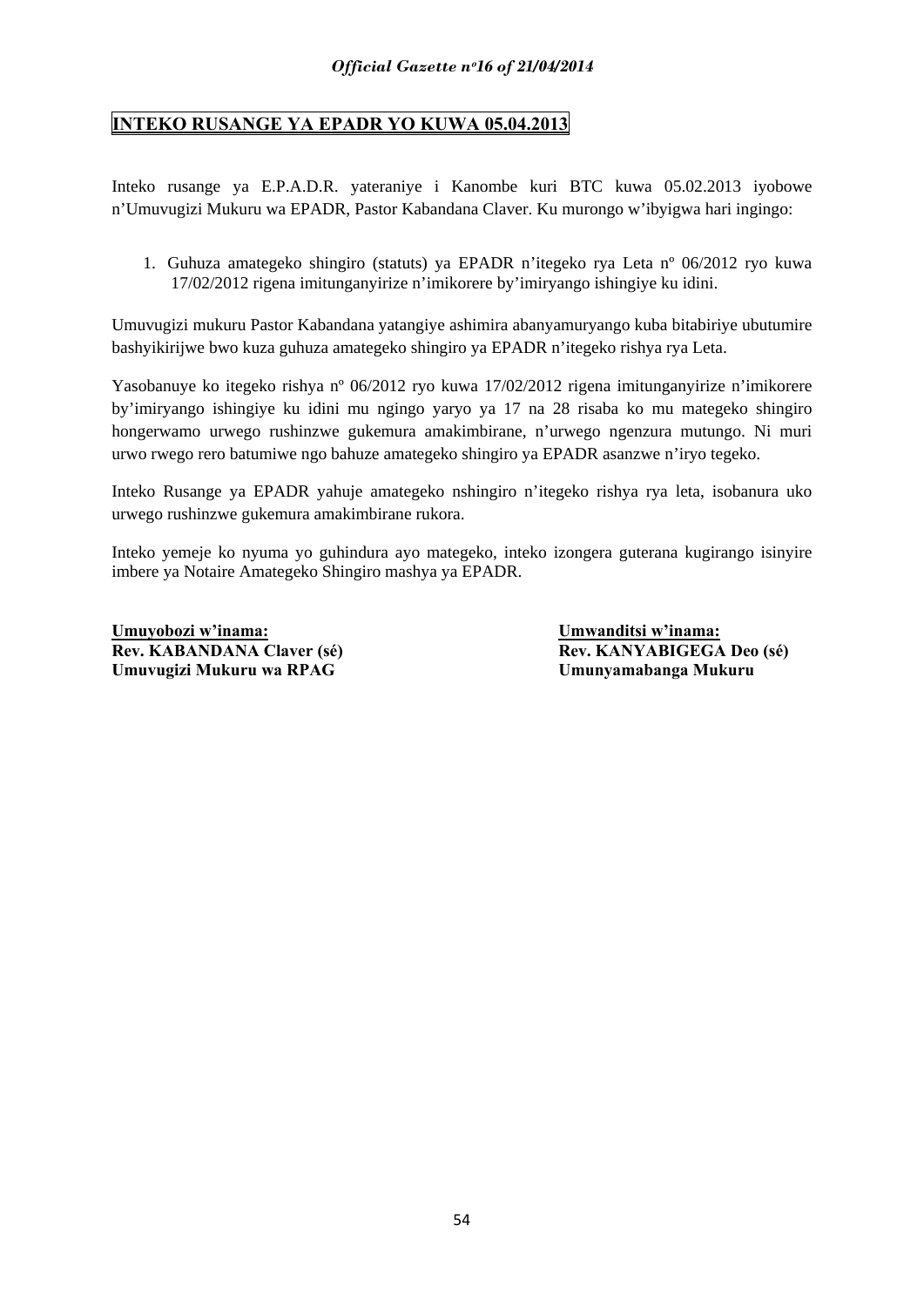## **URUTONDE RW'ABANYAMURYANGO BA E.P.A.D.R.**

| $N^{\mathrm{o}}$ | Amazina                    | <b>Umurimo</b> | <b>Itorero</b>     | <b>Divosezi</b> | Umukono        |
|------------------|----------------------------|----------------|--------------------|-----------------|----------------|
|                  |                            |                |                    |                 |                |
| 1                | Gatabazi Jean              | Umushumba      | Kimihurura         | Kigali          | $(s\acute{e})$ |
| $\overline{2}$   | Kabandana Claver           | Umushumba      | Gatsata            | Kigali          | (sé)           |
| 3                | Ntaganda Anteri            | Umushumba      | Kanombe            | Kigali          | (sé)           |
| $\overline{4}$   | Mulinda Jean Marie Vianney | Umushumba      | Samuduha           | Kigali          | (sé)           |
| $\overline{5}$   | Rwabikinga Evariste        | Umushumba      | Nyamirambo         | Kigali          | (sé)           |
| 6                | Karasira Cassien           | Umushumba      | Gikondo            | Kigali          | (sé)           |
| 7                | Ngabonziza Emmanuel        | Umushumba      | Rwarutabura        | Kigali          | (sé)           |
| 8                | Mukakarisa Concessa        | Umushumba      | Kicukiro           | Kigali          | (sé)           |
| 9                | Mugabo Theophile           | Umushumba      | Nonko              | Kigali          | (sé)           |
| 10               | Ruterana Vedaste Gervais   | Umushumba      | Bicumbi            | Kigali          | (sé)           |
| 11               | Ruzindaza Emmanuel         | Umushumba      | Nyagasambu         | Kigali          | (sé)           |
| 12               | Kamasa Pierre Celestin     | Umushumba      | Kabuga             | Kigali          | (sé)           |
| 13               | <b>Rwaburame Emmanuel</b>  | Umushumba      | Kamabuye           | Kigali          | (sé)           |
| 14               | Ntahonsigaye Jean Paul     | Umushumba      | Nyamata            | Kigali          | (sé)           |
| 15               | Kigenza Emmanuel           | Umushumba      | Mageragere         | Kigali          | (sé)           |
| 16               | Mukinisha Andrew Leandre   | Umushumba      | <b>CLA</b>         | Kigali          | (sé)           |
| 17               | Uwiringiye Sylvan          | Umushumba      | <b>Busanza</b>     | Kigali          | (sé)           |
| 18               | Uzamukunda Verena          | Umushumba      | Kavumu             | Byumba          | (sé)           |
| 19               | Musabyimana Philomene      | Umushumba      | Gatare I           | Byumba          | (sé)           |
| 20               | Iyakaremye Jean            | Umushumba      | Gatare II          | Byumba          | (sé)           |
| 21               | Mukamana Jeanne            | Umushumba      | Burega             | Byumba          | (sé)           |
| 22               | Habiyambere Alphonse       | umushumba      | Mutete             | Byumba          | (sé)           |
| 23               | Gahitsi Jean De Dieu       | Umushumba      | Kisaro             | Byumba          | (sé)           |
| 24               | Kayijamahe Charles         | Umushumba      | Bijunde            | Byumba          | (sé)           |
| 25               | Mazimpaka Damascene        | Umushumba      | Ruzizi             | Byumba          | (sé)           |
| 26               | Habimana Pierre            | Umushumba      | Mamfu              | Byumba          | (sé)           |
| 27               | Mugabo Justin              | Umushumba      | Gahara             | Byumba          | (sé)           |
| 28               | Habimana Irarema           | Umushumba      | Gisenyi            | Ruhengeri       | (sé)           |
| 29               | Safari Theodore            | Umushumba      | Ruhengeri          | Ruhengeri       | (sé)           |
| 30               | Nyiraturatsinze Marie      | Umushumba      | Gatsibo            | Ruhengeri       | $(s\acute{e})$ |
|                  | Gorette                    |                |                    |                 |                |
| 31               | Uwanzwenuwe Felicien       | Umushumba      | Kagogo             | Ruhengeri       | $(s\acute{e})$ |
| 32               | Rukamba Jean de Dieu       | Umushumba      | Rugarama           | Ruhengeri       | $(s\acute{e})$ |
| 33               | Kanyabigega Deo            | Umushumba      | Cyangugu           | Cyangugu        | (sé)           |
| 34               | Harerimana Damien          | Umushumba      | Nyamirundi         | Cyangugu        | $(s\acute{e})$ |
| 35               | Nyirinkindi Regis          | Umushumba      | Gisakura           | Cyangugu        | (sé)           |
| 36               | Nshimyumuremyi Eraste      | Umushumba      | Bunyangurbe        | Cyangugu        | $(s\acute{e})$ |
| 37               | Nsengumuremyi Georges      | Umushumba      | Mururu             | Cyangugu        | $(s\acute{e})$ |
| 38               | Ndindabahizi Didace        | Umushumba      | Rwamiko            | Cyangugu        | $(s\acute{e})$ |
| 39               | Nsengiyumva Simeon         | Umushumba      | Bugarama           | Cyangugu        | (sé)           |
| 40               | Gihanuka Claudien          | Umushumba      | Gitarama           | Amajyepfo       | (sé)           |
| 41               | Misago Meranias            | Umushumba      | Musha              | Amajyepfo       | (sé)           |
| 42               | Mutayibanda Jean           | Umushumba      | Nyakabuye          | Amajyepfo       | $(s\acute{e})$ |
| 43               | Muzigaba Laurien           | Umushumba      | Ruyenzi            | Amajyepfo       | $(s\acute{e})$ |
| 44               | Muvandimwe Gilbert         | Umushumba      | Nyanza             | Amajyepfo       | $(s\acute{e})$ |
| 45               | Gasigi Paul                | Umushumba      | <b>Butare Town</b> | amajyepfo       | $(s\acute{e})$ |
| 47               | Mugabo Dieu Donne          | Umushumba      | Kibungo            | Kibungo         | (sé)           |
| 48               | Nderunkundiye Theodor      | Umushumba      | Nyange             | Kibungo         | $(s\acute{e})$ |
|                  |                            |                |                    |                 |                |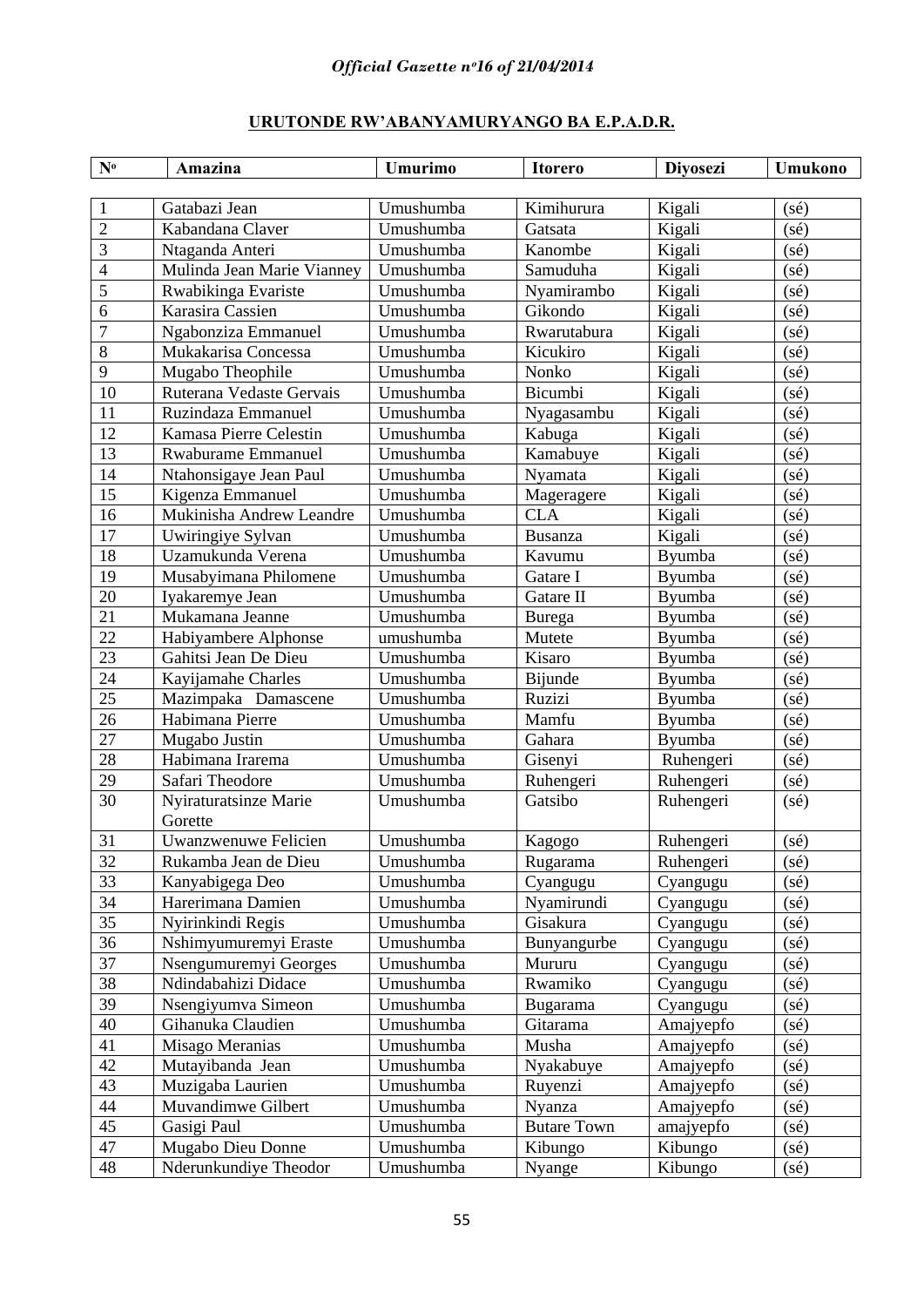| 49              | Twagirayesu Damascene    | Umushumba | Kaziba     | Kibungo | (sé)           |
|-----------------|--------------------------|-----------|------------|---------|----------------|
| 50              | Ngaboyamahina Jean Paul  | Umushumba | Musaza     | Kibungo | (sé)           |
| 51              | Mukankuriza Marthe       | Umushumba | Rukira     | Kibungo | (sé)           |
| 52              | Samurenzi Lovd Gard      | Umushumba | Ntsinda    | Kibungo | (sé)           |
| 53              | Ndaruhutse Emmanuel      | Umushumba | Rusumo     | Kibungo | $(s\acute{e})$ |
| 54              | Mukarusharaza Aime Marie | Umushumba | Ndego      | Kibungo | $(s\acute{e})$ |
| 55              | Mbaraga Jean Marie       | Umushumba | Bisagara   | Kibungo | $(s\acute{e})$ |
|                 | Vianney                  |           |            |         |                |
| 56              | Karekezi Manzi Valens    | Umushumba | Remera     | Kibungo | (sé)           |
| $\overline{57}$ | Gakemba Antoine          | Umushumba | Mbuye      | Kibungo | (sé)           |
| 58              | Mukadusabe Agathe        | Umushumba | Kibaya     | Kibungo | (sé)           |
| 59              | Nzapfakurera Bernadette  | Umushumba | Kaberangwe | Kibungo | $(s\acute{e})$ |
| 60              | Renzaho Kizito           | Umushumba | Kabilizi   | Kibungo | $(s\acute{e})$ |
| 61              | Ndayisaba Onesimo        | Umushumba | Rwabutazi  | Kibungo | (sé)           |
| 62              | Nzabirinda Alex          | Umushumba | Mubago     | Kibungo | $(s\acute{e})$ |
| 63              | Rwabuyonza Deogratias    | Umushumba | Kabarondo  | Kibungo | $(s\acute{e})$ |
| 64              | <b>Bizimungu Elias</b>   | Umushumba | Nyamugali  | Kibungo | (sé)           |
| 65              | Ntwarane Anastase        | Umushumba | Nyakarambi | Kibungo | $(s\acute{e})$ |
| 66              | <b>Butera Augustin</b>   | Umushumba | Kayonza    | Kibungo | (sé)           |
| 67              | Habimana Emmanuel        | Umushumba | Rwanteru   | Kibungo | (sé)           |
| 68              | Mirembe Robert           | Umushumba | Kibaya     | Kibungo | (sé)           |
| 69              | Karemera Kizito          | Umushumba | Nyagatare  | Umutara | $(s\acute{e})$ |
| 70              | Karuranga John           | Umushumba | Kabare     | Umutara | $(s\acute{e})$ |
| 71              | Mukankusi Speciose       | Umushumba | Irame      | Umutara | (sé)           |
| 72              | <b>Bazatsinda Thomas</b> | Umushumba | Nyakigando | Umutara | (sé)           |
| 73              | Mutabazi Ronald          | Umushumba | Ntoma      | Umutara | $(s\acute{e})$ |
| 74              | Gakwaya William          | Umushumba | Karangazi  | Umutara | $(s\acute{e})$ |
| 75              | Karamaga Paul            | Umushumba | Kabarore   | Umutara | (sé)           |
| 76              | Mugabo Fred              | Umushumba | Rwimbogo   | Umutara | (sé)           |
| 77              | Ndayisaba Athanase       | Umushumba | Bishenyi   | Umutara | (sé)           |
| 78              | Kembaga Flora            | Umushumba | Ndama      | Umutara | $(s\acute{e})$ |
| 79              | Karemera Godffrey        | Umushumba | Kajumo     | Umutara | $(s\acute{e})$ |
| 80              | Kayijuka Charles         | Umushumba | Rwikubo    | Umutara | (sé)           |
| 81              | Munyakayanza Augustin    | Umushumba | Kabilizi   | Umutara | $(s\acute{e})$ |
| 82              | Rurindana James          | Umushumba | Kahi       | Umutara | $(s\acute{e})$ |
| 83              | Karamuzi George William  | Umushumba | Karubamba  | Umutara | $(s\acute{e})$ |
| 84              | Mudenge Philippe         | Umushumba | Rugarama   | Umutara | $(s\acute{e})$ |
| 85              | Sinigenga Cosma          | Umushumba | Bihinga    | Umutara | $(s\acute{e})$ |
| 86              | Kandera Annonciata       | Umushumba | Mugari     | Umutara | $(s\acute{e})$ |
| 87              | Mukantagara Charlotte    | Umushumba | Kanyeri    | Umutara | $(s\acute{e})$ |
| 88              | Gahongayire Stephanie    | Umushumba | Rwenyemera | Umutara | $(s\acute{e})$ |
| 89              | Musemakweri Francis      | Umushumba | Ngarama    | Umutara | $(s\acute{e})$ |
| 90              | Kayumba Charles          | Umushumba | Rwimiyaga  | Umutara | $(s\acute{e})$ |
| 91              | Nkaka Faustin            | Umushumba | Kabweja    | Umutara | $(s\acute{e})$ |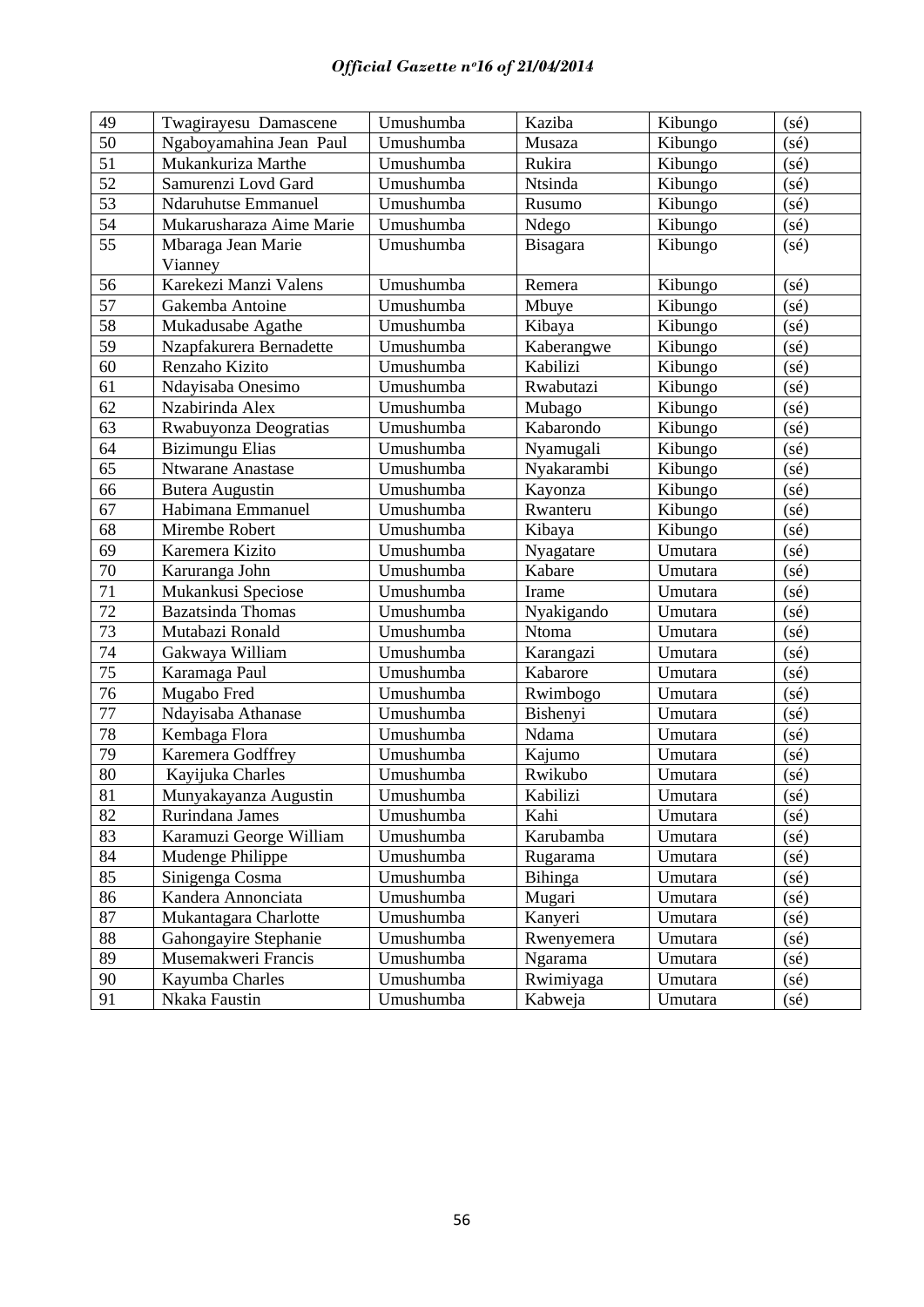## **DECLARATION**

Jyewe, KABANDANA Claver, nemeye inshingano ntorewe n'Itorero EPADR nk'Umuvugizi Mukuru, kandi nkaba mpamya ko nzarikorera neza murwego rwo guteza imbere Itorero, abakristo ndetse n'Igihugu cyacu muri rusange. Ibi ndahamya ko nzabikora ndasaba Imana kubimfashamo.

## **Rev.KABANDANA CLAVER Umuvugizi Mukuru wa EPADR** (sé)

## **DECLARATION**

Jyewe MULINDA Jean Marie Vianney, nemeye inshingano ntorewe n'Itorero EPADR nk'Umuvugizi Mukuru wungirije, kandi nkaba mpamya ko nzakora neza murwego rwo guteza imbere Itorero, abakristo ndetse n'Igihugu cyacu muri rusange. Ibi ndahamya ko nzabikora ndasaba Imana kubimfashamo.

> **Rev. MULINDA Jean Marie Vianney Umuvugizi Mukuru wungirije wa EPADR** (sé)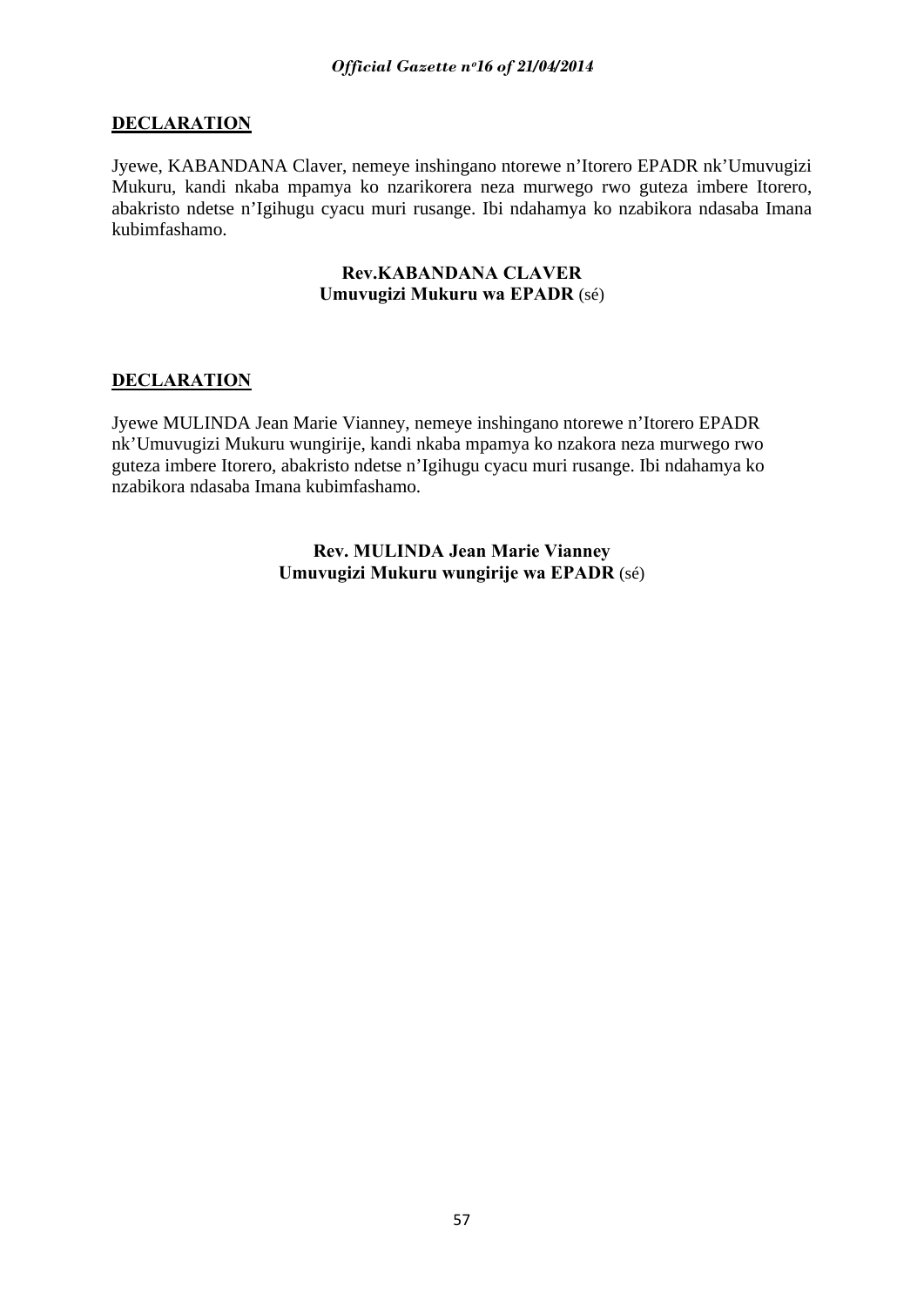## **SOEURS OBLATES DE L'ASSOMPTION RELIGIEUSES MISSIONNAIRESARCHIDIOCESE DE KIGALI KACYIRU – KAMATAMU P.P 3020 KIGALI TEL: 0783885231**

#### **IVUGURURA RY'AMATEGEKO**

#### **MODIFYING STATUTES**

#### **MODIFICATION DES STATUTS**

| GUHUZA IMIKORERE N'AMATEGEKO HARMONIZING         | <b>FUNCTIONING</b>                                                                                                                                                                                        | <b>DU</b><br>AND HARMON<br><b>ISATION</b>     |
|--------------------------------------------------|-----------------------------------------------------------------------------------------------------------------------------------------------------------------------------------------------------------|-----------------------------------------------|
| AGENGA UMURYANGO USHINGIYE KU STATUTES OF        |                                                                                                                                                                                                           | RELIGIOUS BASED FONCTIONNEMENT ET DES STATUTS |
| <b>OBLATES</b><br><b>IDINI</b><br><b>«SOEURS</b> | DE ORGANIZATIONS «SOEURS OBLATES DE DE L'ORGANISATION FONDEE SUR LA                                                                                                                                       |                                               |
|                                                  | L'ASSOMPTION, RELIGIEUSES L'ASSOMPTION, RELIGIEUSES RELIGION «SŒURS OBLATES DE                                                                                                                            |                                               |
|                                                  | MISSIONNAIRES» N'ITEGEKO N° MISSIONNAIRES» WITH THE LAW N° 06/2012 L'ASSOMPTION, RELIGIEUSES                                                                                                              |                                               |
|                                                  | 06/2012 RYO KU WA 17/02/2012 RIG ENA OF 17/02/2012 DETERMINING ORGANISATION MISSIONNAIRES» AVEC LA LOI N <sup>0</sup>                                                                                     |                                               |
| IMITUNGANYIRIZE                                  | BY'IMIRYANGO AND FUNCTIONING OF RELIGIOUS BASED                                                                                                                                                           | 06/2012<br>DU<br>17/02/2012<br><b>PORTANT</b> |
| ISHINGIYE KU IDINI                               | <b>ORGANISATIONS</b>                                                                                                                                                                                      | <b>ORGANISATION</b><br>ET                     |
|                                                  |                                                                                                                                                                                                           | <b>FONCTIONNEMENT</b><br><b>DES</b>           |
|                                                  |                                                                                                                                                                                                           | ORGANISATIONS FONDEES SUR LA                  |
|                                                  |                                                                                                                                                                                                           | <b>RELIGION</b>                               |
|                                                  | Ishingiye ku ngingo ya 17 : $3^0,4^0,5^0,6^0$ Pursuant to the article 17 : $3^0,4^0,5^0,6^0$ of the law                                                                                                   |                                               |
|                                                  | rigena imitunganyirize n'imikorere ishingiye ku determining organization and functioning of religious Vu de l'article 17 : $3^{\circ}$ , $4^{\circ}$ , $5^{\circ}$ , $6^{\circ}$ de la loi n <sup>o</sup> |                                               |

idini:

Isubiye mu mategeko yawo:

Ishingiye ku ngingo ya 17 n'iya 29 y'amategeko Pursuant to the article 17 and 29 of his statutes; awugenga;

**RELIGIEUSES MISSIONNAIRES»** yo kuri 23/02/2013 yemeje:

based organization;

Reviewing his statutes :

Inteko rusange y'Umuryango **«SOEURS**  The general meeting of Organization **«SOEURS OBLATES DE L'ASSOMPTION, OBLATES DE L'ASSOMPTION, RELIGIEUSES**  L'Assemblée Générale de l'organisation **MISSIONNAIRES»** of 23th February 2013adopts:

06/2012 du 17/02/2012 portant organisation et fonctionnement des organisations fondées sur la religion ;

Revu ses statuts :

Vu les articles 17 et 29 de ses statuts :

confessionnelle **«SŒURS OBLATES DE L'ASSOMPTION, RELIGIEUSES**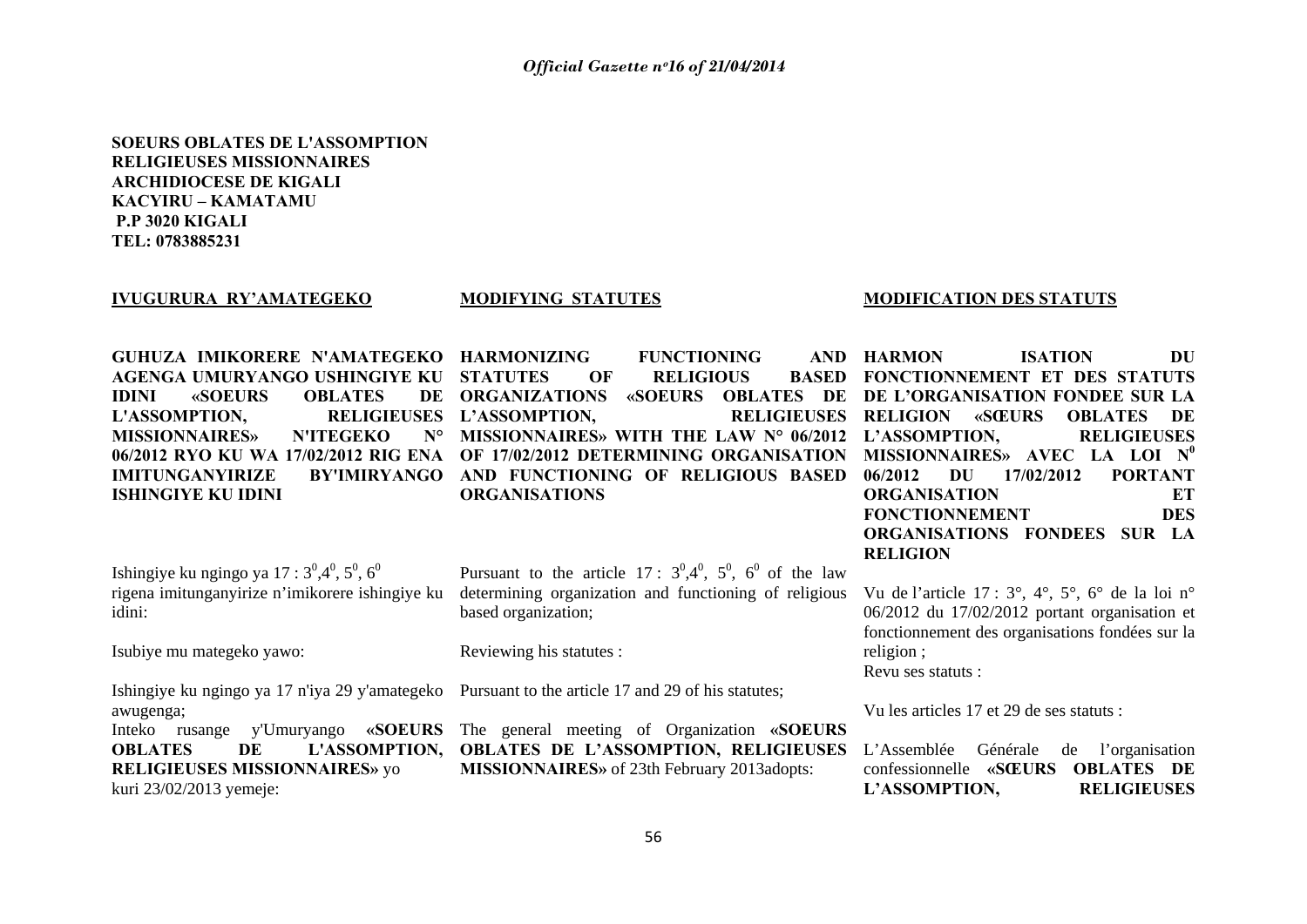## **UMUTWE WA MBERE Izina. icyicaro, igihe, intego <sup>n</sup>'abagenerwabikorwa b'umuryango**

## **Ingingo ya mbere:**

Ingingo ya mbere y'amategeko y'Umuryango «SOEURS OBLATES DE L'ASSOMPTION RELIGIEUSES MISSIONNAIRES» ihinduwe ku buryo bukurikira:

Hakurikijwe itegeko  $N^0$  06/2012 ryo kuwa 17/02/2012 rigena imitunganyirize n'imikorere ry'imiryango ishingiye ku idini. hashinzwe umuryango ushingiye ku idini witwa: «SOEURS OBLATES DE L'ASSOMPTION, RELIGIEUSES MISSIONNAIRES»

## **Ingingo ya 2:**

Ingingo ya 2 y'amategeko y'Umuryango «SOEURS OBLATES DE L'ASSOMPTION, RELIGIEUSES MISSIONNAIRES» ihinduwe ku buryo bukurikira:

Icyicaro cy'umuryango «SOEURS OBLATES DE L'ASSOMPTION, RELIGIEUSES MISSIONNAIRES» gishyizwe mu mujyi wa Kigali, Akarere ka Gasabo, Umurenge wa Kacyiru, Akagari ka Kamatamu, Umudugudu wa Ruhongore.

### **CHAPTER ONE**

**Denomination, head office, lifespan, purpose, beneficiaries and organization's activities** 

#### **Article 1:**

The article one of the statutes of the religious **Article 1 :**  Organization «SOEURS OBLATES DE L'ASSOMPTION RELIGIEUSES

MISSIONNAIRES» is modifies as follow :

In accordance with law  $N^0$  06/2012 of 17/2/2012 L'ASSOMPTION RELIGIEUSES determining organization and functioning of Religious based organizations, it is hereby established a religious based organization called «SOEURS OBLATES DE L'ASSOMPTION RELIGIEUSES MISSIONNAIRES»

## **Article 2:**

Article 2 ofthe statutes of the organization «SOEURS OBLATES DE L'ASSOMPTION RELIGIEUSES MISSIONNAIRES» is modified as follow:

The head office of the religious organization «SOEURS OBLATES DE L'ASSOMPTION, RELIGIEUSES MISSIONNAIRES» is established at Kigali, Gasabo District, Kacyiru Sector, Kamatamu Cell, Uruhongore village.

## **MISSIONNAIRES»** du 23/02/2013 adopte :

## **CHAPITRE UN Dénomination, siège, durée, objectifs, Bénéficiaires et activités de L'Organisation**

L'article  $1<sup>er</sup>$  des statuts de l'organisation confessionnelle «SŒURS OBLATES DE MISSIONNAIRES» est modifié comme suit : Conformément a la loi N 06/2012 du 17/02/2012. Il est crée une organisation basée sur la religion dénomme «SŒURS OBLATES DE L'ASSOMPTION, RELIGIEUSES MISSIONNAIRES»

## **Article 2 :**

L'article 2 de 1'organisation confessionnelle «SŒURS OBLATES DE L'ASSOMPTION, RELIGIEUSES MISSIONNAIRES» est modifie comme suit :

Le siège de 1'organisation «SŒURS OBLATES DE L'ASSOMPTION, RELIGIEUSES MISSIONNAIRES» est établi à Kigali, District de Gasabo, Secteur Kacyiru, Cellule Kamatamu, Village de Uruhongore.

## **Article 3:**

The organization is establishing for an unspecified period of time.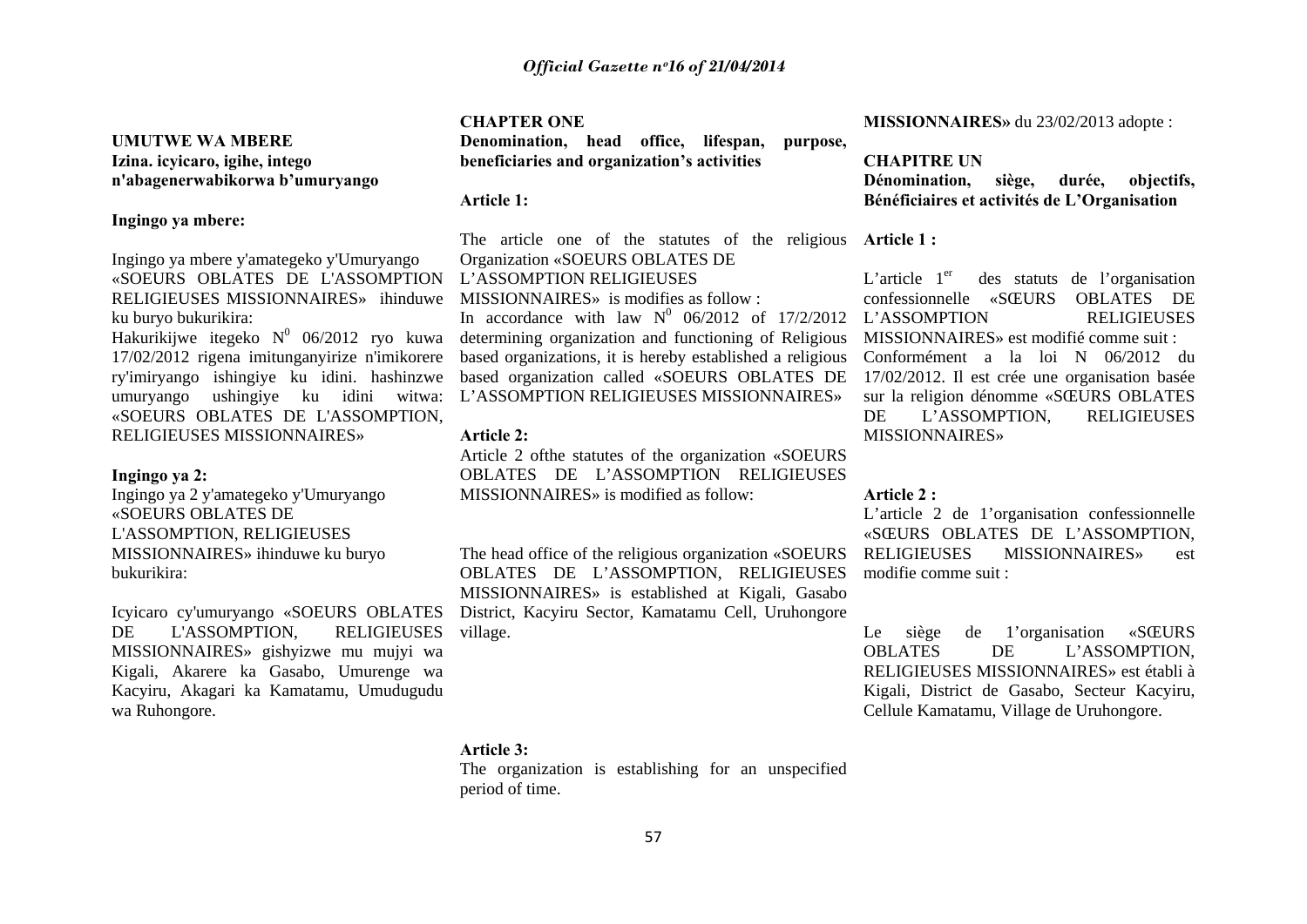## **Ingingo ya 3:**

Nta gihe giteganijwe umuryango uzamara.

## **Ingingo ya 4:**

Intego n'abagenerwabikorwa b'umuryango:

Umuryango ufasha abantu bose batuye mu mbago z'aho ukorcra bashaka kumenya no gukunda Kristu no kumukorera muri mugenzi wabo;

Umuryango ufasha abakuru n'abato kwiga iyobokamana;

Uvura abarwayi, abana bamugaye, ufasha mu myigire y'abana b'imfubyi. utanga imfashanyo mu isengesho;

Ufasha abakobwa bashaka gukorera Kiliziya, gukorera mu bumwe no mu rukundo nta hairdressing and hospitality for young people; vangura mu bantu;

Kwigisha abana bo mu mashuri y'incuke, kwigisha abakobwa kudoda, gutunganya imisatsi, n'iby'amahoteri;

Kwigisha igitsina gore gukorera Kiliziya, imyuga iciriritse, kugirango barwanye ubukene. kwigisha gusoma no kwandika;

vangura mu bantú.

## **Article 4:** Objectives and beneficiaries of organization:

Organization helps people living in its area of operation to know and love Jesus-Christ, to serve him through all people;

Participates in the teaching of catechesis for children and adults:

## It helps the sick, disabled children,

participate to schooling for some orphans, support Elle participe dans 1'enseignement de la through prayer;

It helps the feminine gender in the commitment the church service, to work for unity without distinction people;

Teaching nursery school, training in cutting and sewing,

It helps feminine gender in commitment to the service of the Church, small trade to tight poverty, literacy:

Work in unity and brotherhood between humans hôtellerie pour les jeunes ; without distinction between persons.

#### **Article 5:**

Gukorera mu bumwe n'ubuvandimwe nta The region where the activities of the Organization is Rwanda. These activities can be extended in other countries.

### **Article 3 :**

L'organisation confessionnelle est constituée pour une durée indéterminée.

## **Article 4 :**

Objectifs et bénéficiaires de 1'organisation :

Aide les gens habitant sa zone d'intervention a connaître, aimer Jésus-Christ et le servir a travers le prochain ;

Catéchèse aux enfants et aux adultes,

Elle soigne les malades, les enfants Handicapés, participe a la scolarisation de certains enfants orphelins et donne soutien par la prière :

Forme les jeunes filles les postulantes A la vie religieuse. A travailler pour L'unité et la charité sans distinction entre les personnes ;

Enseigne à l'école maternelle, organise des formations en coupe et couture, coiffure et

Elle aide le genre féminin dans Enseignement au service de l'Eglise. Apprentissage de petits métiers pour lutter contre la pauvreté ; Alphabétisation.

Travailler a l'unité et a la fraternité entre les humains sans distinction entre les personnes.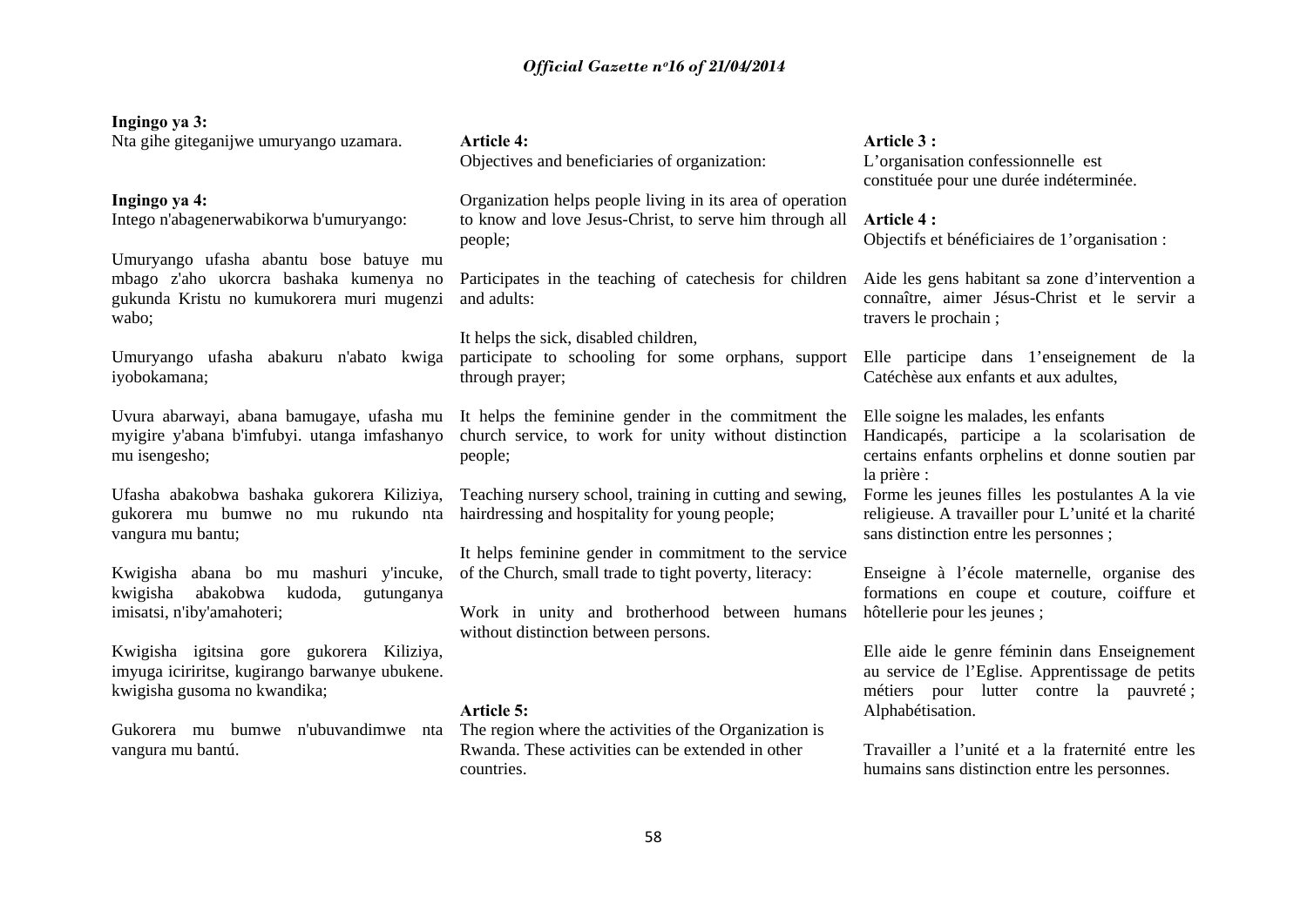## **CHAPITER II: Membership.**

## **Ingingo ya 5:**

Ibikorwa by'umuryango bikorerwa mu Rwanda. **Article 6:**  bihugu.

## **UMUTWE WA KABIRI: Abanyamuryango**

## **Ingingo ya 6:**

Umuryango ugizwe n'abanyamuryango basinye aya mategeko. Abaza wuzamo nyuma. Bamaze gusinya amasezerano y »idini mu muryango «SŒURS OBLATES DE **Article 7:**  L'ASSOMPTION, RELIGIEUSES MISSIONNAIRES» aho baba bari hose mu Rwanda, n'abanyamuryango b'icyubahiro bashyigikira umuryango mu bitekerezo no mu bikoresho .

## **Ingingo ya 7 :**

**a.**Kugirango umuntu abe umunyamuryango. Ubishaka yandikira inama \ « akarere kandi **Article 8:**  agasezerana imbere y'inteko rusange : b.Umuntu atakaza ubunyamuryango ari uko must not be less than three. apfuye, avuyemo ku bushake cyangvva yirukanywe kubera kutubahiriza aya mategeko <sup>n</sup>'amategeko yihariye y'uyu muryango.

## **Ingingo 8 :**

Nta mubare w'abanyamuryango uteganijwe ariko ntushobora kujya munsi ya batatu (3).

Ibyo bikorwa bishobora kuzakorwa no mu bindi The organization consists of the Funding members of La région où s'exercent les activités de the present's article, members that after having been linked by the vows of religion to the congregation of «SOEURS OBLATES DE L'ASSOMPTION, RELIGIEUSES MISSIONNAIRES» whatever their **CHAPITRE II : Membres**  place of assignment to Rwanda, and honorary members that support morally and materially.

**a.** To acquire the quality of member, the candidate addresses a letter written to the Board of Directors and pronounces her vows before the meeting:

b. The quality of member is lost by the death, voluntary withdrawal or exclusion for violation of these statutes and the rules of procedure of the organization.

The number of members is unlimited, but

#### **CHAPITER III : Resources**

#### **Article 9:**

The heritage of the organization is constituted by: -the remuneration of the organization by its members -Profits realized activities –donations and bequests made to the Congregation.

## **Article 5 :**

1'organisation est le Rwanda. Ces activités pourront être étendues en d'autres pays.

## **Article 6 :**

L'organisation comprend les membres Fondateurs des présents statuts, des membres qui y adhéreront après avoir été lie par les vœux de religion à la Congrégation des «SOEURS OBLATES DE L'ASSOMPTION, RELIGIEUSES MISSIONNAIRES» quelque soit leur lieu d'affectation au Rwanda, et des membres d'honneur qui la soutiennent moralement et matériellement.

## **Article 7 :**

a.Pour acquérir la qualité de membre. la candidate adresse une lettre écrite au conseil d'administration et prononce ses voeux devant l'Assemblée;

b.En qualité de membre se perd par le décès. le retrait volontaire ou /exclusion pour violation des présents statuts et du règlement d'ordre intérieur de /organisation.

## **Article 8:**

Le nombre des membres effectifs est illimité, mais ne peut être inférieur à trois.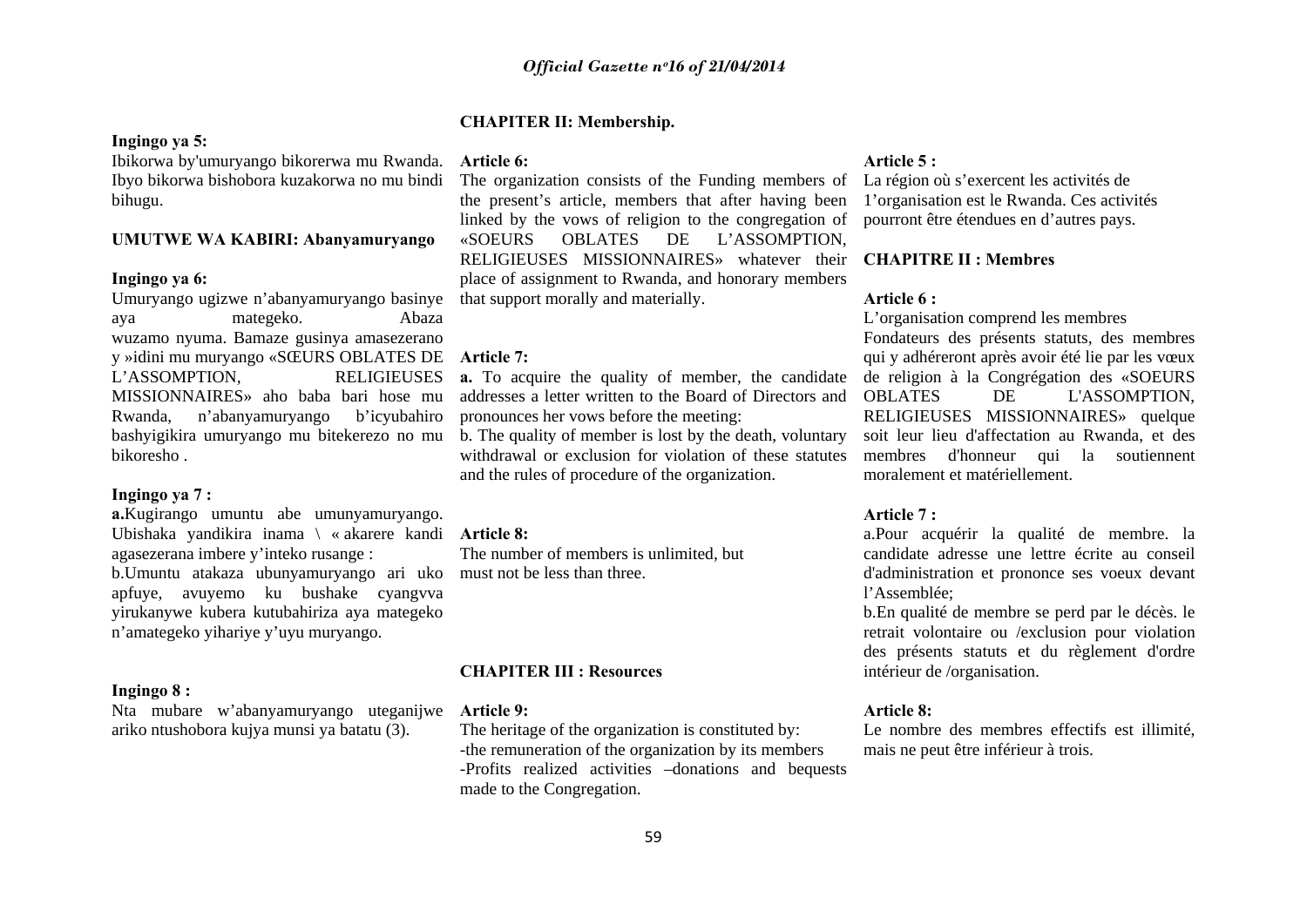## **UMUTWE WA III:Umutungo**

#### **Ingingo ya 9:**

Umutungo w'umuryango ugizwe: -Imishahara y'abanyamuryango, -Inyungu zituruka ku bikorwa by' abanyam u ryango, -impano zahawe umuryango.

## **Ingingo ya 10:**

Umuryango ushobora kugira umutungo uwufasha kugera ku ntego /awn.

## **Ingingo ya 11:**

Umuryango ushobora ku buryo bw'agateganyo gukora ibikorwa by'ubucuruzi n'inganda kugirango ugere ku ntego zawo no gushyigikira **Article 13:**  ibikorwa byawo.

#### **Ingingo ya 12:**

 Gukora ku mutungo bikorwa n'inama y'Akarere ibiherewe uruhushya rusange.

## **Ingingo ya 13** :

Iyo umuryango usheshwe, umutungo ushyikirizwa Idini Gatorika, cyane abahuje Justice is it there instead. intego zivugwa mu ngingo ya 4. Nta

## **Article 10:**

The Organization has the capacity to acquire, possess, **CHAPITRE III : Du Patrimoine**  enjoy, manage, dispose of movable and immovable property necessary to the realization of its purpose.

#### **Article 11 :**

The confessional Organization «SŒURS OBLATES DE L'ASSOMPTION, RELIGIEUSES MISSIONNAIRES» can exercise, as provisional, commercial and industrial activities to achieve its objectives by the seals of his works.

## **Article 12:**

Acts of disposition of the property made that by the General meeting of the congregation which receives mandate of the general meeting.

In the case of dissolution of the Organization, having social will be assigned to the Catholic works, preferably to those having the same

define in the article 4.

No member may require a part any

Withdrawal, exclusion or dissolution of the n'inteko organization.

## **Article 14:**

Remains responsible, even after voluntary withdrawal or exclusion of the Congregation is a member who l'Assemble Générale. contracted a debt or a commitment without the permission of his superior. It responds optionally to **Article 13:** 

## **Article 9 :**

Le patrimoine de l'Organisation est constitue par:

-la rémunération de ['Organisation par ses membres -les bénéfices réalisés par les activités -les dons et legs faits a la Congrégation.

## **Article 10:**

L'Organisation a la capacité d'acquérir, de posséder, jouir, d'administrer, d'aliéner des biens meubles et immeubles nécessaires a la réalisation de son objet.

## **Article 11:**

L'Organisation Confessionnelle «SOEURS OBLATES DE L'ASSOMPTION, RELIGIEUSES MISSIONNAIRES» peut exercer. a titre provisoire des activités commerciales et industrielles pour atteindre ses objectifs par le soutien de ses œuvres.

## **Article 12:**

Les actes de disposition des biens ne peuvent être effectues que par le Conseil Général de la Congrégation qui en reçoit mandat de

In the case of dissolution of the Organization, having social will be assigned to the Catholic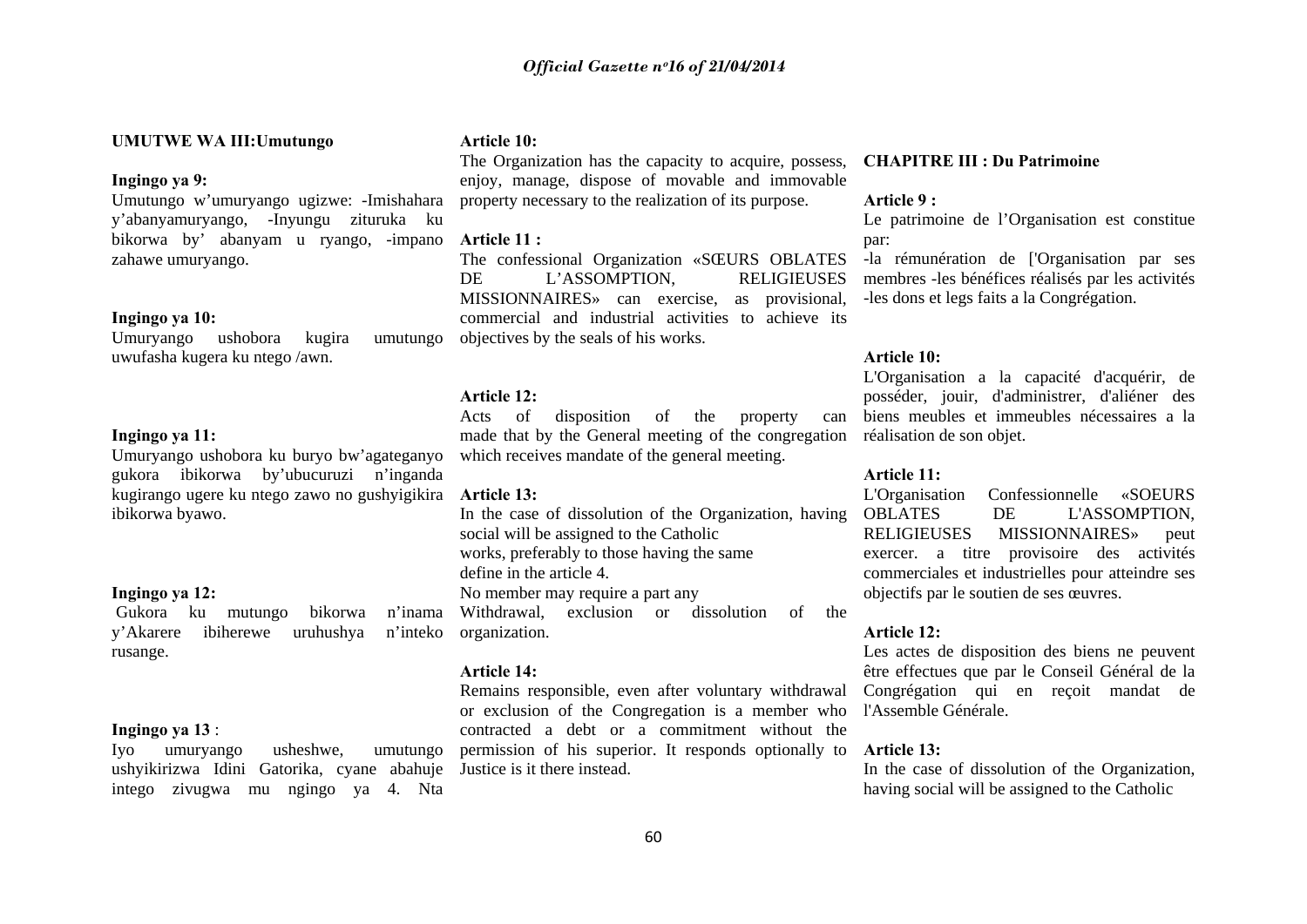munyamuryango ushobora kugira icyo asaba umuryango igihe yikuyemo. Yirukanywe **CHAPITRE IV:**  cyangwa umuryango usheshwe .

## **Ingingo ya 14 :**

Umunyamuryango wafashe ideni ku giti cye cyangwa akagira ibyo yemera nta ruhushya rw'abayobozi be arabyishingira ku giti cye <sup>n</sup>'igihe yaba yaravuye mu muryango abishaka **Article 16:**  cyangwa yirukanywe. Ashobora kubibazwa imbere y'inkiko .

## **UMUTWE WA IV : Inzego z'Umuryango**

## **Ingingo ya 15:**

Inzego z"umuryango ni izi: -Inteko rusange -Inama y'akarere -Urwego rw Tibugenzuzi bw'imari -Urwego rwo gukemura amakimbirane

## **Ingingo ya 16:**

Inteko rusange nirwo rwego rukuru rw'umuryango. Igizwe n'abanyamuryango bose.

## **Ingingo ya 17:**

Inteko rusange ifite inshingano zikurikira:

 -Kwemeza no guhindura amategeko agenga umuryango yawo yihariye;

-Gushviraho no gukuraho umuryango n' abamwungirije,

## **Article 15:**

The organs of the Organization are: -The General Assembly; –The regional Council; –Organ of the financial audit; -Organ for conflict resolution.

The general meeting is the supreme organ of the superior. It responds optionally to Justice is it organization; it is composed of all Members of the there instead. organization.

#### **Article 17:**

The General meeting shall exercise the following functions:

-Adoption and amendment of the Statutes and the rules of procedure; -Appointment and dismissal of the legal representative and of representatives legal substitutes; -Determination of the activities of the Organization; -Admission, suspension or exclusion of a member;

-Approval of the annual accounts: -Acceptance of donations and legacies; -Dissolution of the Organization:

## **Article 18:**

The ordinary general meeting is held at least once a **Article 17:**  year. It is convened and

Chaired by representative legal. In case of absence or impediment of the legal representative, the General Assembly is convened by the first Deputy legal representative,

works, preferably to those having the same define in the article 4. No member may require a part any Withdrawal, exclusion or dissolution of the organization.

## **Article 14:**

Remains responsible, even after voluntary withdrawal or exclusion of the Congregation is a member who contracted a debt or a commitment without the permission of his

#### **CHAPITRE IV:**

## **Article 15:**

The organs of the Organization are:

- -The General Assembly;
- -The regional Council;
- -Organ of the financial audit;
- -Organ for conflict resolution.

## **Article 16:**

The general meeting is the supreme organ of the organization; it is composed of all Members of the organization.

L'Assemblée Générale exerce les attributions suivantes:

-Adoption et modification des statuts et du règlement d'ordre intérieur;

-Nomination et révocation de la Représentante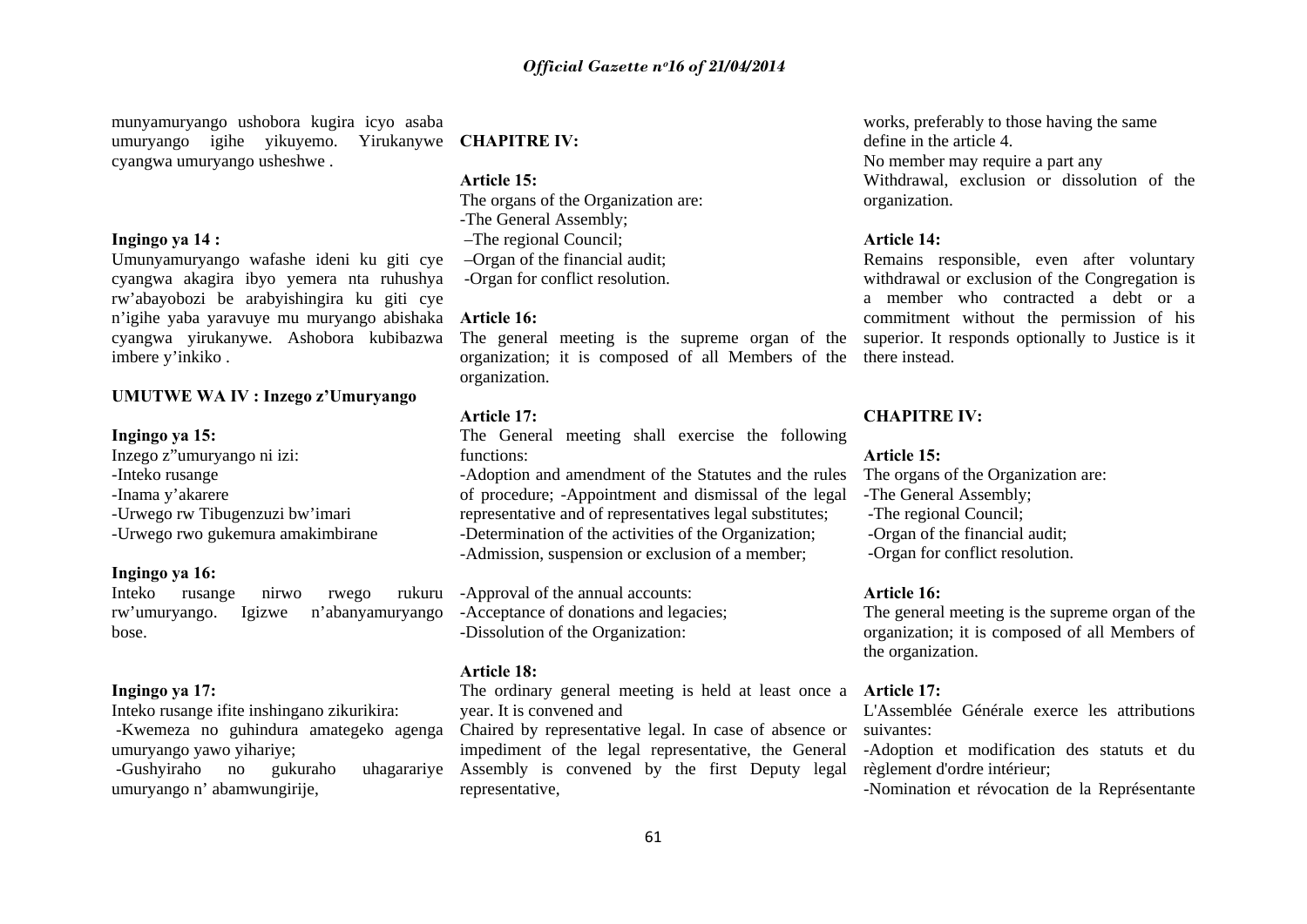-Gushyiraho ibikorwa by'umuryango;

 -Kwemera umunyamuryango. Kumusezerera substitute representative. no kumuhagarika;

-kwemeza ingengo y'imari;

-Kwemera impano;

-Gusesa umuryango;

## **Ingingo 18:**

Inteko rusange isanzwe iterana rimwe mu <sup>n</sup>'uhagarariye umuryango. Lyo adahari cyangwa atabonetse itumirwa n'uhagarariye **Article 20:**  umuryango w'umusigire wa mbere. Lyo abo bombi badahari, inteko rusange itumizwa n' umusigire wa kabiri.

## **Ingingo ya 19 :**

Inteko rusange ifata icyemezo kuri 2/3 by'abanyamuryango bayirimo. Lyo uwo mubare utagezeho, habaho indi nama mu gihe cy'iminsi 15 hagafatwa ibyemezo ku bwiganze **Article 22:**  bw'amajwi busesuye bw'abanyamuryango bayijemo :

## **Ingingo ya 20:**

Inteko rusange idasanzwe iterana igihe cyose bibaye ngombwa. Uburyo bwo kuyitumiza ni

in case of absence or simultaneous Prevention of the legal representative the first deputy legal representative the general meeting will be convened by the second

## **Article 19:**

mwaka. Itumirwa kandi ikayoborwa in the absolute majority of the members present; The General meeting shall not deliberate validly only it reunites the 2/3 of its members. If the quorum is not reached, another meeting will be held within a period of 15 days calendar where the discussions will be valuable

The extraordinary general meeting reunites if necessary. The convocation is like that of an ordinary General meeting.

## **Article 21:**

The president or the legal representative is elected by an absolute majority among the members for a term of three years renewable once. The substitutes legal representatives and the Secretary are elected for a term of 3 years renewable once. Third ballot, passed to the relative majority.

The organization obtaining civil personality will be administered by the Board Regional composed of the legal representative (which may be the Regional superior), the representatives legal substitutes, the Secretary and the Bursar.

des Représentantes légales Suppléantes;

-Détermination des activités de 1'Organisation ;

-Admission, suspension ou exclusion d'un membre;

-Approbation des comptes annuels;

-Acceptation des dons et legs;

-Dissolution de l'Organisation;

## **Article 18**

L'Assemblée Générale Ordinaire se tient au moins une fois par an. Elle est convoquée et présidée par la Représentante Légale. En cas d'absence ou d'empêchement de la Représentante Légale. I 'Assemblée Générale est convoquée par la première Représentante Légale Suppléante.

 En cas d'absence ou d'empêchement simultané de la Représentante Légale et de la rémére Représentante Légale Suppléante. I 'Assemblée Générale sera convoquée par la seconde Représentante Légale Suppléante.

## **Article 19:**

L'assemblée générale ne délibère valablement que si elle réunit les 2/3 de ses membres. Si le quorum n'est pas atteint. On organisera une autre réunion dans un délai de 15 jours calendrier ou les délibérations seront valables à la majorité absolue des membres présents:

## **Article 20:**

L'Assemblée Générale extraordinaire se réunit en cas de nécessite. le mode de convocation est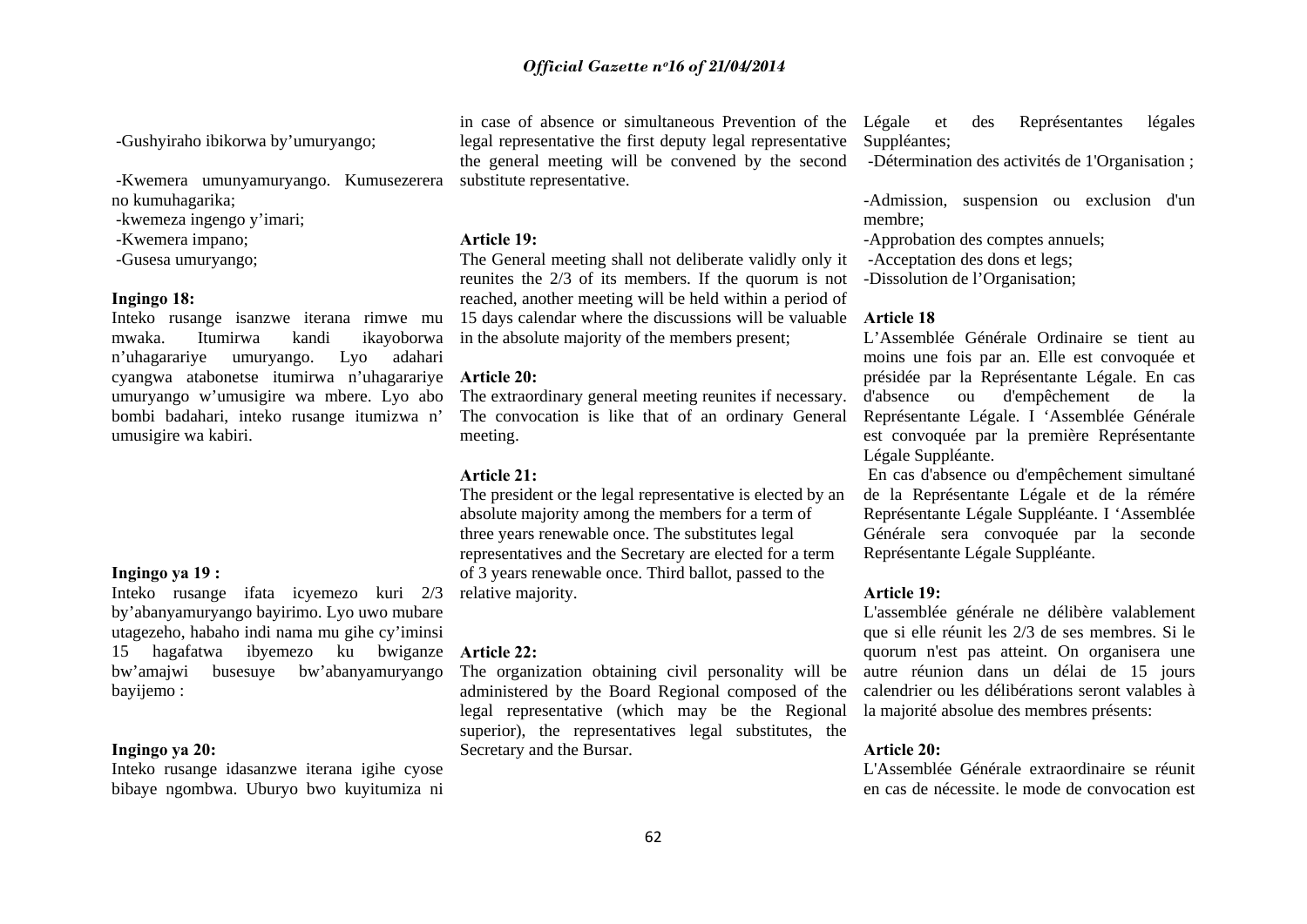bumwe n'ubwo ku nteko rusange isanzwe.

## **ingingo ya 21:**

Uhagarariye umuryango atorwa ku bwiganze bw'amajwi busesuye mu banyamuryango, atorcrwa igihe cy'imyaka itatu (3) ishobora kongerwa inshuro imwe (1). Abahagarariye umuryango b'abasigire hamwe n'umwanditsi batorerwa imyaka itatu (3). Bashobora kongera gutorwa inshuro imwe (1).

## **Ingingo ya 22 :**

Umuryango ubonye ubuzima gatozi ucungwa <sup>n</sup>'inama y'akarere igizwe n'uwuhagarariye. Abawuhagarariye b'Abasigire. Umwanditsi n'Umubitsi.

## **Ingingo ya 23 :**

Inama y'Akarere iterana rimwe mu gihembwe <sup>n</sup>'igihe cyose bibaye ngombwa. Lyo uhagarariye umuryango adashoboye kuboneka, inama itumizwa n'uhagarariye umuryango w' umusigire : Inama y'Akarere iterana iyo abayigize bageze kuri bibiri bya gatatu 2/3 by'abayigize. Iyo badashoboye kumvikana mu gufata ibyemezo, ijwi ry'umuyobozi w' inama rikubwa kabiri.

## **Ingingo ya 24 :**

Inshingano z'inama y'Akarere ni izi : -Gufasha uhagarariye umuryango kuwuyobora ;

## **Article 23:**

The Council will reunite once a quarter and as often as the interest of the organization requires. In case of absence or impediment of the President, the Council is **Article 21:**  convened by one of the legal representatives substitutes (or Vice President). It seat properly when two-thirds of its members are present. In the event of parity of votes, the President has double.

## **Article 24:**

The powers of the Council are

-attend the legal representative in the governance of the

Organization

 - implement the decisions and recommendations of the L'Organisation ayant obtenu la personnalité Genera! Meeting

 -prepare the regulatory sessions of the General meeting: -propose modifications of the statutes and rules of procedure

-negotiate donations and legacies with partners:

-manage the world of the Organization:

The regional council is responsible for managing the heritage of the organization in transparency with vouchers if possible

-They analyze the needs of the beneficiaries According to the emergency, the annual Accounts and make the evaluation of the financial year activities:

-Elaborate the current year's budget that they present to the general meeting for approval to the request of the funds to the Congregation.

comme celui d'une Assemblée Générale ordinaire.

La présidente ou la Représentante Légale est élue à la majorité absolue parmi les membres effectifs pour un mandat de 3 ans renouvelable une fois. Les Représentantes Légales Suppléantes el la Secrétaire sont élues pour un mandat de 3 ans renouvelables une fois. Au troisième scrutin, elles sont votées a la majorités relative.

## **Article 22:**

civile sera administrée par le Conseil Régional compose de la Représentante Légale (qui peut Supérieure Régionale), des Représentantes Légales Suppléantes, de la Secrétaire et de l'Econome.

## **Article 23:**

Le Conseil se réunit une fois par trimestre et autant de fois que I 'intérêt de l'Organisation l'exige. En cas d'absence ou d'empêchement de la Présidente. Le Conseil est convoque par une des Représentantes Légales Suppléantes (ou Vice- Présidente). II siège valablement lorsque les deux tiers de ses membres sont présents. En cas de parité des voix. Celle de la Presidente compte double.

## **Article 24:**

Les attributions du Conseil sont les suivantes: -assister la Représentante Légale dans la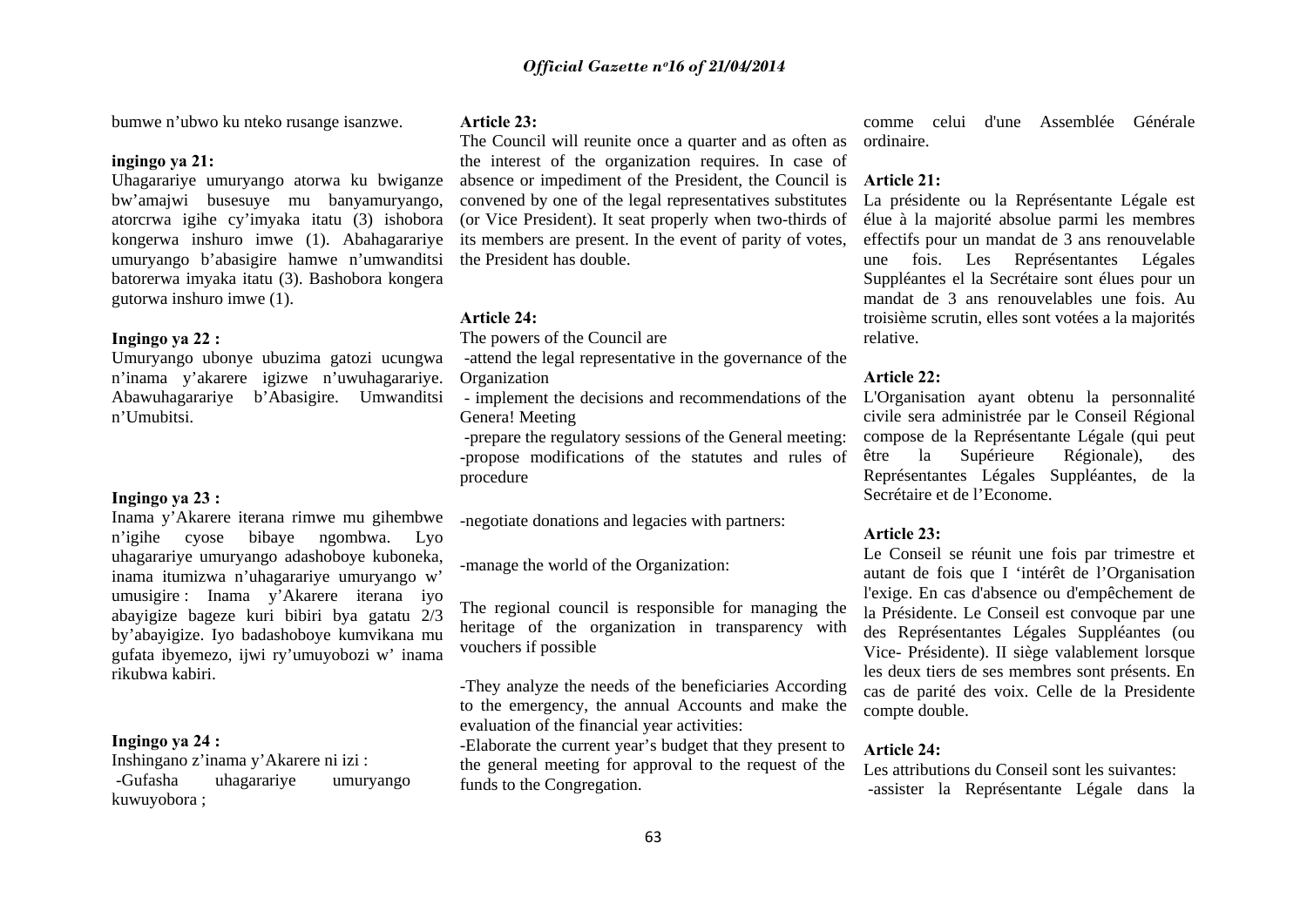-Gushyira mu bikorwa ibyemezo by'inteko rusange :

-gutegura inama ziteganijwe z'inteko rusange

-Gutanga ibitekerezo ku guhindura amategeko agenga umuryango n'amategeko y'u mwihariko y'umu ryango ;

**-**Gushakisha imfashanyo n'impano zumuryango mu bafatanyabikorwa bawo ;

-Gucunga umutungo w'umuryango

-inama y'Akarere ishinzwe gucunga umutungo <sup>w</sup>'umuryango mu mucyo ugaragaza inyandiko <sup>z</sup>'imicungire igihe bidashoboka ;

-Isuzuma ibikenewe n'abagenerwabikorwa **Article 27:** hakurikijwe uko byihutirwa n'uko umutungo <sup>w</sup>'umwaka umeze ;

-Iteganya ingingo y'imari y'umwaka ikayishyikiriza inteko rusange kugira ngo iyemeze, hasabwe amafaranga ku muryango mukuru.

## **Ingingo ya 25 :**

Umwanditsi ashinzwe gukora inyandiko mvugo <sup>z</sup>'inteko rusange. Z'Inama y'Akarere. Akora raporo y'umwaka y'ibyakozwe n'umuryango.

## **Ingingo ya 26 :**

Umucungamari w umuryango ashyirwaho n'inama y'Akarere. Acunga <sup>w</sup>'umuryango, yuzuza ibitabo

## **Article 25:**

The Secretary writes the reviews of the general meetings and the meetings of the Board of Directors. It is the annual report of the activites of the Organisation.

## **Article 26:**

The steward is appointed by the Board of Directors. It manages the assets of the organization. She would like the books of accounts. General meeting can put end to the mandate of the Bursar who does not properly meet its mission and provide his replacement until the end of term.

Criteria for being a leader and loss of leadership:

1. A legal representative of Organization must :

Be of integrity, initiatives, sensitive to theneeds and human suffering;

Having the spirit of unity, collaboration and opening to internationality;

Do not have less than 30 years old and note more than 50 years old;

Making perpetual vows with experience internationality For the loss of the quality of leader: Divisive mind , hate and revenge umutungo No compliance with the rules of procedure:

## gouvernance de l'Organisation

 -mettre en exécution les décisions et recommandations de I 'Assemblée Générale -préparer les sessions réglementaires de l'Assemblée Générale:

-proposer des modifications des Statuts et du règlement intérieur:

-négocier les dons et legs avec les partenaires;

-gérer le patrimoine de l'Organisation;

-le conseil régional est charge de gérer le patrimoine de l'Organisation dans la transparence avec des pièces justificatives si possible;

-Ils analysent les besoins des bénéficiaires selon les urgences, les comptes annuels et font l'évaluation des activités financières de 1'année;

-Elaborent le budget de 1'année en cours qu'il présente a l'Assemblée Générale pour approbation en vue de la demande des fonds a Congrégation.

### **Article 25:**

La secrétaire rédige les comptes rendus des assemblées Générales et des réunions du Conseil d'Administration. Elle fait le rapport annuel des activités de l'organisation.

## **Article 26:**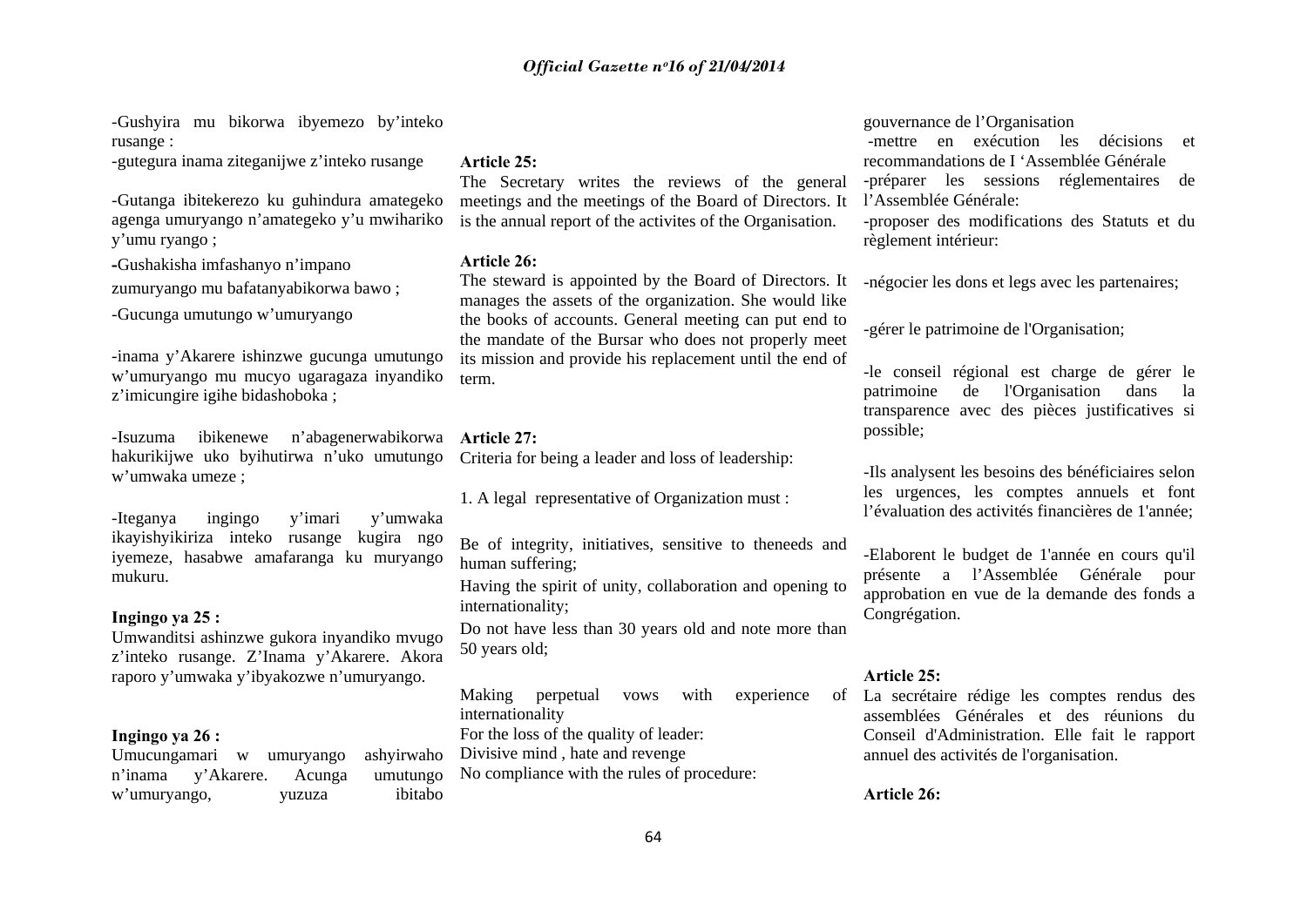gukuraho umucungamari w'umuryango utubahiriza inshingano ze neza ikamusimbuza undi akarangiza igihe cyari gisigaye.

## **Ingingo ya 27 :**

Ibishingirwaho kugirango umunyamuryango abe umuyobozi n'uko abitakaza :

l. Kugira ngo umunyamuryango atorerwe kuba uhagarariye umuryango agomba kuba :

Ari inyangamugayo. Yibwiriza kandi ashobora kumva ububabare bw'abandi ;

Kugira ubumwe, ubufatanye no kubasha **Article 29:**  gukorana n'amahanga :

Kuba atari munsi y'imyaka 30 kandi atarengeje imyaka 50 :

Kuba yarasezeranye burundu n'uburambe mpuzamahanga ;

2. Kuburirwa ikizere cy'ubuyobozi:

Kugira umutima wo guca abantu mo ibice. Inzangano no kwihorera;

Kutubahiriza amategeko agenga umuryango Kutubahiriza amasezerano yacu uko ari atatu: ubukene: ubusugi n'umutima uzira inenge no kumvira.

## **Ingingo ya 28:**

Urwego rwubugenzuzi bwimari:

Inteko rusange ishyiraho abagenzuzi babiri mu bagize akanama k'ubugenzuzi bukorerwa igihe cyimyaka ibiri kandi bashobora kongera gutorwa;

Obedience.

#### **Article 28:**

Financial audit organ:

General meeting for a term of three years renewable means two external auditors to the regional Council;

Their mission is to control the management of finance of the organization and report to general meeting.

Conflict resolution organ

Any conflict that arises within the organization «SOEURS OBLATES DE L'ASSOMPTION, RELIGIEUSES MISSIONNAIRES» must be the 50ans: subject of a settlement agreement by members.

The absence of regulation amicably between the 2. Pour perdre la qualité du dirigeant: members of the religious organization «SOEURS OBLATES DE L'ASSOMPTION RELIGIEUSES. MISSIONNAIRES» case is submitted to conflict resolution organ;

The general meeting elects the conflicts resolution organ;

The conflicts resolution organ is composed of three persons elected by members of the organization to the absolute majority of the present members of the general meeting;

by'icungamutungo. Inteko rusange ishobora Non compliance with three vows: Poverty – Chastity-L'économe est nomme par le Conseil d'Administration. Elle gère les biens de l'Organisation. Elle tient les livres des comptes. L'Assemblée Générale peut mettre fin au mandat de I'Econome qui ne remplit pas convenablement sa mission et pourvoir a son remplacement jusqu'a la fin du mandat.

## **Article 27:**

Les critères pour être et pour perdre la qualité de dirigeant:

1. La représentante de l'organisation doit :

Etre une personne intègre, pleine d'initiatives, sensible aux besoins et aux souffrances humaines;

Ne pas avoir moins de 30ans et pas plus de

Avoir fait les vœux perpetúels avec une expérience de l'internationalité;

Avoir l'esprit de divisionniste, de haine et vengeance ;

Non respect du règlement d'ordre intérieur ;

Non respect de nos trois vœux pauvreté-Chasteté-Obéissance .

**Article 28** L'organe de 1'audit financier:

L'Assemblée Générale désigne pour un mandat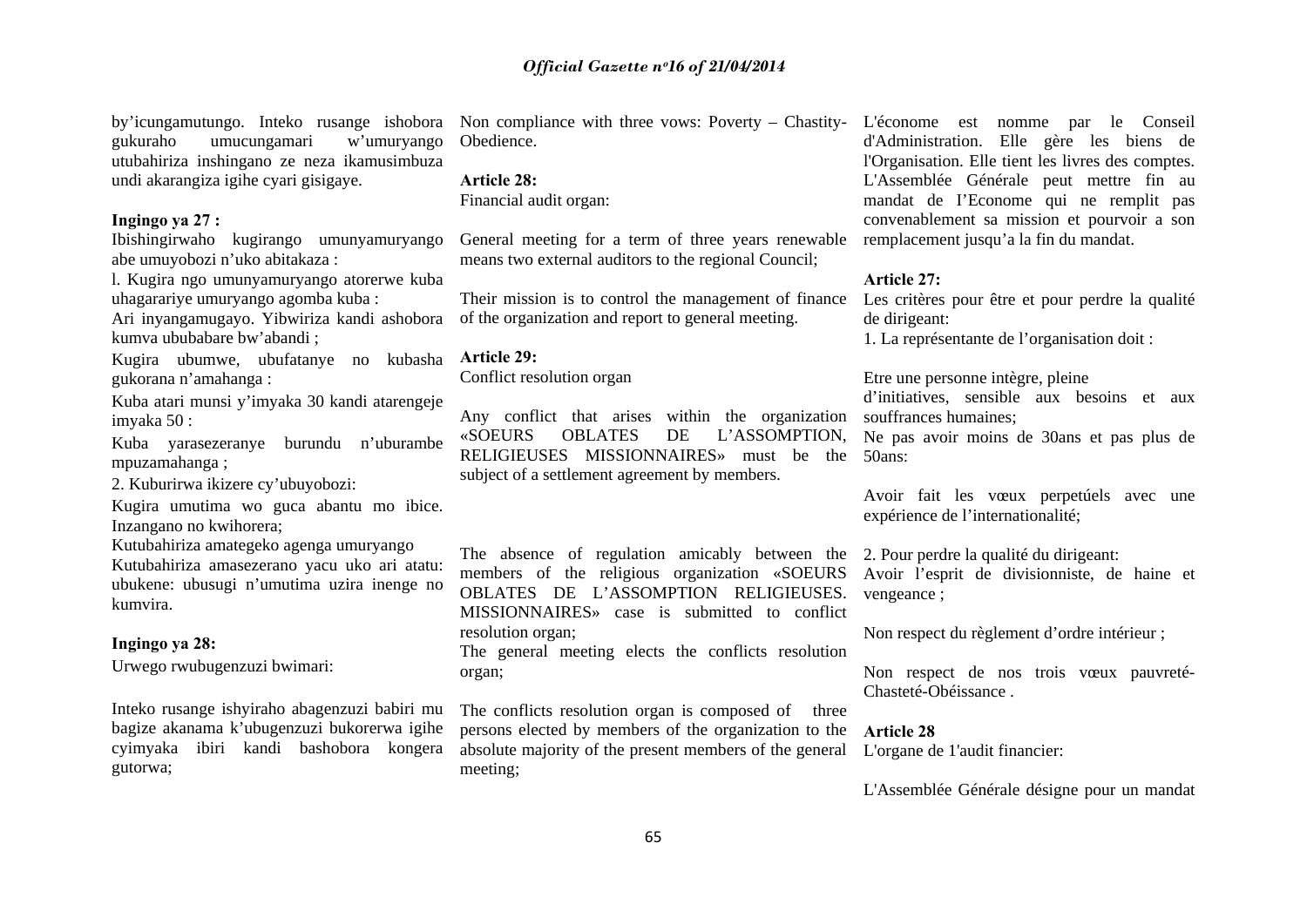Bashinzwe gukurikirana imicungire y'umutungo Wumuryango bakabikorera raporo bashyikiriza inteko rusange.

## **Ingingo ya 29:**

Urwego nuburyo bwo gukemura amakimbirane:

Amakimbirane yose avutse mu muryango «SŒURS OBLATES DE L'ASSOMPTION, RELIGIEUSES MISSIONNAIRES» akemurwa mu bwumvikane n'abagize umuryango.

Iyo abagize umuryango badashoboye gukemura amakimbirane mu bwumvikane umuryango witabaza urwego rushinzwe gukemura amakimbirane :

Inteko rusange ishyiraho urwego rwo gukemura amakimbirane yose avutse mu muryango :

Urwo rwego rugizwe n'abantu batatu batorwa mu banyamuryango ku bwiganze busesuye bw'abanyamuryango bagize inteko rusange :

Abagize urwego rukemura amakimbirane bagomba kuba batari mu zindi nzego <sup>z</sup>'umuryango :

batorerwa urwego rwo gukemura . amakimbirane batorerwa imyaka itatu kandi bashobora kongera gutorwa ;

lyo urwego rukemura amakimbirane runaniwe

The members of the conflict resolution organ should not de trois ans renouvelables deux vérificateurs des be part of any other organ of organization:

The members of the conflict resolution organ are elected for a term of three years, renewable.

Absence of regulation to amicably by conflict resolution organ concerned may bring the conflict before the competent court.

#### **Article 30:**

Having regulated to article 24 of the Statutes of Organization Confessional «SOEURS OBLATES DE L'ASSOMPTION, RELIGIEUSES MISSIONNAIRES», the General meeting of 23 February 2013 elects:

1.

**representative: Sister DUSABIMANA Seraphine DLSABIMANA Seraphine**

**Legal** 

**2.Substitute representative: Sister KITWANA MINEENE Theodosie**

**3.Substitute representative Sister URAGIWENIMANA Amonalie**

**4.Secretary: Sister NYIRAHAKIZIMANA Lucie**  comptes externes au conseil régional:

Ils ont pour mission de contrôler la gestion des finances de 1'organisation et de faire rapport a I' Assemblée Générale.

## **Article 29:**

L'organe et mécanisme de résolution des conflits :

Tout conflit qui surgit au sein de L'organisation Confessionnelle «SOEURS OBLATES DE L'ASSOMPTION, RELIGIEUSES MISSIONNAIRES » doit faire l'objet d'un règlement à l'amiable par les membres.

A défaut du règlement a l'amiable entre les membres de 1'organisation confessionnelle «SOEURS OBLATES DE L'ASSOMPTION RELIGIEUSES MISSIONNAIRES » le litige est soumis a l'organe de résolution des conflits: L'Assemblée Générale élit I 'organe de résolution des conflits;

L'organe de résolution de conflit est compose de trois personé élues par les

Membres de l'organisation à la majorité absolue des membres présents de l'assemblée Générale*;*

Les membres de l'organe de résolution des conflits ne doivent pas faire partie d'aucun autre organe de l'Organisation ;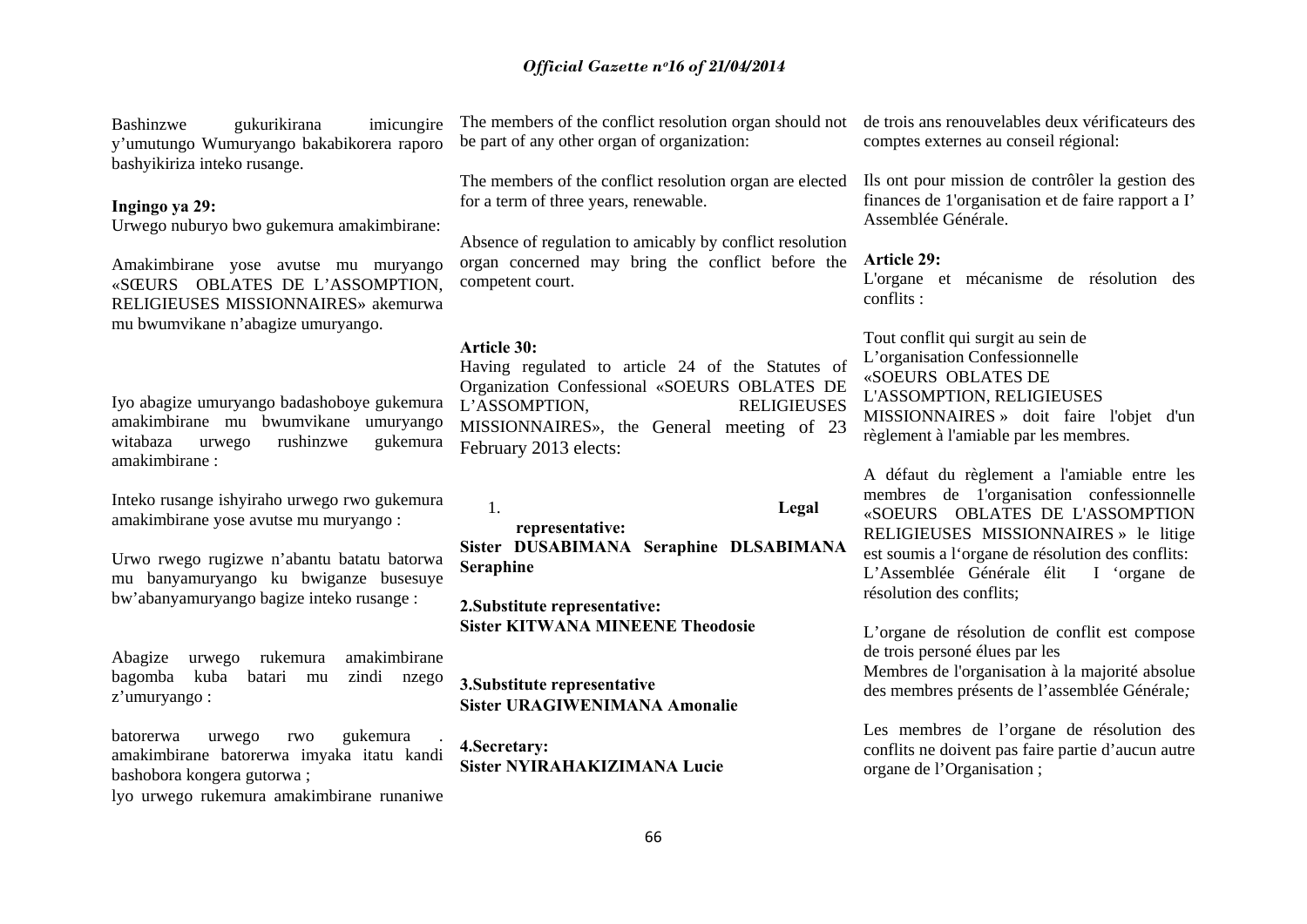gukemura amakimbirane mu bwumvikane **5.Treasurer:** abafitanye ibibazo bashobora kuregera urukiko **Sister MUKANKUBANA Marie**  rubifitiye ububasha .

## **Ingingo ya 30 :**

Ishingiye ku ngingo ya 24 y'amategeko yawo, Inteko rusange y'umuryago «SŒURS OBLATES DE L'ASSOMPTION, RELIGIEUSES MISSIONNAIRES» yo ku wa 23 Gashyantare 2013 itoye abagize inama y'akarere ku buryo bukurikira :

**1.Umuyobozi mukuru :**

**Mama DUSABIMANA Séraphine**

**2.Umuyobozi wa mbere wungirije: Mama KITWANA MINEENETheodosie** 

3.**Umuyobozi wa kabiri wungirije: Mama**  meeting. **URAGIWENIAMANA Amonalie**

4.**Umunyamabanga: Mama NYIRAHAKIZIMANA Lucie**

**5. Umubitsi : Mama MUKANKUBANA Marie Seraphine**

#### **UMUTWE WA V: Ingingo zisoza**

**Ingingo ya 31:** Imishinga yose n'ibikorwa by'umuryango bikorerwa raporo ku buyobozi bw'lntara

# **Seraraphine**

## **CHAPITER V: Final provisions**

#### **Article 31:**

The projects and any works developed by the Organization make an annual report to the authority of the Province of activity.

## **Article 32:**

The General meeting may decide the dissolution of the organization by a majority of two-thirds of the members.

## **Article 33:**

These statutes may be modified only by decision of the absolute majority of the members of the organization

**Article 34:** All prior legal provisions contrary Statutes are hereby repealed

**Article 35:**This act comes into force the day of signing by the Rwandan competent authority.

**Done at Kigali, on 23/02/2013**

Les membres de I 'organe de résolution des conflits sont élus pour un mandat de trois ans renouvelables.

A défaut du règlement a L'amiable par I 'organe de résolution des conflits les parties concernées peuvent porter le litige devant la juridiction compétente.

## **Article 30:**

Vu l'article 24 des statuts de 1'organisation confessionnelle «SOEURS OBLATES DE L'ASSOMPTION RELIGIEUSES MISSIONNAIRES» l' Assemblée Générale du 23 Février 2013 élit les membres du conseil régional suivants:

**1. Représentante Légale : Sœur DUSABIMANA Seraphine**

**2. Représentante Suppléante Soeur KITWANA MINEENE Theodosie**

**3.Représentante Suppléante Soeur URAGIWENIMANA Amonalie**

**4.Secrétaire:Soeur NYIRAHAKIZIMANA Lucie**

**5. Econome: Sœur MUKANKUBANA Marie Séraphine**

**CHAPITRE V: Dispositions finales**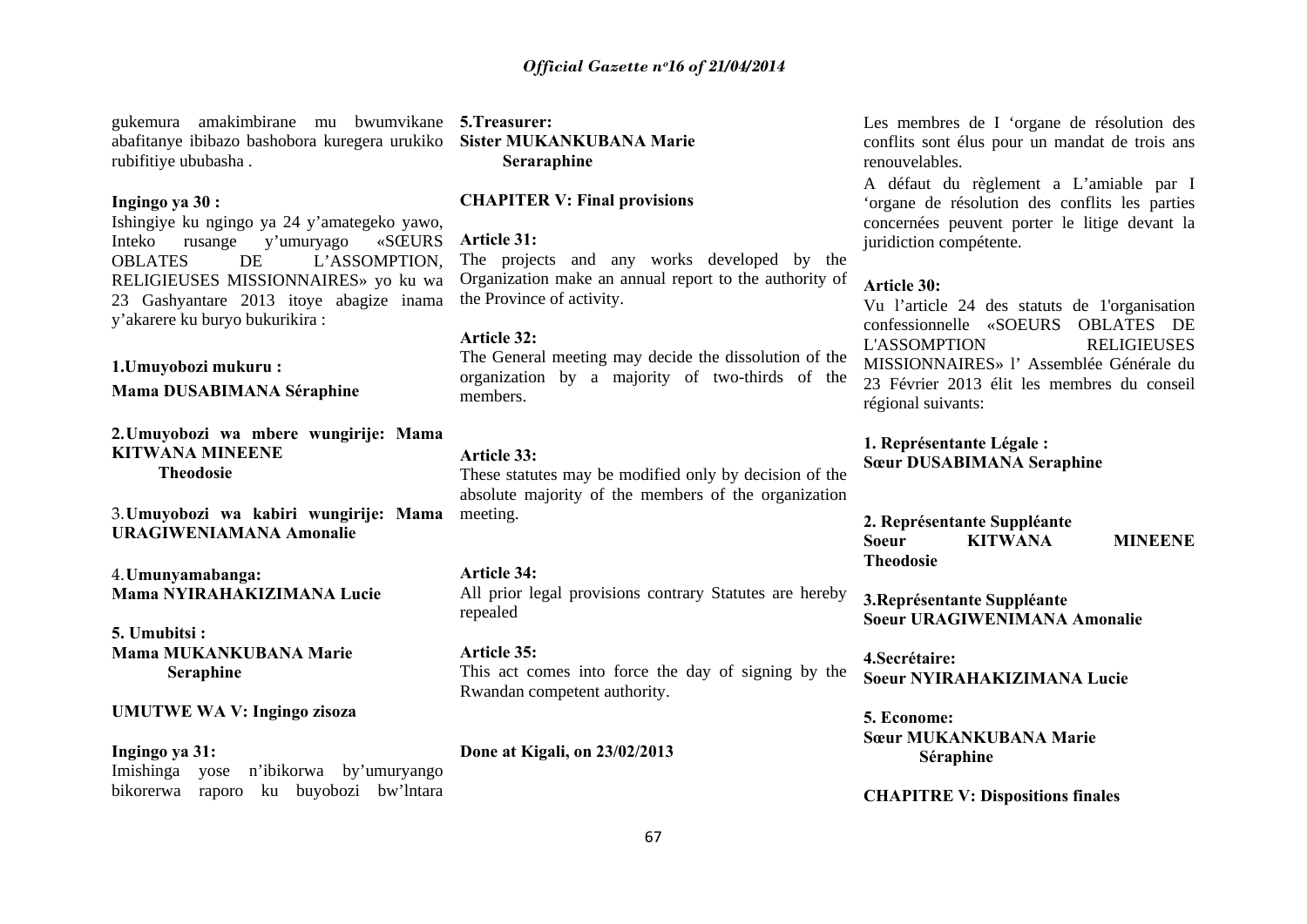y'ibikorwa.

## **Ingingo ya 32:**

Inteko rusange ishobora gusesa umuryango ku bwiganze bw'amajwi bwa bibiri bya gatatu by'abanyamuryango batora.

## **Ingingo ya 33:**

Aya mategeko ashobora gusubirwamo ku **Sister URAGIWENIMANA Amonalie** (sé) cyemezo gifashwe ku bwiganze busesuye bw'amajwi y'abanyamuryango bagize inteko rusange.

## **Ingingo ya 34:**

Amategeko yose abanziriza aya kandi anyuranyije nayo avanweho.

## **Ingingo ya 35 :**

Aya mategeko azatangira gukurikizwa uhereye igihe azashyirwaho umukono n'ubuyobozi bw'igihugu cy'u Rwanda rubishinzwe.

## **Bikorewe i Kigali, kuwa 23/02/ 2013**

Umuyobozi Mukuru **Mama DUSABIMANA Seraphine** (sé)

Umuyobozi wa mbere wungirije **Mama KITWANA MINEENE Théodosie** (sé)

Umuyobozi wa kabiri wungirije

Legal Representative **Sister DUSABIMANA Seraphine** (sé)

 $1<sup>st</sup>$  Substitute representative: **Sister KITWANA MINEENEThéodosie** (sé)

2<sup>nd</sup> Substitute Representative :

## **Article 31:**

Les projets et œuvres éventuelles développes par l'Organisation font d'un rapport annuel adresse a l'autorité de la Province d'activité.

## **Article 32:**

L'Assemblée Générale peut prononcer la dissolution de l'Organisation a la majorité des deux tiers des membres effectifs.

## **Article 33:**

Les présents statuts ne peuvent être modifies que sur décision de la majorité absolue des membres effectifs de l'Organisation dans un 'assemblée Générale.

### **Article 34:**

Toutes les dispositions antérieures contraires aux présents statuts sont abrogées.

## **Article 35:**

La présente loi entre en vigueur le jour de la signature par l'autorité Rwandaise compétente.

**Fait à Kigali, le 23 /02/2013**

Représentative Légale **Soeur DUSABIMANA Seraphine** (sé)

1ere Représentante Suppléante :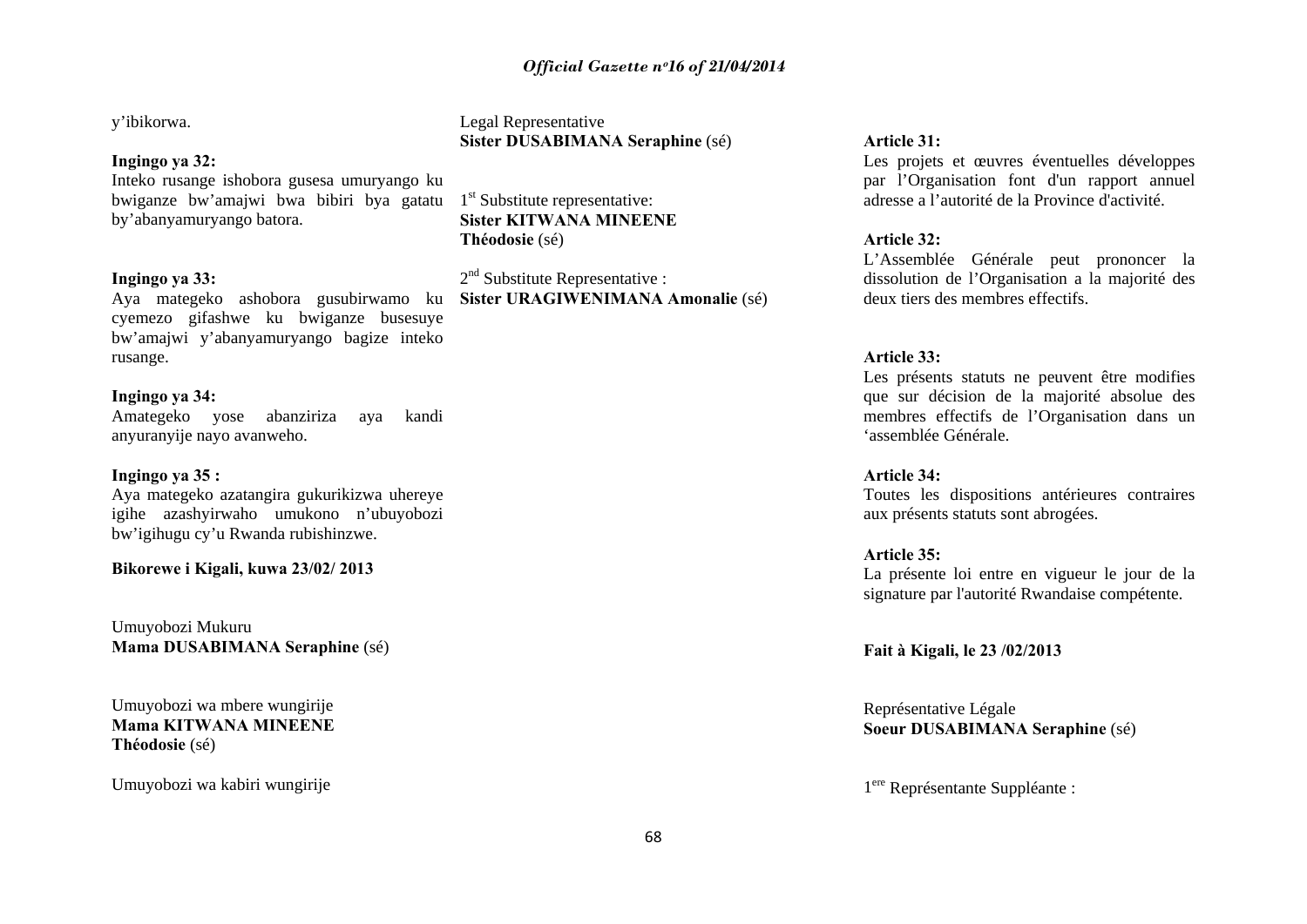**Mama URAGIWENIMANA Amonalie** (sé) **Sœur KITWANA MINEENE**

**Théodosie** (sé)

2<sup>eme</sup> Repréntante Suppléante : **Sœur URAGIWENIMANA Amonalie** (sé)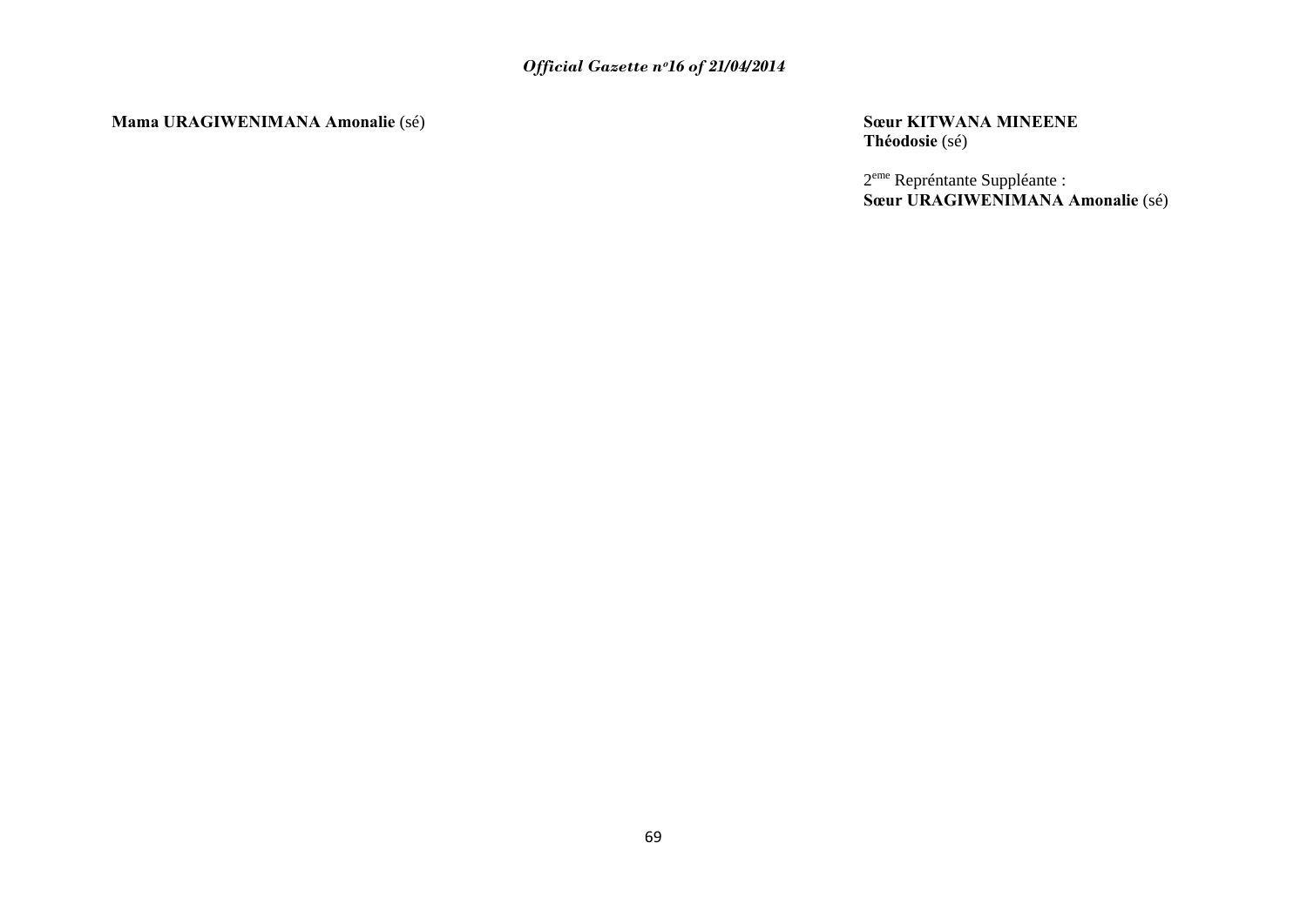LISTE DES MEMBRES PRESENTS A L'ASSEMBLEE GENERALE DE L'ORGANISATION CONFESSIONNELLE FONDEE SUR LA RELIGION DENOMMEE : « **SŒURS OBLATES DE L'ASSOMPTION, RELIGIEUSES MISSIONNAIRES**. »

- 1. Sœur Amonalie URAGIWENIMANA
- 2. Sœur Albertine MUKARUNYANA
- 3. Sœur Anne Marie KAVIRA YALALA
- 4. Sœur Berthilde MAPENDANO
- 5. Sœur Clarisse NYIRAMAJYAMBERE
- 6. Sœur Catherine MUSABIMANA
- 7. Sœur Daphrose MUKAMIHIMBA
- 8. Sœur Estelline AURIOLE AHOURA
- 9. Sœur Evelyne KAYESU
- 10. Sœur Immaculée BAHUNGA KINII
- 11. Sœur Justine MUKAMANA
- 12. Sœur Lucie NYIRAHAKIZIMANA
- 13. Sœur Marie Séraphine MUKANKUBANA
- 14. Sœur Marie Delphine MUSABYIMANA
- 15. Sœur Régine UWIMBABAZI
- 16. Sœur Séraphine DISABIMANA
- 17. Sœur SIFA BALUME
- 18. Sœur Thérèse MUPITANZILA
- 19. Sœur Théodosie KITWANA MINEENE

Fait à Kigali, le 23 Février 2013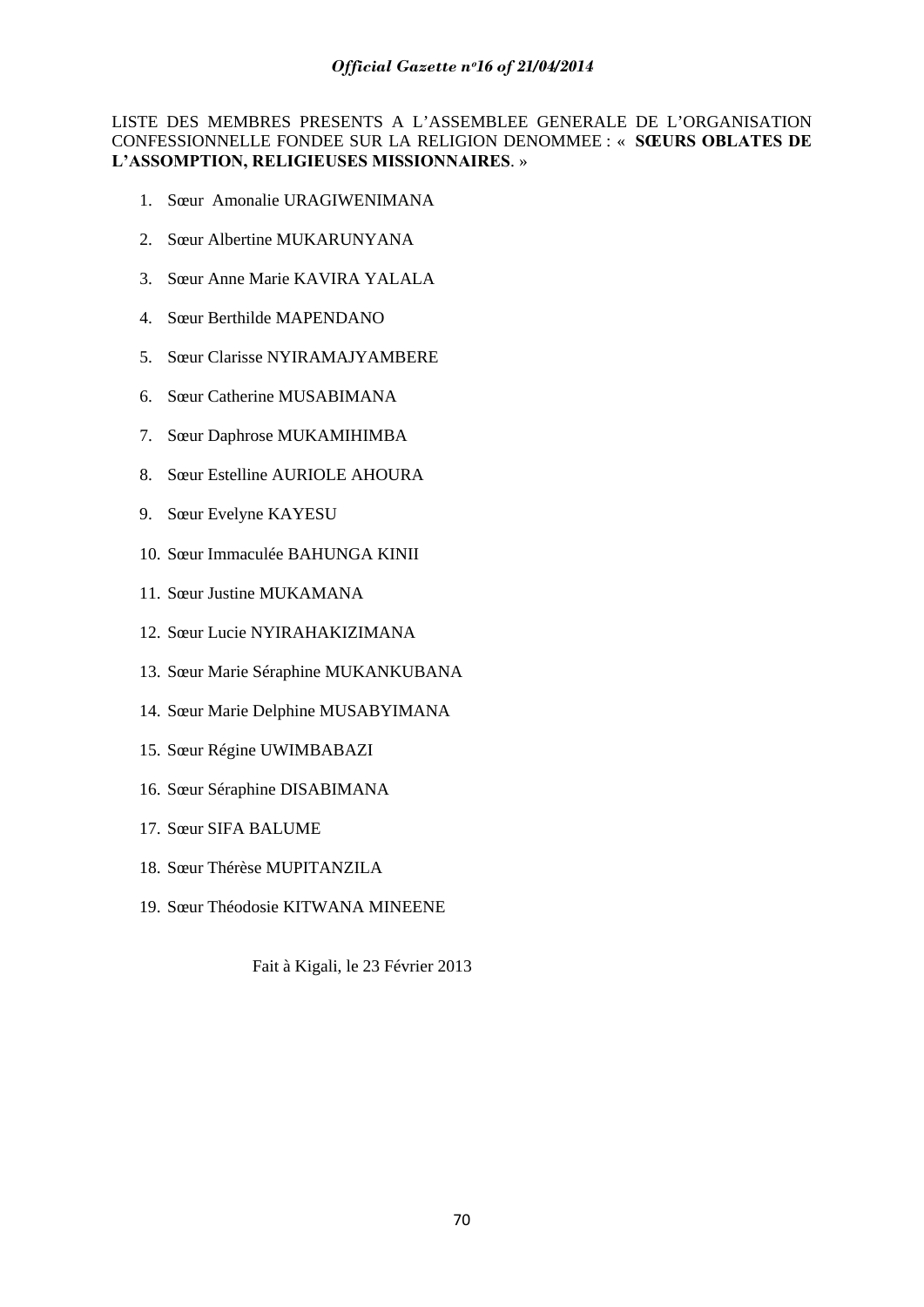SŒURS OBLATES DE L'ASSOMPTION REMIGIEUSES MISSIONNAIRES DISTRICT DE GASABO / SECTEUR KACYIRU CELLULE KAMATAMU / VILLAGE URUHONGORE B.P 3020 KIGALI Téléphone : 0783885231 Mail : oblatekigàyahoo.fr

# **DECLARATION DES REPRESENTANTES LEGALES**

Nous, soussignées, Sœur Séraphine DUSABIMANA, Sœur Théodosie KITWANA MINEENE et Sœur Amonalie URAGIWENIMANA, élues comme Représentantes Légales, 1<sup>ère</sup> , 2<sup>ème</sup> Représentantes légales et Suppléantes de l'Organisation Confessionnelle fondée sur la religion dénommée : Sœurs Oblates de l'Assomption, Religieuses Missionnaires », au cours de l'Assemblée Générale du **23 Février 2013**, déclarons avoir été élues à la majorité absolue, selon le loi N° 06/2012 du 17/02/2012 et les statuts des sœurs Oblates de l'Assomption , Religieuses Missionnaires et avons accepté notre élection pour le bien de notre organisation.

Fait à Kigali, ce 25 Février 2013.

- ¾ Représentante Légale : Sœur Séraphine DUSABIMANA
- $\geq 1^{\text{ère}}$  Représentante Légale Suppléante : Sœur Théodosie KITWANA MINEENE
- $\geq 2^{\text{eme}}$  Représentante Légale Suppléante : Sœur Amonalie URAGIWENIMANA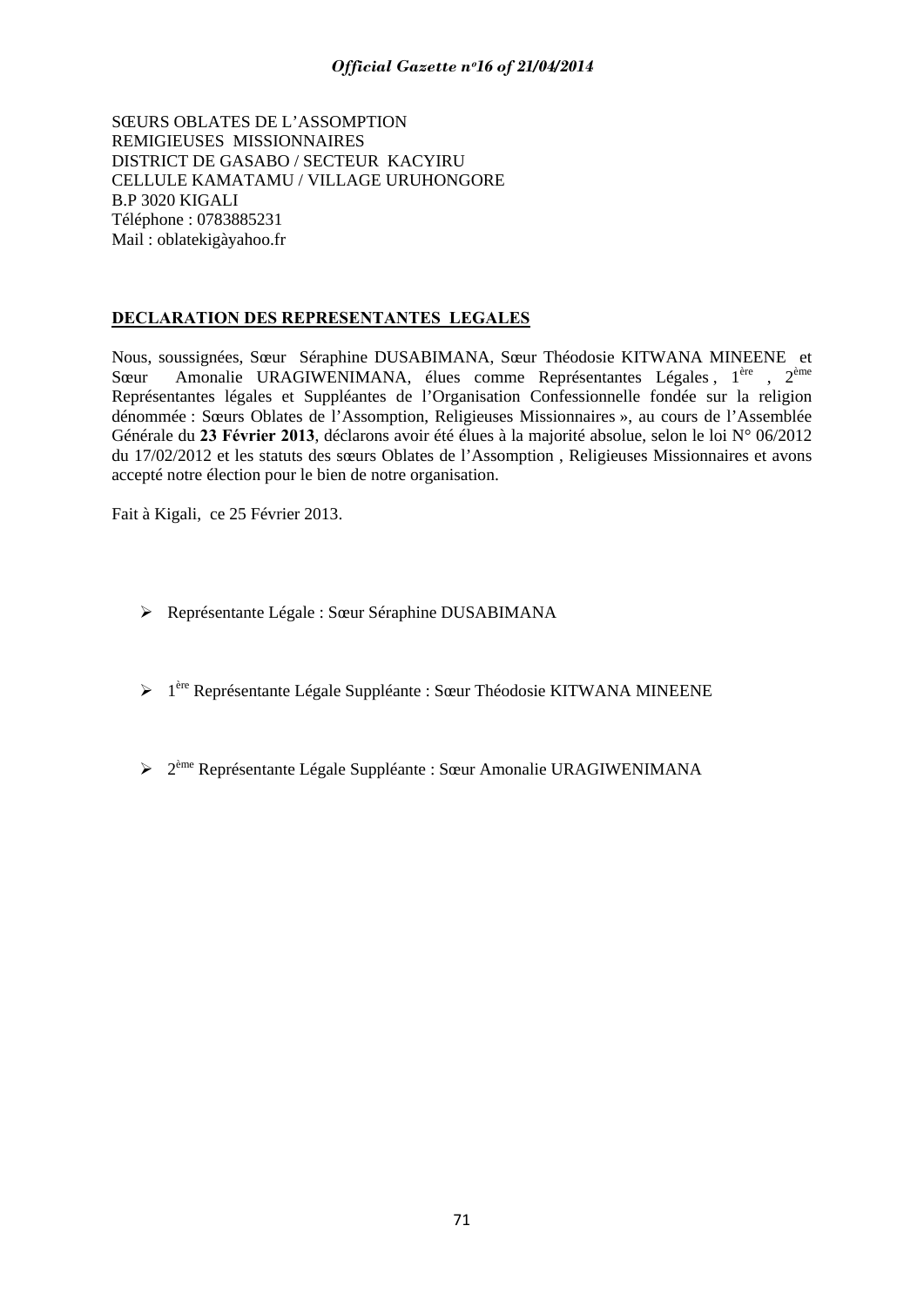PROCES VERBAL DE L'ASSEMBLEE GENERALE DE L'ORGANISATION CONFESSIONNELLE FONDEE SUR LA RELIGION DENOMMEE : *« SŒURS OBLATES DE L'ASSOMPTION, RELIGIESES MISSIONNAIRES ».* 

En date du 23 Février 2013, les Sœurs Oblates de l'Assomption, Religieuses Missionnaires, dont le siège est dans le District de Gasabo, Secteur Kacyiru, Cellule Kamatamu , Village Uruhongore, nous nous sommes réunies en Assemblée Générale à Kacyiru à partir de 9h00.

La Représentante Légale étant présente mais malade, la première Représentante suppléante **sœur Catherine MUSABIMANA** a présidé la réunion. Comme l'ancienne secrétaire était nommée dans un autre pays, l'Assemblée a voté à main levée sœur **Théodosie KITWANA,** comme secrétaire provisoire pour rédiger les procès verbaux.

Le nombre des participantes à l'Assemblée Générale était 19 membres.

La réunion a commencé par une prière d'ouverture suivie de la lecture et approbation du compte rendu de la dernière Assemblée tenue en date du 15 Janvier 2012.

Les points traités à l'ordre du jour :

- 1. Conformité de nos Statuts avec la nouvelle loi N° 06/2012 du 17 Février 2012, portant organisation et fonctionnement des organisations fondées sur la religion.
- 2. Election des représentantes légales, les membres du conseil régional, les membres de l'organe de résolution des conflits et ceux de l'organe de l'audit financier.
- 3. Evaluation annuelle de nos différentes activités de l'année 2011-2012.
- 4. Plan d'action pour les projets d'avenir.
- 5. Présentation et approbation de la gestion financière par l'économe (les recettes et dépenses réalisées).
- 6. Question et réponse sur un engagement privé ou une dette contractée par une religieuse sans l'autorisation des représentantes légales ou de la Supérieure Générale.

#### **Déroulement de l'Assemblée :**

**1.** En développant le premier point, nous avons revus les différents articles des Statuts de notre Organisation, préparés par une équipe à l'avance ; après analyse de différents points, nous sommes arrivées à leur formulation définitive conformément à la nouvelle loi.

**2.1**. Nous avons élus les représentantes légales de notre Organisation qui sont passés à la majorité absolue et dont leurs noms sont les suivants :

- \* Représentante légale : Sœur Séraphine DUSABIMANA
- \* 1ère Représentante Suppléante : Sœur Théodosie KITWANA MINEENE
- \* 2ème Représentante Suppléante : Sœur Amonalie URAGIWENIMANA

**2.2.** Nous avons également élu les membres du conseil régional, les membres de l'organe de la résolution des conflits, puis les membres de l'organe de l'audit financier dont leurs noms sont en annexe.

**3.** Evaluation de nos différentes activités de l'année 2011-2012 : chaque domaine (formation religieuse des sœurs et postulantes, œuvres médicales, œuvres éducatives et sociale), a présenté ses activités, joie et difficulté rencontrées dans les apostolats, les projets réalisés et non réalisés. Dans l'ensemble, les sœurs ont essayé de travailler pour le bien commun selon les orientations de notre Organisation Confessionnelle.

**4.** Le plan d'action pour l'année 2013 a été élaboré selon les possibilités financières de la Congrégation et de nos bienfaiteurs. Voir fiche en annexe.

**5.** L'économe Régionale nous a présenté les fiches annuelles en nous expliquant les recettes et dépenses réalisées durant l'année. Nous avons été satisfaits de cette présentation claire de la gestion financière.

**6.** Concernant la question d'un engagement ou une dette contractée par une religieuse sans autorisation de notre Organisation Confessionnelle ; nous avons reconduit l'article 14 de notre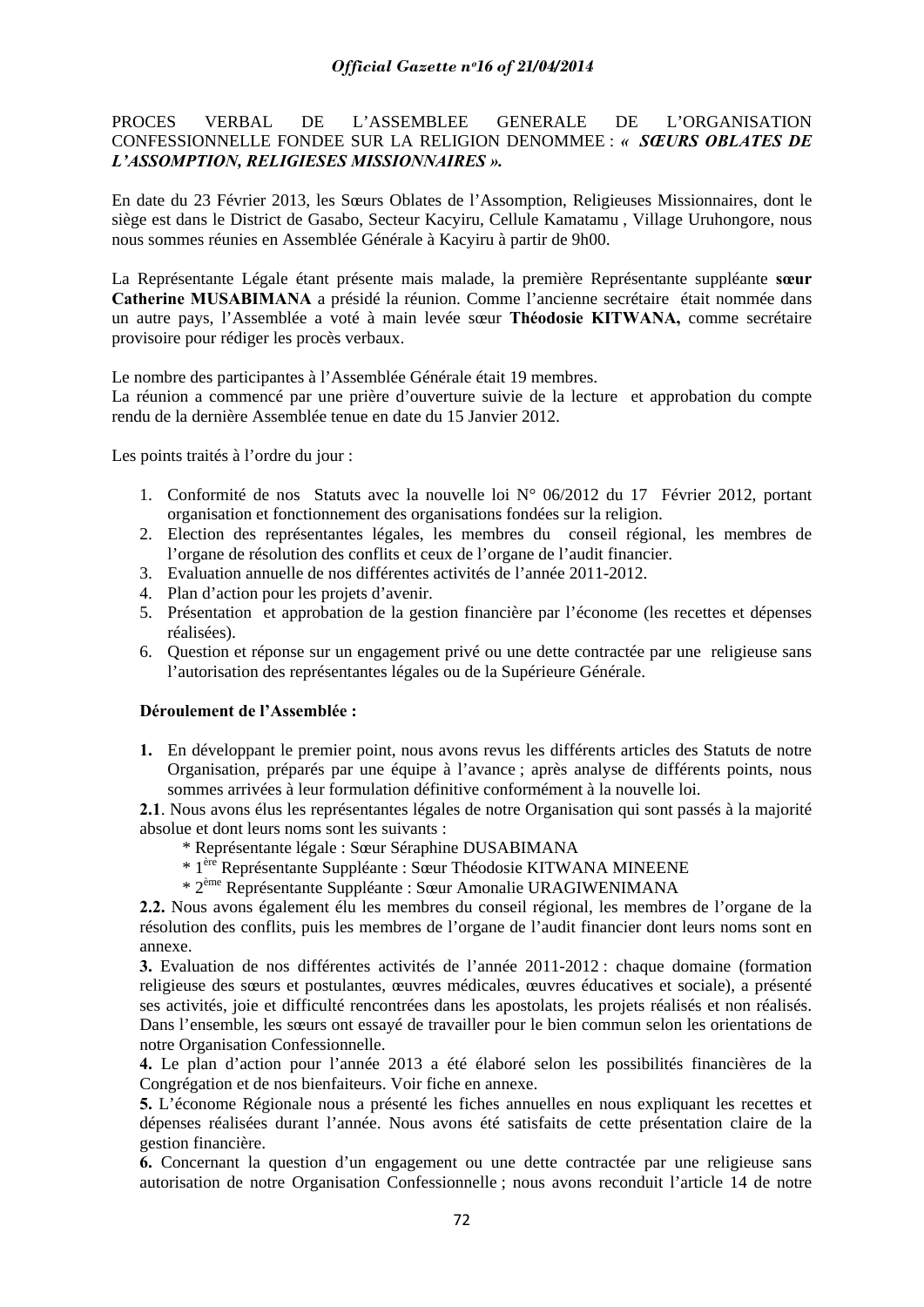Statut qui dit ceci : « *Un membre ayant contracté une dette ou un engagement sans autorisation de ses Supérieures en est et en reste responsable, même après retrait volontaire ou exclusion de la Congrégation. Il en répond éventuellement devant la justice s'il y a lieu ».* 

L'Assemblée Générale a été clôturé à 17H00 dans un climat de paix et les procès verbaux ont été signés.

Fait à Kigali, le 23 Février 2013.

Sœur Théodosie KITWANA, Secrétaire provisoire de l'Assemblée Générale (sé)

Sœur Catherine MUSABIMANA, 1ère Représentante légale suppléante en fin mandat (sé)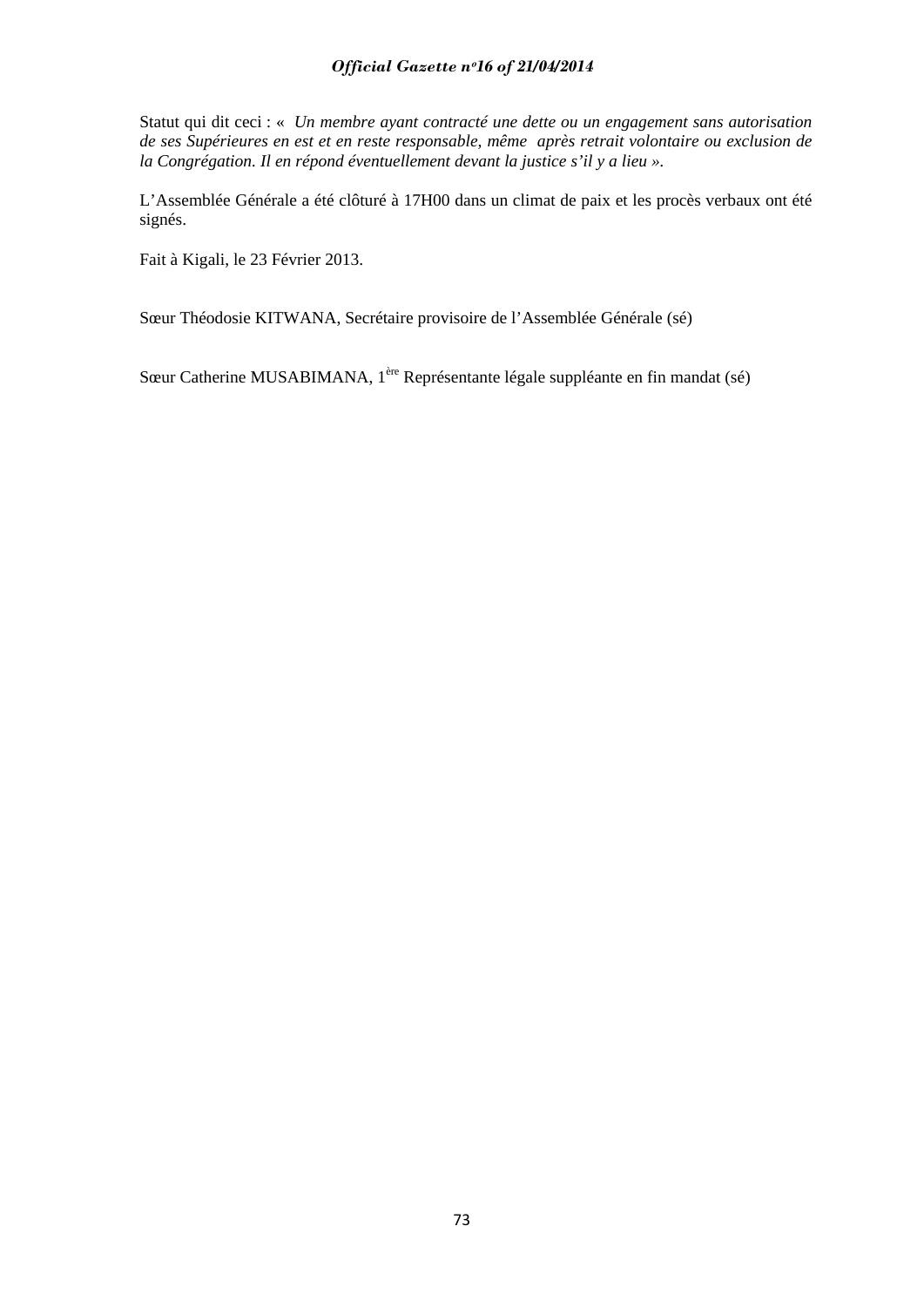# **AMATEGEKO SHINGIRO AVUGURUYE Y'UMURYANGO USHINGIYE KU IDINI ''UBUMWE BW'AMATORERO Y'ABABATISITA MU RWANDA'' (UEBR) (THE AMENDED CONSTITUTION OF UEBR-STATUTS AMANDES DE UEBR)**

in Kigali on February,  $15<sup>th</sup>$ , 2013,

Baptists Churches in Rwanda,

**ESTABLISHED THE** 

**(U.E.B.R).** 

#### AMATEGEKO AGENGA **STATUTS OF THE UNION BAPTISTES STATUTS DE L'UNION DES EGLISES BW'AMATORERO Y'ABABATISTA CHURCHES OF RWANDA (UEBR) RWANDA (UEBR) BAPTISTES AU RWANDA (UEBR)**

The General Assembly of Union Baptists Churches of Rwanda, in its ordinary session held

#### **Irangashingiro**

#### **Preamble**

Inteko Rusange y'Ubumwe bw'Amatorero y'Ababatisita mu Rwanda , mu nama yayo isanzwe iteraniye i Kigali kuwa 15/Gashyantare/2013,

Ishingiye ku Iteka rya Minisitiri ryo kuwa 25 Mata 1962 riha ubuzima gatozi Ishyirahamwe ry'Amatorero y'Ababatisita mu Rwanda

Ishingiye ku igazeti n° 15 yo kuwa 09/04/2012, Ishingiye ku Itegeko n°: 06/12 ryo kuwa 17/02/2012 rigena imitunganyirize n'imikorere y'Imiryango ishingiye ku Idini

**YEMEJE IVUGURURA RY'AMATEGEKO SHINGIRO N'IZINA RY'ISHYIRAHAMWE RY'AMATORERO Y'ABABATISITA MU RWANDA (U.E.B.R).** 

Given the law no 15 of  $09<sup>th</sup>$  April 2012 based on order no:  $06/12$  of  $17<sup>th</sup>$ , February, 2012, relating to non- profit making organization and functioning of religious-Based organizations

**CONSTITUTION AND NAME OF ORGANIZATIONS KNOWN AS UNION DES EGLISESBAPTISTESAURWANDA** 

**AMENDED** 

L'Assemblée Générale de l'Union des Eglises Baptistes au Rwanda dans son Assemblée Générale ordinaire du 15/Février/2013 à Kigali,

**Préambule** 

Given the Ministerial Order n<sup>o</sup>  $06/2012$  of Vu la loi n<sup>o</sup>  $06/2012$  du 25 Avril 1962 Portant 25<sup>th</sup>April 1962 grating legal statuts of Union sur la loi du Statut de de l'Union des Eglises Baptistes au Rwanda,

> Vu la loi n°15 du 09/04/2012, basée sur la loi  $n^{\circ}$ : 06/12 du 17, Février, 2012, Portant sur organisation et Fonctionnement des organisations fondées sur la Réligion

> **ADOPTE LES STATUTS REVUS DE L'UNION DES EGLISES BAPTISTES AU RWANDA (U.E.B.R).**

| UMUTWE WA I: IZINA, ICYICARO, AHO CHAPTER ONE: NAME, REGISTERED CHAPITRE I: DENOMINATION, SIEGE |                                                                              |                                      |                                              |                                        |  |
|-------------------------------------------------------------------------------------------------|------------------------------------------------------------------------------|--------------------------------------|----------------------------------------------|----------------------------------------|--|
| UKORERA.                                                                                        | IGIHE, INTEGO, ICYO OFFICE, PLACE OFACTIVITES, SOCIALE, PLACE DES ACTIVITES, |                                      |                                              |                                        |  |
| UGAMIJE.                                                                                        | IBIKORWA DURATION,                                                           |                                      | MISSION, VISION, DUREE, MISSION, VISION, LES |                                        |  |
| N'ABAGENERWABIKORWA                                                                             |                                                                              | <b>ACTIVITIES AND BENEFICIARIES.</b> |                                              | <b>ACTIVITES ET LES BENEFICIAIRES.</b> |  |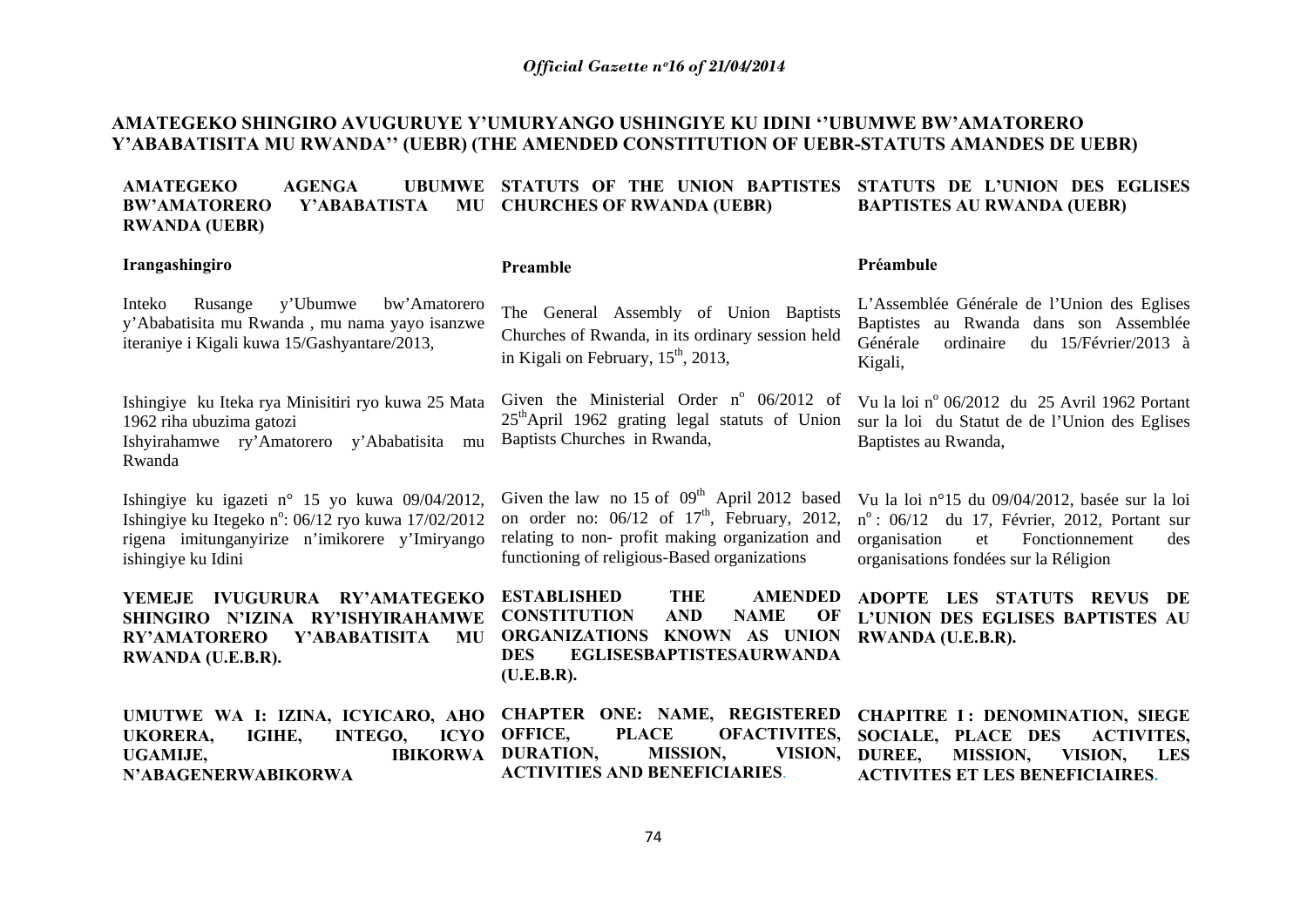| Ingingo ya 1: Izina                                                                                                                                                                                                                                                                                                                                                                | <b>Article 1: Name</b>                                                                                                                                                                                                                                                                                            | <b>Article 1 : Dénomination</b>                                                                                                                                                                                                                                                                                                                        |
|------------------------------------------------------------------------------------------------------------------------------------------------------------------------------------------------------------------------------------------------------------------------------------------------------------------------------------------------------------------------------------|-------------------------------------------------------------------------------------------------------------------------------------------------------------------------------------------------------------------------------------------------------------------------------------------------------------------|--------------------------------------------------------------------------------------------------------------------------------------------------------------------------------------------------------------------------------------------------------------------------------------------------------------------------------------------------------|
| Ubumwe bw'Amatorero y'Ababatisita mu Rwanda<br>ni Umuryango ushingiye ku Idini. mu magambo<br>ahinnye byandikwa "U.E.B.R", wemera kandi<br>ukizera ko:                                                                                                                                                                                                                             | Union Baptists Churches of<br>religious-based<br>hereinafter<br>organization,<br>abbreviated "U.E.B.R" they beives that:                                                                                                                                                                                          | Rwanda is a L'Union des Eglises Baptistes au Rwanda est<br>une Organisation fondée sur la Réligion<br>désignée sous le sigle "U.E.B.R "accepte que:                                                                                                                                                                                                    |
| Kiristo<br>w'Itorero<br>Yesu<br>ariwe<br>mutwe<br>(Abakolosayil:18)                                                                                                                                                                                                                                                                                                                | Jesus Christ is a head of the church<br>(Colossians 1:18)                                                                                                                                                                                                                                                         | Jesus Christ est la tête de l'église:<br>Colossiens1:18                                                                                                                                                                                                                                                                                                |
| Hari Imana imwe mu butatu bwera Imana                                                                                                                                                                                                                                                                                                                                              | They are one God in holy trinity (the Father),                                                                                                                                                                                                                                                                    | Il ya un seul Dieu dans la saint trinité (Dieu                                                                                                                                                                                                                                                                                                         |
| (Data wa twese),<br>Umwana<br>(Yesu<br>Kiristo)<br>n'Umwuka wera                                                                                                                                                                                                                                                                                                                   | son ( <i>Jesus Christ</i> ) and the holy spirit.                                                                                                                                                                                                                                                                  | le Père), le fils (Jesus Chrit) et le sainte ésprit.                                                                                                                                                                                                                                                                                                   |
| Bibiriya Yera irimo ijambo ry'Imana rifite ububasha<br>umuntu, kumwezaho<br>bwo guhindura<br>ibyahano<br>gukiranuka,<br>kumuhindurira<br>ku<br>agahinduka<br>icyaremwe gishya(2 Timoteyo 3:16)<br>Twemera ko: nta wundi agakiza kabonerwamo,<br>kuko ari ntarindi zina munsi y'ijuru ryahawe abantu,<br>gukirizwamoni(Yesu<br>dukwiriye<br>Kirisito<br>(Ibyakozwe n'Intumwa 4:12). | The holy Bible include the word of God with the<br>Power to change a personner, to pirify from the<br>sins to the sanctification<br>(Thim3:16)<br>Non one in there salvation in any other: for there<br>is none other name under heaven given among<br>men, whereby we must be saved (Jesus Christ,<br>Acts4:12). | La Sainte Bible est une Parole authentique qui a<br>la puissance de changer l'humanite de péche à<br>la sanctification. (Thimothée3 :16)<br>Nous accéptons qu'Il n'y a de Salut en aucun<br>aute; car il n'y a sous le Ciel aucun autre nom<br>qui ait été donné parmi les homes, par le quell<br>nous devions être sauvés (Actes des Apotres<br>4:12. |
| Hari inzibutso ebyiri za Yesu Kiristo arizo: We believe that they are two testament of Jesus<br>umubatizow'Amazi menshi'n'Ifunguro ryeraLuka<br>22:19<br>Imbaraga z'Umuka wera arizo zemeza umuntu from sins to the righteousness (John16:8)<br>icyaha (Yoh 16:8)                                                                                                                  | Christ: water's Baptist and the holy foodstaffs<br>(Luke 22:19)Holy spirit Power take personner                                                                                                                                                                                                                   | Nous accéptons qu'il y a deux mémoriaux de<br>Jésus Christ, L'Eau et la Partage (répas)<br>$(Luc22:19)$ Le saint ésprit prend une personnes<br>de ses péche <i>(Jean 16: 8)</i>                                                                                                                                                                        |
| Ingingo ya 2: Icyicaro                                                                                                                                                                                                                                                                                                                                                             | Article 2: Registered Office.                                                                                                                                                                                                                                                                                     | Article 2 : Siège Social.                                                                                                                                                                                                                                                                                                                              |
| Icyicaro cy'Ubumwe bw'Amatorero y'Ababatisita<br>mu Rwanda kiri mu Mujyi wa Kigali, Akarere ka<br>Nyarugenge, Umurenge wa Nyarugenge, Akagali ka<br>Kiyovu, Umudugudu wa I nyarurembo,                                                                                                                                                                                             | The registered Office of Union Baptists<br>Churches of Rwanda shall be located in Kigali<br>City, Nyarugenge District, Nyarugenge Sector,<br>Kiyovu cellule, Nyarurembo Village,                                                                                                                                  | Le siège Social est établi dans la ville de Kigali,<br>District de Nyarugenge, Secteur de Nyarugenge,<br>Cellule de Kiyovu, Village de Nyarurembo,<br>B.P: 896 Kigali.                                                                                                                                                                                 |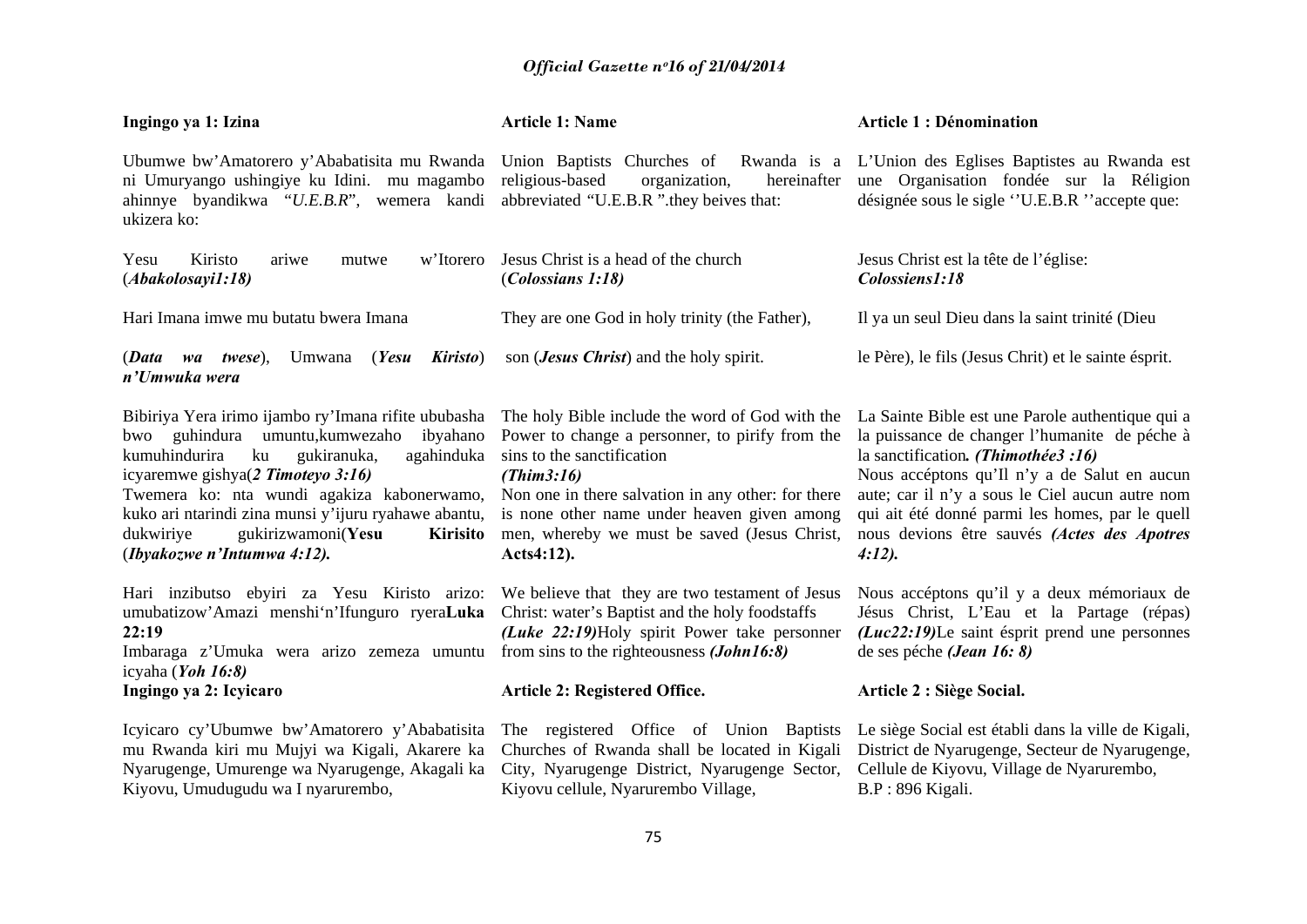| B.P 896 Kigali                                                                                                                                                                       | P.O Box 896 Kigali.                                                                                                                                                                                                    |                                                                                                                                                       |  |
|--------------------------------------------------------------------------------------------------------------------------------------------------------------------------------------|------------------------------------------------------------------------------------------------------------------------------------------------------------------------------------------------------------------------|-------------------------------------------------------------------------------------------------------------------------------------------------------|--|
| Gishobora kwimurirwa ahandi aho iri ho hose mu<br>gihugu byemejwe n'Inteko Rusange ku nshuro yayo<br>ya kabiri ku bwiganze bwa 2/3 by'abayigize.                                     | The registered may be transferred to any other II peut être transféré en toute autre Localité du<br>location within it once in country following a<br>two-third $(2/3)$ majority decision of the effective<br>members. | pays par décision de l'Assemblée Générale, à la<br>majorité des 2/3 des membres effectifs.                                                            |  |
| Ingingo ya 3: Aho uzakorera                                                                                                                                                          | <b>Article 3: Operate territory</b>                                                                                                                                                                                    | <b>Article 3 : Champ des Activites</b>                                                                                                                |  |
| Umuryango Ubumwe bw'Amatorero y'Ababatisita<br>mu Rwanda UEBR, ukorera mu gihugu cy'u<br>Rwanda hose.                                                                                | The organization shall operate on the whole<br>territory of Rwanda Country.                                                                                                                                            | U.E.B.R, exerce ses activités sur toute<br>l'étendue de Pays du Rwanda.                                                                               |  |
| Ingingo ya 4: Igihe                                                                                                                                                                  | <b>Article 4: Period of activities</b>                                                                                                                                                                                 | Article 4 : Periode de Travail.                                                                                                                       |  |
| bw'Amatorero<br>Igihe<br>Ubumwe<br>umuryango<br>y'Ababatisita<br>mu<br>Rwanda<br>ukora,<br>uzamara<br>ntigiteganyijwe.                                                               | The<br>organization<br>established<br>is<br>for<br>undetermined period.                                                                                                                                                | an La durée des activités de l'organisation n'est pas<br>déterminée.                                                                                  |  |
| Ingingo ya 5: Intego                                                                                                                                                                 | <b>Article 5: Mission</b>                                                                                                                                                                                              | <b>Article 5 : Mission</b>                                                                                                                            |  |
| Kunga abantu n'Imana no kwiyunga ubwabo,<br>ubutumwa<br>bwiza<br>binyuze mu<br>kwamamaza<br>bw'ijambo ry'Imana mu izina rya Yesu Kirisito<br>Umwana w'Imana n'Umukiza w'abari mu Isi | Reconcile the humanities<br>and God<br>then<br>themselves via the proclamation of God's word<br>in the name of Jesus Christ the son of God.                                                                            | Réconciliation entre l'humanité et l'eternelle de<br>même entre eux, à travers la parole de<br>l'éternelle au nom de Jésus Christ le Fils de<br>Dieu. |  |
| Ingingo ya 6: Icyerekezo                                                                                                                                                             | <b>Article 6: The Vision</b>                                                                                                                                                                                           | <b>Article 6: La Vision</b>                                                                                                                           |  |
| Kuzana impinduka nziza ku iterambere ry'umubiri,<br>ubugingo n'umwuka ku banyarwanda                                                                                                 | Bring the good's changes: physicaly, spiritually<br>development to the Rwandan.                                                                                                                                        | Contribuer au changement physique, la vie que<br>spirituel à la nation Rwandaise.                                                                     |  |
|                                                                                                                                                                                      |                                                                                                                                                                                                                        |                                                                                                                                                       |  |
| Ingingo ya 7: Ibikorwa by'umuryango                                                                                                                                                  | <b>Article 7: Organization's Activities:</b>                                                                                                                                                                           | Article 7: Les activités de l'organisation :                                                                                                          |  |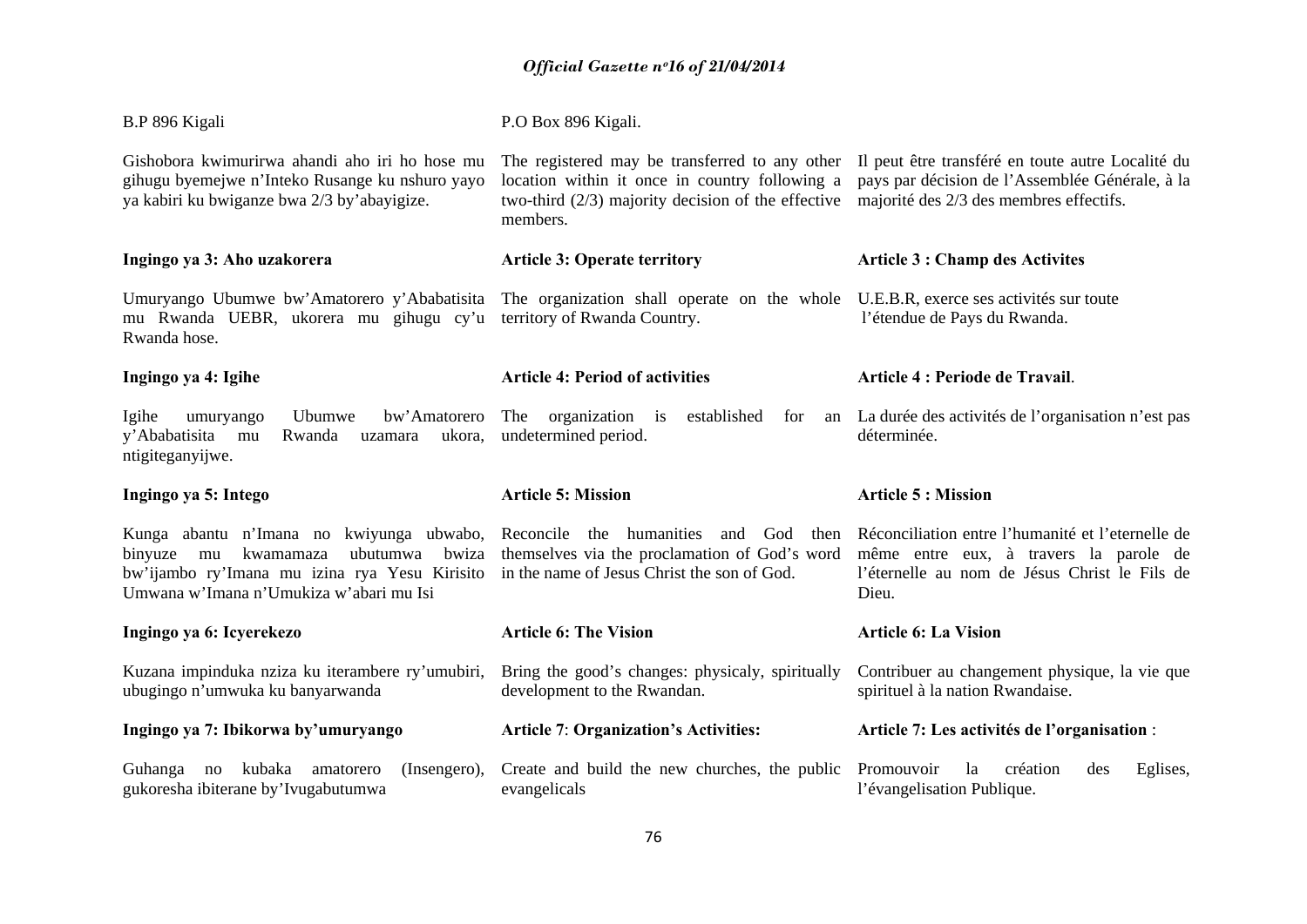| Gufasha abatishoboye, impfubyi n'abapfakazi kwita<br>k'uburezi n'ubuzima                                                                                                                                                                        | Support to vulnerable peoples, orphans and Porter des aides aux personnes<br>widowed woman Support to the Education,<br>Health.                                                                                                       | vulnérables, les orphélins est des<br>veuves Contribuer a l'Education, santé                                                                                                                                                               |
|-------------------------------------------------------------------------------------------------------------------------------------------------------------------------------------------------------------------------------------------------|---------------------------------------------------------------------------------------------------------------------------------------------------------------------------------------------------------------------------------------|--------------------------------------------------------------------------------------------------------------------------------------------------------------------------------------------------------------------------------------------|
| Ingingo ya 8: Abagenerwa bikorwa                                                                                                                                                                                                                | <b>Article 8: The Beneficies</b>                                                                                                                                                                                                      | <b>Article 8 : Les Bénéficiaires</b>                                                                                                                                                                                                       |
| Ni abantu bose bakeneye ubufasha, Itorero ribona ko All peoples to be help by organization assistance.<br>babukwiriye                                                                                                                           |                                                                                                                                                                                                                                       | Toutes personnes en bésoin d'être aidée a<br>l'assistance de l'Eglises                                                                                                                                                                     |
| Ingingo ya 9: Abanyamuryango                                                                                                                                                                                                                    | <b>Article 9: The members</b>                                                                                                                                                                                                         | <b>Article 9: Les Membres</b>                                                                                                                                                                                                              |
| Abanyamuryango ni abizera, bibumbiye mu ma<br>paruwasi atandukanye y'Ubumwe bw'amatorero<br>y'Ababatista mu Rwanda, yemewe n'inteko rusange<br>kubwiganze bw'amajwi ya 2/3.                                                                     | Members are believers that his/her/its<br>from<br>different parishes of Baptist Church organization<br>of Rwanda accepted by the assembly General has<br>the majority of 2/3                                                          | Les membres sont des croyants qui ses<br>regroupes dans des differents Paroisses, format<br>l'organisation des Eglises Baptistes au Rwanda<br>acceptés par l'Assemblée General a la majorité<br>$de\ 2/3$                                  |
| Ingingo ya 10: kuba umunyamuryango.<br>Gusinya amasezerano yemerera umuntu kuba<br>umunyamuryango wuzuye mu itorero<br>Kuba yiyemeza gukurikiza amahame shingiro<br>n'amategeko y'Itorero bigenga Umuryango                                     | Article 10: To be accepted as a member<br>To sign agreements guaranteeing you to be to be<br>member of organization in the church<br>To accept to his/her/its look up the believes the<br>organization's fundamental principals       | Articles 10: Etres accepté comme membre<br>Signé les accords vous garantissant d'être l'un<br>membres pour l'organisation dans<br>$(e)$ de<br>l'église<br>Acceptant de sa foix d'obéil les réglèments<br>fondamental de l'organisation.    |
| Ingingo<br>11:<br>Kwamburwa<br>ya<br>uburenganzirabwokuba umunyamuryango                                                                                                                                                                        | Article 11: Criteria to loss of member<br>Organisation                                                                                                                                                                                | Article 11: Critère pour perdre d'etre<br>memberdel'organisation                                                                                                                                                                           |
| Umunyamuryango, yamburwa uburenganzira bwe,<br>iyo yagaragaje imyitwarire mibi, inyuranyije<br>n'amahame<br>shingiro<br>n'amategeko<br>agenga<br>akagirwa inama n'ubuyobozi bwa<br>umuryango,<br>paruwasi, iyo atikosoye, icyo gihe bimenyeshwa | A member can loss the reason to be one of them,<br>if it doesn't succeed in accomplishing the<br>organization's fundamental criteria, after board<br>advice without no change the report will be<br>submitted to the General Assembly | Un membre peut perdre la raison d'être l'un<br>d'eux, s'il ne parvient pas d'accomplir les<br>réglèments fundamental de l'organisation, après<br>les conseil mentuel sans aucun changement le<br>rapport sont soumis a l'Assemblé Générale |

Inteko rusange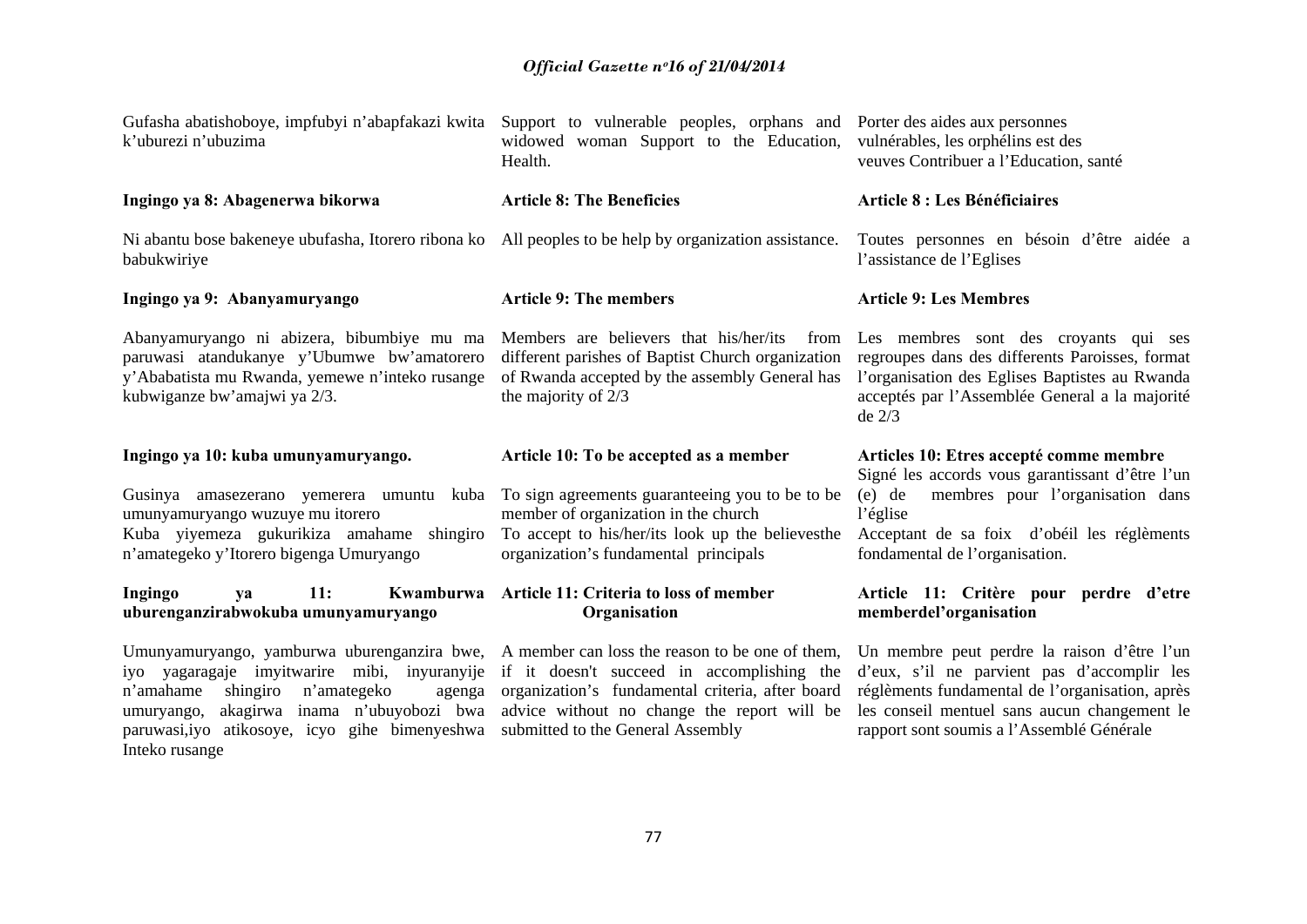| Ingingo ya 12: Umushumba mukuru<br>Uhagarariye umuryango                                                                                                                                                                                                                                                       | <b>Article 12: The herdspastor of Organization</b>                                                                                                                                                                                                                                                                                          | Article 12: Le Révérand Président de<br>l'organisation                                                                                                                                                                                                                                                                                  |
|----------------------------------------------------------------------------------------------------------------------------------------------------------------------------------------------------------------------------------------------------------------------------------------------------------------|---------------------------------------------------------------------------------------------------------------------------------------------------------------------------------------------------------------------------------------------------------------------------------------------------------------------------------------------|-----------------------------------------------------------------------------------------------------------------------------------------------------------------------------------------------------------------------------------------------------------------------------------------------------------------------------------------|
| a) Ibishingirwaho ngo atorwe                                                                                                                                                                                                                                                                                   | <b>Election criterious</b><br>a)                                                                                                                                                                                                                                                                                                            | a) Critères pour les élections                                                                                                                                                                                                                                                                                                          |
| Kuba ari umupasitori wujurijwe Inshingano, Afite<br>ubuhamya bwiza mu muryango<br>wa: UEBR,<br>Inyangamugayo, afite byibura<br>imyaka 30<br>y'Ubukure kandi atarengeje imyaka 65y'ubukure,<br>kuba ari inararibonye mu murimo                                                                                  | To be a full pastor onus, good testimony in<br>organization: UEBR, Blameless Person, 30years<br>maturation, not more than 65 years old, to be a<br>wise man,                                                                                                                                                                                | Etre Pasteur aux attributions complets, bonne<br>conduite dans l'organisation UEBR, un homme<br>sage, avoir 30ans de maturation, ne dépassant<br>pas 65ans de maturation, qui a l'expérience,                                                                                                                                           |
| Atorwa n'inama y'Ubutegetsi akemerwa n'inteko<br>rusange, atorerwa igihe (manda) cy'imyaka ine,<br>ntarenza manda ebyiri zikurikiranye                                                                                                                                                                         | He must be elect by the executive committee and<br>confirm by the General Assembly for the<br>mandate of four (4years) he will not take more<br>than two mandates,                                                                                                                                                                          | Il doit être élit par le Comite Exécutif approuve<br>par l'assemblée Générale pour un mandat de<br>quatre ans, pas plus de deux mandats<br>successives,                                                                                                                                                                                 |
| Iyo amaze gutorwa asimbuzwa indi ntumwa mu<br>rurembo, yaturutsemo,                                                                                                                                                                                                                                            | After to be elect he must be replaced by another<br>person in the origin Region,                                                                                                                                                                                                                                                            | Après avoir être élit, doit être remplacé par un<br>autre dans la région d'origine,                                                                                                                                                                                                                                                     |
| Nta nama nimwe umukuru uhagarariye umuryango<br>ahezwamo keretse imwigaho mu gihe hari ibyaha<br>yakoze byurukozasoni                                                                                                                                                                                          | Organization's chairman will be in every<br>meeting except the lasciviousness sins accused to<br>her.                                                                                                                                                                                                                                       | Le président Il doit être présent dans chaque<br>réunion à l'exception de l'accusation préjugée.                                                                                                                                                                                                                                        |
| b) Inshingano ze:                                                                                                                                                                                                                                                                                              | b) Responsibilities                                                                                                                                                                                                                                                                                                                         | b) Les responsabilités.                                                                                                                                                                                                                                                                                                                 |
| Ayobora inteko rusange,<br>inama y'Ubutegetsi<br>n'inama ya Biro nyobozi ya<br>Niwe uhagarariye umuryango imbere y'amategeko,<br>Leta n'indi miryango<br>Niwe usinya amasezerano hagati y'umuryango<br>n'indi miryango mu izina rya UEBR<br>Niwe utanga uburenganzira (Procuration) ku<br>makonti yose ya UEBR | To chaired the General Assembly, executive<br>committee and the Board Director committee, he<br>is the chairman of organization in Lows state<br>and other organizations,<br>In the name of UEBR, he sign the agreement<br>between organization UEBR<br>and other<br>organizations, He proffer the order to all UEBR'S<br>financial record, | Diriger l'Assemblée Générale, le comité<br>exécutif, le conseil d'administration<br>Il est le representant de l'organisation au niveau<br>de la loi et autres organisations, Il signe les<br>accords entre l'organisation et les autres<br>organisations au nom de l'UEBR, Il donne le<br>droit aux comptes<br>de l'UEBR (Procuration), |
| Ashinzwe kugenderera amatorero no gukemura                                                                                                                                                                                                                                                                     | To visit the churches and contribute to the<br>emergency problems with Board<br>churches'                                                                                                                                                                                                                                                   | Visiter les églises et résoudre des problèmes<br>urgents<br>comité<br>du<br>conseil<br>avec<br>un                                                                                                                                                                                                                                       |
|                                                                                                                                                                                                                                                                                                                | $\sim$ $\sim$                                                                                                                                                                                                                                                                                                                               |                                                                                                                                                                                                                                                                                                                                         |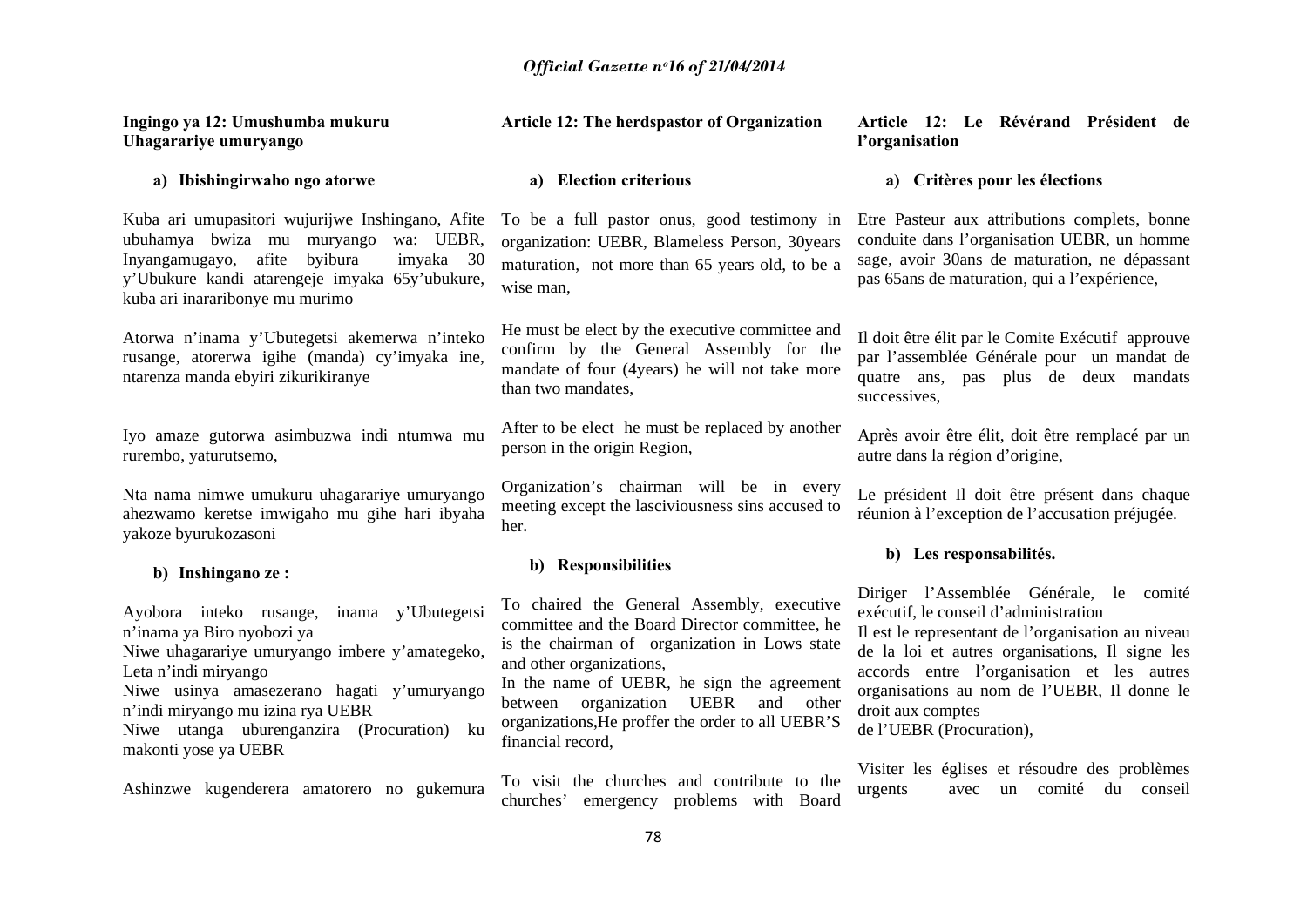| ibibazo bimwe byihutirwa bibangamiye amatorero Director Committee,<br>afatanyije Na Biro nyobozi                                                                                                                                             |                                                                                                                                                                                                                                                                                                    | d'administration,                                                                                                                                                                                                                     |
|----------------------------------------------------------------------------------------------------------------------------------------------------------------------------------------------------------------------------------------------|----------------------------------------------------------------------------------------------------------------------------------------------------------------------------------------------------------------------------------------------------------------------------------------------------|---------------------------------------------------------------------------------------------------------------------------------------------------------------------------------------------------------------------------------------|
| Ayobora imirimo ijyanye no kwimika abapasitori To chaired the activities to elect the<br>afatanyije na Biro nyobozi ya UEBR.                                                                                                                 | Pastors<br>with the Board Director Committee,                                                                                                                                                                                                                                                      | Il dirige les cérémonies de la sélection des<br>le<br>comite<br>du<br>conseil<br>pasteurs<br>avec<br>d'administration,                                                                                                                |
| Akora gahunda y'inama y'Ubutegetsi n'iy'inteko<br>rusange afatanyije na Biro nyobozi                                                                                                                                                         | To plan the agenda of executive committee, the Il organise l'ordre des jours pour le comité<br>Director<br>General Assembly<br>with Board<br>Committee,                                                                                                                                            | Exécutif et l'assemblée Générale a la présence<br>du C. d'administration                                                                                                                                                              |
| y'imirimo<br>n'iy'inama<br>Atanga<br>raporo<br>ye<br>y'Ubutegetsi imbere y'inteko rusange                                                                                                                                                    | To submit the activities report and the executive Il donne les rapports des ses activités et du<br>committee to the General Assembly                                                                                                                                                               | comite exécutif a l'ressemblée Générale,                                                                                                                                                                                              |
| Ashinzwe kubera maso imibereho n'imigendekere To be careful of organization good progress,<br>myiza y'umuryango                                                                                                                              | development,                                                                                                                                                                                                                                                                                       | Il est le veilleur de la bonne exécution des<br>activités de l'organisation,                                                                                                                                                          |
| Yubahiriza imyizerere, imyemerere,<br>amategeko<br>n'amabwirizaby'Umuryango                                                                                                                                                                  | To venerate the organization believes, undertake<br>and guidelines,                                                                                                                                                                                                                                | Il respecte la croyance et les responsabilités de<br>l'organisation,                                                                                                                                                                  |
| bikorwa<br>ibyemejwe<br>Ashyira<br>n'inama<br>mu<br>z'umuryango                                                                                                                                                                              | To implement the activities of the organization Mettre en exécution les décisions des réunions<br>meetings of UEBR,                                                                                                                                                                                | de l'organisation UEBR,                                                                                                                                                                                                               |
| Afatanyije n'inama ya Biro nyobozi, ashyiraho<br>abakozi b'imirimo, abakuru b'indembo n'abayobozi<br>b'ibigo by'Itorero                                                                                                                      | In collaboration with Board Committee, he<br>confirms the workers, the Region's Leaders and<br>the UEBR's colleges Directors                                                                                                                                                                       | En collaboration avec le bureu d'Admnistration,<br>nomme les employés, les regionaux et les<br>Directeurs des ecoles                                                                                                                  |
| <b>N.B</b> : Mugihe adashoboye kuboneka, bitewe<br>nshingano<br>izi<br>zisigaranwa<br>n'impamvu,<br>n'umwungirije wambere, mugihe nawe atabashije<br>kuboneka, zisigaranwa n'umwungiriza we wa kabiri,<br>kugera abonetse agakomeza imirimo. | N.B: To his/her/its absence this responsibilities<br>remainder has the disposition of his/her/its first<br>helper, grandma has the absence of this one, and<br>the responsibilities sound has the hand of<br>his's/her's/its's second helper until the return for<br>his's/her's/its's activities. | N.B: A son absence, ses responsabilités reste a<br>la disposition de son premier assistant, de meme<br>a l'absence de celui-ci, les responsabilités son a<br>la main de son deuxième assistant jusqu'au<br>retour pour ses activités. |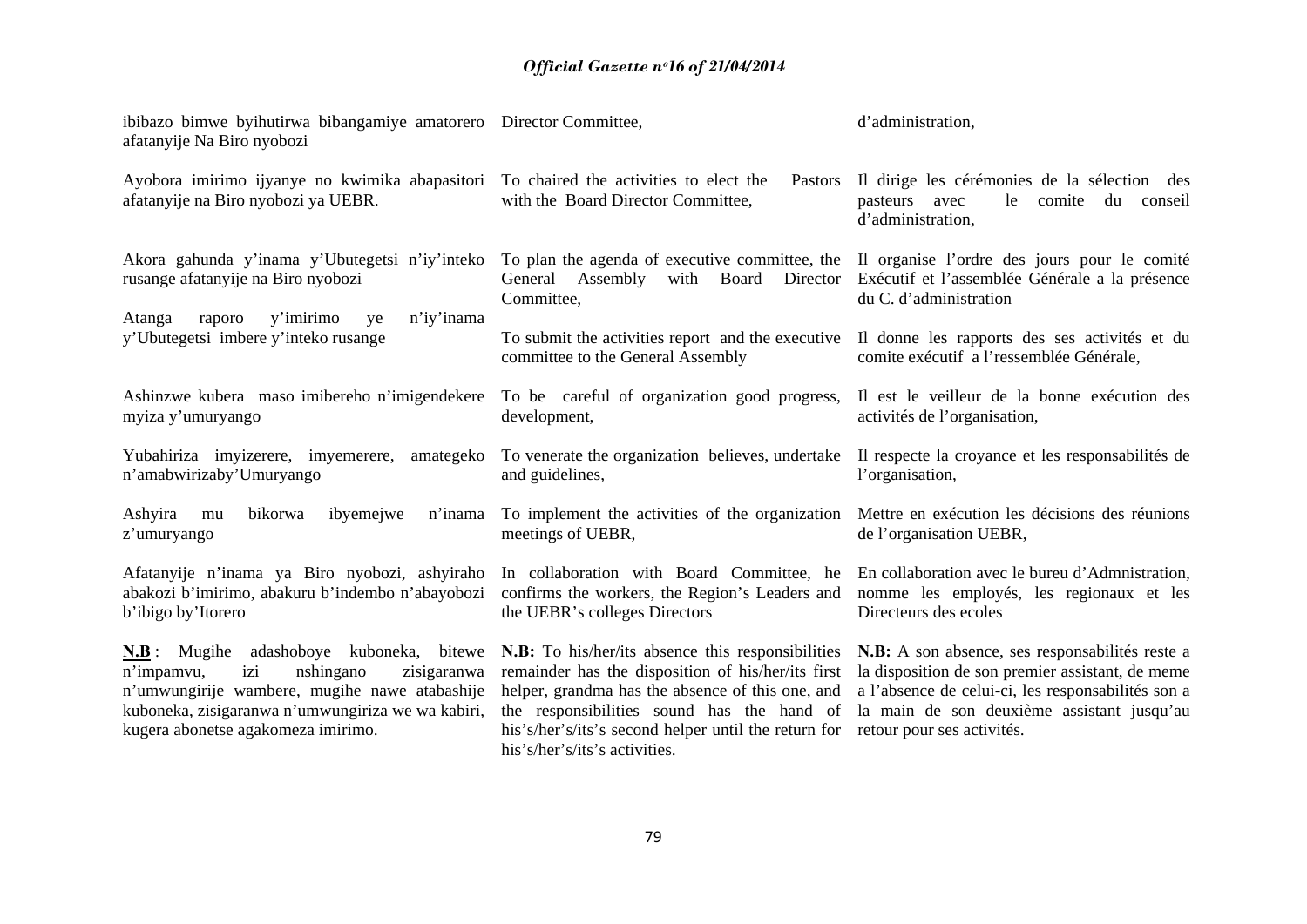**c) To loss of leadership.** 

#### byatuma akatirwa, muricyo gihe Inteko rusange ordinary session or extraordinary General isanzwe cyangwa idasanzwe imuhagarika manda ye Assembly, stop her as mandate incomplete. itarangiye **Ingingo ya 13: Ubunyamabanga nyubahirizabikorwa**. **a) Uko ashyirwaho**  Ashyirwaho n'Inama ya Biro nyobozi, akemezwa He nominate by the Board Committee, to be Il est nommé par le conseil d'Administration <sup>n</sup>'inama y'Ubutegetsi Agomba kuba afite Ubuhamya bwiza Iyo adakora imirimo ye neza, ahagarikwa na Biro yobozi hakurikijwe amategeko agenga abakozi. **b) Inshingano ze**  Ashinzwe kwandika inzandiko zose zigendanye In charge to writing the organization's letters Le secrétaire exécutif chargé d'écrire des lettres <sup>n</sup>'imirimo y'umuryango no kuzishyira kuri gahunda **Article 13: Executive Secretary a) To be Executive Secretary**  confirm by the Executive committee, Good testimony is obligatory He will be dismiss the work by the Board S'il ne réalise pas correctement ses obligations, Director committee refer to the workers Laws. **b) Responsibilities**  for activities and make it order, prend la décision de lui stopper sans entendre la fin du mandat. **Article 13: secrétaire Exécutif a) Etre Secretaire Exécutif**  pour être confirmé par la comite exécutive. le conseil d'administration prend la décision de lui faire suspendre selon la loi des employés. **b) Les responsabilités**  en rapport avec les activités de l'organisation et

by'Umuryango ashinzwe kuzigama amabanga officeIn charge to store the job's secrets, y'akazi

**c) Uko yamburwa inshingano.** 

<sup>n</sup>'ingengabitekerezo ya Jenocide n'ibindi byaha

Ubusambanyi. Ubusinzi no

Ashinzwe gushyingura neza inyandiko zose <sup>z</sup>'ubunyamabanga

Atanga raporo y'imirimo ye k'umukuru uhagarariye; umuryango

Igihe umuyobozi yakoze ibyaha by'Urukozasoni: Lasciviousness acts:

Adulter, drunkenness, Genocide ideologie and other acts of sins to be imprisonment, in that the

jobs,

chairman,

#### **c) Criteres pour perdre la qualité (Leader)**.

En cas d'un dégât déshonorables : l'adulateur, qui n'a pas l'idéologie du Génocide, et d'autres pêchés semblables dans ce cas la session ordinaire ou extraordinaire

Avoir des bonnes conduites c'est obligatoire

Ashinzwe imirimo ya buri munsi yo mu biro In charge daily activities in the organization Il est chargé des activites journalières du Bureau leurs mettre en ordre

de l'organisation et arder les secrets du travail Il est également responsable de la mise en ordre les archives de l'organisation

In charge to store every documents refer to the Il donne les rapports au président de l'organisation

Submit the activities report to the organization Accomplicssement des décisions des activités signé par l'Assemblé Générale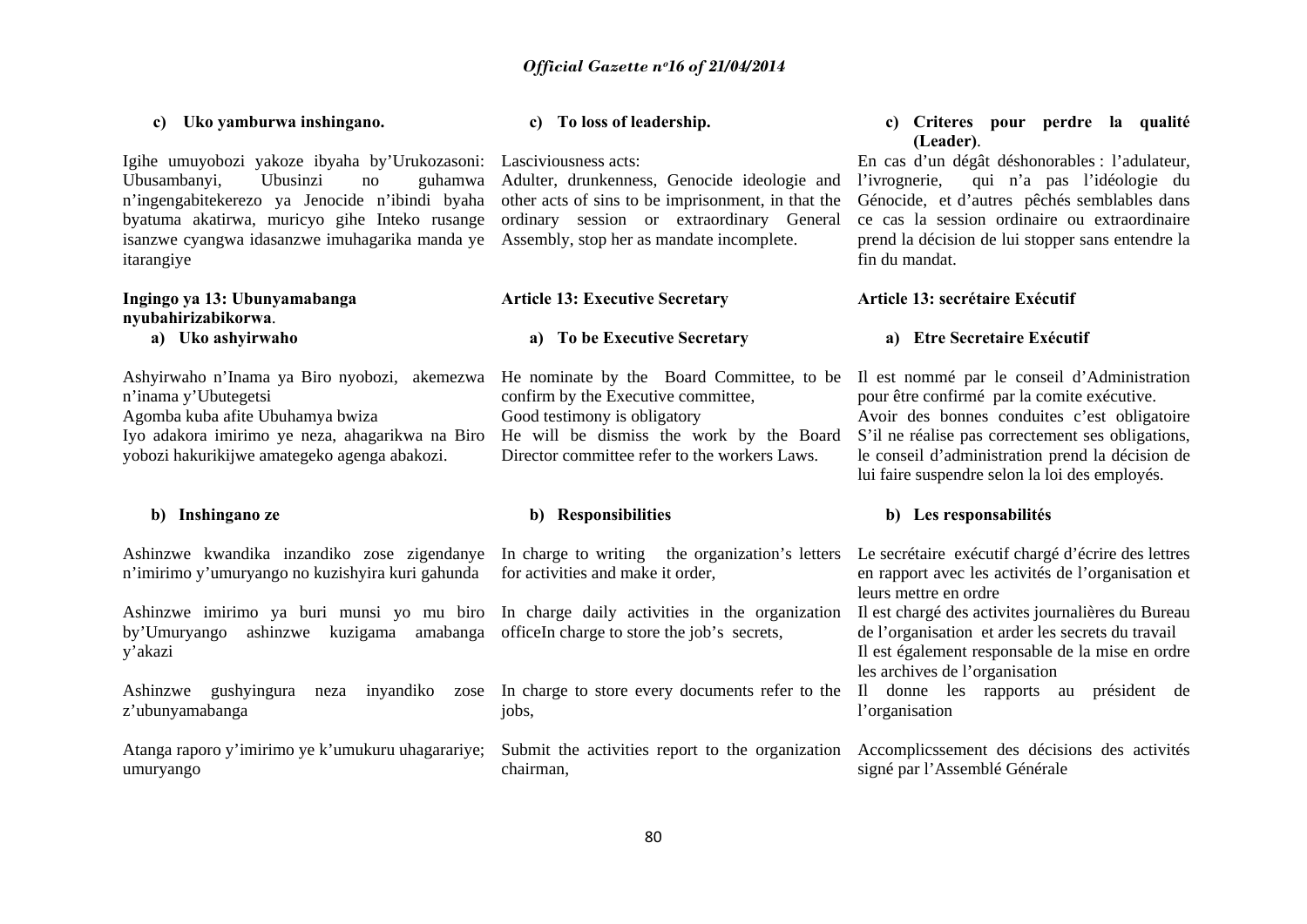Ashinzwe gusohoza ibyategetswe n'inama y'Ubutegetsi n'inteko rusange

In charge to submit the executive committee and the General Assembly ordinate

**ORGANISATION AND FUNCTIONING.** 

**UMUTWE WA II: IMITERERE Y'INZEGOZ'UBUYOBOZI.** 

#### **Ingingo ya 14: Inzego z'ubuyobozi:**

- **-** Urwego rw'Inteko rusange
- Urwego rw'Inama y'ubutegetsi
- Urerwo rw'Ivugabutumwa
- Urwego rw'Ubugenzuzi bw'Imari
- Urwego rukemura amakimbirane

#### **a) Urwego rw'Inteko rusange**

Nirwo rwego rukuru rw'Umuryango, rugizwe:

- Umukuru w'Umuryango
- Abamwungirije: uwambere n'uwakabiri
- Umubitsi w'umuryango
- Uhagarariye Aba pasitori mu nama
- Aba Pasitori bose bayobora ama Paruwasi ya UEBR
- Uhagarariye ivugabutumwa
- Uhagarariye abari n'abategarugori
- Uhagarariye urubyiruko muri UEBR
- Uhagarariye aba Misiyoneri

# **b) Urwego rw'Ubutegetsi**

Nirwo rwego nshingwabikorwa rw'umuryango, rugizwe:

- Abagize Biro nyobozi
- Abakuru b'indembo
- Uhagarariye ivugabutumwa

### **Article 14: The organs are as follows:**

- **-**The General Assembly organ
- Executive Committee organ
- Evangelism organ
- Internal Auditing organ
- Conflicts resolution organ

# **a) Members of General Assembly Organ**

The general assembly is the supreme organ of the L'Assemblée Générale est l'organe suprême de organization UEBR, composed of:

- **-**Organization President
- First Deputy of organization
- Second Deputy of organization
- Dean of the Pastors
- The Parishes Pastors
- Evangelism's Leader
- wemen leader of organization
- Youth Leader of organization
- Missionaries Leader

#### **b) The Executive committee organ**

It is the organ charged of activities, composed by:

- **-**Board Committee
- Region leaders
- Evangelism's Leader

#### **CHAPTER II: PATTERN OF CHAPITRE II. DE L'ORGANISATION ET DE L'ADMINISTRATION.**

#### **Article 14: Des organes UEBR sont:**

- L'organe de l'Assemblée Général,
- L'organe du Comité Exécutif,
- L'organe de l'évangélisation
- L'Organe de Commissariat auxComptes
- L'Organe de Gestion de conflits.

#### **a) Membres de l'Assemblée General.**

l'organisation UEBR, compse par:

- Président de l'organisation
- Prémier vice président
- Deuxième vice président
- Doyen de Pasteurs
- Pasteurs des Paroisses
- Charge de l'evangelisation
- Femme représentant les autres
- Jeune représentant les autres
- Missionnaire representant les autres

#### **b). L'organe du comité Exécutif**

C'est l'organe chargé des activités, composé par :

- **-**Comité d'Administration
- Les Régionaux
- Charge de l'evangelisation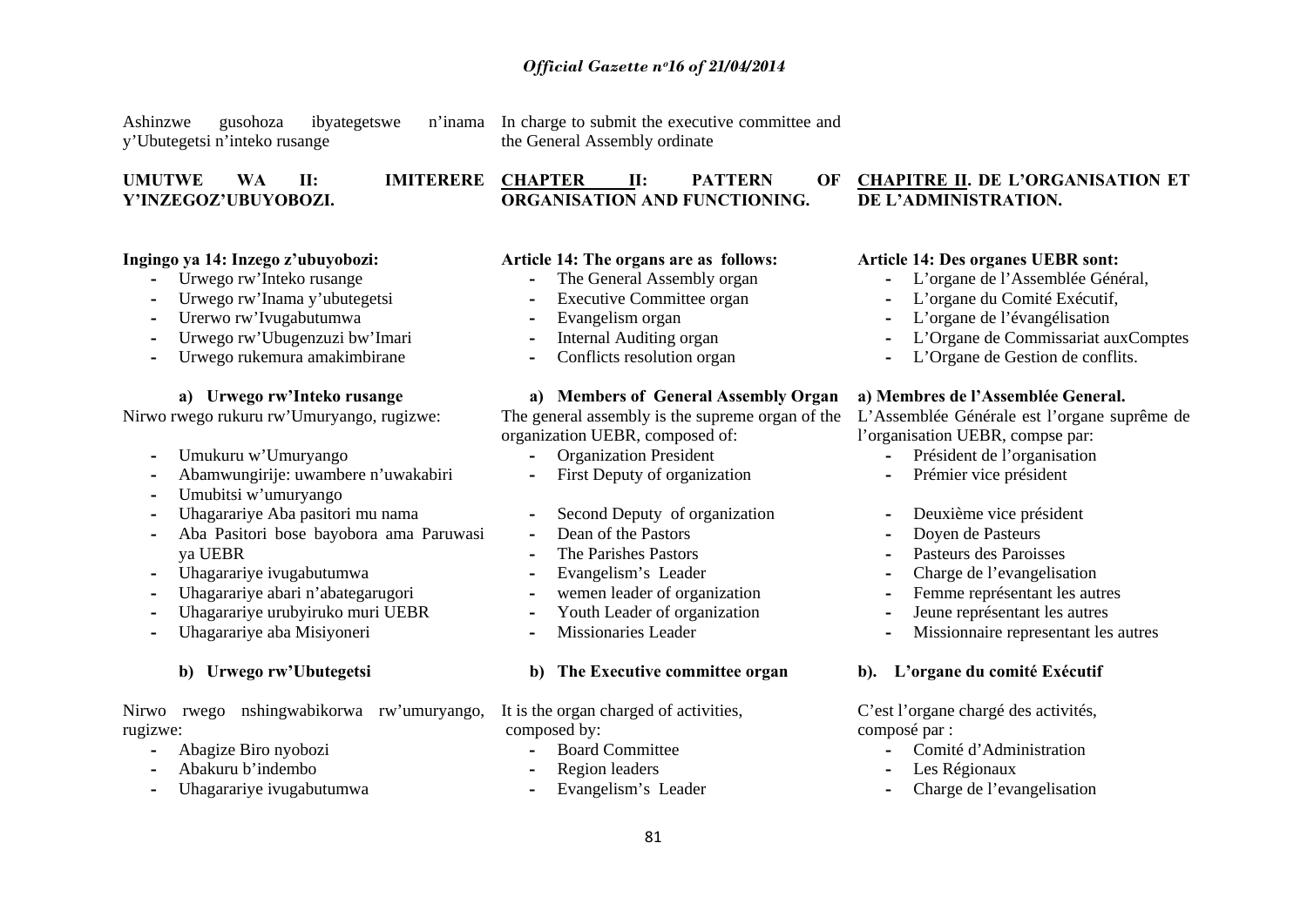- Uhagarariye abari n'Ababategarugori
- Uhagarariye urubyiruko muri UEBR
- Uhagarariye aba misiyoneri

**N.B:** Muri uru rwego rugize inama y'ubutegetsi, **N.B:** In this organ of Executive committee, there rukubiyemo, Inama ya Biro nyobozi,abayigize nibo bajyanama b'imena b'umushumba mukuru <sup>w</sup>'umuryango, abiyambaza igihe cyose bibaye ngombwa:

- **-** Umushumba mukuru ariwe muvugizi
- Abamwungirije babiri
- Umubitsi w'umuryango
- **-** Umupasitori uhagarariye abandi muriyi nama
- Umu misiyoneri uhagarariye abandi
- Ushinzwe ivugabutumwa

### **Ingingo 15. Uburyo Inteko rusange Itumizwa no mu gihe habaye Icyuho cy'ubuyobozi**

Inteko Rusange iterana rimwe mu mwaka mu gihe gisanzwe, ishobora no guterana mu gihe kidasanzwe iyo bibaye ngombwa,itumizwa kandi ikayoborwa <sup>n</sup>'umuyobozi w'Umuryango

<sup>n</sup>'umwungirije:wa mbere

Iyo atabonetse itumizwa ikana yoborwa <sup>n</sup>'umwungiriza we wa kabiri

- wemen leader of organization
- Youth Leader of organization
- Missionaries Leader

include the Admnistration commettee, they are the advises adjacent of representative of the organization, he/it is ivited as well as necessity:

- Representative of the organization
- The two vice President
- Treasurer
- murivi Dean of Pastors
	- Representative of Missionaries
	- The loaded of evangelism

# **Article 15: To bespeak the General Ordinary without leaders**

The General Assembly shall meet in an ordinary L'Assemblée Générale se réunit en session session once a year and in an extraordinary session as often as necessary, invited by representative

Iyo adahari itumizwa ikana yoborwa In case of unavailable, the first depity shall will A son absence la réunion peut être convoquée convened and chaired the meeting

- Femme representant les autres
- Jeune représentant les autres
- Missionnaire représentant les autres

**N.B:** Dans cet organe du comite executive, y inclit le comite d'Admnistration, les compses <sup>c</sup>'est sont des conseilles limitrophe de representant de l'organisation, il sont ivités a chaque la nécessité:

- Représentant de l'organisation
- **-** Deux vices Président
- Tresorier
- Doyen des Pasteurs
- Représentant de Missionnaires
- Le chargé de l'évangelisation

#### **Assembly in Ordinary session and non Général dans une session ordinaire comme Article 15: Convocation de l'Assemblée session extraordinaires**

ordinaire une fois l'an et en session extraordinaires autant de fois que de besoin, en convocation par le Président

par le prémier vice-Président et préside l'Assemblée Générale

 In case of unavailable, the Second depity shall A son absence la réunion peut être convoquée will convened and chaired the meeting par le deuxième vice-Président

Iyo bombibatabonetse, itumizwa kandi ikayoborwa In case of the two depities the meeting upon a A l'absence pour les deux vices-prédent, le <sup>n</sup>'Umupasitori uhagarariye abandi mu nama ya Biro request by a Leader of pastors (Dean) and pasteur Doyen des autres Pasteurs convoque et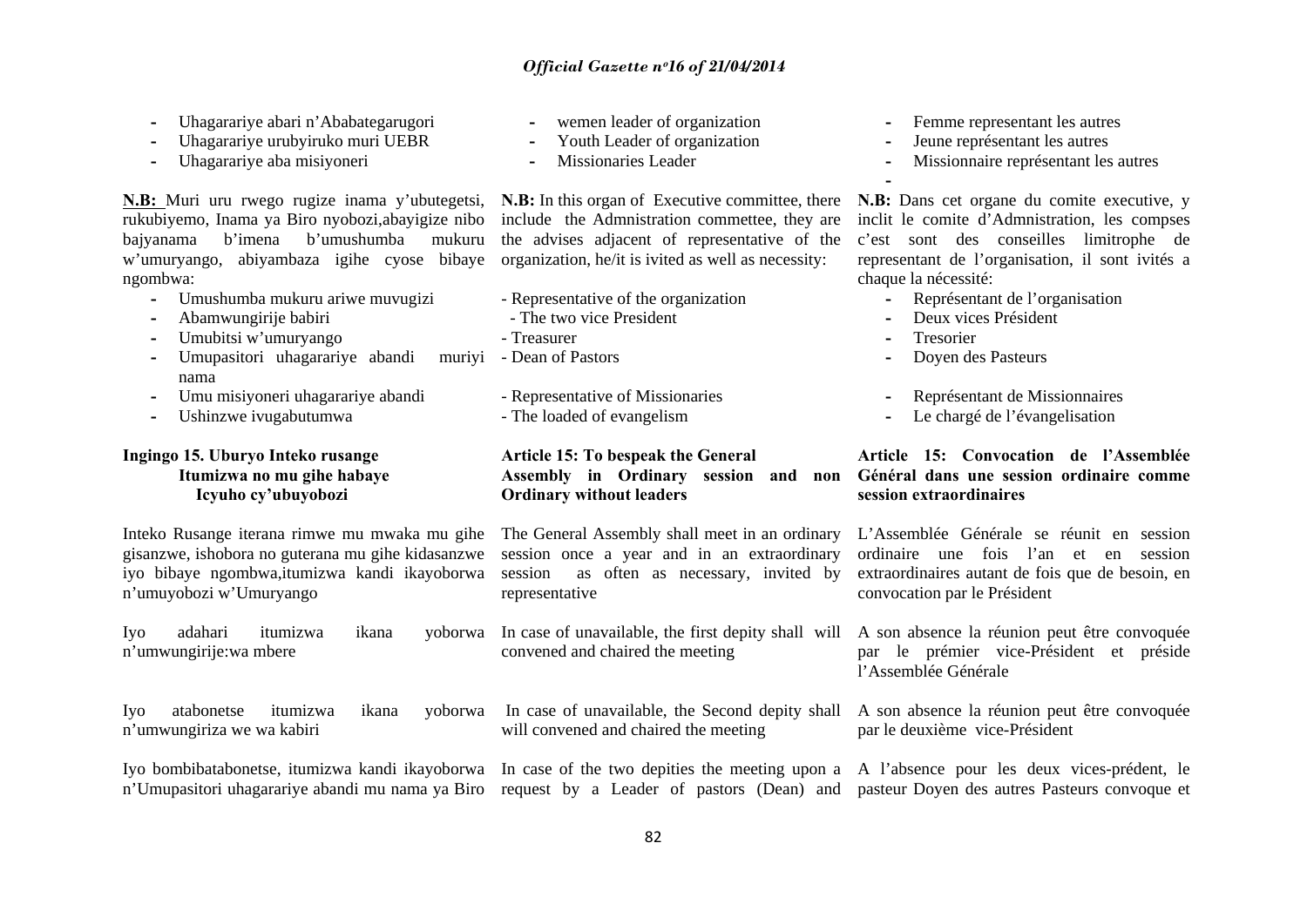nyobozi(Doyen)

#### **Ingingo ya 16. Uburyo ibyemezo bifatwa mu nteko rusange**

Ibigomba gusuzumwa mu Nama isanzwe cyangwa idasanzwe bitegurwa n'Inama y'Ubutegetsi bikemezwa n'Inteko Rusange. Impaka zigibwa kubiri kumurongo w'ibyigwa gusa. Iterana nibura hari 2/3 by'Intumwa zivuye mu ma paruwasi y'Ubumwe bw'Amatorero y'Ababatisita mu Rwanda ibyo 2/3 nibyo bifata icyemezoku bigomba gushyirwa mu bikorwa

# **Ingingo ya 17. Inyandikomvugo y'Inteko Rusange**

Inyandikomvugo y'inama ishyirwaho umukono <sup>n</sup>'umwanditsi hamwe n'Umuyobozi w'umuryango

#### **Ingingo ya 18 Ububasha bw'Inteko Rusange**

Inteko rusange ifite ububasha bwo: Kwemera no guhindura amategeko shingiro <sup>n</sup>'amategeko ngengamikorere agenga Ubumwe bw'Amatorero y'Ababatisita mu Rwanda Kwemeza ingengo y'imari y'umuryango na za raporo z'imirimo y'umuryango Kwemeza za Paruwasi nshya Ibigejejweho n'Inama y'Ubutegetsi. cyangwa igahakana itorwa ry'abayobozi

Kwemeza iseswa ry'Umuryango no kugena aho umutungo usigaye ujya havanyweho imyenda

chaired it

#### **Article 16: The decision shall be taken (G.A)**

Decisions of ordinary session once a year and in an extraordinary shall be prepared by the executive committee, to be confirmed by General Assembly. The discussion would be on agenda only taken upon a two- third (2/3) majority vote of effective members the vote could be accepting in the members of delegation from every parish paroisses afin de prendre des décisions final. on 2/3 and take the final decision.

# **Article 17**: **Minutes (G.A)**

The Minutes shall be signed by the president of organisationand the writer of the Minites.

#### **Article 18: The general Assembly's powers Article 18: Le pouvoir de l'Assemblée are**

The general Assembly's powers are:

To adopt, approve and modify the constitution and the internal rules and regulations of organisation

To determinethe Budget, report and activities of organization,

To determine the new Parishes,

Given by the Executive Committee, affirm or disaffirm the election of the lears

> To dissolve the organization and to determine the new address of organization after pay the debts,

préside l'Assemblée Générale.

#### **Article 16: Prise de décisions (C.A)**

L'ordre du jours dans la réunion ordinaire que extraordinaire sont organisé par le comité executif pour être confirmer dans l'Assemblee Generale. Des discussions sontrespéctivement al'ordre du jours seulement, se reunissent ala présence de 2/3 de membresdélegués par des

### **Article 17: Procès Verbal(C.A)**

Le Procès Verbal de la réunion est signé par le raporteur et le président de l'Organisation (UEBR)

# **Général**

Les pouvoirs de l'Assemblée Générale:

Adoption et modification des statuts et du réglèment d'ordre intérieur de l'organisation (UEBR),

la confirmation du budget et le rapport des activités de l'organisation,

Confirmer le nouveaux Paroisses,

Récommander par le conseil executive comffirme ou refuse les elections des administrateurs,

Dissolution de l'organisation et l'orientation du patrimones restants, après la payement des dettes,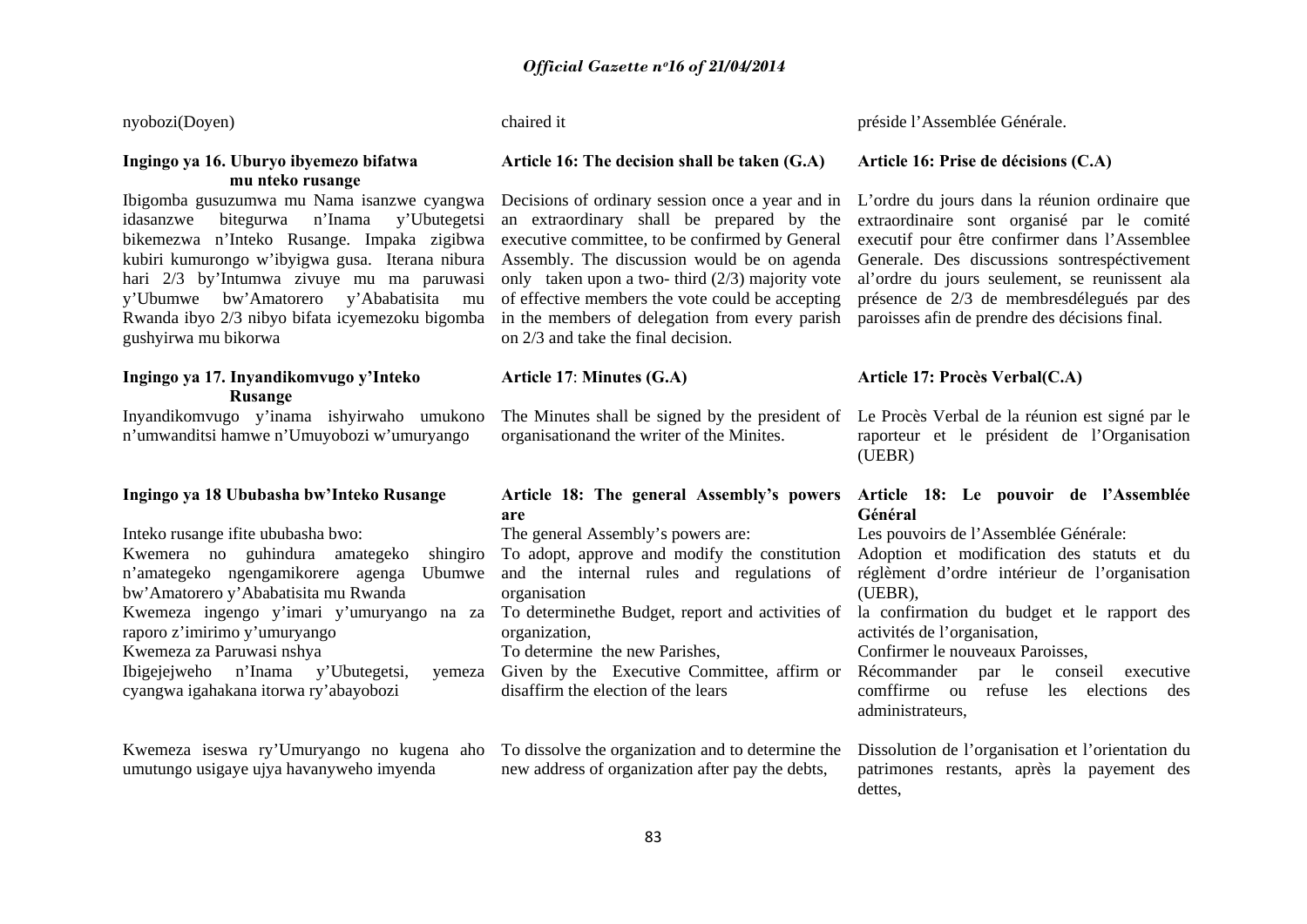| Kwemeza impano n'indagano by Umuryango.                                                                                                                                   | To accept donations and bequest of organization.                                                                                                                        | Approbation des dons et les héritages pour<br>l'organisation.                                                                                             |
|---------------------------------------------------------------------------------------------------------------------------------------------------------------------------|-------------------------------------------------------------------------------------------------------------------------------------------------------------------------|-----------------------------------------------------------------------------------------------------------------------------------------------------------|
| Abakuru b'Indembo nta manda bagira,<br>$N.B$ :<br>bashyirwaho n'umushumba<br>mukuru<br>afatanyije<br>n'Inama ya Biro nyobozi.                                             | N.B: The regionals don't have a determined<br>period mandate, it rather they are named by the<br>president in collaboration<br>with the od<br>administration committee. | N.B: Les régionaux n'ont un délain déterminé<br>du mandate plutôt ils sont nommés par le<br>président en collaboration avec le comité<br>d'admnistration. |
| Ingingo ya 19 Uburyo inama y'Ubutegetsi<br>Iterana n'uyitumiza                                                                                                            | Article 19: To invite the executive committee                                                                                                                           | Article 19: Réunisse ment du comité Exécutif                                                                                                              |
| Inama y'Ubutegetsi iterana kabiri mu mwaka mu<br>nama yayo isanzwe ariko ishobora guterana igihe<br>cyose bibaye ngombwa                                                  | The Executive Committee, shall meet in an<br>ordinary session once a year and in<br>an<br>extraordinary session as often as necessary,                                  | Le comite Executif se réunissent en session<br>ordinaire deux fois par an, et en se<br>extraordinaire autant de fois que de besoins,                      |
| Itumizwa kandi ikayoborwa n'Umushumba mukuru<br>w'Umuryango mu nama yayo isanzwe n'idasanzwe                                                                              | invited by representative and chaired the meeting                                                                                                                       | La reunion est convoquée par le représentant et<br>l'admnistré                                                                                            |
| atabonetse<br>itumizwa<br>ikayoborwa<br>kandi<br>Iyo<br>n'umwungirije wa mbere                                                                                            | In case of unavailable, the first depity shall will Il est convoqué et présidé par son premier $(1er)$<br>convened and chaired the meeting                              | vice-président                                                                                                                                            |
| Iyo nawe atabonetse itumizwa kandi ikanayoborwa<br>n'umwungirije wa kabiri                                                                                                | In case of unavailable, the Second depity shall<br>will convened and chaired the meeting                                                                                | Il est convoqué et présidé par son deuxième<br>$(2eme)$ vice-président                                                                                    |
| Abo bose batabonetse itumizwa kandi ikana<br>yoborwa n'umupasitori uhagarariye<br>abandi ba<br>pasitori mu nama ya Biro nyobozi                                           | In case of the two depities the meeting upon a<br>request by a Leader of pastors (Dean) and<br>chaired it                                                               | A l'absence simultanée, il est convoqué par un<br>pasteur doyen des pasteurs dans Conseil<br>d'Administration,                                            |
| Ingingo ya 20: Inyandiko-mvugo                                                                                                                                            | <b>Article 20: Minutes</b>                                                                                                                                              | Article 20: Procès verbal                                                                                                                                 |
| Inyandiko-mvugo<br>ishyirwaho<br>umukono<br>n'umwanditsi hamwe n'Umuyobozi<br>w'Inama<br>y'ubutegetsi kandi ibikubiyemo bigashyirwa mu<br>bikorwa n'inama ya Biro nyobozi | The Minutes shall be signed the writer and the<br>chairman of executive Committee, the resultants<br>will be administrated by the admnitration<br>committee             | Le Procès Verbal de la réunion est signé par le<br>raporteur et le président de la réunion pour être<br>admnistré par le comité d'admnistration.          |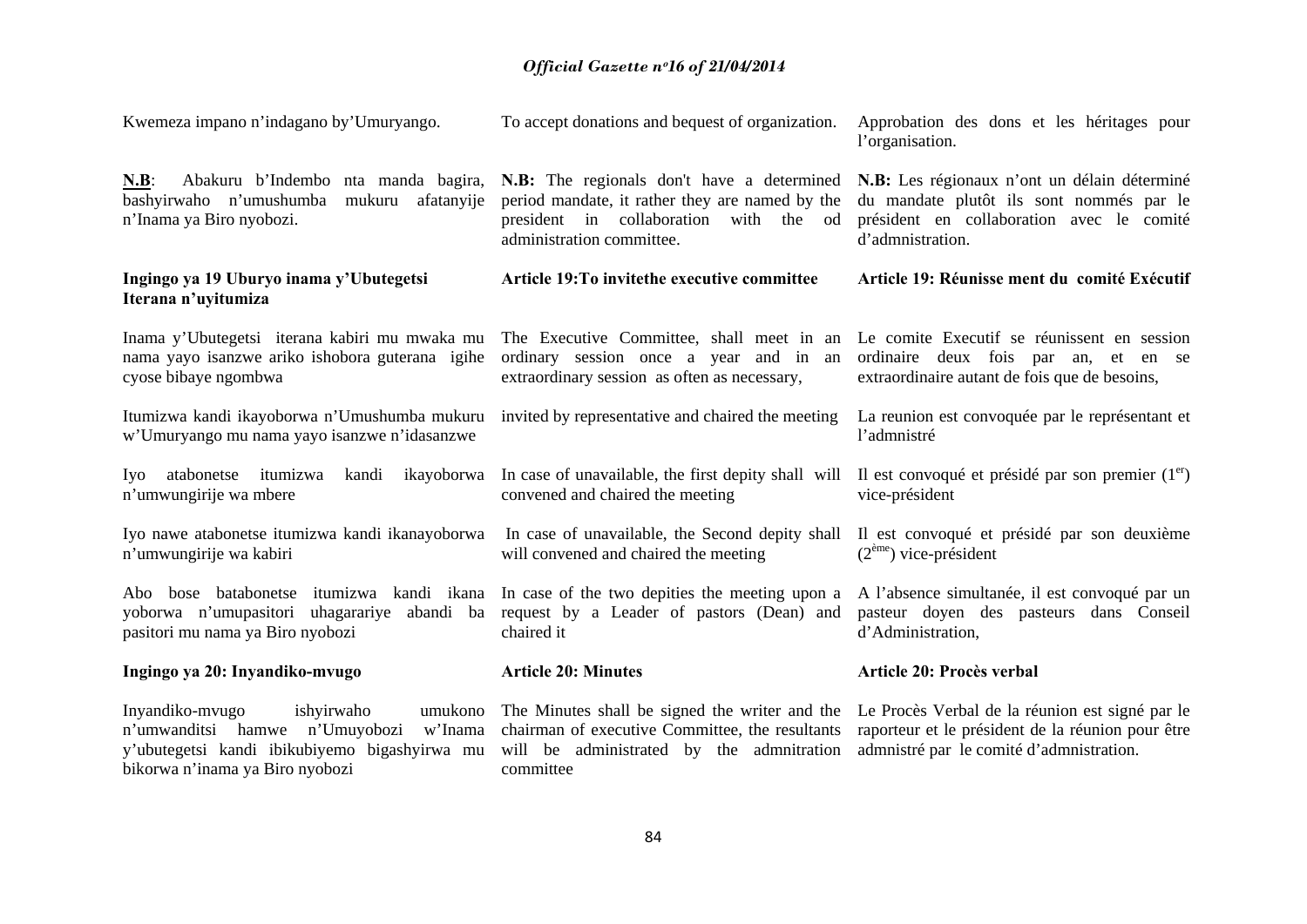| Ingingo ya 21: Inshingano z'Inama<br>y'Ubutegetsi                                                                                                                                                  | Article 21: Executive committee is in<br>Charge                                                                                                                                                                                                   | Article 21: Les engagements du comité<br>Exécutif                                                                                                                                                            |
|----------------------------------------------------------------------------------------------------------------------------------------------------------------------------------------------------|---------------------------------------------------------------------------------------------------------------------------------------------------------------------------------------------------------------------------------------------------|--------------------------------------------------------------------------------------------------------------------------------------------------------------------------------------------------------------|
| Itegura gahunda rusange y'ibikorwa by'umuryango<br>ikabishyikiriza Inteko Rusange.                                                                                                                 | To prepare the General policy of the organization<br>and submit the same to the General Assembly.                                                                                                                                                 | Préparer les orientations des activités de<br>l'organisation<br>à l'assemble<br>et soumettre<br>générale.                                                                                                    |
| Iha ububasha Inama ya Biro nyobozi bwo kwimika<br>abapasitori ku<br>no guhindurira<br>matorero no<br>gukemura ibindi bibazo byihutirwa bitategereza<br>Inamay' Inteko Rusange.                     | Accord the competent the Executive Committee<br>to establish and obrogate the Pastors to ather<br>Parish, to set the emergency problems expect the<br>General Assembly,                                                                           | Accordé le Comité Exécutif le pouvoir de nomé<br>et transferer les Pasteurs aux Paroisses d'autres<br>pour resoudre des problemes d'urgence sans<br>attendre l'Assamblée Générale.                           |
| Bibaye ngombwa ishyiraho za komisiyo zikora In needs, they make the activities commissions<br>imirimo ku gira ngo ishobore gushyira mu bikorwa<br>ibyemejwe n'inteko rusange.                      | for administrate the obligation of General<br>Assembly.                                                                                                                                                                                           | Créer les commissions de travail pour attendre<br>les objectifs fixé et preparer par l'Assemblée<br>Générale.                                                                                                |
| Isuzuma ingengo y'imari n'ama raporo y'ibikorwa<br>bya komisiyo y'abagenzuzi b'ibitabo by'umutungo<br>w'Umuryango bigashyikirizwa Inteko Rusange.                                                  | To examine the budget, activity report and Fixer le budget, le rapport d'activité approuver<br>approve the report from Auditors on the use of<br>Organization's assets and report to the General rendre come l'assemblée générale.<br>Assembly.   | le rapport des commissions aux comptes et                                                                                                                                                                    |
| Yemeza ibyakozwe n'inama ya Biro nyobozi bwa<br>UEBR, byo guha ibihano no gusezerera ku mirimo<br>aba pasitori bagize imyifatire y'urukozasoni:                                                    | To admit the activities from the supreme<br>Committee to appoint the decision to dismiss the<br>pastors who make the sins as follows:                                                                                                             | Approuver et<br>les activités du conseil<br>d'Administration pour<br>la dissolution de<br>pasteurs qui montre des mauvaises conduites<br>qui sont :                                                          |
| $\triangleright$ Kuzana ibice, amacakubiri n'ibindi<br>binyuranyije<br>n'ijambo<br>bikorwa<br>ry'Imana                                                                                             | $\triangleright$ To separate and bad ideology different<br>from God's word                                                                                                                                                                        | $\triangleright$ Apporter de ségregations et des<br>actes différents de la parole de<br>Dieu                                                                                                                 |
| Ubusambanyi,<br>ubugambanyi<br>➤<br>ubusinzi<br>ubwicanyi,<br>ubujura,<br>n'ibindi byose<br>byagira ingaruka<br>mbi ku muryango, kugeza igihe<br>Rusange<br>ibishyikirijwe<br>Inteko<br>ikabyemeza | $\triangleright$ Prostitution, treasonous, pogroms, theft,<br>drunkenness and others who can bring<br>side effect to the organization and<br>Parishes until the General Assembly, in<br>their session their admit the report of the<br>activities | ➤<br>La<br>prostitution,<br>ségrégationnismes, l'ivrognerie<br>et d'autres actes de même genre<br>causant de problèmes<br>dans<br>l'organisation, des paroisses<br>jusqu'au C.A, le rapport des<br>activités |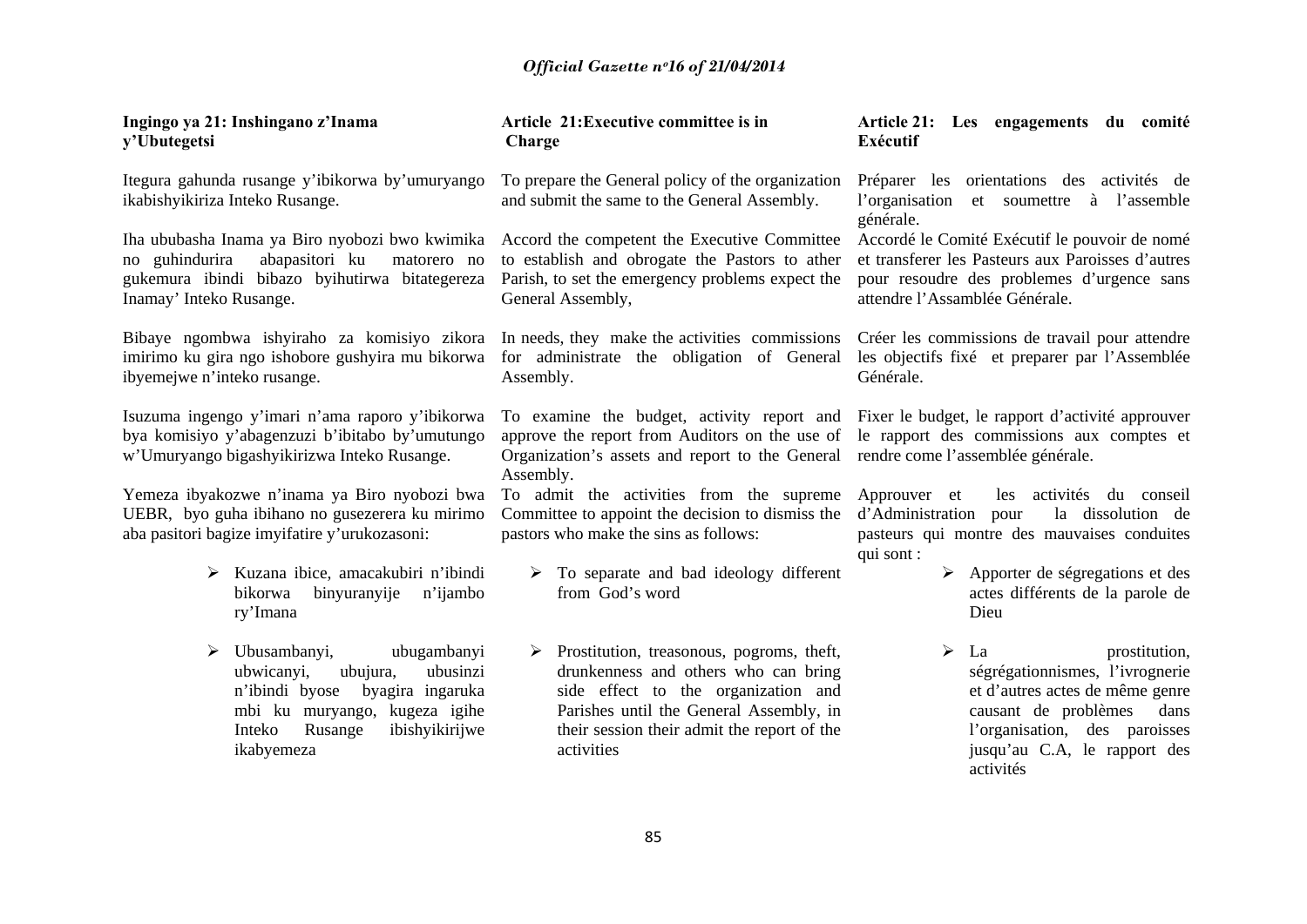| Yemeza itangwa ry'akazi ryakozwe<br>n'Inama y'Ubuyobozi, niyo yemeza<br>ikabishyikiriza<br>ibikorwa<br>byose,<br>Rusange<br>Inteko<br>kugira<br>ngo<br>ibyemeze                                                             | To admit the proffer of work made by<br>supreme Committee, that committee<br>admits all activities of<br>organization and submit it to the<br>General Assembly to sign. | Approuver les offresd'emplois<br>préparés par le comité du<br>conseil d'Administration, fixer<br>les activités pour les soumettre<br>au C.A pour l'Approuvé                                                                    |
|-----------------------------------------------------------------------------------------------------------------------------------------------------------------------------------------------------------------------------|-------------------------------------------------------------------------------------------------------------------------------------------------------------------------|--------------------------------------------------------------------------------------------------------------------------------------------------------------------------------------------------------------------------------|
| Ingingo ya 22: Inshingano za Biro nyobozi                                                                                                                                                                                   | <b>Article 22: Responsibilities</b>                                                                                                                                     | <b>Article 22: Ses attributions</b>                                                                                                                                                                                            |
| Gukemura ibibazo byihutirwa, bitategereza icyicaro<br>cy'inama y'Ubutegetsi                                                                                                                                                 | To set the emergency problems bide one's time Contribuer aux problèmes d'urgences sans<br>of executive committee session                                                | entendre la session de la comite Exécutif                                                                                                                                                                                      |
| Gushyikiriza abajyanama b'inama y'Ubutegetsi<br>raporo y'imirimo yakoze                                                                                                                                                     | To submit the report to the members of executive<br>committee                                                                                                           | Soumettre aux membres du comité Exécutif le<br>rapport des activités                                                                                                                                                           |
| Irobanura abapasitori, ikabashyira ku matorero no<br>kubimurira ahandi ihawe uburenganzira n'inama<br>y'Ubutegetsi                                                                                                          | Set apart the pastors and transferring them to the<br>parishes by order of executive committee                                                                          | Sélectionnement des Pasteurs et leurs transférer<br>aux Paroisses par l'ordre du comité Exécutif                                                                                                                               |
| Iyo hari impamvu zihutirwa, Inama iraterana, igafata<br>ibyemezo mu cyimbo cy'Inama y'ubutegetsi<br>by'agateganyo, Ibyemezo ifashe muri icyo gihe<br>byemezwa n'inama<br>y'ubutegetsi<br>ikurikiyeho<br>cyangwa ikabihakana | When the is extraordinary problem, they invite a<br>meeting to take temporary decision, that decision<br>will be approve by the executive committee or<br>disaffirm     | Au cas de nécessité d'une session les comité ses<br>réunissent pour des décisions a la place du<br>comité Exécutif temporairement les décisions<br>prises sont justifier par le Comité Exécutif afin<br>de la décision finale, |
| Inama ya Biro nyobozi ishobora guterana igihe<br>cyose bibaye ngombwa, Umukuru wayo ayitumiza<br>mu nyandiko                                                                                                                | The Board Committee shall meet in every<br>moment to set the emergency problems it will be<br>invite by the chairman by writing,                                        | Le conseil d'Administration peut être réunit au<br>cas où nécessaire, son président l'invite par<br>écrit,                                                                                                                     |
| Iha ibihano, igasezerera abakozi by'agateganyo<br>Ishyira<br>bikorwa<br>by'Inama<br>ibyemezo<br>mu<br>y'Ubutegetsi                                                                                                          | To sanctions, dismiss the workers in temporary<br>period,<br>To execute the decision of executive committee                                                             | Sanctionnement de même<br>la suspension<br>temporaire des employés,<br>Exécution des activités aux décisions du Comite<br>Exécutif,                                                                                            |
| Igenzura ikoreshwa ry'ingengo y'imari yemejwe<br>n'inteko rusange                                                                                                                                                           | To supervise the execution<br>of the budget<br>adopted by General Assembly,                                                                                             | Supervision a l'exécution du budget exécuté par<br>l'Assemblée Générale,                                                                                                                                                       |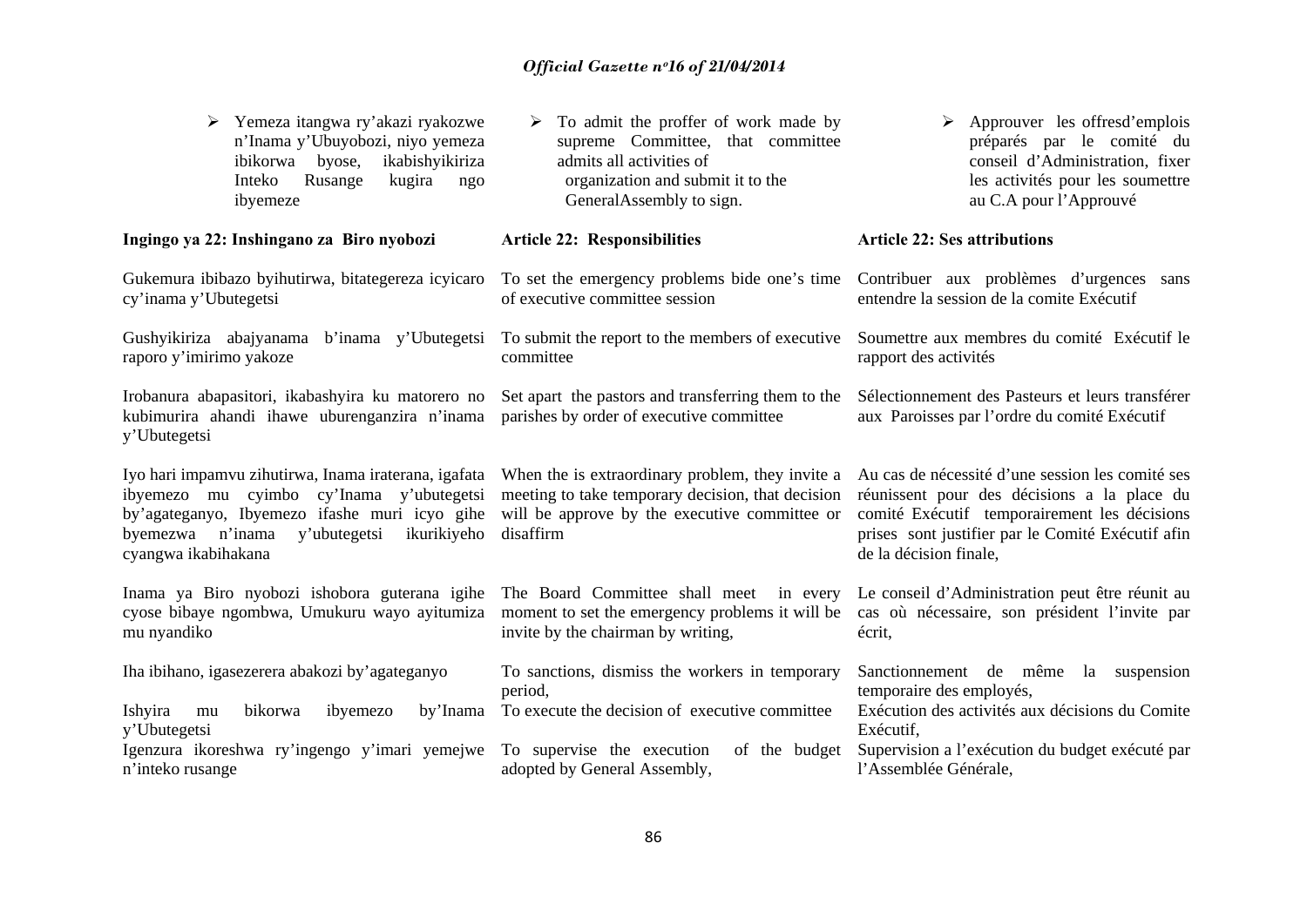| Ihuza imirimo yose y'umutungo                                                                                                                                                                                                                                                                                                                  | To harmonize the belongings activities,                                                                                                                                                                                                                                                                                                                                                                   | L'harmonisation des activités du Patrimoines,                                                                                                                                                                                                                                                                                                                                             |  |
|------------------------------------------------------------------------------------------------------------------------------------------------------------------------------------------------------------------------------------------------------------------------------------------------------------------------------------------------|-----------------------------------------------------------------------------------------------------------------------------------------------------------------------------------------------------------------------------------------------------------------------------------------------------------------------------------------------------------------------------------------------------------|-------------------------------------------------------------------------------------------------------------------------------------------------------------------------------------------------------------------------------------------------------------------------------------------------------------------------------------------------------------------------------------------|--|
| Igenzura imikorere y'umuryango n'ikindi kibazo<br>icyo aricyo cyose kidashizwe izindi nzego.                                                                                                                                                                                                                                                   | To supervise the organization's management and<br>any other matter that does not belong to other<br>organs.                                                                                                                                                                                                                                                                                               | fonctionnement<br>Supervision<br>du<br>de<br>l'organisation et autres problèmes non spécifié.                                                                                                                                                                                                                                                                                             |  |
| Ingingo ya 23: Ibigendanye n'amatora (Inama Article 23: About elections<br>y'Ubutegetsi)                                                                                                                                                                                                                                                       |                                                                                                                                                                                                                                                                                                                                                                                                           | Article 23: Avec les élections                                                                                                                                                                                                                                                                                                                                                            |  |
| Abifuza gutorwa bagomba kwandikira inama ya<br>Biro nyobozi, ikiga kuri ayo mabaruwa hanyuma<br>igashyikirizwa komisiyo izaba ishinzwe amatora<br>yashyizweho n'Inama y'ubutegetsi ibanziriza inama<br>igizwe n'abantu<br>batanu,<br>ihabwa<br>y'amatora<br>inshingano n'inama y'ubutegetsi kandi irangirana<br>n'icyo gikorwa cy'amatora gusa | Those who are in need to be voted, must write a<br>letter to the administrative committee that takes<br>his/her/its engagements to discuss on, then to be<br>submit to the commisssion of elections named by<br>executive committee this commissioncharged of<br>elections composed by five people who have<br>assignments from the executive committee there<br>engagements take end with this activity. | Ceux qui sont en besoin a la vote, écrivent une<br>lettre au comité admnistratif qui prend ses<br>engagements d'en discuté pour le soumettre au<br>commisssion des élections nommée par le<br>comité éxécutif a la session qui précédente, le<br>chargé des élections composé par cinq<br>personnes qui prend ses attributions au comité<br>éxecutif prend fin avec ses activités precité |  |
| Uwiyamamariza umwanya w'ubuyobozi, agomba<br>kuba: Inyangamugayo, afite ubuhamya bwiza mu<br>muryango wa: (UEBR), atarigeze akatirwa n'inkiko<br>cy'amezi<br>atandatu,<br>atari<br>umunywi<br>igifungo<br>w'inzoga, atari umusambanyi, Atari umujura kandi<br>adafite ingengabitekerezo ya genocide.                                           | The candidate to that place of chairman, must<br>sage, good behavior in Baptist Church (UEBR),<br>have never be prison more than six months, not<br>take alcohol, adultery (Prostitution) and cannot<br>have ideology of Genocide.                                                                                                                                                                        | Un candidat à cette place doit accomplir : La<br>saggesse, bonne conduites dans l'organisation<br>UEBR, jamais emprisonner plus de six mois,<br>non ivrogne, qi ne pratique pas la prostitution,<br>qui n'a pas l'idéologie de Génocide.                                                                                                                                                  |  |
| Ingingo ya 24: Manda y'Umuyobozi wa UEBR                                                                                                                                                                                                                                                                                                       | <b>Article 24: UEBR Chairman Mandate</b>                                                                                                                                                                                                                                                                                                                                                                  | <b>Article 24: Mandat a cette Place</b>                                                                                                                                                                                                                                                                                                                                                   |  |
| Umuyobozi w'Umuryango wemewe n'amategeko<br>atorerwa manda y'imyaka ine (4), ntarenza manda<br>ebyiri zikurikiranyije ariko abamwugirije, bakoze<br>neza bashobora kongera gutorwa, iyi ngingo ya<br>Manda ntibareba. Ariko mugihe muribouwakora<br>ibinyuranyije n'ibyo umuryango ushaka Inteko<br>rusange imuhagarika manda ye itarangiye    | The chairman of organization which are accept in<br>low, has a mandate of four years (4), he can be<br>elected again, but even if the chairperson who<br>make a sin, the General Assembly will stop him<br>on that function. This article is not concern the<br>other leaders.                                                                                                                            | Le président de l'organisation accepté par la loi,<br>il a un mandat de quatre ans, il peut être élit<br>pour la deuxième foix, Le président qui tombe<br>dans un pêché déshonorable, l'assemblée<br>lui faire<br>Générale prend la décision pour<br>suspendre.                                                                                                                           |  |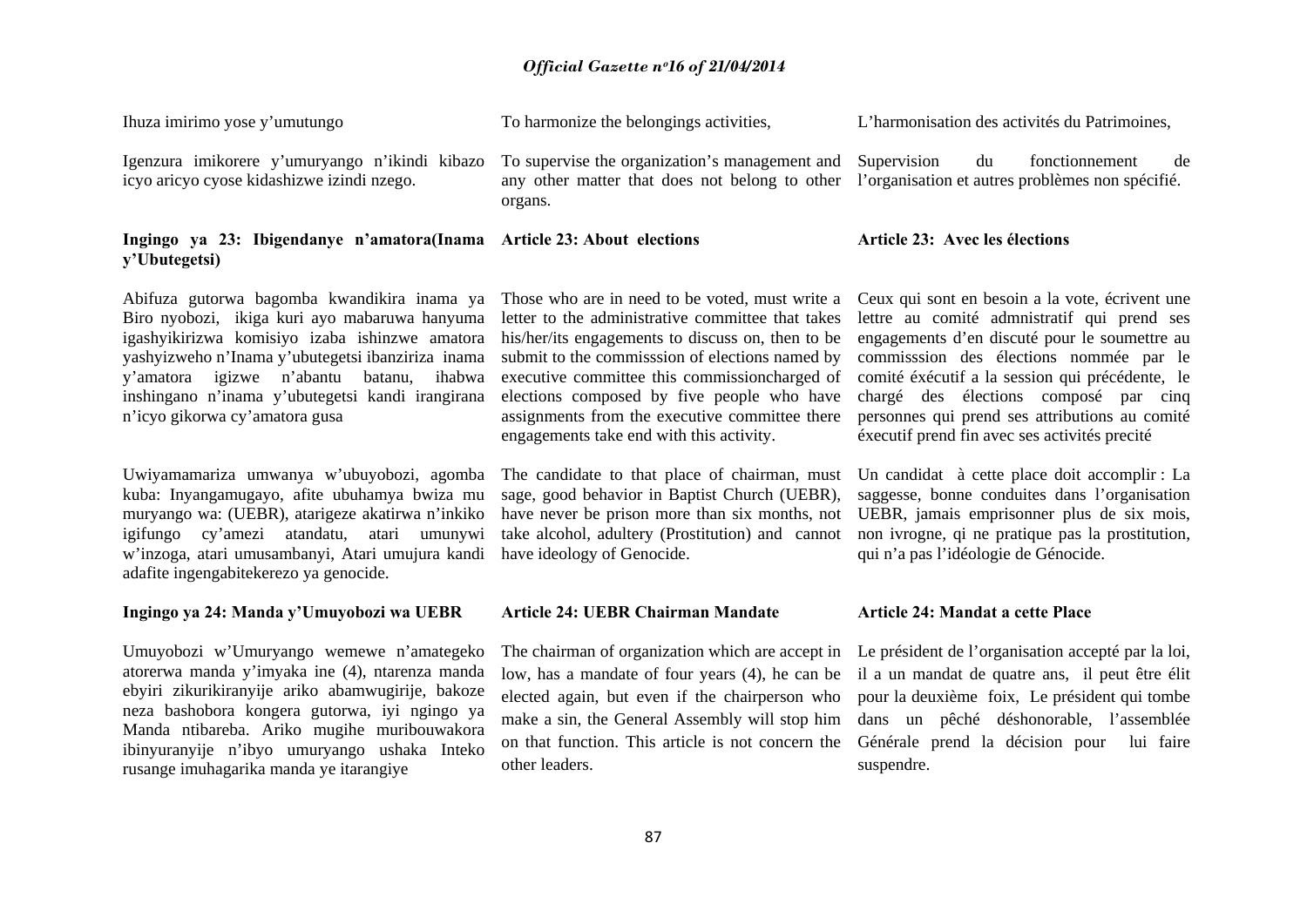| Ingingo<br>25:<br>Ibireba<br>ya<br>uwakoreyenezaUmuryango                                                                                                                                                                                                     | umuyobozi Article 25: The president who finishes their Article 25: Le président qui termine ses<br>mandates with success                                                               | mandats avec succès                                                                                                                                                                                                                                                              |
|---------------------------------------------------------------------------------------------------------------------------------------------------------------------------------------------------------------------------------------------------------------|----------------------------------------------------------------------------------------------------------------------------------------------------------------------------------------|----------------------------------------------------------------------------------------------------------------------------------------------------------------------------------------------------------------------------------------------------------------------------------|
| Umuyobozi<br>uzaba<br>igihe<br>acyuye<br>izicara<br>varakoreyeumuryango,<br>Inteko rusange<br>imugenere ishimwe rimukwiriye nk'uwakoreye<br>kandi azakomeza<br>kubahwa<br>umuryango neza<br>nk'umujyanama w' inararibonyekandi nta nama<br>n'imwe azahezwa mo | He will be an honorable man and he will be in<br>every meeting as wise man, the General<br>Assembly will propose a gift as well as possible                                            | Restera toujours une personne sage dans, il sera<br>présent dans chaque réunion de l'organisation, a<br>la fin de son mandat le C.A, a possibilite<br>possible lui offrira un don Pour les autres<br>présidents précédents chacun aura un don de<br>son salaire Foix trois mois, |
| <b>UMUTWE</b><br><b>WA</b><br>III:<br><b>URWEGO</b><br><b>RW'IVUGABUTUMWA</b>                                                                                                                                                                                 | <b>CHAPTER III: EVANGELISM LEVEL</b>                                                                                                                                                   | <b>CHAPITRE III : L'EVANGELISATION</b>                                                                                                                                                                                                                                           |
| Ingingo ya 26: Ivugabutumwa                                                                                                                                                                                                                                   | <b>Article 26: Evangelism</b>                                                                                                                                                          | Article 26: Evangélisation                                                                                                                                                                                                                                                       |
| Uru rwego, rugizwe na komite y'abantubatatu (3):<br>Umuyobozi urukuriye, umwungiriza n'umwanditsi,<br>batorerwa manda y'imyaka itatu                                                                                                                          | The evangelism level in UEBR, is the L'évangélisation dans l'organisation UEBR,<br>fundamental composed by three personners the<br>president, deputy and secretary for three years     | c'est le niveau primordial de l'organisation<br>compose de trois personnes : president, vice<br>president et le secretaire pour un mandat de trois<br>ans.                                                                                                                       |
| Bashobora kongera gutorerwa indi manda imwe, iyo<br>bagiriwe icyizere                                                                                                                                                                                         | T hey can be voted for another mandate just in<br>case of they have finalised the assignments                                                                                          | S'il peut être voté pour un autre mandat au cas<br>où ils ont finalisé ses attributions                                                                                                                                                                                          |
| Uru rwego, rugira iteganya migambi yarwo<br>y'imari<br>byihariye,<br>n'ingengo<br>biteganywa<br>muy'umuryango muri mwaka                                                                                                                                      | This organ has own Budget to the good working<br>to pull in the organization activities budget                                                                                         | Cet organe, previsionne ses propre Budget au<br>bon fonctionnement tirer dans le budget du plan<br>des activités de l'organisation                                                                                                                                               |
| Urwego rw'ivugabutumwa muri UEBR,<br>nirwo<br>rwego shingiro mu gukwirakwiza ubutumwa bwiza<br>mu banyarwanda, nirwo rwego shingiro                                                                                                                           | This organ takes the first stitch to rise up the<br>authentic speech of christ in parishes, health<br>centers, schools, evangelism's organization in<br>public for wakes up spiritual. | Cet organe prend les point primordial de la<br>Proclamation de la parole authentique de christ<br>dans des paroisses, centres de santés, groupes<br>scolaires, organisation des l'évangélisation en<br>publique pour le réveille spirituel.                                      |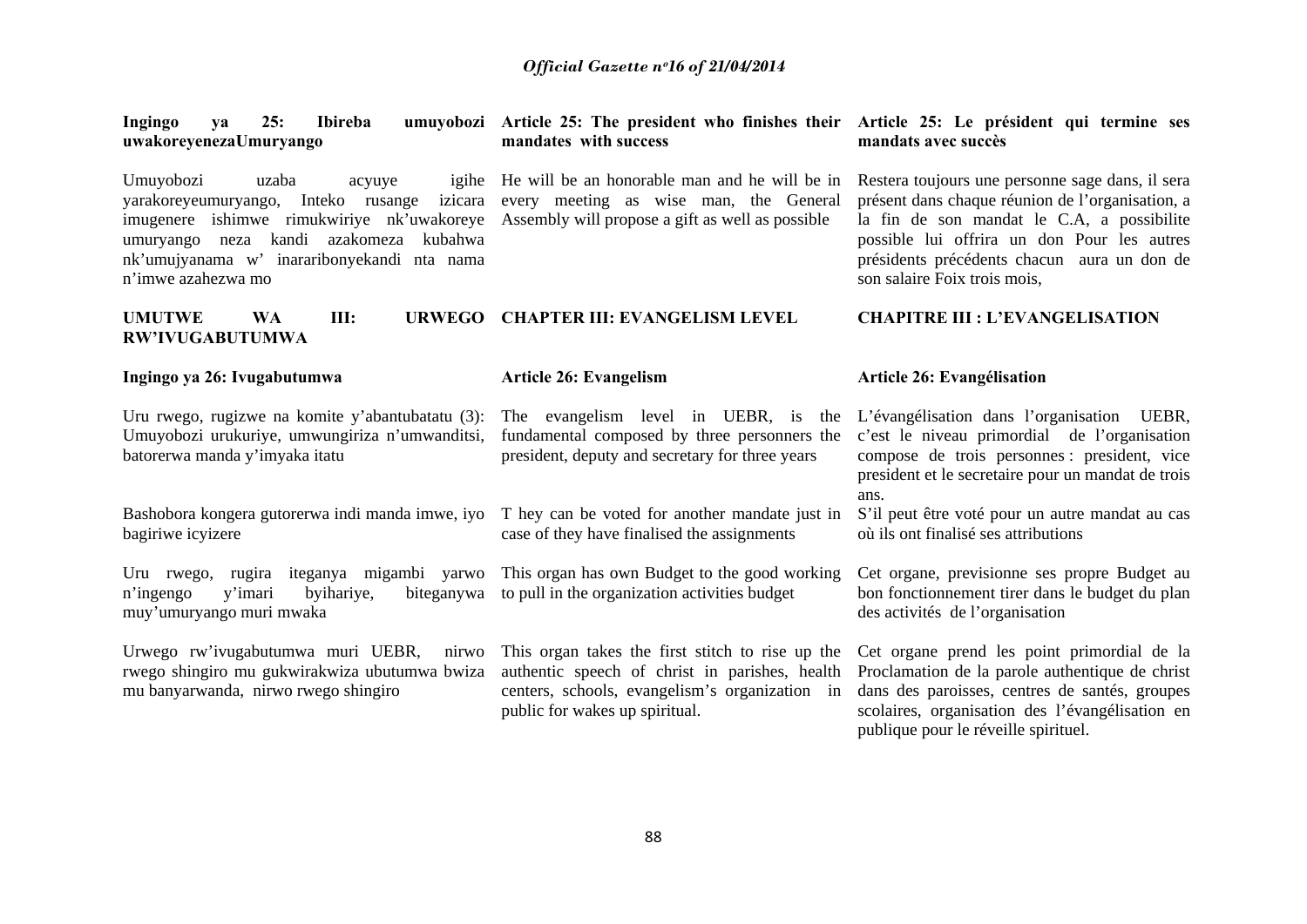#### **UMUTWE WA IV: URWEGO RW'UBUGENZUZI BW'IMARI**

#### **Ingingo ya 27: Umutungo w'umuryango**

Umuryango ushobora kugira cyangwa gutira umutungo wimukanwa n'utimukanwa kugira ngo ugere ku ntego zawo

#### **Ingingo ya 28 Aho umutungo uturuka**

Umutungo w'Umuryango ugizwe n'imisanzu y'abanyamuryango, impano, imirage, imfashanyo zinyuranye n'umusaruro ukomoka ku bikorwa by'Umuryango mu rwego rwo gusohoza intego zawo.

#### **Ingingo ya 29: Abagenzuzi b'Imari**

Urwego rw'ubugenzuzi bw'imari, rugizwe <sup>n</sup>'abasuzumyi batatu (3) bashyirwaho n'inama y'Ubutegetsi, bakemezwa n'Inteko rusange, bagenzura imikoreshereze y'Umutungo <sup>w</sup>'umuryango, batanga ifoto y'umutungo <sup>w</sup>'umuryango w'umuryango, atanga raporo mu mana y'ubutegetsi no mu nteko rusange, bagira manda y'imyaka ibiri ishobora kongerwa rimwe.

#### **UMUTWE WA V: URWEGO RUCYEMURA AMAKIMBIRANE**

#### **Ingingo ya 30: GukemuraAmakimbirane**

Urwego rushinzwe gukemura amakimbirane

#### **CHAPTER IV: ORGANISATION'S PROPERTIES**

#### **Article 27: Organisation Patrimony**

The organization may possess in ownership or in tenure all movables and immovable assets necessary in achieving its objectives

#### **Article 28 Organization resources assets**

The resources of the organization are generated from the member's subscriptions, gift, legacy, different grants and income generated activity for the organization in order to achieve its objectives.

#### **Article 29: Internal Auditors**

The organization patrimony assets organ has a committee of internal auditors, composed by three (3) personnes chooses by the executive committee to be approved by the General assembly, their attributions are the management control of the organization assets, to submit thereport to the executive committee and to the advice of Admnistration. This committee has amandate of two years renouable ance

#### **CHAPTER V: CONFLICT RESOLUTIONS**

#### **Article 30: UEBR Conflict resolutions level**

The conflict resolution Committee shall settle

#### **CHAPITRE IV : DU PATRIMOINE DE L'ORGANISATION**

#### **Article 27: Les Patrimoines de l'organisation**

L'organisation peut posséder en propriété ou en jouissance tous les biens tant mobiliers que immobiliers nécessaires à la réalisation de son but

#### **Article 28 Réssources du Patrimoines**

Les réssources de l'organisation proviennent des cotisations des membres, des dons, des legs, des subventions diverses et des revenus issus des activités génératrices de l'organisation dans le cadre de la réalisation de ses objectifs.

#### **Article 29: les auditeurs interne**

L'organe du potrimoine de l'organisation ont un comite des auditeurs interne, compose de 3 personnes choisit par le comite executif pour etre approuve par l'Assemble Generale, ils sont charge la controle de gestion du patrimois de l'organisation, il donnent ses rapport aux comite executif et au conseil d'Admnistration, les arbutres sont nommes pour un mandatet de deux ans renouverables un fois.

#### **CHAPITRE V: RESOLUTIONS CONFLITS**

#### **Article 30: Résolution de conflits**

Le Comité chargé de la résolution des conflits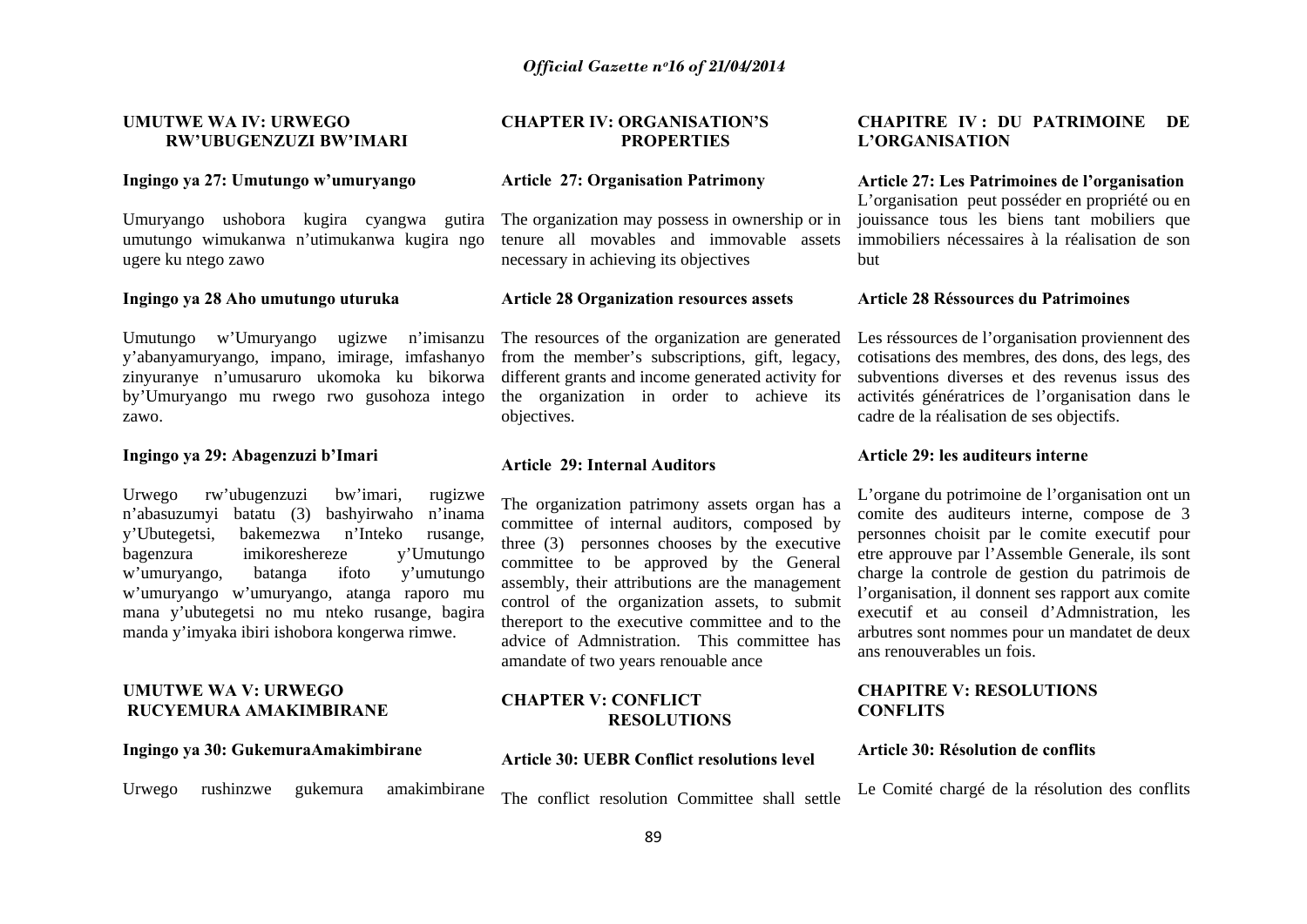rushinzwe gukemura ibibazo cyangwa amakimbirane yose avutse mu gihe bidashobotse ko akemuka mu bwumvikane, urwo rwego rukora raporo, rukayishyikiriza Inteko rusange, abafitanye amakimbirane iyo atanyuzwe n'imikirize yarwo, icyo gihe bafiteuburenganzira bwo kugana inkiko zibifitiye ububasha, Uru rwego rugizwe n'abantu batanu (5) batorwa n'Inama y'Ubutegetsi bakemezwan'Inama y'Inteko rusange batorerwa Manday'Imyaka ine, arikontibashobora kongeragutorwa.

Iyo umwe muri bo atubahirije inshingano zeneza, Inteko rusange imusimbuza undi uzarangiza manda ye, umuyobozi w'urwo rwego niwe utumiza inama ruterana mu buryo bwemewe, iyo hari 2/3,by'abarugize, iyo hatabonetse ubwumvikane bw'abagize urwo rwego, ibyemezo bifatwa ku bwiganze busesuye.

#### **Ingingo 31: Iseswa ry'Umuryango <sup>n</sup>'icyerekezo cy'Umutungo**

Iyo habayeho iseswa ry'Umuryango, umutungo usigaye havanyweho imyenda, ugenerwa undi muryango uhuje imigambi na wo. Itangwa ry'ibyasigaye rikorwa n'akanama kahawe uburenganzira n'Inteko Rusange.

Icyerekezo cy'Umutungo gikorwa nyuma y'icyemezo cya 2/3 by'abagize inama y'Inteko rusange bakurikije amategeko agenga imiryango ishingiye ku Idini Rwanda.

any conflict within the organization when de résoudre tous les différends et conflits nés au members fail to handle it amicably, In case conflict resolution committee fails to resolve the conflict, the concerned parties may file the case before the competent court. the conflict resolution is composed by five (5) choosed by the executive committee to be approuved by the general Assembly, for this committee the mandate is unrenouable.

General assembly to solve his/her/its assignments chooses another for finalise himself mandate, it is the president of this organ convenes,It legally meets when it gathers the (2/3) of the members. Its resolutions are valid when voted by the organe. absolute majority in case of lack of consensus.

#### **Article 31: Properties direction (Dissolution)**

In the event dissolution of organization, the resting properties after payment of liabilities, shall transfer the Organisation's remains to any other organisation in Rwanda having similar objectives that will designate by the elect commission chargé a l'ordre de l'assemblée commission with the General Assembly.

following a two-third *(2/3)* majority decision of General refer to the legislation governing nonprofit making organisation in Rwanda.

sein de l'organisation lorsque le règlement à l'amiable fait défaut. Adéfaut de règlement par le Comité de conflit, le partie concerné peuvent porter se litige devant la juridiction compétente, ces comite est compose de cinq (5) personnes coisit par le comite executive pour etre approuve par l'Assemble Generale, le mandate est non rénouverable.

To the case or a two is not arrived collect the Au cas ou l'un deux n'est parvient pas de resoudre ses attributions, l'Assemble Generale choisit un autre pour finalise se mandat, c'est le president de cet organe convoque, ils sont assemble s'il ya 2/3 du concerne pour cet

### **Article 31: L'orientation du patrimoine (Dissolution)**

En cas de dissolution, le patrimoine de l'organisation sera attribué à une autre organisation ayant le même objectif après apurement des dettes, cet actes sera faite par le Générale.

The dissolution of UEBR shall be carried out L'orientation des biens des patrimoines sont exécuté à la majorité de 2/3 membres de l'Assemblée Générale suivant les règlements des organisations sans but lucratif au Rwanda.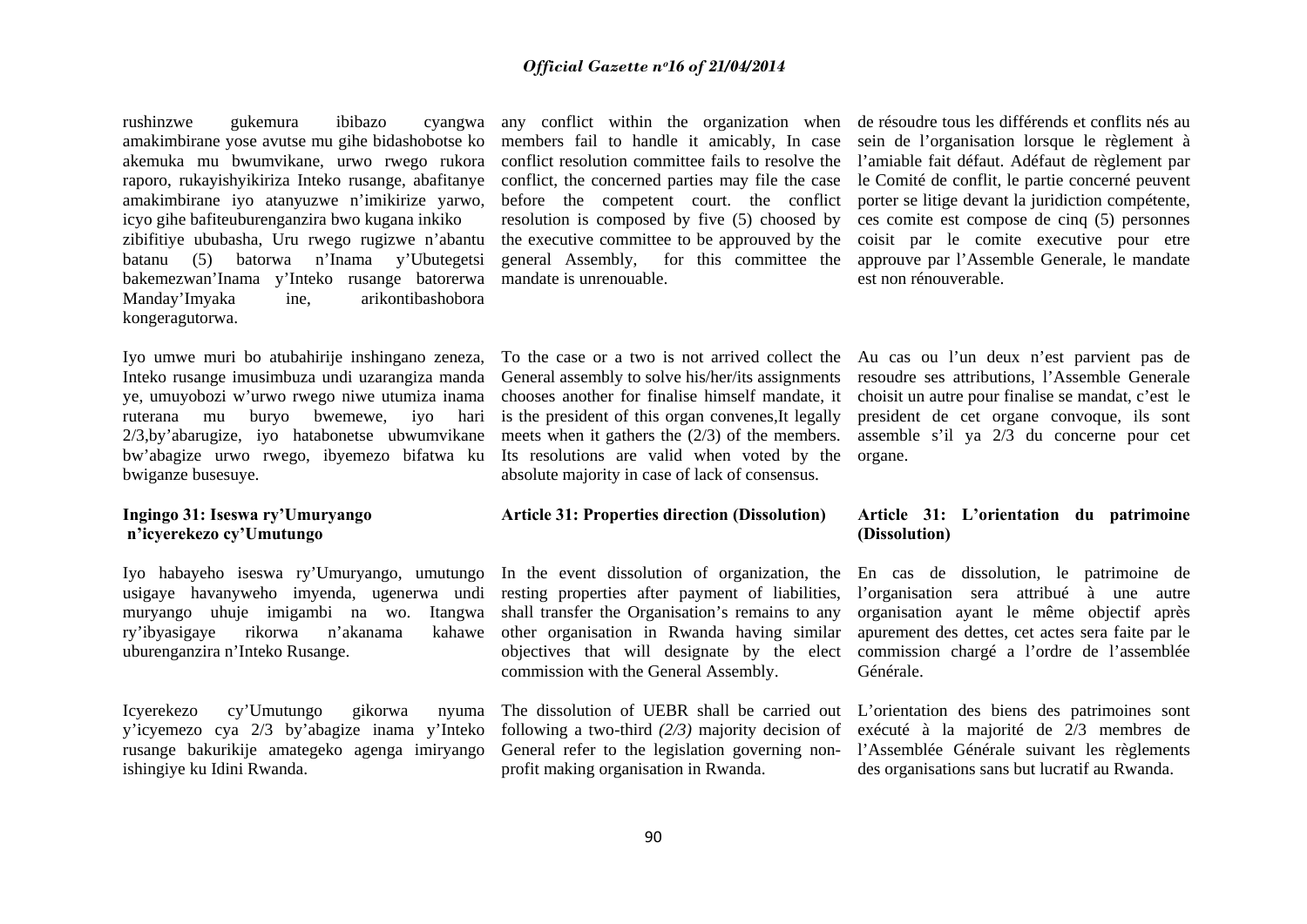| UMUTWE WA VI: INGINGO ZISOZA                                                                                                                                                                                                                                                              | <b>CHAPTER VI: FINAL PROVISIONS</b>                                                                                                                                                                                                          | <b>CHAPITRE VI: DISPOSITIONS FINALES</b>                                                                                                                                                                                                                                           |
|-------------------------------------------------------------------------------------------------------------------------------------------------------------------------------------------------------------------------------------------------------------------------------------------|----------------------------------------------------------------------------------------------------------------------------------------------------------------------------------------------------------------------------------------------|------------------------------------------------------------------------------------------------------------------------------------------------------------------------------------------------------------------------------------------------------------------------------------|
| Ingingo ya 32: Ingingo zinyuranye                                                                                                                                                                                                                                                         | <b>Article 32: Miscellaneous final amendment</b>                                                                                                                                                                                             | Article 32: les articles finals                                                                                                                                                                                                                                                    |
| Aya mategeko ahinduka ku bwiganze bwa (2/3)<br>by'abagize Inteko Rusange bari mu cyicaro cyayo.                                                                                                                                                                                           | This constitution shall be modified following an<br>absolute majority decision $(2/3)$ of those<br>members present at the General Assembly.                                                                                                  | Les Présents statuts peuvent être modifiés sur<br>décision de la majorité absolue 2/3 des membres<br>(Assemblée<br>effectifs<br>Générale)<br>de<br>l'Organisation.                                                                                                                 |
| Haramutse habaye impaka ku myumvire y'aya<br>mategeko n'imyandikire, hakurizwa inyandiko<br>y'ikinyarwanda.                                                                                                                                                                               | In the event of a conflict in interpretation of this<br>constitution, Kinyarwanda language version shall<br>take precedence.                                                                                                                 | Au cas ou il y aura des mesantante (conflits)<br>pour ces réglement le report de la langue<br>Kinyarwanda sera consider.                                                                                                                                                           |
| a) Amategeko ngenga mikorere                                                                                                                                                                                                                                                              | a) Rulers of Procedure                                                                                                                                                                                                                       | a) Du règlement d'ordre intérieur                                                                                                                                                                                                                                                  |
| Ibitagaragara muri iritegeko, rigaragara mu Itegeko Provisions that are not included in this<br>ngenga mikorere ryemejwe n'inteko rusange<br>y'Umuryango.<br>Aya mategeko atangira kubahirizwa<br>akimara<br>n'Inteko<br>kwemezwa<br>kuwa<br>rusange<br><b>VO</b><br>15/Gashyantare/2013. | constitution shall be provided for by rules of<br>procedure drafted, approved and published by the<br>organization's General Assembly.<br>These lows will be applicate after approuved by<br>the General Assembly on February $15th/ 2013$ . | Tous les cas non prévus dans les présents statuts<br>sont précisés dans le règlement d'ordre<br>intérieur, approuvé et publié par l'Assemblée<br>Générale.<br>Le réglement qui suivant sont applicable après<br>avoir approuvé par l'assemblée Générale du 15 /<br>Février / 2013. |
| Bikorewe i Kigali, kuwa 15 Gashyantare 2013                                                                                                                                                                                                                                               | Done at Kigali, on February, 15 <sup>th</sup> , 2013                                                                                                                                                                                         | Fait à Kigali, le 15 février 2013                                                                                                                                                                                                                                                  |
| Umushumba<br><b>Mukuru</b><br>ariwe<br>muvugizi<br>w'umuryango.<br>Rev. RUTAYIGIRWA Denys (sé)                                                                                                                                                                                            | Union Baptists Churches of Rwanda (UEBR)<br>Herdspastor.<br>Rev. RUTAYIGIRWA Denys (sé)                                                                                                                                                      | Union des Eglises Baptistes au Rwanda<br>(UEBR) President et Représentant Légal.<br>Rev. RUTAYIGIRWA Denys (sé)                                                                                                                                                                    |
| Umuvugizi wungirije wa mbere<br>Rev. GATWARE Bénoît (sé)                                                                                                                                                                                                                                  | <b>Deputy Legal Representative (1)</b><br>Rev. GATWARE Bénoît (sé)                                                                                                                                                                           | Le Vice-Représentant Légal (1)<br>Rev. GATWARE Bénoît (sé)                                                                                                                                                                                                                         |
| Umuvugizi wungirije wa kabiri<br>Rev. MUHOZA Samuel (sé)                                                                                                                                                                                                                                  | <b>Deputy Legal Representative (2)</b><br>Rev. MUHOZA Samuel (sé)                                                                                                                                                                            | Le Vice-Représentant Légal (2)<br>Rev. MUHOZA Samuel (sé)                                                                                                                                                                                                                          |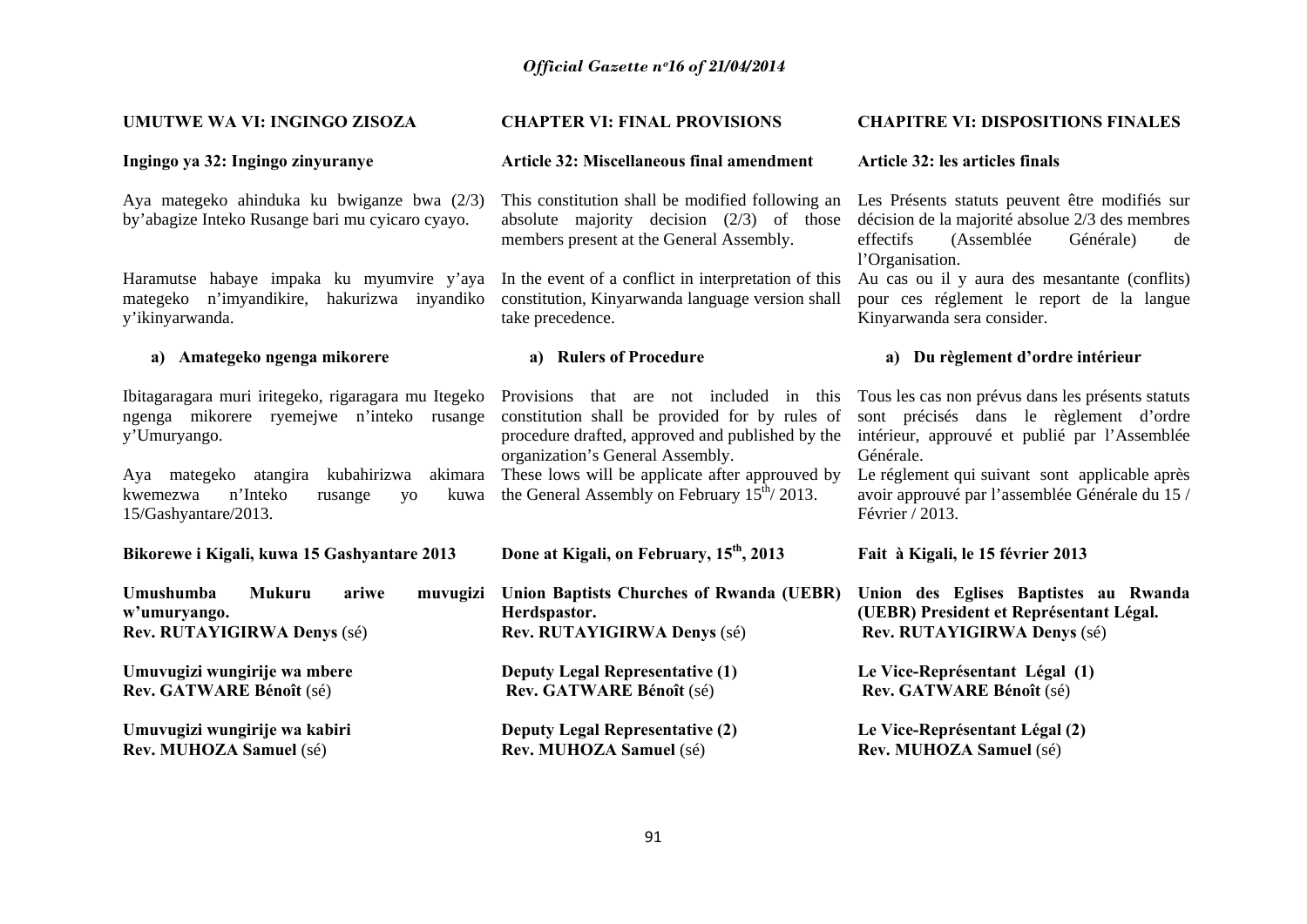# **UNION DES EGLISES BAPTISTES AU RWANDA (UEBR) BP 896 KIGALI**

# **INYANDIKO-MVUGO Y'INAMA Y'UMWAKA ISANZWE YA UEBR YABEREYE I KIGALI, KUWA 15/Gashyantare/2013**

- 1. Inama y'umwaka isanzwe ya UEBR yateraniye I Kigali ku kicaro cyayo kuwa 15/Gashyantare/2013 iyobowe n'umuvugizi wa UEBR Rev Pasteur Rutayigirwa Denys.
- 2. Hatangijwe indirimbo ya196 mu gushimisha.
- 3. Ijambo ry'Imana risomwe muri *Ezekiel 36:22, 25, 35*. rivuga ko nitugarukira Imana izatanga umugisha igakuraho ibibi byose kandi abantu bose bazabitangarira.
- 4. Nyuma y'ijambo ry'Imana no gusenga, hakurikiyeho kwakira intumwa z'inteko rusange hakurikijwe indembo: **Cyangugu 13, Kibuye 6, Butare21,Gikongoro 18,Gisenyi 9,Kigali19,Kibungo10,Umutara5,Gitarama6.**

# **IBIRI KU MURONGO W'IBYIGWA:**

- 5**.** Gusoma inyandiko mvugo y'inama iheruka yo kuwa 08/11/2011,
- 6. Kwemeza ihuzwa ry'amategeko shingiro ya UEBR n'itegeko, rishya rya Leta rishigiye ku idini,
- 7. Kwemeza abayobozi batowe,
- 8. Inyubako ya siege i Kigali,
- 9. Imisanzu: UEBR, RSSB,TPR ku matorero,
- 10. Amaraporo: ibigo, indembo, imishinga, umubitsi, Umuvugizi,
- 11. Kwimura aba Pasitori,
- 12. Amakomisiyo y'Umuryango,
- 13. Gusinya itegeko shingiro rivuguruye rigenga umuryango.

#### **KWIGA KURI BURI NGINGO**

#### **5 Gusoma inyandiko mvugo y'inama ya 2011**

Inyandiko mvugo y'inteko rusange yo kuwa 08/Ugushyingo 2011 imaze gusomwa no gushyirwamo ubugororangingo ,abagize inama y'inteko rusange ,barayishimye barayemeza.

#### **6 Kwemeza Itegeko shingiro ry'Umuryango U.E.B.R**

Abagize inama y'Inteko rusange bamaze gusomerwa Itegeko rishya rya Leta ku ngingo zireba imiryango ishingiye ku madini, abajyanama bemeje iryo huzwa ry'amategeko shingiro y'umuryango U.E.B.R. n'Itegeko rya Leta rigenga amadini.

#### **7 Kwemeza abayobozi batowe**

Inama y'Inteko rusange yongeye kwemeza abayobozi batowe b'Umuryango w'Ubumwe bw'Amatorero y'Ababatisita mu Rwanda U.E.B.R.,ngo bakomeze kuwuyobora manda igenwa n'Itegeko shingiro ry'Umuryango.

#### **8 Inyubako y'Icyicaro cy'Umuryango U.E.B.R.**

Umuyobozi mukuru akaba n'Umuvugizi yongeye gushimangira gahunda y'Inyubako asobanura ko umuntu wese ko akwiriye gushyira imbaraga kuri iki gikorwa cy'inyubako y'icyicaro cyane cyane Abayobozi b'Amatorero, Abayobozi b'Ibigo byose bya U.E.B.R. Umuyobozi yakomeje asaba uhagarariye igikorwa cy'Inyubako gusobanurira abagize Inteko rusange, ingamba zafashwe kugirango intego zigerweho. Uhagarariye inyubako asobanuriye abagize Inteko rusange uburyo bwakoreshejwe, bwo gukoresha ibiterane hirya no hino mu ndembo no mu maparuwasi, ku ma Site yari yagenwe na Komite nkuru ya Komisiyo y'inyubako ku rwego rwa U.E.B.R. Umusaruro wavuye muri ibyo biterane n'uko habayeho impinduka mu bakristo kandi bemera kugira icyo bakora; gusa n'uko ku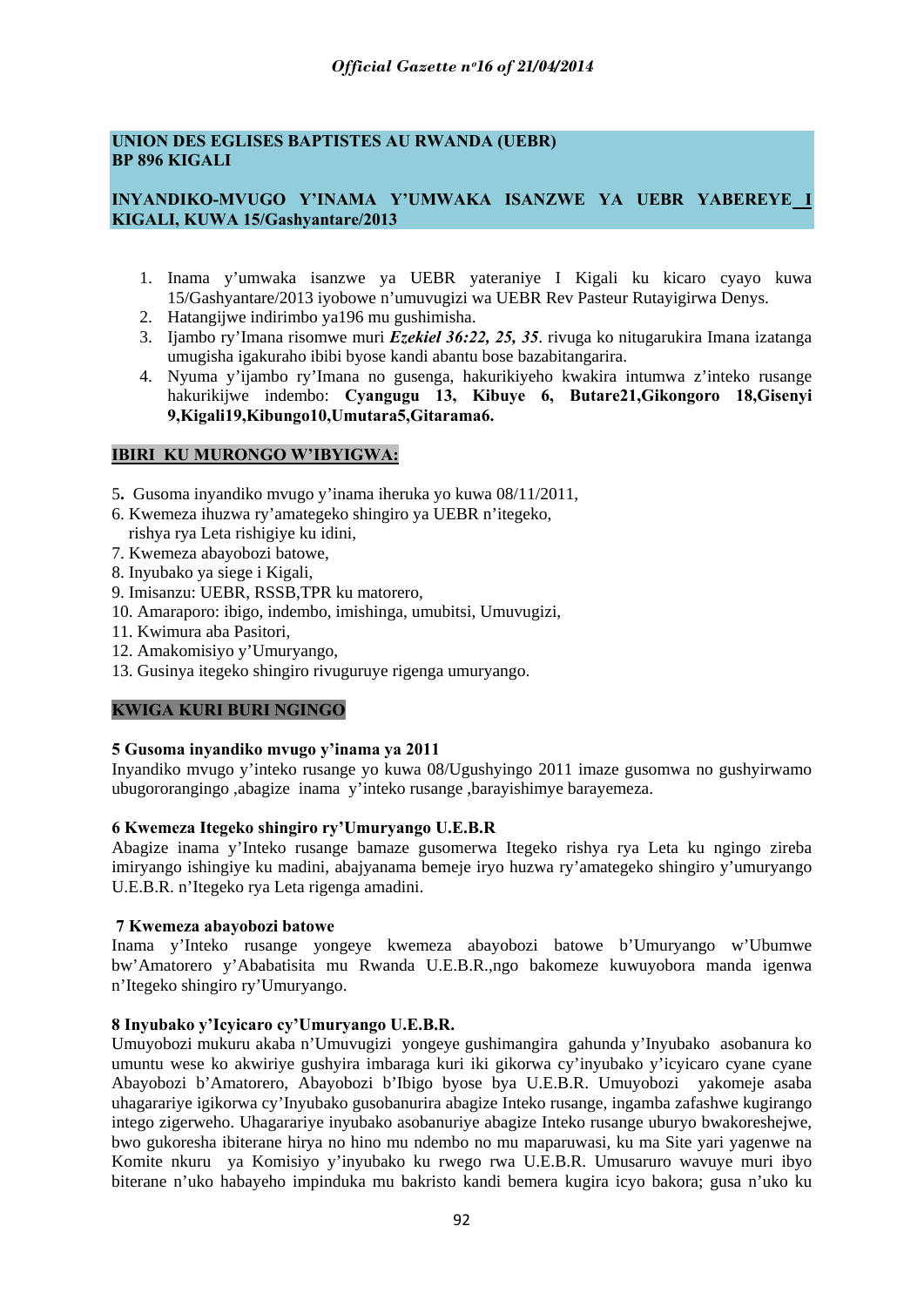maraporo twagiye tubona byagaragaye ko imvugo atariyo ngiro, hamwe amaraporo yagiye atangwa nabi ahandi baragerageza, ariko hari n'abandi batereye agati mu ryinyo.

# **9 Imisanzu ya U.E.B.R, RSSB na T.P.R.ku matorero**

Kubigendanye n'Umusanzu wa U.E.B.R. Inteko rusange yemeje ko umwaka utaha umusanzu w'inyubako uzatandukana n'umusanzu wa U.E.B.R.bisubire muri gahunda yari isanzwe. Yemeje kandi ko buri Paruwasi na buri kigo cya U.E.B.R . bigomba kwitangira umusanzu wa R.S.S.B. na T.P.R. ku gihe. Abatazabyubahiriza bazirengera ingaruka zabyo.

# **10 AMARAPORO Y'INDEMBO**

# **URUREMBO RWA GISENYI /RUHENGERI**:

Rugizwe n'amatorero atatu :Gisenyi,Ruhengeri na Kanama.Mu buryo bw'ivugabutumwa hakozwe ibiterane, Kanembwe,pavoma n'igisenge, urusengero rwa Gafuku rwarakinzwe na metarike,harateganwa kuzitira isambu y'itorero, hongerewe ibyuma bya muzika ,inyubako yatanzwe ni 408760,igiterane cya region ni 83660.

KANAMA: Barateganya kubaka urusengero rwa Mburamazi,hasanwe urusengero rwa Nyaruteme n'urwa Mubona.Hatanzwe ibihumbi 40000 by'inyubako.Hashyingiwe amakwe 4 ,habatizwa abakristo 6.

RUHENGERI: Havuguruwe urusengero n'icumbi rya Pasteur,hatanzwe inyubako ya 20000. Regional wa Gisenyi/Ruhengeri Rev.Twizeyimana Francois.

# **REGION YA CYANGUGU**:

Hakozwe ibiterane:mu itorero rya kamembe,Gasumo,Ruheru na Gatebe. Amatorero yose ya CYANGUGU afite ibikorwa by'inyubako. Dore uko umusanzu w'inyubako ya siege yatanzwe: Ruheru=166100,Cyato=235000,Gatebe=25000,Karambi=53000,Kamembe=30000,Bugarama31000,R wankeri=25000 total=565100.

Ibibazo dufite ni uko muri region yacu nta nsengero zijyanye n'igihe dufite

# **IBYIFUZO**:

Kurobanurirwa abapasteurs ,kubonera cachet itorero rya Gasumo,hari ikibazo cya RSSB i Rwankeri n'ikibazo cya Bweyeye itagira Pasteur.

#### **Regional wa Cyangugu:Rev NDAGIJIMANA Athanase.**

#### **REGION Y'UMUTARA**:

Ururembo rw'Umutara rugizwe n'amatorero ane:Rwimiyaga,Rwagitima,Gituza na Ngarama.

**RWAGITIMA**: Ifite abakristo311, insengero zayo zose zirasakaye,batanze umusanzu wa siege ungana 519800fr,RSSB na TPR byaratanzwe

**GITUZA:** Igizwe n'imidugudu 12,abakozi bose bari muri RSSB,batanze umusanzu wa siege ungana na 323000fr.

**RWIMIYAGA**: Batanze umusanzu wa siege ungana na 71000fr,igizwe n'amashuri atatu ,ifite abakristo 88 ariko 43 barimutse ubu hasigaye bake.

Ingorane:Leta yaduhagaritse kubaka urusengero none turifuza ko twabona ingurane y'icyo kibanza.

**NGARAMA**: Igizwe n'imidugudu 6 n'ububwiriza 4,batanze umusanzu wa siege ungana na 94000fr. Hasakawe urusengero rwa Rukomo.

**Regional w'Umutara Rev. MBANZIRIZA Elysée.** 

# **URUREMBO RWA KIGALI**:

ugizwe n'amatorero 7ariyo :Kigali,Masoro,Rweru,Gaseke,Bukumba,Ruhuha na Nyakayaga. **KIGALI**: Biragenda neza,abakristo barakora imirimo,gufasha abarwayi kwa muganga,inyubqko ya siege barayitanga.Habaye igiterane mu rwego rw'ivugabutumwa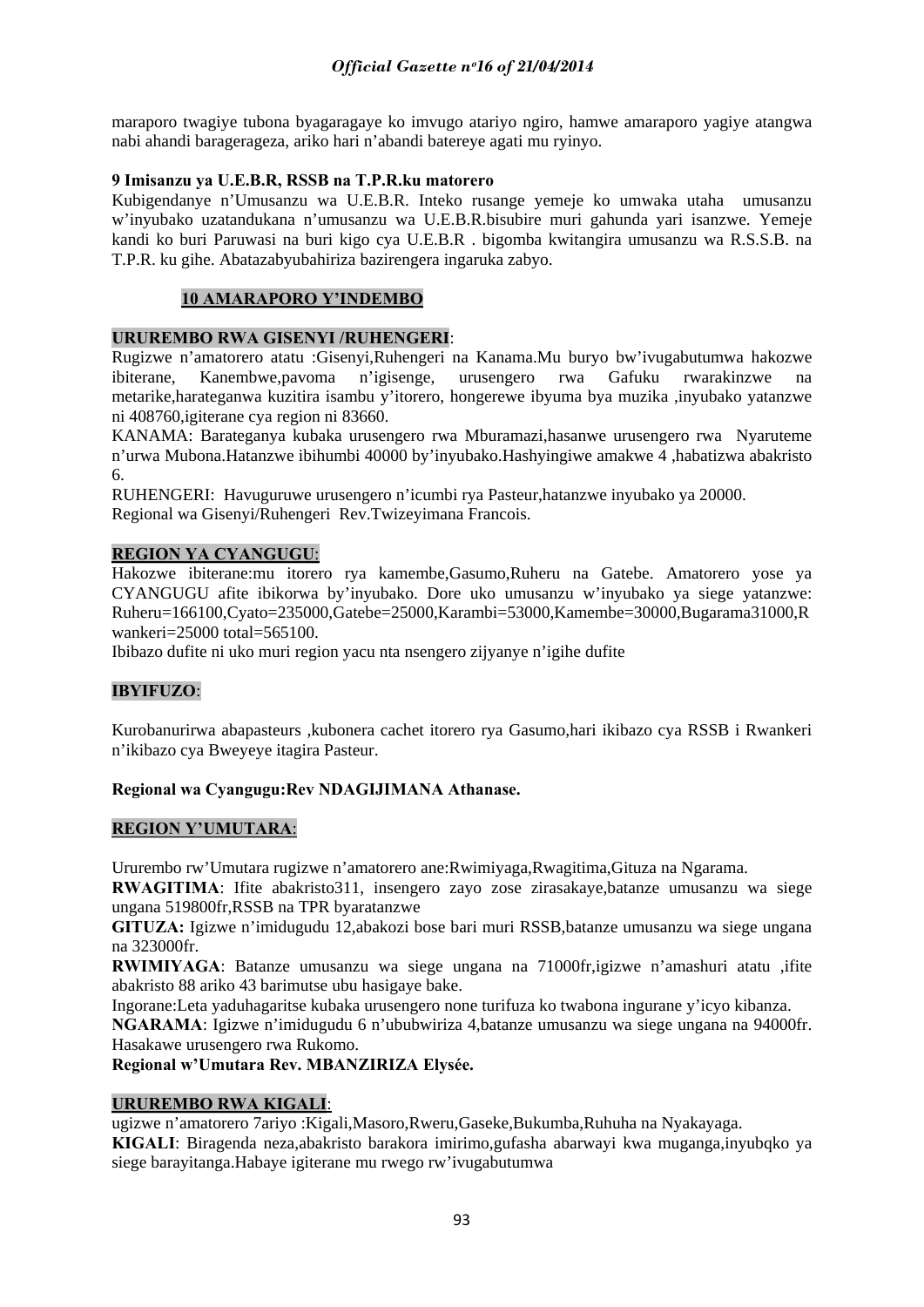**MASORO:** Itorero ribanye neza n'andi matorero, imisoro iratangwa neza baguze ibyuma bya muzika, barateganya kuzana amazi ku rusengero no gutunganya w.c.

**RWERU**: Ivugabutumwa ntirigenda neza kuko amashuri yarasenyutse,imirimo ntikorwa neza kandi abavugabutumwa barasezeye.

**GASEKE:** Biragenda buhoro kuko ishuri rya Dihiro ryivumbuye ku itorero ,bafite amadeni ya RSSB ariko itorero riremera kuzayishyura.

**BUKUMBA:** Biragenda neza kuko basakaye urusengero baguze ikibanza barateganya no kucyubaka,RSSB iratangwa neza kandi ku nyubako ya siege baragerageza.

**RUHUHA**: Abakristo bariyongera kandi imirimo yose irakorwa neza.Bujuje ibyumba bibiri by'amashuri gusa dufite ikibazo cy'uko imvura yadusenyeye ibyumba by'amashuri bitatu.

**NYAKAYAGA**: Itorero rirakura kuko imirimo yose yo mu itorero irakorwa ,inyubako yo kuri siege iratangwa ntakibazo.Hari amatsinda y'abakristo yo kwiteza imbere,barashaka kubaka inzu nshya.

# **Umuyobozi W'ururembo :Past BEMBEREZA Naricisse**.

# **URUREMBO RWA BUTARE**

Region ya Butare igizwe n'amatorero 10:Cyibumba,Bunge,Murama,Butare,Nyabikenke,Matara,Mwendo,Nkakwa,Nyantanga, na Rusenge. Mu rwego rwa region ,umusanzu wa siege turagerageza kuko hamaze gutangwa 2803000fr.Muri region ya Butare nta madeni ya RSSB ahari.

# **RAPORO Z'AMATORERO**

**CYIBUMBA**: Huzuye insengero 4 z'amashuri,

**NKAKWA**: Urusengero rumaze gushyirwaho ibyuma kandi ku mashuri hari insengero zirimo zubakwa

**NYANTANGA:** Hubatswe podium mu rusengero

**NYABIKENKE:** Huzuye icumbi rya Pasteur kuko yimuwe na Leta akajya ku mudugudu.

**MWENDO**: Hakozwe pavoma ,hashyirwaho amadirishya mashya ku rusengero

**MATARA**: Hari guterwa sima ku rusengero rw'I Murinja.

**RUSENGE**: Urusengero rwasakajwe amabati ubu rurimo rurakingwa kandi ivugabutumwa rirakorwa.

**BUTARE**: Hubatswe ibyumba by'amashuri abana bo mu mushinga bigiramo.

**BUNGE**: Huzuye igikoni ku icumbi rya pasitori.

**MURAMA**: Hamaze gusanwa urusengero rwa paroisse no gutangira urundi I Nyakabanda.

Amatorero yose yarasuwe hakozwe ibiterane ariko turifuza kuzamurirwa abapasitori mu ntera kandi turifuza ko pasitori wa karama yahava hagashyirwa u

mwarimu kuko hatari itorero.

**Umuyobozi w'ururembo: Rev.MPAKANIYE Boniface** 

#### **URUREMBO RWA GIKONGORO**

Umurimo uragenda neza mu matorero uko ari 11 agize ururembo rwa Gikongoro,umwiherero urakorwa (uwa abashumba).Hakozwe igiterane cy'ururembo ndetse n'amahugurwa tubifashijwemo n'ubuyobozi bwa UEBR. Hatanzwe inkunga yo kubaka siege ingana na 691020. Ubwubatsi bw'insengero bwarakomeje i Kibumbwe n'I Bigugu. Amatorero yose nta mwenda wa RSSB afite. Tumaze gushyiraho komite z'iterambere mu rurembo.

#### **INGORANE:**

Dufite ikibazo cy'ubusinzi bw'icyinyobwa cyiswe imitobe mu itorero rya Masiga na Nteko. Twatanze inama zishoboka ariko nta mpinduka kuburyo mu Nteko hari abavugabutumwa babinywa . Turifuza rero impinduka mu bayobozi baho.

Runyombyi hari ikibazo cy'inyubako zishakaje amabati ya fibrocement, muri groupe scolaire Runyombyi ya 1 hakenewe umucungamari.

**Umukuru w'ururembo : Rev. NDABARISHYE Pierre**.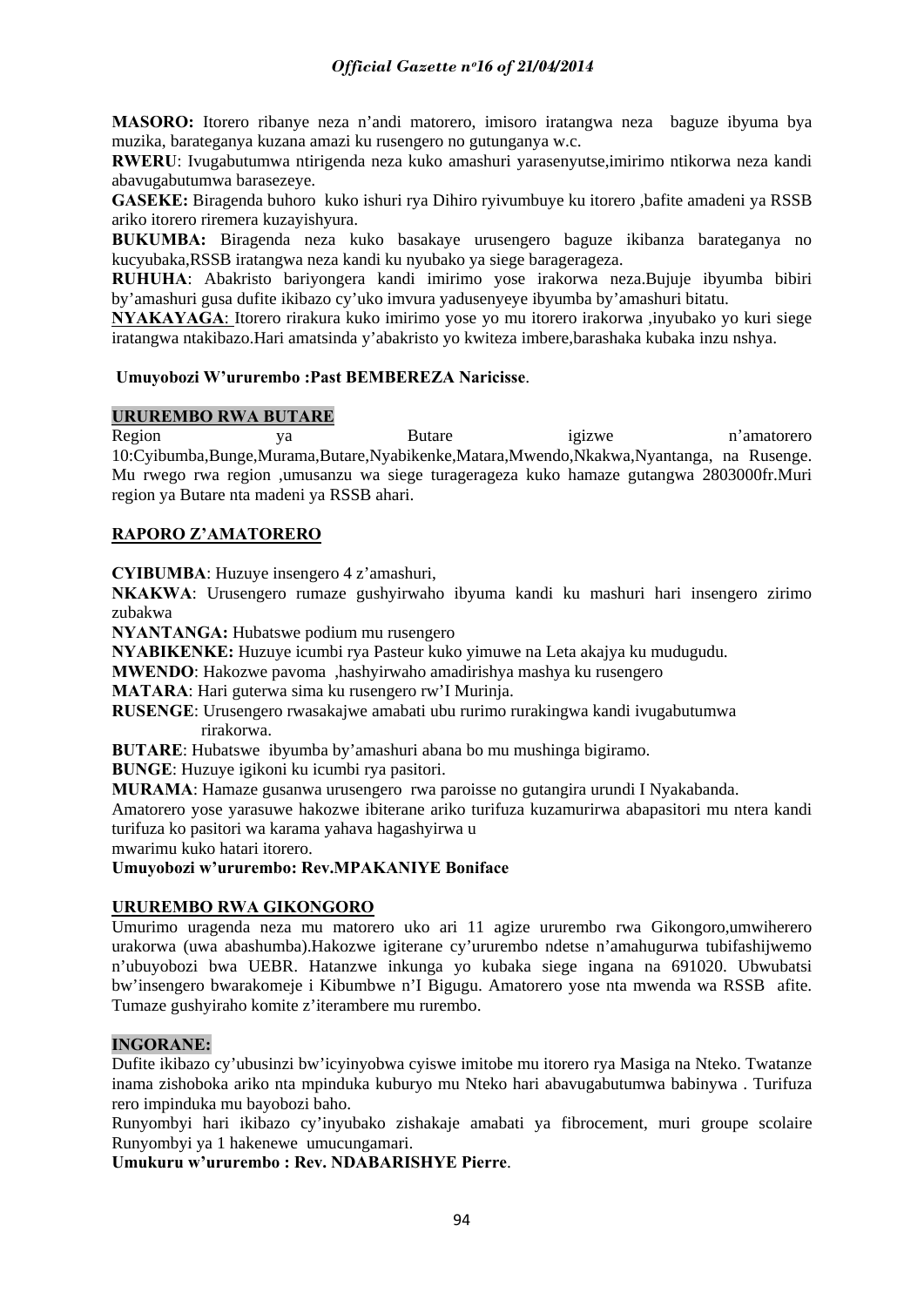#### **URUREMBO RWA GITARAMA**

**MUKOMA:** Kuzuza urusengero rw a 12m/18m r w'amatafari ahiye bya twaye amafranga angana na 9595000fr. Haguzwe ikibanza cya150000fr mu karere ka Kamonyi. Imisanzu yatanzwe ni 682 500fr.Twiteguye gutanga umusanzu w'inyubako ukarangira vuba.

**RUHANG**: Hatanzwe ibihumbi mirongo itanu by'inyibako ya siege kandi barakomeje.

PAROISSE IRERWA: Yahoze yitwa Ruri iragenda buhoro buhoro ,hashyizweho umubwiriza kuburyo umwaka utaha hazaba hari impinduka

#### **URUREMBO RWA KIBUYE:**

Rugizwe n'amatoremukero 5: Rwankuba,Kivuruga, Birenga,Kagombyi na Kabuga.

**IMIKORERE**: Itorero rya Rwankuba:Batanze umusanzu wa 190000fr,RSSB yaratanzwe ,bari gutunganya icumbi rya pasiteur ndetse na yorodani.

**KIVURUGA:** Yatanze umusanzu ungana na fr 92000. Batanze RSSB, bakoze pavoma y'urusengero baritegura kubaka icumbi ry'umushumba.

**BIRENGA:** Batanze umusanzu wa siege FR20500 na RSSB yaratanzwe.

**KABUGA:** Hatanzwe umusanzu wa siege fr120000 ntibararangiza kwishyura RSSB , barimo gutunganya urusengero

**KAGOMBYI:** Yatanze umunzu wa siege wa 17000fr ,barimo gutunganya urusengero n'icumbi. **INGORANE:** 

Hari ikibazo cy'itorero rya Birenga bifuza ko umushumba wabo yahabwa mutation kandi barifuza ko ubuyobozi bwa UEBR bwabibafashamo kugirango icyo kibazo gicyemuke.

**Umuyobozi w'ururembo Rev NDIZIHIWE Anastase**.

#### **URUREMBO RWA KIBUNGO:**

Rugizwe n'amatorero atanu:Kibungo,Sake,Mushikiri,Mitako na Humure.

#### **IBYAGEZWEHO**:

Twakurikiranye imanza zaregwagamo UEBR zaburanirwaga I Rwamagana. Twaburanye urubanza rwa *NTEGAMAHEREZO Ethienne*. Twishyuye avocet ibihumbi 50000fr,twagize ivugabutumwa muri Sake,Humure na Mitako.

#### **INGORANE**:

Umuyobozi w'itorero rya Humure yareguye bitewe n'uko twasumye tugasanga afite amakosa harimo kwangiza umutungo w'itorero.

#### **IMITERERE Y'AMATORERO**:

Kibungo:Iri torero rifite amashuri atanu n'abakristo 400. Hashyingiwe imiryango itanu,umusanzu w'inyubako baragerageza,compassion irakora neza ntakibazo kandi RSSB na TPR biratangwa.

**SAKE:** Biragenda neza kandi hakozwe igiterane ,umusanzu w'inyubako uratangwa ,compassion irakora neza kandi TPR na RSSB biratangwa nta kibazo.

**MUSHIKIRI:** Umusanzu wa siege batanze ungana na 115000fr,ivugabutumwa rirakorwa ikibazo ni uko bafite insengero ebyiri zashenywe n'imvura ubu zirimo gusanwa,. Ingorane ni uko hari umuvugabutumwa uburana n'itorero avuga ko rimurimo ideni kandi abeshya.

**HUMURE:** Iri torero rifite amashuri atatu; yari atanu none abiri yarasenyutse ,ntibararangiza kwishyura RSSB. Bafite urubanza baburana n'umuntu ushaka kubahuguza ikibanza.m, cy'abakristo basohotse bitewe n'uko uwari umuyobozi wabo yababeshyega ko azabaha compassion.

# **Umuyobozi w'ururembo rwa Kibungo**

**Rev.HAKUZIMANA Diogene.**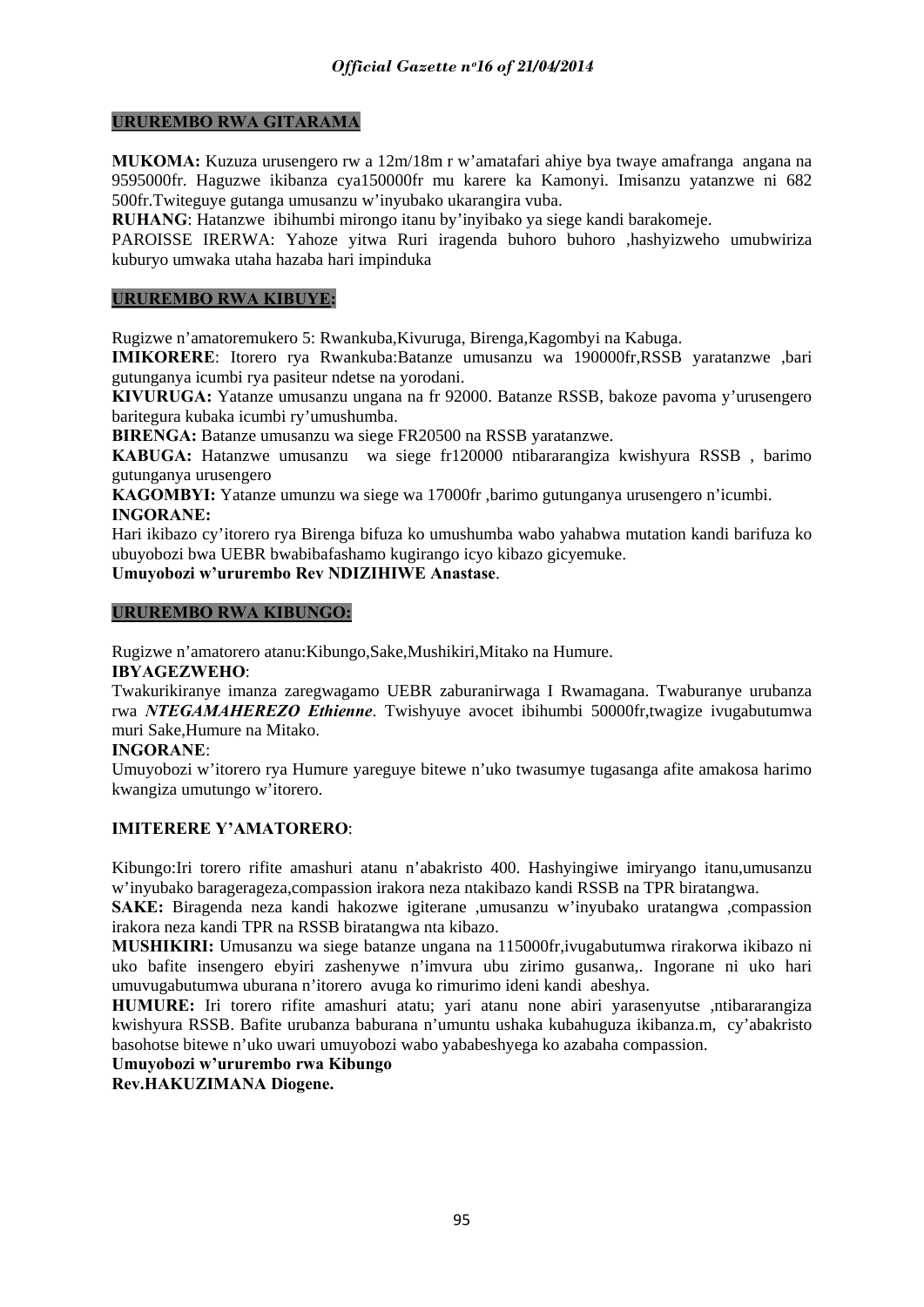# **RAPORO Y'IMISHINGA ITERWA INKUNGA NA COMPASSION**

**UMUSHINGA RW435 GASEKE:** Ukorera mu kagali ka Ntarama mu murenge wa Ririma mu karere ka Bugesera. Ufite abakozi bane ,abakomite 8,ufasha abana 279,abahungu141 n'abakobwa 138.

ABANA BAKURIKIRANWA:Abana bitabira ku mushinga kuwa gatandatu kandi bafite abarimu icyenda badufasha gutanga inyigisho . Abana

**UBUGINGO**: Abana bigishwa ijambo ry'Imana kandi chorale yabo yasohoye CD y'indirimbo z'Imana.

**UBUZIMA**: Abana bahabwa amasabune n'amavuta yo kwisiga kandi bahawe firtre zo kuyungurura amazi,abana bose baravuzwa kuri mutuelle de santé.

**IMIBANIRE N'ABANDI**: Abana bagira imikino n'imyidagaduro kandi umwana umwe yasuwe n'umwishingizi we.

**UBUKUNGU**: Imiryango yateye imbere kubera gufata impano zitandukanye,abandi baguze amatungo .

# **IMBOGAMIZI**:

Dufite ibyumba bike by'amashuri kandi dufite ikibazo cy'uko ikibuga cy'indege gishobora kutwimura.

*Directrice w'umushinga RW435 Gaseke MUKASEFAKE Zaina*.

# **I. UMUSHINGA RW430 KIBUNGO**

Umushinga ukorera mu ka rere ka Ngoma ,ufasha abana 241,ufite abakozi 4 n'abakomite8.Abana biga muri secondaire ni 50 ,abiga imyuga ni 11.Primaire ni174 hanyuma maternelle ni6.Imiryango y'abana 35 yabonye inkunga ubu baracuruza imboga n'imyaka.

Dufite ababyeyi b'abana 11 babana n'ubwandu bwa virus itera sida kandi bahawe amatungo,abana n'ababyeyi bahawe amahugurwa yo kurinda umwa ihohoterwa. Turimo ideni ry'amafaranga ibihumbi Magana atatu rya TPR.

# **DIRECTRICE :UWANYAGASANI Naome**

#### **RAPORO Z'IBIGO BY'AMASHURI**

**G.S.MASIGA**: Abanyeshuri1524. Harimo secondaire 184 n'abiga primaire 1340.

Ikigo gifite ibyumba by'amashuri 25.

### **UMUTUNGO W'IKIGO**:

Ikigo gifite inka12 z'inzungu. Ingurube ebyiri. Imirima :Amashyamba atatu Imirima ihingwa ni 30 are Imirima ikodeshwa ni 2ha

# **11. Gutuma aba Pasitori (Mutation)**

Kuriyi ngingo, Inteko rusange yahaye uburenganzira Inama y'Aba kuru bwo gutanga za mutations ku ba pasitori bose babona ko aringombwa kimwe n'Indi mirimo y'umuryango

# 12. Ama Komisiyo

Hashyizweho za komisiyo arizo izi zikurikira:

- **a) Komisiyo nkemura makimbirane, igizwe n'aba bakurikira:** 
	- Reverend NDABARISHYE Pierre
	- Reverend TWIZEYIMANA Francois
	- Reverend BEMBEREZA Narcisse
	- Mme UWANYAGASANI Naome
	- Evangeleste KARENGERA Elisée

#### **b) Komisiyo ishinzwe ivugabutumwa:**

- Reverend NKOMEJE Viateur
- Reverend KABAHAYA Eleazard
- Pasteur NZABONIMPA Chysostome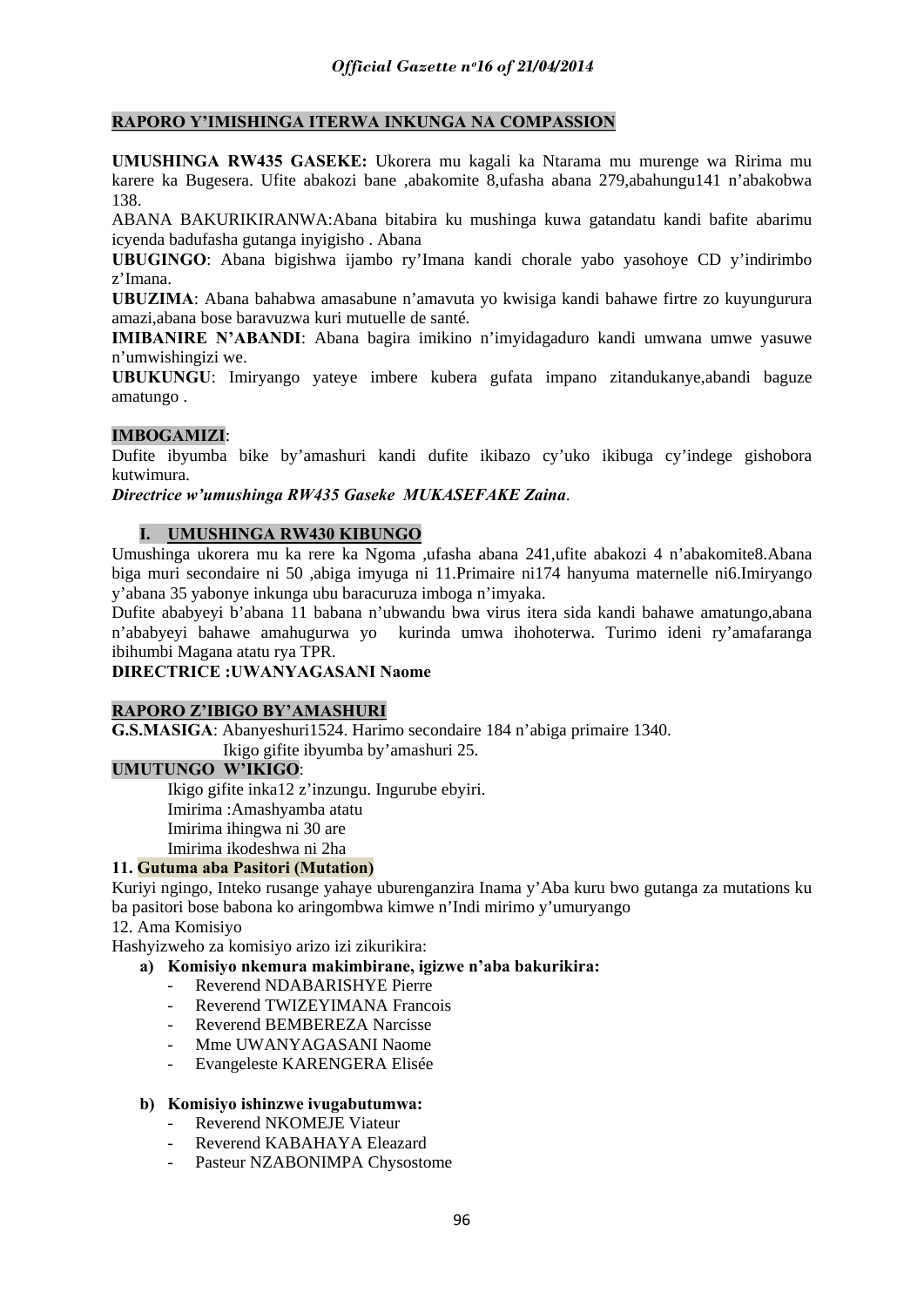#### **c) Komisiyo ngenzura mari:**

- Pastor GENUKWAYO Céléstin
- Mr. RUTIBABARA Théodore
- Mr. NTIRUSHWAMABOKO Védaste

# **13. GUSINYA ITEGEKO RIGENGA UMURYANGO**

Abagize inteko rusange, bameye kandi basinyiye imbere ya Notaire wa Leta muri Minijuste. Mu gusoza inama y'inteko rusange, Umuvugizi wa UEBR arangije ashimira abajyanama ku bitekerezo byiza n'inama byatanzwe kandi arabifuriza gukomeza kugira ubumwe n'ishyaka ku murimo w'Imana.

Bikorewe i Kigali kucyicaro cy'Umuryango Kuwa 15/Gashyantare/2013

# **UMUVUGIZI W'ISHYIRAHAMWE ABANDITSI B'INAMA: Réverend RUTAYIGIRWA Denys (sé) Pasitori NYABYENDA Martin (sé)**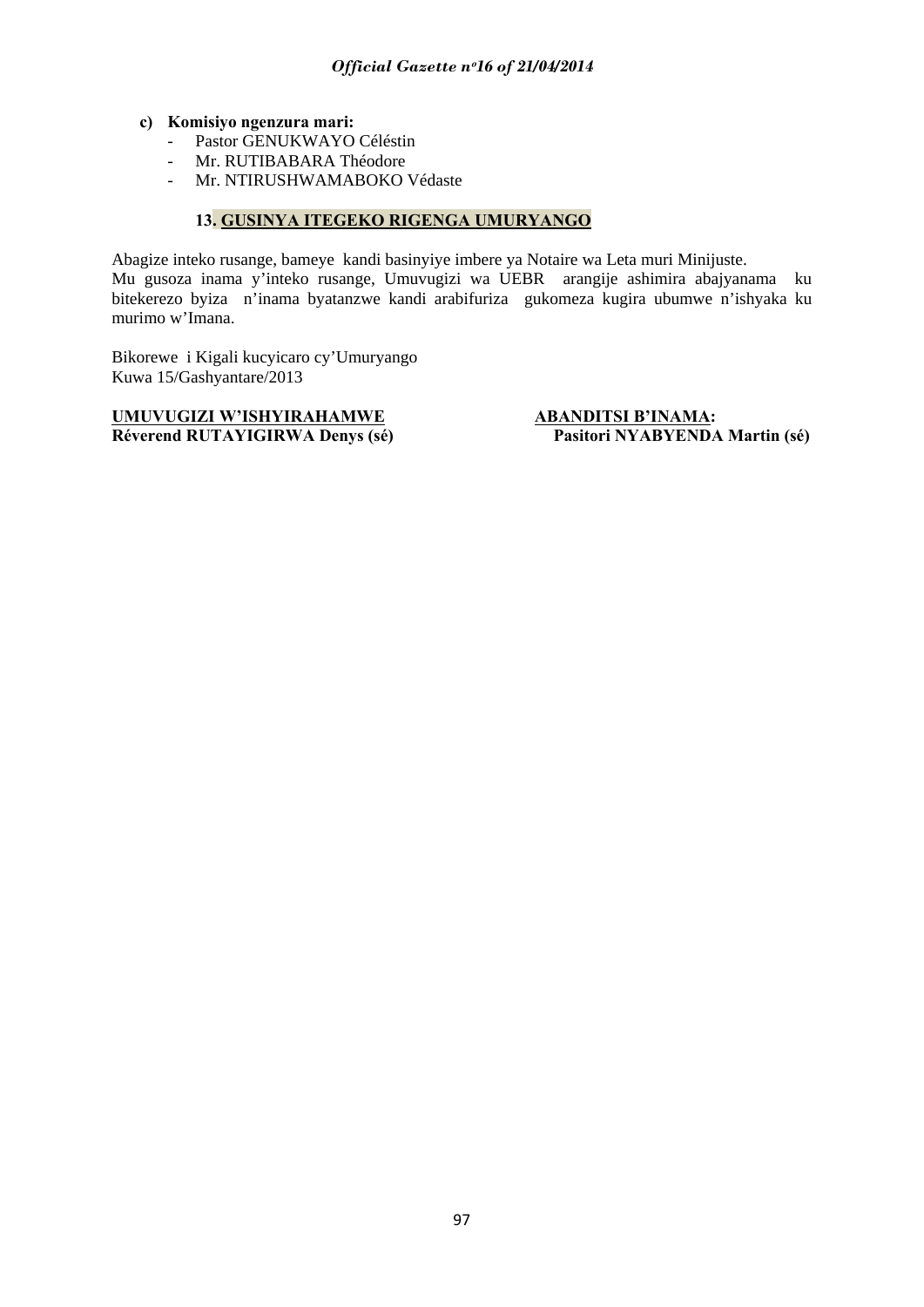# **KWEMERA INSHINGANO**

Twebwe, Umuvugizi n'Abavugizi bungirije, tumaze kubona y'uko inama y'ubutegetsi (Comité Exécutif), hamwe n'inama y'Inteko Rusange (Assemblée Générale) z'Umuryango : **Ubumwe bw'Amatorero y'Ababatisita mu Rwanda (UEBR)**, yateraniye i Kigali, kuwa 15/02/2013, zimaze gutora zikemeza ko tugomba kuba Abavugizi, ku bwiganze bw'amajwi y'abari mu nama, natwe twemeye kuwubera Abavugizi.

**Umushumba Mukuru ariwe Muvugizi : Reverend RUTAYIGIRWA Denys (sé)** 

**Umuvugizi wungirije wa mbere (1er) : Reverend GATWARE Bénoît (sé)** 

**Umuvugizi wungirije wa kabiri (2ème) Reverend MUHOZA Samuel (sé)**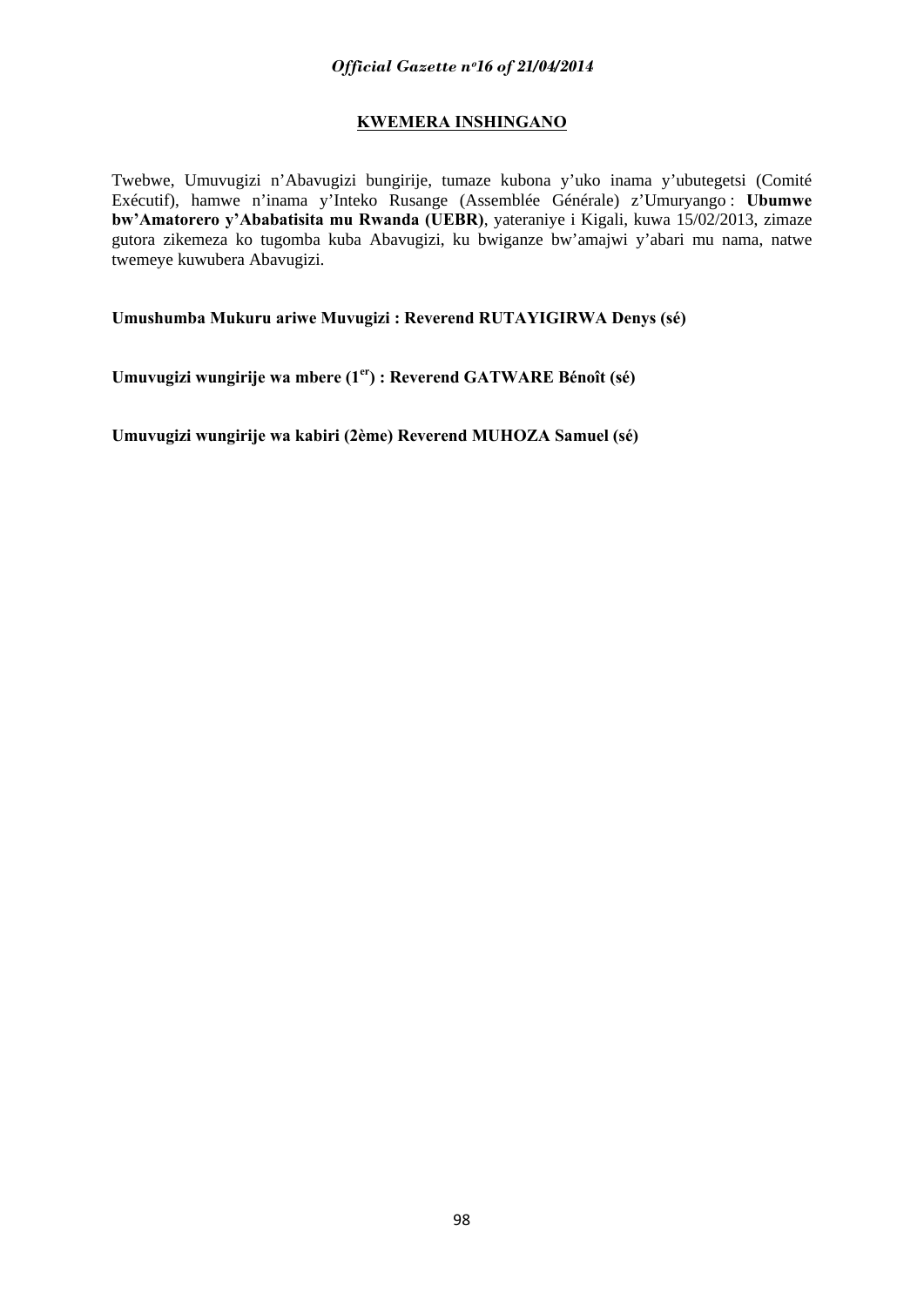# **ICYEMEZO** *NORCA 0039/2014* **CYO KUWA 21/01/2014 GIHA UBUZIMAGATOZI KOPERATIVE «COOPERATIVE VETERNAIRE - IMFIZI» (COVEI)**

# **Umuyobozi w'Ikigo cy'Igihugu gishinzwe guteza imbere Amakoperative;**

Ashingiye ku Itegeko nº 50/2007 ryo kuwa 18 Nzeri 2007 rigena ishyirwaho, imiterere n'imikorere y'Amakoperative mu Rwanda, nk'uko ryahinduwe kandi ryujujwe kugeza ubu, cyane cyane mu ngingo yaryo ya 23, igika cya 3;

Ashingiye ku Itegeko nº 48/2013 ryo kuwa 28/06/2013 rishyiraho Ikigo cy'Igihugu gishinzwe guteza Imbere Amakoperative, cyane cyane mu ngingo yaryo ya 3, igika cya 2;

Abisabwe na Perezida wa Koperative **«COVEI»** ifite icyicaro i Rwamahwa, Umurenge wa Base, Akarere ka Rulindo, Intara y'Amajyaruguru;

# **YEMEJE:**

# **Ingingo ya mbere:**

Koperative «**COVEI»** ifite icyicaro I Rwamahwa, Umurenge wa Base, Akarere ka Rulindo, Intara y'Amajyaruguru, ihawe ubuzimagatozi.

# **Ingingo ya 2:**

Koperative **«COVEI»** igamije gutanga serivisi zijyanye no gutera intanga, kuvura amatungo no guteza imbere ubucuruzi bw'inyongeramusaruro z'ubworozi. Ntiyemerewe gukora indi mirimo inyuranye n'iyo iherewe ubuzimagatozi, keretse ibanje kubisaba ikanabiherwa uburenganzira.

# **Ingingo ya 3:**

Koperative **«COVEI»** itegetswe gutangaza iki Cyemezo mu Igazeti ya Leta ya Repubulika y'u Rwanda mu gihe kitarenze iminsi mirongo itatu (30) ikimara kugihabwa.

# **Kigali, kuwa 21/01/2014**

# **(sé)**

# **MUGABO Damien**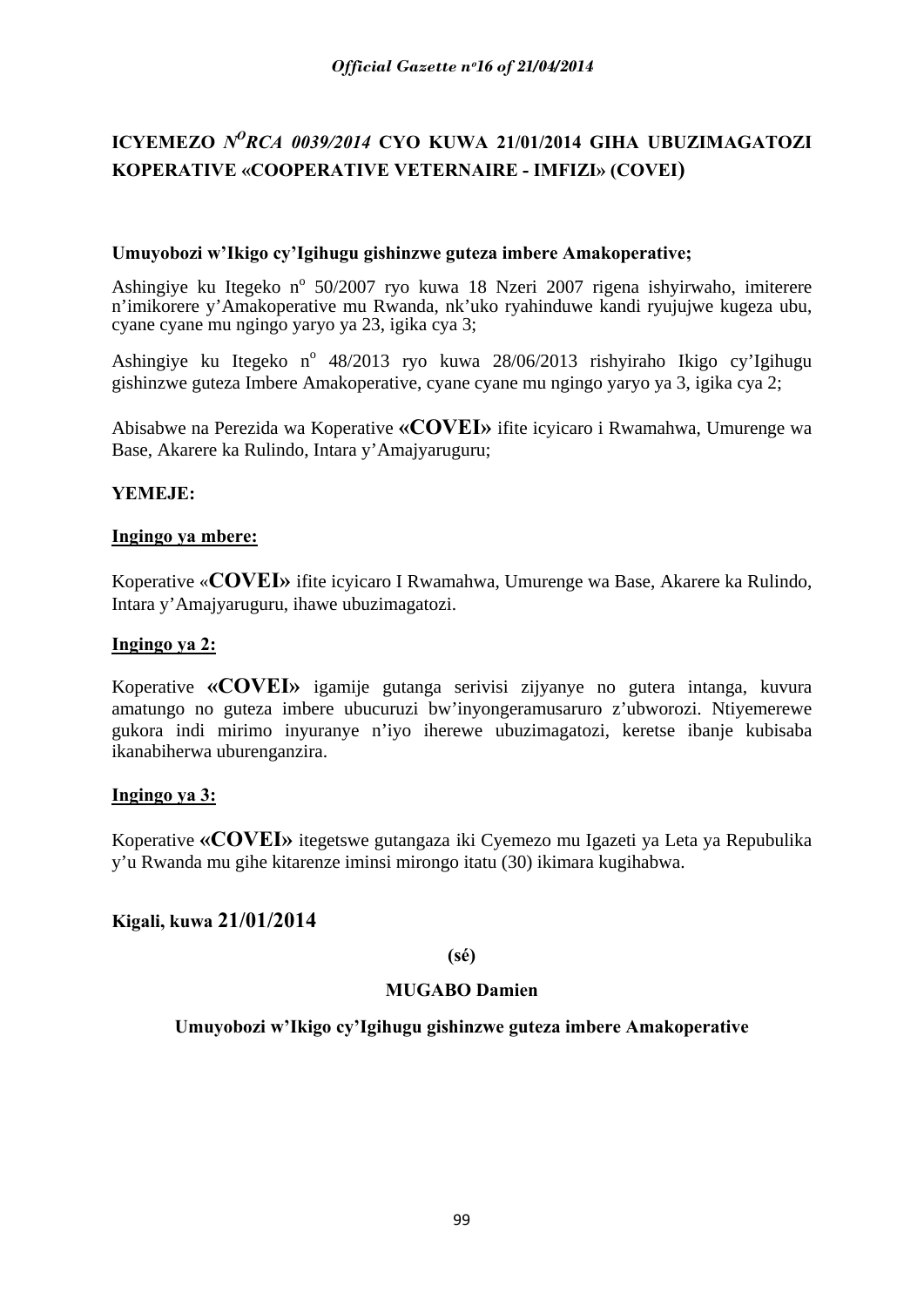# **ICYEMEZO** *NORCA 0058/2014* **CYO KUWA 24/01/2014 GIHA UBUZIMAGATOZI KOPERATIVE «INZAMURAMUNTU»**

# **Umuyobozi w'Ikigo cy'Igihugu gishinzwe guteza imbere Amakoperative;**

Ashingiye ku Itegeko nº 50/2007 ryo kuwa 18 Nzeri 2007 rigena ishyirwaho, imiterere n'imikorere y'Amakoperative mu Rwanda, nk'uko ryahinduwe kandi ryujujwe kugeza ubu, cyane cyane mu ngingo yaryo ya 23, igika cya 3;

Ashingiye ku Itegeko nº 48/2013 ryo kuwa 28/06/2013 rishyiraho Ikigo cy'Igihugu gishinzwe guteza Imbere Amakoperative, cyane cyane mu ngingo yaryo ya 3, igika cya 2;

Abisabwe na Perezida wa Koperative **«INZAMURAMUNTU»** ifite icyicaro i Gakoro, Umurenge wa Rugera, Akarere ka Nyabihu, Intara y'Iburengerazuba;

# **YEMEJE:**

# **Ingingo ya mbere:**

Koperative «**INZAMURAMUNTU»** ifite icyicaro i Gakoro, Umurenge wa Rugera, Akarere ka Nyabihu, Intara y'Iburengerazuba, ihawe ubuzimagatozi.

# **Ingingo ya 2:**

Koperative **«INZAMURAMUNTU»** igamije guteza imbere ubucuruzi bw'inyama. Ntiyemerewe gukora indi mirimo inyuranye n'iyo iherewe ubuzimagatozi, keretse ibanje kubisaba ikanabiherwa uburenganzira.

# **Ingingo ya 3:**

Koperative **«INZAMURAMUNTU»** itegetswe gutangaza iki Cyemezo mu Igazeti ya Leta ya Repubulika y'u Rwanda mu gihe kitarenze iminsi mirongo itatu (30) ikimara kugihabwa.

# **Kigali, kuwa 24/01/2014**

# **(sé)**

# **MUGABO Damien**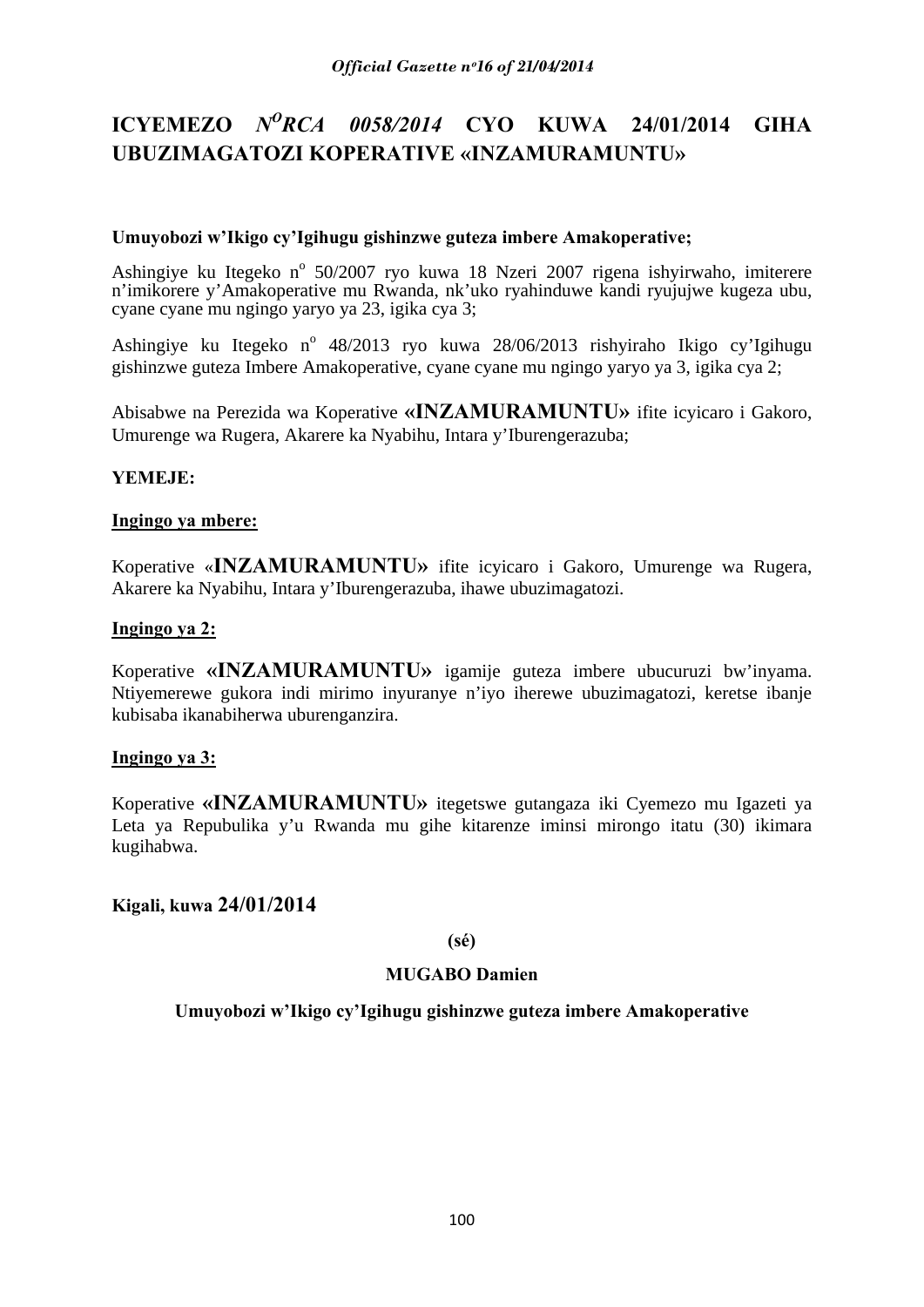# **ICYEMEZO** *NORCA 0137/2014* **CYO KUWA 06/02/2014 GIHA UBUZIMAGATOZI «COOPERATIVE Y'ABACURUZI B'INYAMA MU MURENGE WA KAYUMBU» COOPAB - KAYUMBU**

# **Umuyobozi w'Ikigo cy'Igihugu gishinzwe guteza imbere Amakoperative;**

Ashingiye ku Itegeko nº 50/2007 ryo kuwa 18 Nzeri 2007 rigena ishyirwaho, imiterere n'imikorere y'Amakoperative mu Rwanda, nk'uko ryahinduwe kandi ryujujwe kugeza ubu, cyane cyane mu ngingo yaryo ya 23, igika cya 3;

Ashingiye ku Itegeko nº 48/2013 ryo kuwa 28/06/2013 rishyiraho Ikigo cy'Igihugu gishinzwe guteza Imbere Amakoperative, cyane cyane mu ngingo yaryo ya 3, igika cya 2;

Abisabwe na Perezida wa Koperative **«COOPAB - KAYUMBU»** ifite icyicaro i Manyana, Umurenge wa Kayumbu, Akarere ka Kamonyi, Intara y'Amajyepfo;

# **YEMEJE:**

# **Ingingo ya mbere:**

Koperative «**COOPAB - KAYUMBU»** ifite icyicaro i Manyana, Umurenge wa Kayumbu, Akarere ka Kamonyi, Intara y'Amajyepfo, ihawe ubuzimagatozi.

# **Ingingo ya 2:**

Koperative **«COOPAB - KAYUMBU»** igamije guteza imbere ubucuruzi bw'inyama. Ntiyemerewe gukora indi mirimo inyuranye n'iyo iherewe ubuzimagatozi, keretse ibanje kubisaba ikanabiherwa uburenganzira.

# **Ingingo ya 3:**

Koperative **«COOPAB - KAYUMBU»** itegetswe gutangaza iki Cyemezo mu Igazeti ya Leta ya Repubulika y'u Rwanda mu gihe kitarenze iminsi mirongo itatu (30) ikimara kugihabwa.

# **Kigali, kuwa 06/02/2014**

# **(sé)**

# **MUGABO Damien**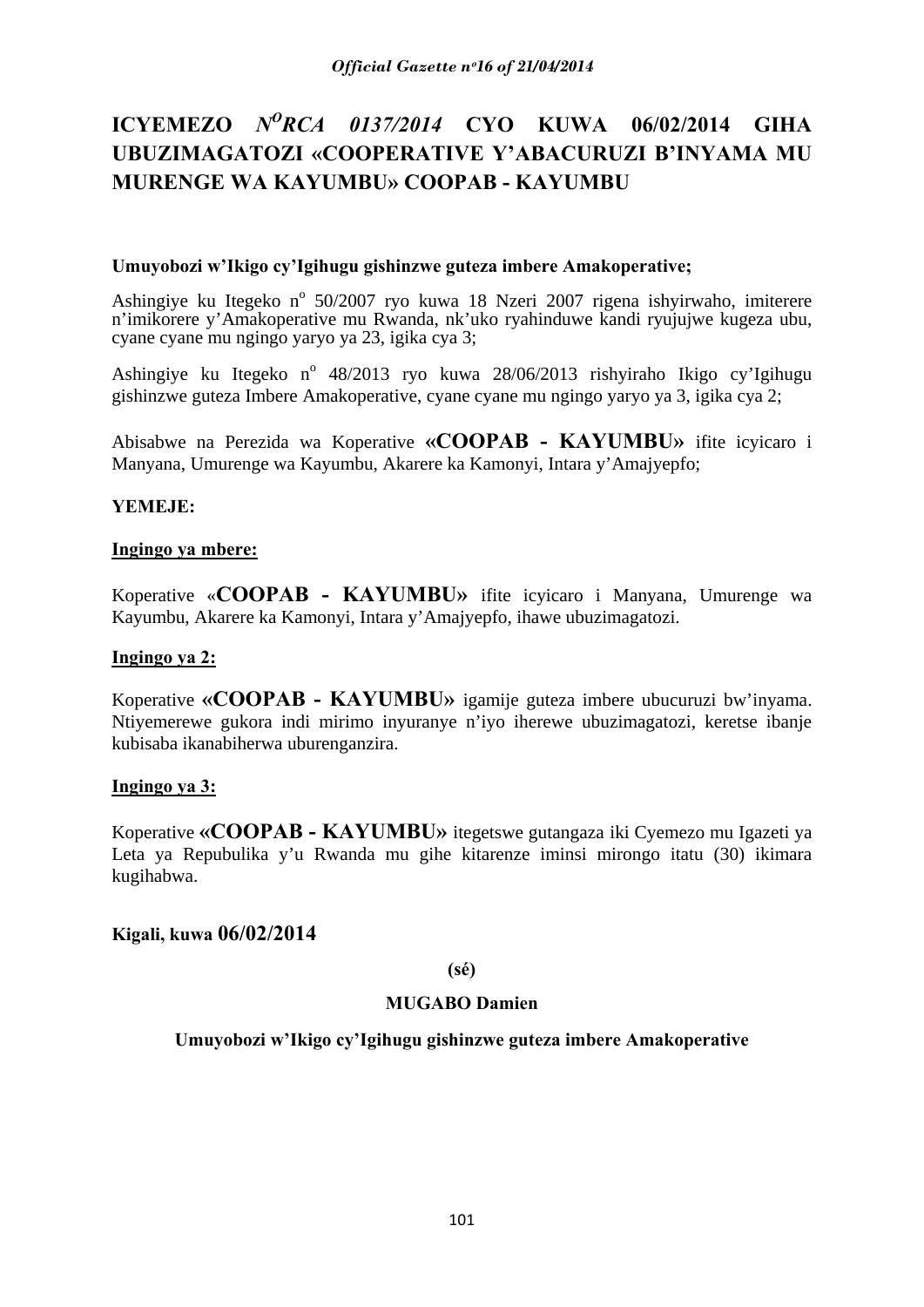# **ICYEMEZO** *NORCA 1101* **CYO KUWA 09/12/2013 GIHA UBUZIMAGATOZI KOPERATIVE «TWITE KU BUZIMA MUSHA» (KOTUBUMU)**

# **Umuyobozi w'Ikigo cy'Igihugu gishinzwe guteza imbere Amakoperative;**

Ashingiye ku Itegeko nº 50/2007 ryo kuwa 18 Nzeri 2007 rigena ishyirwaho, imiterere n'imikorere y'Amakoperative mu Rwanda, nk'uko ryahinduwe kandi ryujujwe kugeza ubu, cyane cyane mu ngingo yaryo ya 23, igika cya 3;

Ashingiye ku Itegeko nº 48/2013 ryo kuwa 28/06/2013 rishyiraho Ikigo cy'Igihugu gishinzwe guteza Imbere Amakoperative, cyane cyane mu ngingo yaryo ya 3, igika cya 2;

Abisabwe na Perezida wa Koperative **«KOTUBUMU»** ifite icyicaro i Bukinanyana, Umurenge wa Musha, Akarere ka Gisagara, Intara y'Amajyepfo;

# **YEMEJE:**

# **Ingingo ya mbere:**

Koperative «**KOTUBUMU»** ifite icyicaro i Bukinanyana, Umurenge wa Musha, Akarere ka Gisagara, Intara y'Amajyepfo, ihawe ubuzimagatozi.

# **Ingingo ya 2:**

Koperative **«KOTUBUMU»** igamije gutanga serivisi zijyanye n'ubujyanama bw'ubuzima no guteza imbere ubworozi bw'ingurube. Ntiyemerewe gukora indi mirimo inyuranye n'iyo iherewe ubuzimagatozi, keretse ibanje kubisaba ikanabiherwa uburenganzira.

# **Ingingo ya 3:**

Icyemezo n0 RCA/961/2011 cyo kuwa 28 Ugushyingo 2011 kivanyweho.

# **Ingingo ya 4:**

Koperative **«KOTUBUMU»** itegetswe gutangaza iki Cyemezo mu Igazeti ya Leta ya Repubulika y'u Rwanda mu gihe kitarenze iminsi mirongo itatu (30) ikimara kugihabwa.

# **Kigali, kuwa 09/12/2013**

# **(sé)**

# **MUGABO Damien**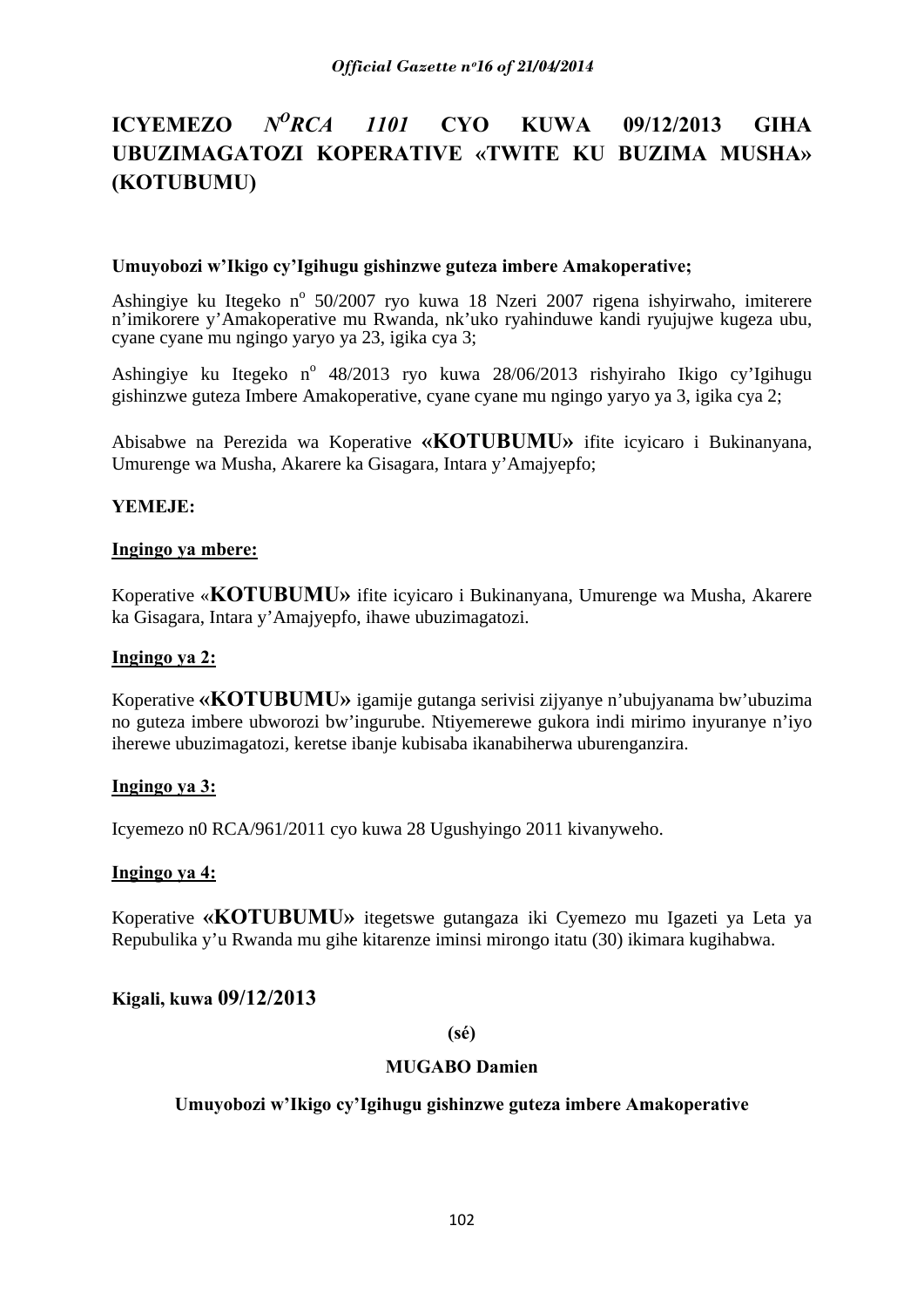# **ICYEMEZO** *NORCA 0100/2014* **CYO KUWA 30/01/2014 GIHA UBUZIMAGATOZI KOPERATIVE «INTARUTWA ZA NYABIRASI»**

# **Umuyobozi w'Ikigo cy'Igihugu gishinzwe guteza imbere Amakoperative;**

Ashingiye ku Itegeko nº 50/2007 ryo kuwa 18 Nzeri 2007 rigena ishyirwaho, imiterere n'imikorere y'Amakoperative mu Rwanda, nk'uko ryahinduwe kandi ryujujwe kugeza ubu, cyane cyane mu ngingo yaryo ya 23, igika cya 3;

Ashingiye ku Itegeko nº 48/2013 ryo kuwa 28/06/2013 rishyiraho Ikigo cy'Igihugu gishinzwe guteza Imbere Amakoperative, cyane cyane mu ngingo yaryo ya 3, igika cya 2;

Abisabwe na Perezida wa Koperative **«INTARUTWA ZA NYABIRASI»** ifite icyicaro Busuku, Umurenge wa Nyabirasi, Akarere ka Rutsiro, Intara y'Iburengerazuba;

# **YEMEJE:**

# **Ingingo ya mbere:**

Koperative «**INTARUTWA ZA NYABIRASI»** ifite icyicaro Busuku, Umurenge wa Nyabirasi, Akarere ka Rutsiro, Intara y'Iburengerazuba, ihawe ubuzimagatozi.

# **Ingingo ya 2:**

Koperative **«INTARUTWA ZA NYABIRASI»** igamije guteza imbere ubworozi bw'inka za kijyambere zitanga umukamo. Ntiyemerewe gukora indi mirimo inyuranye n'iyo iherewe ubuzimagatozi, keretse ibanje kubisaba ikanabiherwa uburenganzira.

# **Ingingo ya 3:**

Koperative **«INTARUTWA ZA NYABIRASI»** itegetswe gutangaza iki Cyemezo mu Igazeti ya Leta ya Repubulika y'u Rwanda mu gihe kitarenze iminsi mirongo itatu (30) ikimara kugihabwa.

# **Kigali, kuwa 30/01/2014**

# **(sé)**

# **MUGABO Damien**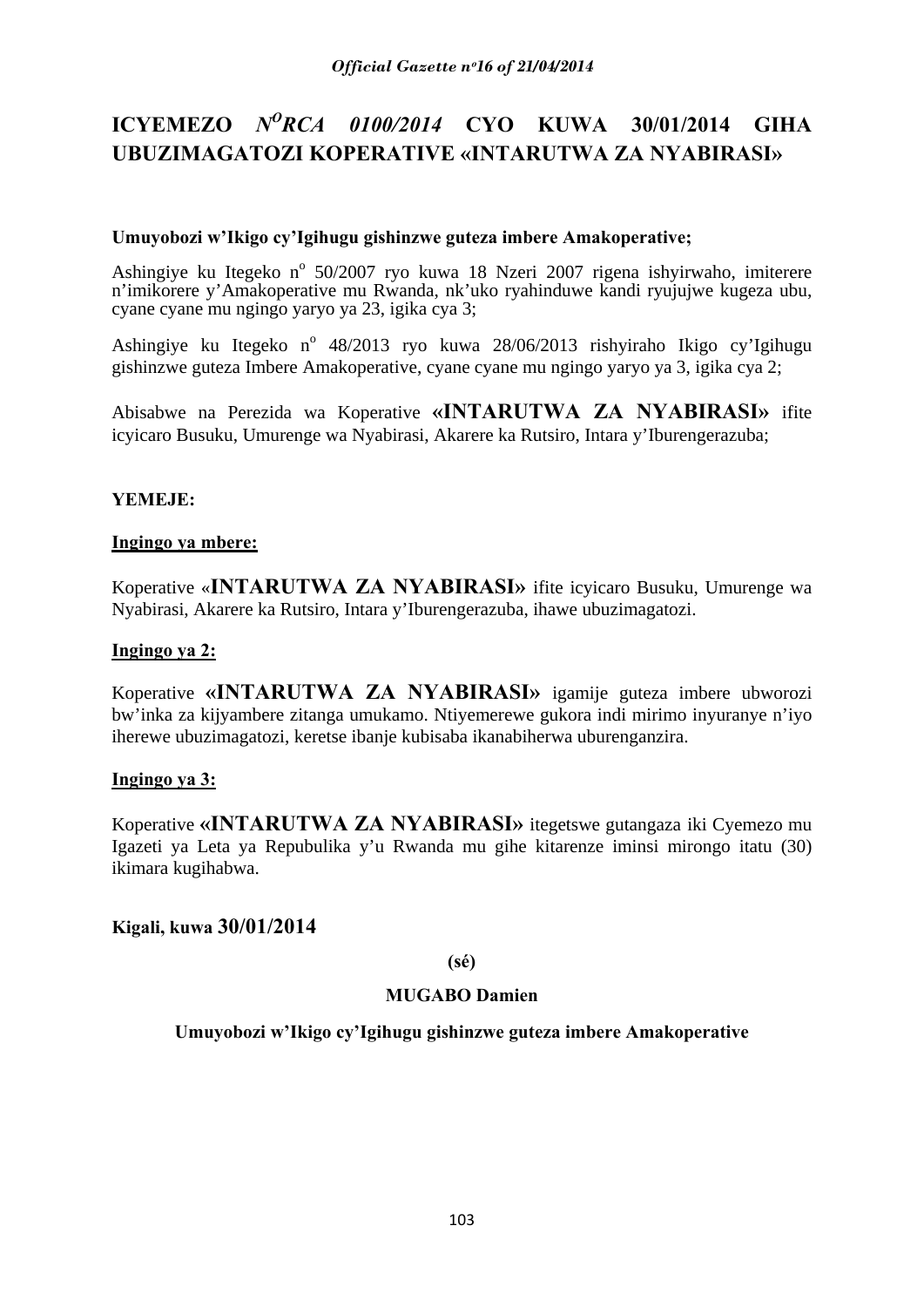# **ICYEMEZO** *NORCA 1099/2013* **CYO KUWA 06/12/2013 GIHA UBUZIMAGATOZI «COOPERATIVE AMIS DE LA VIE - SAVE» (COAVISA)**

# **Umuyobozi w'Ikigo cy'Igihugu gishinzwe guteza imbere Amakoperative;**

Ashingiye ku Itegeko nº 50/2007 ryo kuwa 18 Nzeri 2007 rigena ishyirwaho, imiterere n'imikorere y'Amakoperative mu Rwanda, nk'uko ryahinduwe kandi ryujujwe kugeza ubu, cyane cyane mu ngingo yaryo ya 23, igika cya 3;

Ashingiye ku Itegeko nº 48/2013 ryo kuwa 28/06/2013 rishyiraho Ikigo cy'Igihugu gishinzwe guteza Imbere Amakoperative, cyane cyane mu ngingo yaryo ya 3, igika cya 2;

Abisabwe na Perezida wa Koperative **«COAVISA»** ifite icyicaro i Gatoki, Umurenge wa Save, Akarere ka Gisagara, Intara y'Amajyepfo;

# **YEMEJE:**

#### **Ingingo ya mbere:**

Koperative «**COAVISA»** ifite icyicaro i Gatoki, Umurenge wa Save, Akarere ka Gisagara, Intara y'Amajyepfo, ihawe ubuzimagatozi.

### **Ingingo ya 2:**

Koperative **«COAVISA»** igamije gutanga serivisi zijyanye n'ubujyanama bw'ubuzima no guteza imbere ubworozi bw'ingurube. Ntiyemerewe gukora indi mirimo inyuranye n'iyo iherewe ubuzimagatozi, keretse ibanje kubisaba ikanabiherwa uburenganzira.

# **Ingingo ya 3:**

Icyemezo n0 RCA/757/2011 cyo kuwa 29 Kanama 2011 kivanyweho.

#### **Ingingo ya 4:**

Koperative **«COAVISA»** itegetswe gutangaza iki Cyemezo mu Igazeti ya Leta ya Repubulika y'u Rwanda mu gihe kitarenze iminsi mirongo itatu (30) ikimara kugihabwa.

# **Kigali, kuwa 06/12/2013**

# **(sé)**

# **MUGABO Damien**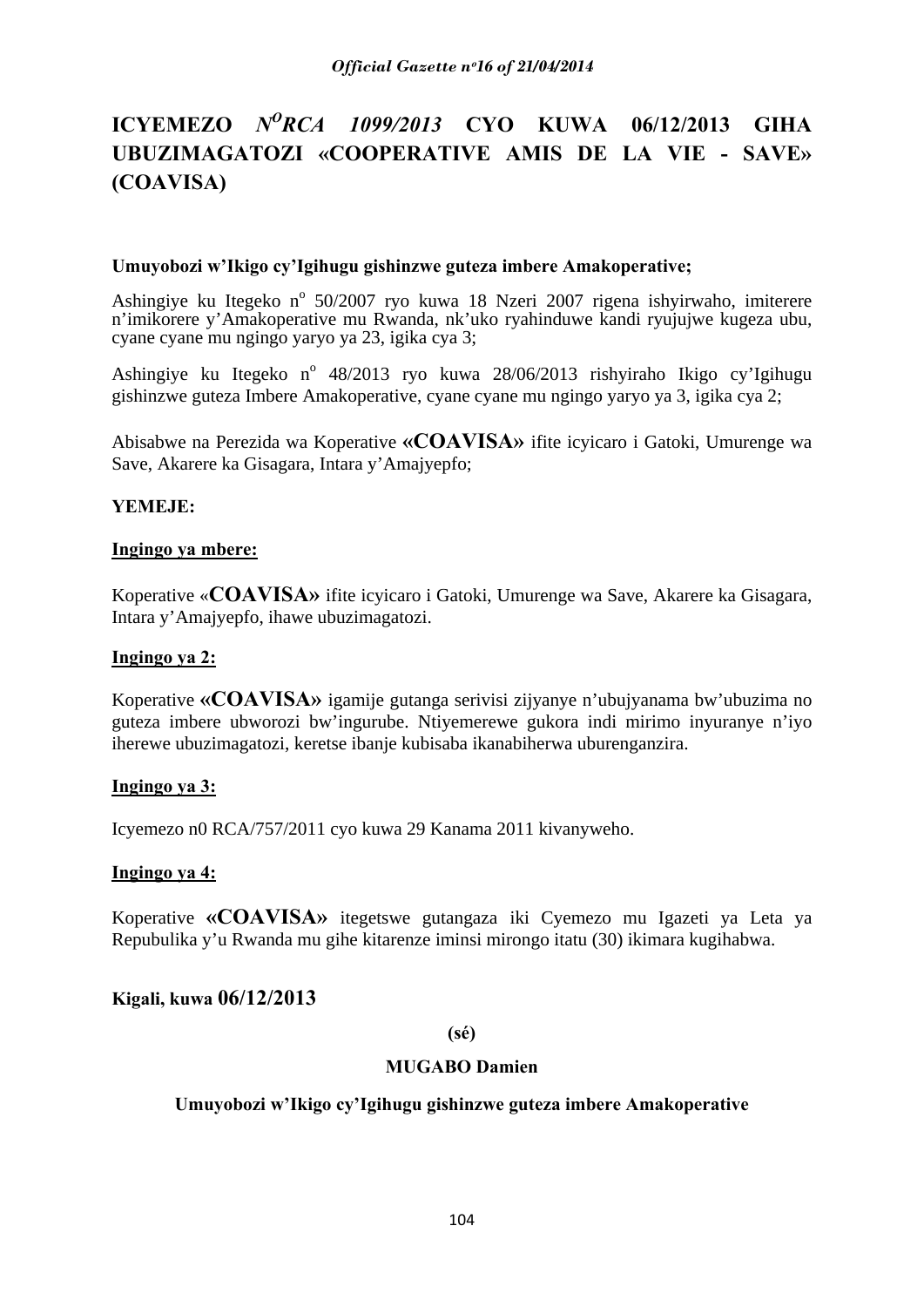# **ICYEMEZO** *NORCA 133/2012* **CYO KUWA 05/03/2012 GIHA UBUZIMAGATOZI «KARONGI UNITY COOPERATIVE»**

# **Umuyobozi w'Ikigo cy'Igihugu gishinzwe guteza imbere Amakoperative;**

Ashingiye ku Itegeko nº 50/2007 ryo kuwa 18 Nzeri 2007 rigena ishyirwaho, imiterere n'imikorere y'Amakoperative mu Rwanda, nk'uko ryahinduwe kandi ryujujwe kugeza ubu, cyane cyane mu ngingo yaryo ya 23, igika cya 3;

Ashingiye ku Itegeko nº 16/2008 ryo kuwa 11/06/2008 rishyiraho Ikigo cy'Igihugu gishinzwe guteza Imbere Amakoperative, cyane cyane mu ngingo yaryo ya 3, igika cya 2;

Abisabwe na Perezida wa Koperative **«KARONGI UNITY COOPERATIVE»** ifite icyicaro mu Murenge wa Rubengera, Akarere ka Karongi, Intara y'Iburengerazuba, mu rwandiko rwe rwakiriwe kuwa 02 Gashyantare 2012;

# **YEMEJE:**

# **Ingingo ya mbere:**

Koperative «**KARONGI UNITY COOPERATIVE»** ifite icyicaro mu Murenge wa Rubengera, Akarere ka Karongi, Intara y'Iburengerazuba, ihawe ubuzimagatozi.

# **Ingingo ya 2:**

Koperative **«KARONGI UNITY COOPERATIVE»** igamije gutanga serivisi zijyanye no gukora isuku n'isukura ku binyabiziga n'ahantu hateranira abantu benshi. Ntiyemerewe gukora indi mirimo inyuranye n'iyo iherewe ubuzimagatozi, keretse ibanje kubisaba ikanabiherwa uburenganzira.

# **Ingingo ya 3:**

Koperative **«KARONGI UNITY COOPERATIVE»** itegetswe gutangaza iki Cyemezo mu Igazeti ya Leta ya Repubulika y'u Rwanda mu gihe kitarenze iminsi mirongo itatu (30) ikimara kugihabwa.

# **Kigali, kuwa 05/03/2012**

# **(sé)**

# **MUGABO Damien**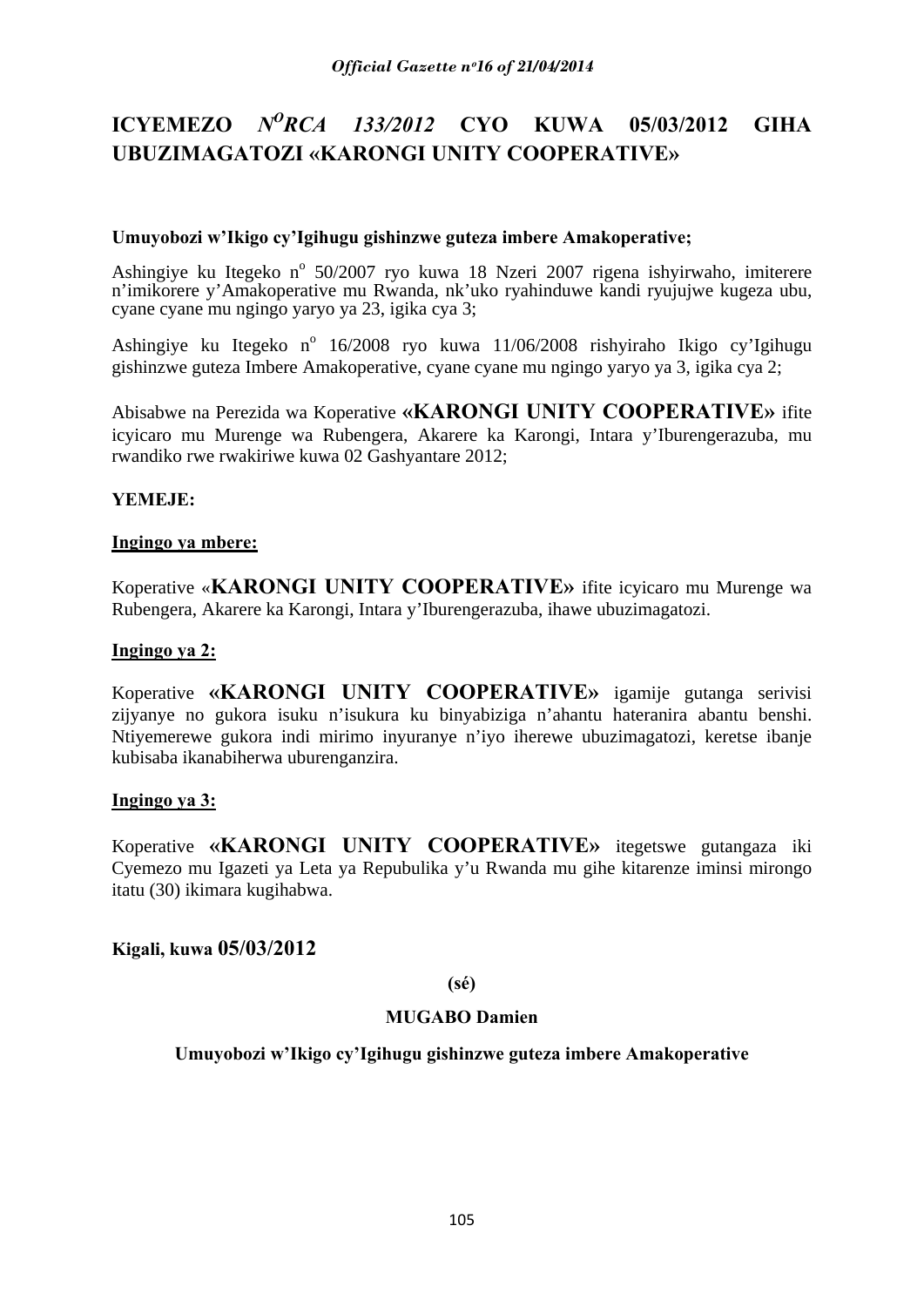# **ICYEMEZO** *NORCA 1019/2010* **CYO KUWA 30/08/2010 GIHA UBUZIMAGATOZI KOPERATIVE «ABAKOMEZAMWUGA»**

# **Umuyobozi w'Ikigo cy'Igihugu gishinzwe guteza imbere Amakoperative;**

Ashingiye ku Itegeko nº 50/2007 ryo kuwa 18 Nzeri 2007 rigena ishyirwaho, imiterere n'imikorere y'Amakoperative mu Rwanda, nk'uko ryahinduwe kandi ryujujwe kugeza ubu, cyane cyane mu ngingo yaryo ya 23, igika cya 3;

Ashingiye ku Itegeko nº 16/2008 ryo kuwa 11/06/2008 rishyiraho Ikigo cy'Igihugu gishinzwe guteza Imbere Amakoperative, cyane cyane mu ngingo yaryo ya 3, igika cya 2;

Abisabwe na Perezidante wa Koperative **«ABAKOMEZAMWUGA»** ifite icyicaro i Kabaza, Umurenge wa Kacyiru, Akarere ka Gasabo, Umujyi wa Kigali, mu rwandaiko rwe rwakiriwe kuwa 15 Kamena 2010;

# **YEMEJE:**

# **Ingingo ya mbere:**

Koperative «**ABAKOMEZAMWUGA»** ifite icyicaro i Kabaza, Umurenge wa Kacyiru, Akarere ka Gasabo, Umujyi wa Kigali, ihawe ubuzimagatozi.

# **Ingingo ya 2:**

Koperative **«ABAKOMEZAMWUGA»** igamije guteza imbere umwuga w'ububumbyi bukora ibihangano mu buryo bw'ikoranabuhanga (amavase). Ntiyemerewe gukora indi mirimo inyuranye n'iyo iherewe ubuzimagatozi, keretse ibanje kubisaba ikanabiherwa uburenganzira.

# **Ingingo ya 3:**

Iki Cyemezo kigira agaciro guhera umunsi cyatangarijweho mu Igazeti ya Leta ya Repubulika y'u Rwanda.

Kigali, kuwa 30/08/2010

# **(sé)**

# **MUGABO Damien**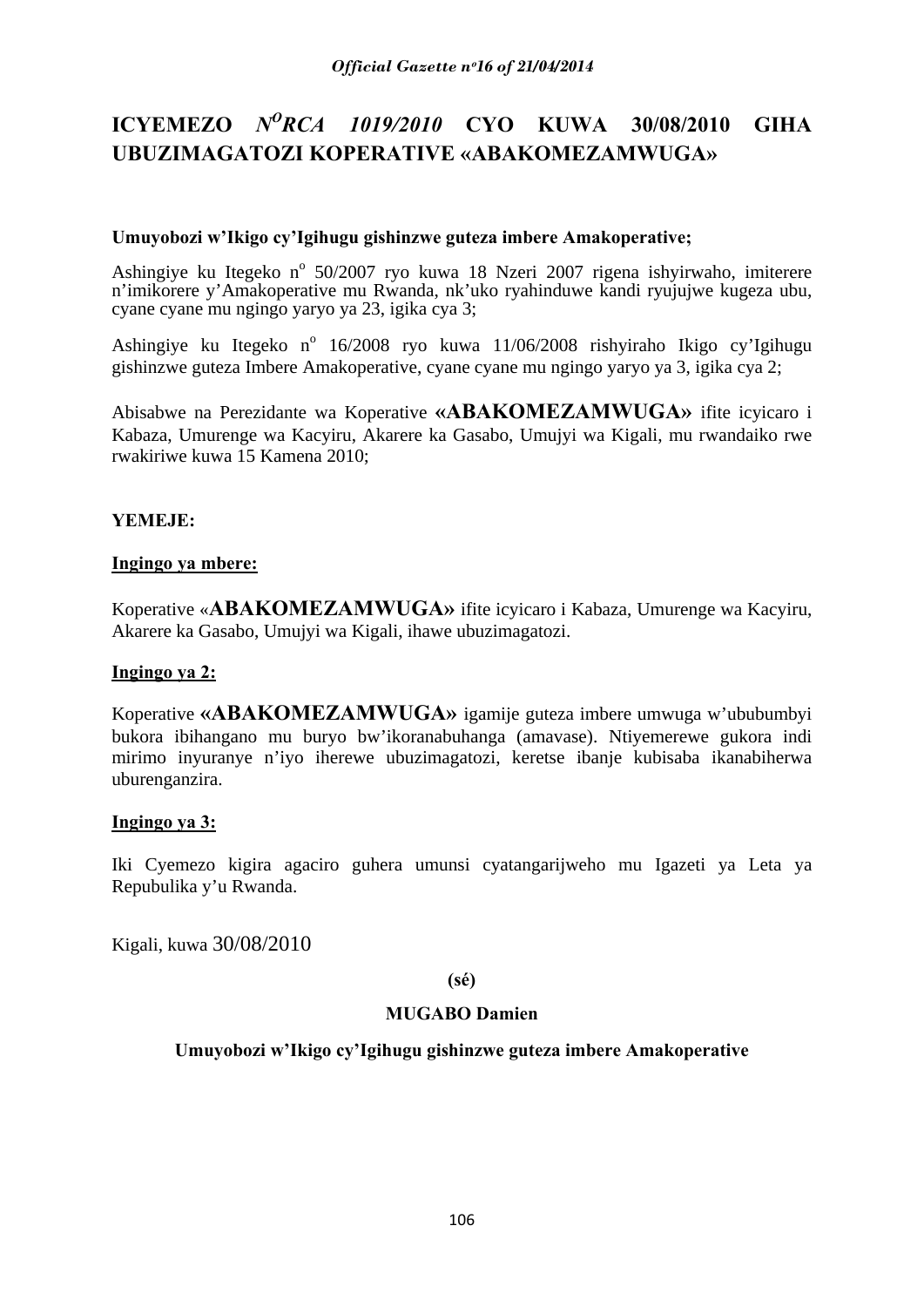# **ICYEMEZO** *NORCA 0095/2014* **CYO KUWA 29/01/2014 GIHA UBUZIMAGATOZI KOPERATIVE «TWAGURE AMAREMBO MUSANZE»**

#### **Umuyobozi w'Ikigo cy'Igihugu gishinzwe guteza imbere Amakoperative;**

Ashingiye ku Itegeko nº 50/2007 ryo kuwa 18 Nzeri 2007 rigena ishyirwaho, imiterere n'imikorere y'Amakoperative mu Rwanda, nk'uko ryahinduwe kandi ryujujwe kugeza ubu, cyane cyane mu ngingo yaryo ya 23, igika cya 3;

Ashingiye ku Itegeko nº 48/2013 ryo kuwa 28/06/2013 rishyiraho Ikigo cy'Igihugu gishinzwe guteza Imbere Amakoperative, cyane cyane mu ngingo yaryo ya 3, igika cya 2;

Abisabwe na Perezida wa Koperative **«TWAGURE AMAREMBO MUSANZE»**  ifite icyicaro i Kigombe, Umurenge wa Muhoza, Akarere ka Musanze, Intara y'Amajyaruguru;

### **YEMEJE:**

#### **Ingingo ya mbere:**

Koperative «**TWAGURE AMAREMBO MUSANZE»** ifite icyicaro i Kigombe, Umurenge wa Muhoza, Akarere ka Musanze, Intara y'Amajyaruguru, ihawe ubuzimagatozi.

#### **Ingingo ya 2:**

Koperative **«TWAGURE AMAREMBO MUSANZE»** igamije guteza imbere ubucuruzi bwa Matelas n'amavura yo kwisiga. Ntiyemerewe gukora indi mirimo inyuranye n'iyo iherewe ubuzimagatozi, keretse ibanje kubisaba ikanabiherwa uburenganzira.

### **Ingingo ya 3:**

Koperative **«TWAGURE AMAREMBO MUSANZE»** itegetswe gutangaza iki Cyemezo mu Igazeti ya Leta ya Repubulika y'u Rwanda mu gihe kitarenze iminsi mirongo itatu (30) ikimara kugihabwa.

**Kigali, kuwa 29/01/2014** 

**(sé)** 

#### **MUGABO Damien**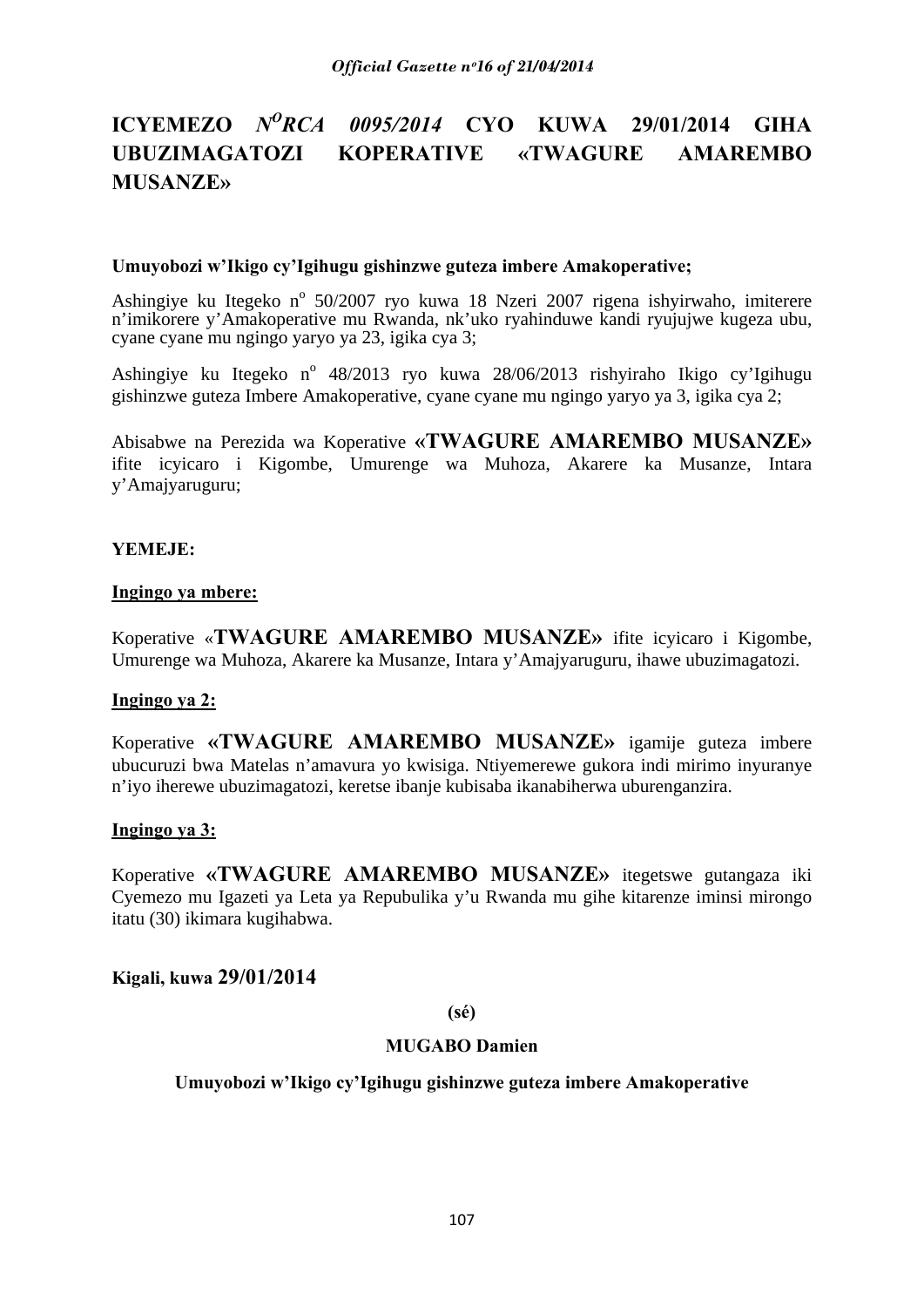# **ICYEMEZO** *NORCA 747/2013* **CYO KUWA 09/08/2013 GIHA UBUZIMAGATOZI «BUGESERA FARMERS' COOPERATIVE» (BFC)**

### **Umuyobozi w'Ikigo cy'Igihugu gishinzwe guteza imbere Amakoperative;**

Ashingiye ku Itegeko nº 50/2007 ryo kuwa 18 Nzeri 2007 rigena ishyirwaho, imiterere n'imikorere y'Amakoperative mu Rwanda, nk'uko ryahinduwe kandi ryujujwe kugeza ubu, cyane cyane mu ngingo yaryo ya 23, igika cya 3;

Ashingiye ku Itegeko nº 48/2013 ryo kuwa 28/06/2013 rishyiraho Ikigo cy'Igihugu gishinzwe guteza Imbere Amakoperative, cyane cyane mu ngingo yaryo ya 3, igika cya 2;

Abisabwe na Perezida wa Koperative **«BFC»** ifite icyicaro i Kayumba, Umurenge wa Nyamata, Akarere ka Bugesera, Intara y'Iburasirazuba;

## **YEMEJE:**

## **Ingingo ya mbere:**

Koperative «**BFC»** ifite icyicaro i Kayumba, Umurenge wa Nyamata, Akarere ka Bugesera, Intara y'Iburasirazuba, ihawe ubuzimagatozi.

### **Ingingo ya 2:**

Koperative **«BFC»** igamije guteza imbere ubuhinzi bw'imyumbati. Ntiyemerewe gukora indi mirimo inyuranye n'iyo iherewe ubuzimagatozi, keretse ibanje kubisaba ikanabiherwa uburenganzira.

### **Ingingo ya 3:**

Koperative **«BFC»** itegetswe gutangaza iki Cyemezo mu Igazeti ya Leta ya Repubulika y'u Rwanda mu gihe kitarenze iminsi mirongo itatu (30) ikimara kugihabwa.

### **Kigali, kuwa 09/08/2013**

### **(sé)**

### **MUGABO Damien**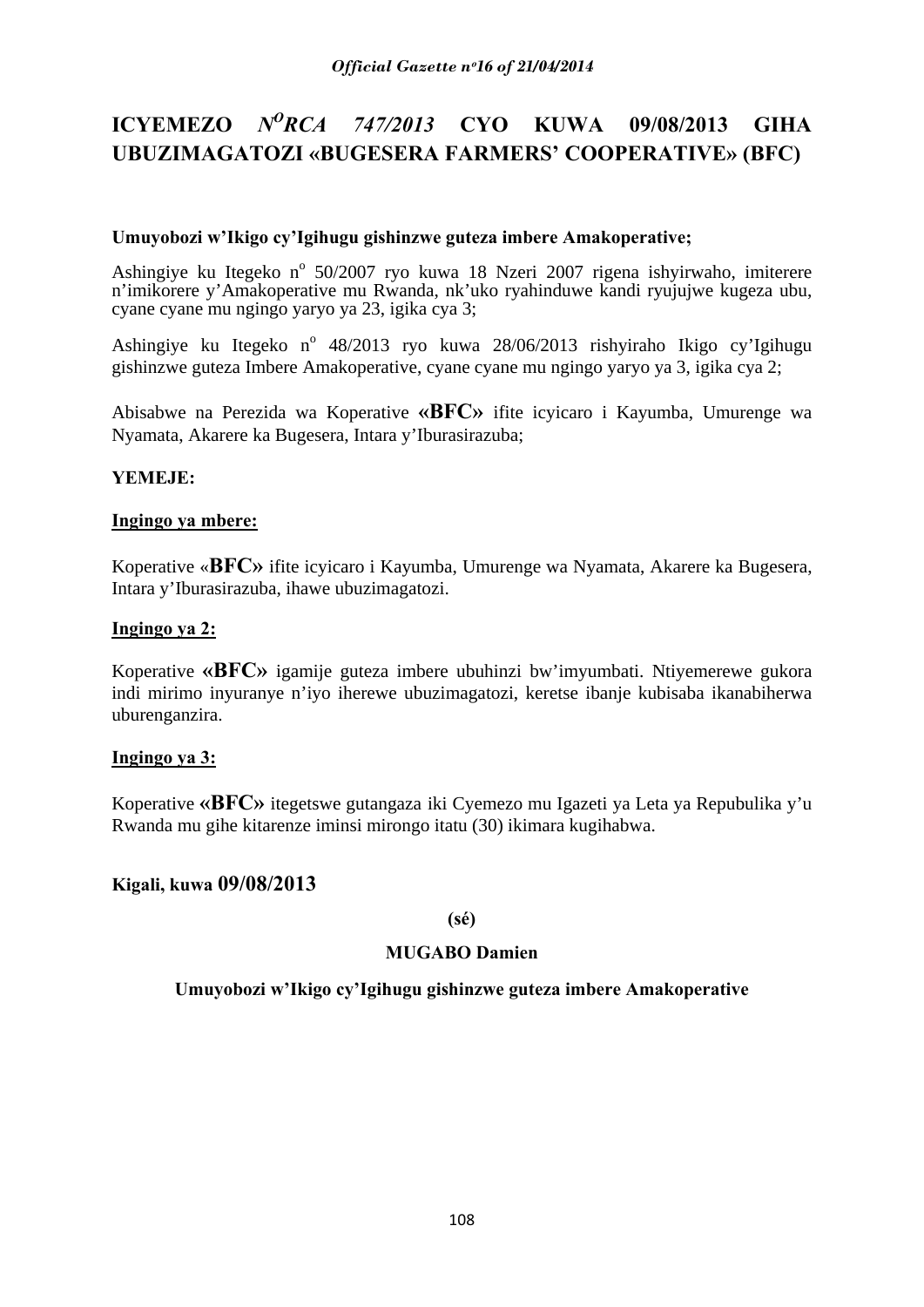# **ICYEMEZO** *NORCA 1040/2013* **CYO KUWA 19/11/2013 GIHA UBUZIMAGATOZI KOPERATIVE «TWORORE AMATUNGO MAGUFI BUYOGA» (KOTAMOBU)**

### **Umuyobozi w'Ikigo cy'Igihugu gishinzwe guteza imbere Amakoperative;**

Ashingiye ku Itegeko nº 50/2007 ryo kuwa 18 Nzeri 2007 rigena ishyirwaho, imiterere n'imikorere y'Amakoperative mu Rwanda, nk'uko ryahinduwe kandi ryujujwe kugeza ubu, cyane cyane mu ngingo yaryo ya 23, igika cya 3;

Ashingiye ku Itegeko nº 48/2013 ryo kuwa 28/06/2013 rishyiraho Ikigo cy'Igihugu gishinzwe guteza Imbere Amakoperative, cyane cyane mu ngingo yaryo ya 3, igika cya 2;

Abisabwe na Perezida wa Koperative **«KOTAMOBU»** ifite icyicaro i Buyoga, Umurenge wa Buyoga, Akarere ka Rulindo, Intara y'Amajyaruguru;

## **YEMEJE:**

### **Ingingo ya mbere:**

Koperative «**KOTAMOBU»** ifite icyicaro i Buyoga, Umurenge wa Buyoga, Akarere ka Rulindo, Intara y'Amajyaruguru, ihawe ubuzimagatozi.

### **Ingingo ya 2:**

Koperative **«KOTAMOBU»** igamije gutanga serivisi z'ubujyanama bw'ubuzima no guteza imbere ubworozi bw'amatungo magufi (ihene, intama, inkwavu, ingurube n'inkoko). Ntiyemerewe gukora indi mirimo inyuranye n'iyo iherewe ubuzimagatozi, keretse ibanje kubisaba ikanabiherwa uburenganzira.

### **Ingingo ya 3:**

Icyemezo n0 RCA 996/2010 cyo kuwa 16 Kanama 2010 kivanyweho.

### **Ingingo ya 4:**

Koperative **«KOTAMOBU»** itegetswe gutangaza iki Cyemezo mu Igazeti ya Leta ya Repubulika y'u Rwanda mu gihe kitarenze iminsi mirongo itatu (30) ikimara kugihabwa.

# **Kigali, kuwa 19/11/2013**

**(sé)** 

### **MUGABO Damien**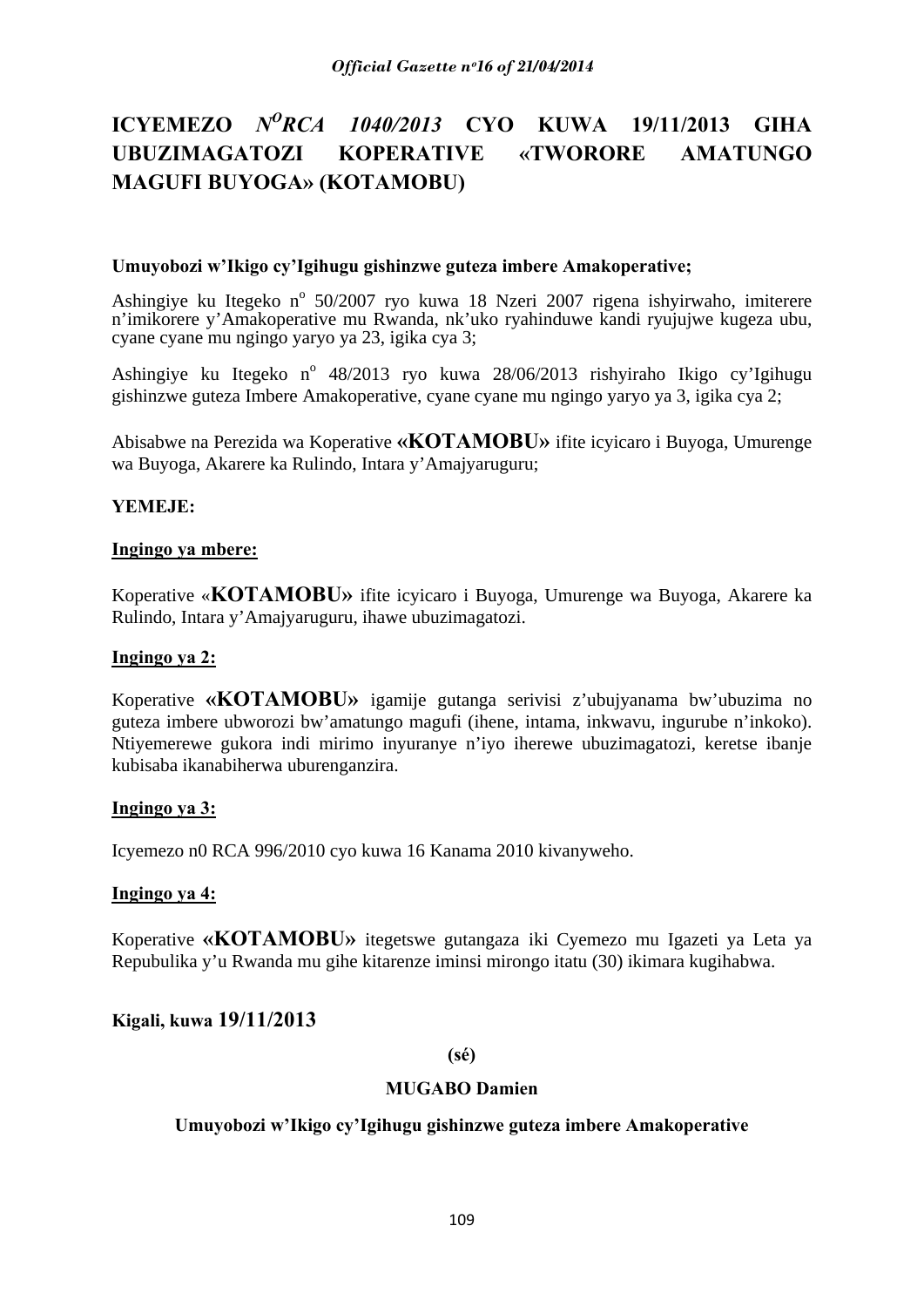# **ICYEMEZO** *NORCA 0054/2014* **CYO KUWA 24/01/2014 GIHA UBUZIMAGATOZI KOPERATIVE «TUNOZUBUHINZI - RWAMIKO»**

## **Umuyobozi w'Ikigo cy'Igihugu gishinzwe guteza imbere Amakoperative;**

Ashingiye ku Itegeko nº 50/2007 ryo kuwa 18 Nzeri 2007 rigena ishyirwaho, imiterere n'imikorere y'Amakoperative mu Rwanda, nk'uko ryahinduwe kandi ryujujwe kugeza ubu, cyane cyane mu ngingo yaryo ya 23, igika cya 3;

Ashingiye ku Itegeko nº 48/2013 ryo kuwa 28/06/2013 rishyiraho Ikigo cy'Igihugu gishinzwe guteza Imbere Amakoperative, cyane cyane mu ngingo yaryo ya 3, igika cya 2;

Abisabwe na Perezida wa Koperative **«TUNOZUBUHINZI - RWAMIKO»** ifite icyicaro i Cyeru, Umurenge wa Rwamiko, Akarere ka Gicumbi, Intara y'Amajyaruguru;

## **YEMEJE:**

### **Ingingo ya mbere:**

Koperative «**TUNOZUBUHINZI - RWAMIKO»** ifite icyicaro i Cyeru, Umurenge wa Rwamiko, Akarere ka Gicumbi, Intara y'Amajyaruguru, ihawe ubuzimagatozi.

### **Ingingo ya 2:**

Koperative **«TUNOZUBUHINZI - RWAMIKO»** igamije guteza imbere ubuhinzi bw'ibirayi. Ntiyemerewe gukora indi mirimo inyuranye n'iyo iherewe ubuzimagatozi, keretse ibanje kubisaba ikanabiherwa uburenganzira.

### **Ingingo ya 3:**

Koperative **«TUNOZUBUHINZI - RWAMIKO»** itegetswe gutangaza iki Cyemezo mu Igazeti ya Leta ya Repubulika y'u Rwanda mu gihe kitarenze iminsi mirongo itatu (30) ikimara kugihabwa.

# **Kigali, kuwa 24/01/2014**

### **(sé)**

## **MUGABO Damien**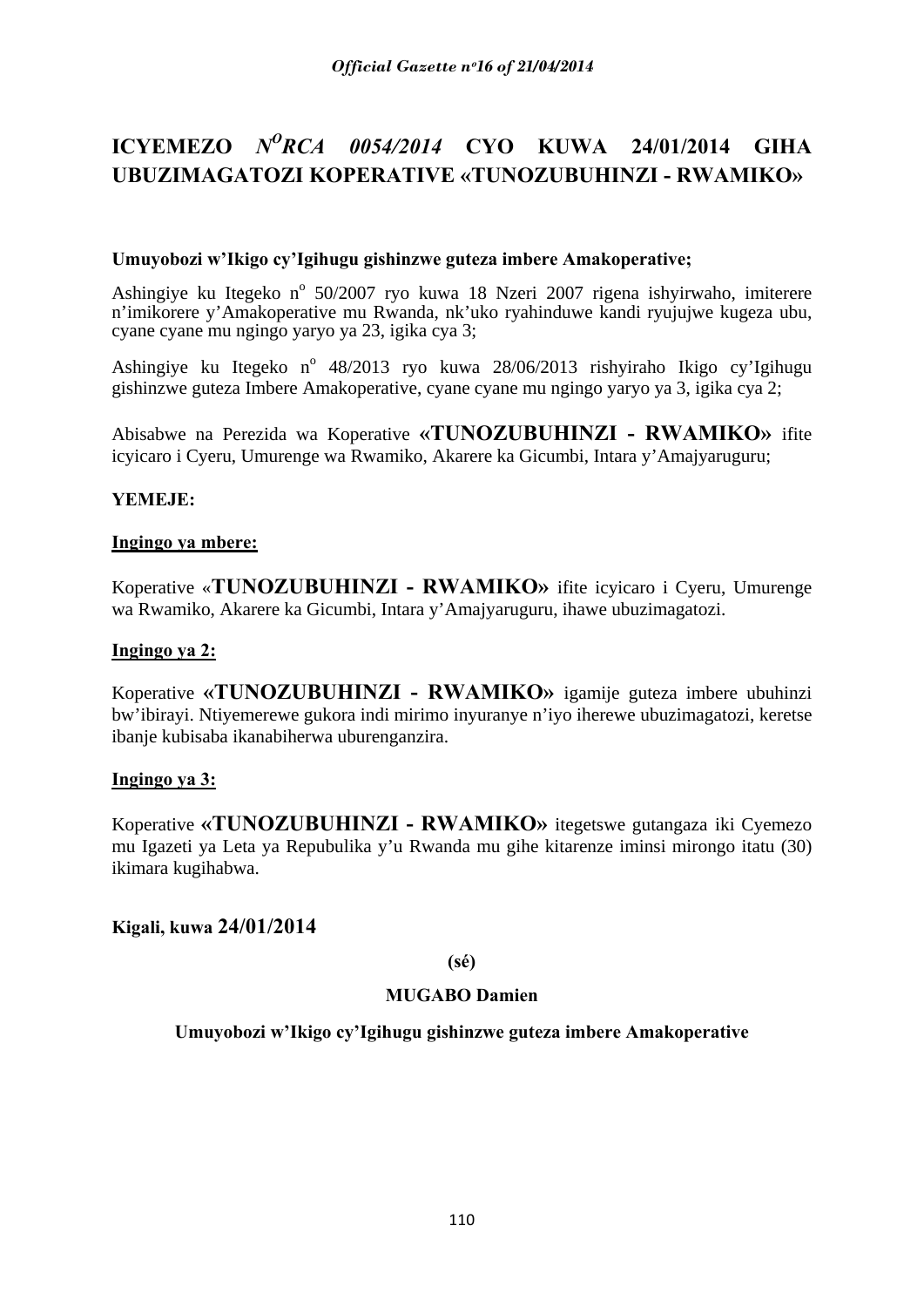# **ICYEMEZO** *NORCA 0053/2014* **CYO KUWA 24/01/2014 GIHA UBUZIMAGATOZI KOPERATIVE «TWIHESHE AGACIRO TAXI VOITURE GATUNA» (TATAVOGA)**

### **Umuyobozi w'Ikigo cy'Igihugu gishinzwe guteza imbere Amakoperative;**

Ashingiye ku Itegeko nº 50/2007 ryo kuwa 18 Nzeri 2007 rigena ishyirwaho, imiterere n'imikorere y'Amakoperative mu Rwanda, nk'uko ryahinduwe kandi ryujujwe kugeza ubu, cyane cyane mu ngingo yaryo ya 23, igika cya 3;

Ashingiye ku Itegeko nº 48/2013 ryo kuwa 28/06/2013 rishyiraho Ikigo cy'Igihugu gishinzwe guteza Imbere Amakoperative, cyane cyane mu ngingo yaryo ya 3, igika cya 2;

Abisabwe na Perezida wa Koperative **«TATAVOGA»** ifite icyicaro i Gatuna, Umurenge wa Cyumba, Akarere ka Gicumbi, Intara y'Amajyaruguru;

## **YEMEJE:**

### **Ingingo ya mbere:**

Koperative «**TATAVOGA»** ifite icyicaro i Gatuna, Umurenge wa Cyumba, Akarere ka Gicumbi, Intara y'Amajyaruguru, ihawe ubuzimagatozi.

### **Ingingo ya 2:**

Koperative **«TATAVOGA»** igamije gutanga serivisi zijyanye no gutwara abantu hakoreshejwe imodoka nto (voitures). Ntiyemerewe gukora indi mirimo inyuranye n'iyo iherewe ubuzimagatozi, keretse ibanje kubisaba ikanabiherwa uburenganzira.

### **Ingingo ya 3:**

Koperative **«TATAVOGA»** itegetswe gutangaza iki Cyemezo mu Igazeti ya Leta ya Repubulika y'u Rwanda mu gihe kitarenze iminsi mirongo itatu (30) ikimara kugihabwa.

# **Kigali, kuwa 24/01/2014**

### **(sé)**

### **MUGABO Damien**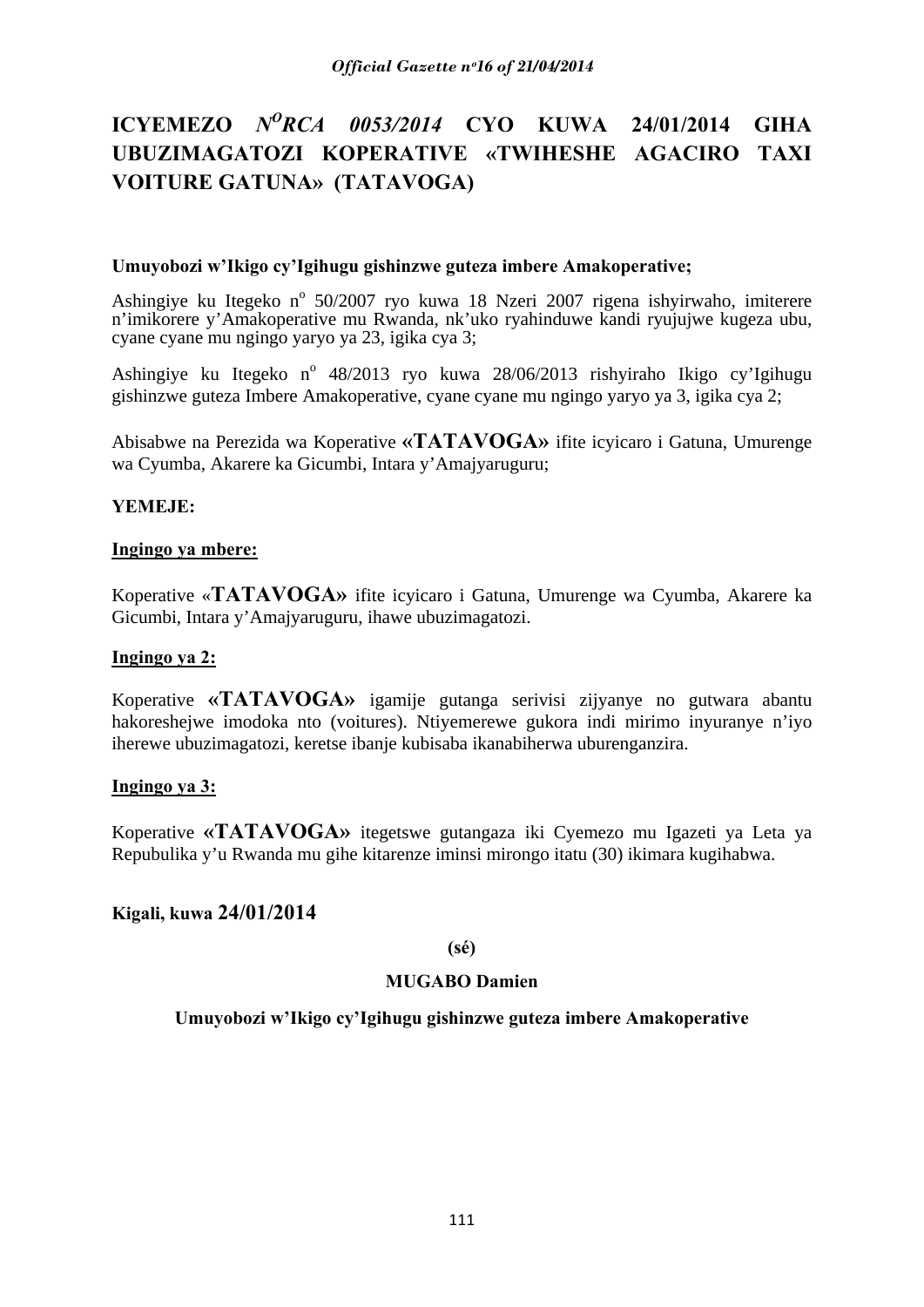# **ICYEMEZO** *NORCA 00142/2014* **CYO KUWA 07/02/2014 GIHA UBUZIMAGATOZI KOPERATIVE «TUNOZUMURIMO RWABISEMANYI» (KOPETURWA)**

### **Umuyobozi w'Ikigo cy'Igihugu gishinzwe guteza imbere Amakoperative;**

Ashingiye ku Itegeko nº 50/2007 ryo kuwa 18 Nzeri 2007 rigena ishyirwaho, imiterere n'imikorere y'Amakoperative mu Rwanda, nk'uko ryahinduwe kandi ryujujwe kugeza ubu, cyane cyane mu ngingo yaryo ya 23, igika cya 3;

Ashingiye ku Itegeko nº 48/2013 ryo kuwa 28/06/2013 rishyiraho Ikigo cy'Igihugu gishinzwe guteza Imbere Amakoperative, cyane cyane mu ngingo yaryo ya 3, igika cya 2;

Abisabwe na Perezida wa Koperative **«KOPETURWA»** ifite icyicaro Agahabwa, Umurenge wa Kigembe, Akarere ka Gisagara, Intara y'Amajyepfo;

## **YEMEJE:**

### **Ingingo ya mbere:**

Koperative «**KOPETURWA»** ifite icyicaro Agahabwa, Umurenge wa Kigembe, Akarere ka Gisagara, Intara y'Amajyepfo, ihawe ubuzimagatozi.

### **Ingingo ya 2:**

Koperative **«KOPETURWA»** igamije gutanga serivisi z'isuku mu bigo bya Leta n'ibyigenga no gukora ubuhumbikiro (pepiniyeri). Ntiyemerewe gukora indi mirimo inyuranye n'iyo iherewe ubuzimagatozi, keretse ibanje kubisaba ikanabiherwa uburenganzira.

### **Ingingo ya 3:**

Koperative **«KOPETURWA»** itegetswe gutangaza iki Cyemezo mu Igazeti ya Leta ya Repubulika y'u Rwanda mu gihe kitarenze iminsi mirongo itatu (30) ikimara kugihabwa.

# **Kigali, kuwa 07/02/2014**

### **(sé)**

## **MUGABO Damien**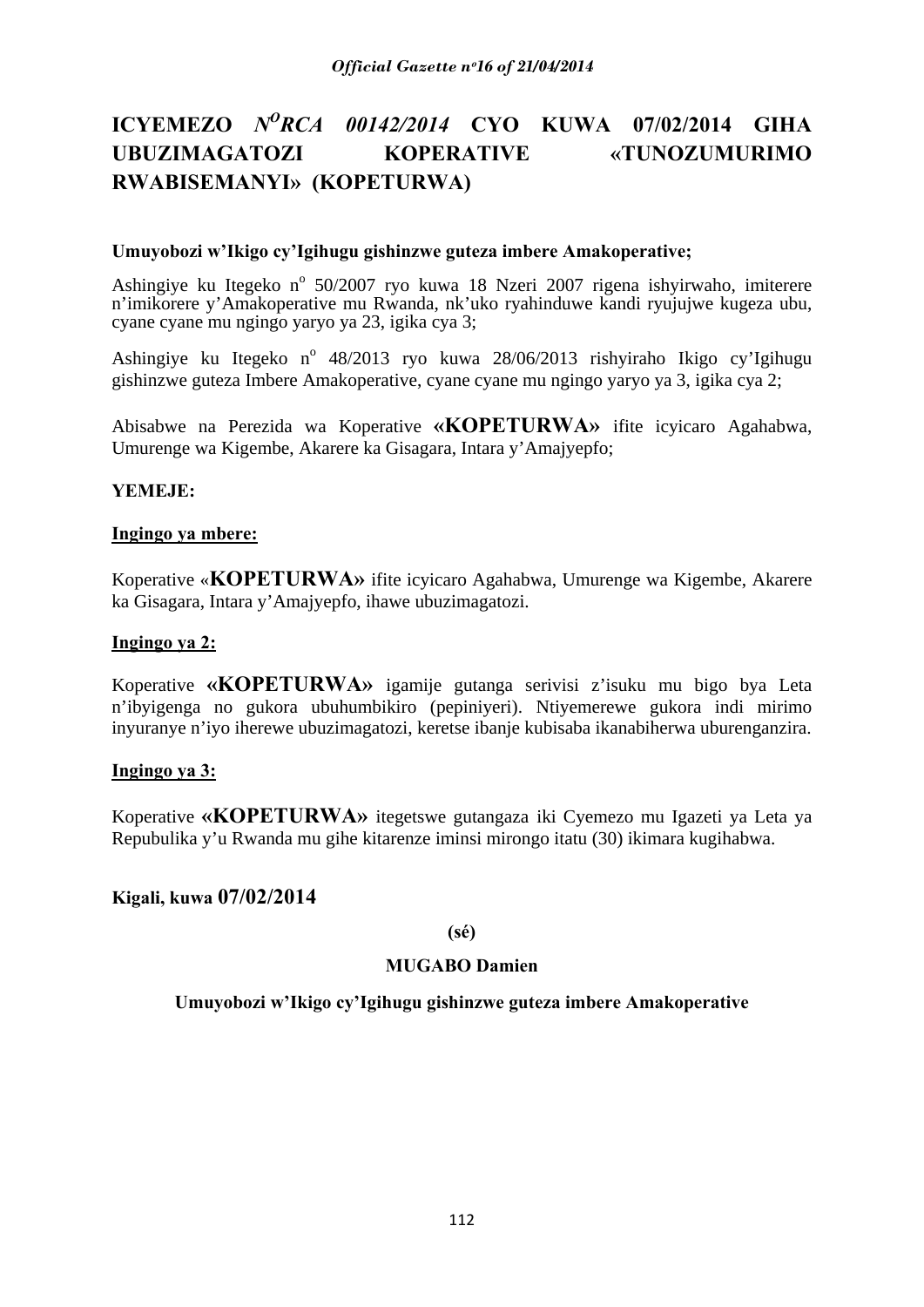# **ICYEMEZO** *NORCA 0057/2014* **CYO KUWA 24/01/2014 GIHA UBUZIMAGATOZI KOPERATIVE «DUFATANYE CLEANING COOPERATIVE» (DUCLECO)**

### **Umuyobozi w'Ikigo cy'Igihugu gishinzwe guteza imbere Amakoperative;**

Ashingiye ku Itegeko nº 50/2007 ryo kuwa 18 Nzeri 2007 rigena ishyirwaho, imiterere n'imikorere y'Amakoperative mu Rwanda, nk'uko ryahinduwe kandi ryujujwe kugeza ubu, cyane cyane mu ngingo yaryo ya 23, igika cya 3;

Ashingiye ku Itegeko nº 48/2013 ryo kuwa 28/06/2013 rishyiraho Ikigo cy'Igihugu gishinzwe guteza Imbere Amakoperative, cyane cyane mu ngingo yaryo ya 3, igika cya 2;

Abisabwe na Perezida wa Koperative **«DUCLECO»** ifite icyicaro i Ruhango, Umurenge wa Gisozi, Akarere ka Gasabo, Umujyi wa Kigali;

## **YEMEJE:**

### **Ingingo ya mbere:**

Koperative «**DUCLECO»** ifite icyicaro i Ruhango, Umurenge wa Gisozi, Akarere ka Gasabo, Umujyi wa Kigali, ihawe ubuzimagatozi.

### **Ingingo ya 2:**

Koperative **«DUCLECO»** igamije gutanga serivisi z'isuku mu bigo bya Leta n'iby'abigenga. Ntiyemerewe gukora indi mirimo inyuranye n'iyo iherewe ubuzimagatozi, keretse ibanje kubisaba ikanabiherwa uburenganzira.

### **Ingingo ya 3:**

Koperative **«DUCLECO»** itegetswe gutangaza iki Cyemezo mu Igazeti ya Leta ya Repubulika y'u Rwanda mu gihe kitarenze iminsi mirongo itatu (30) ikimara kugihabwa.

# **Kigali, kuwa 24/01/2014**

### **(sé)**

### **MUGABO Damien**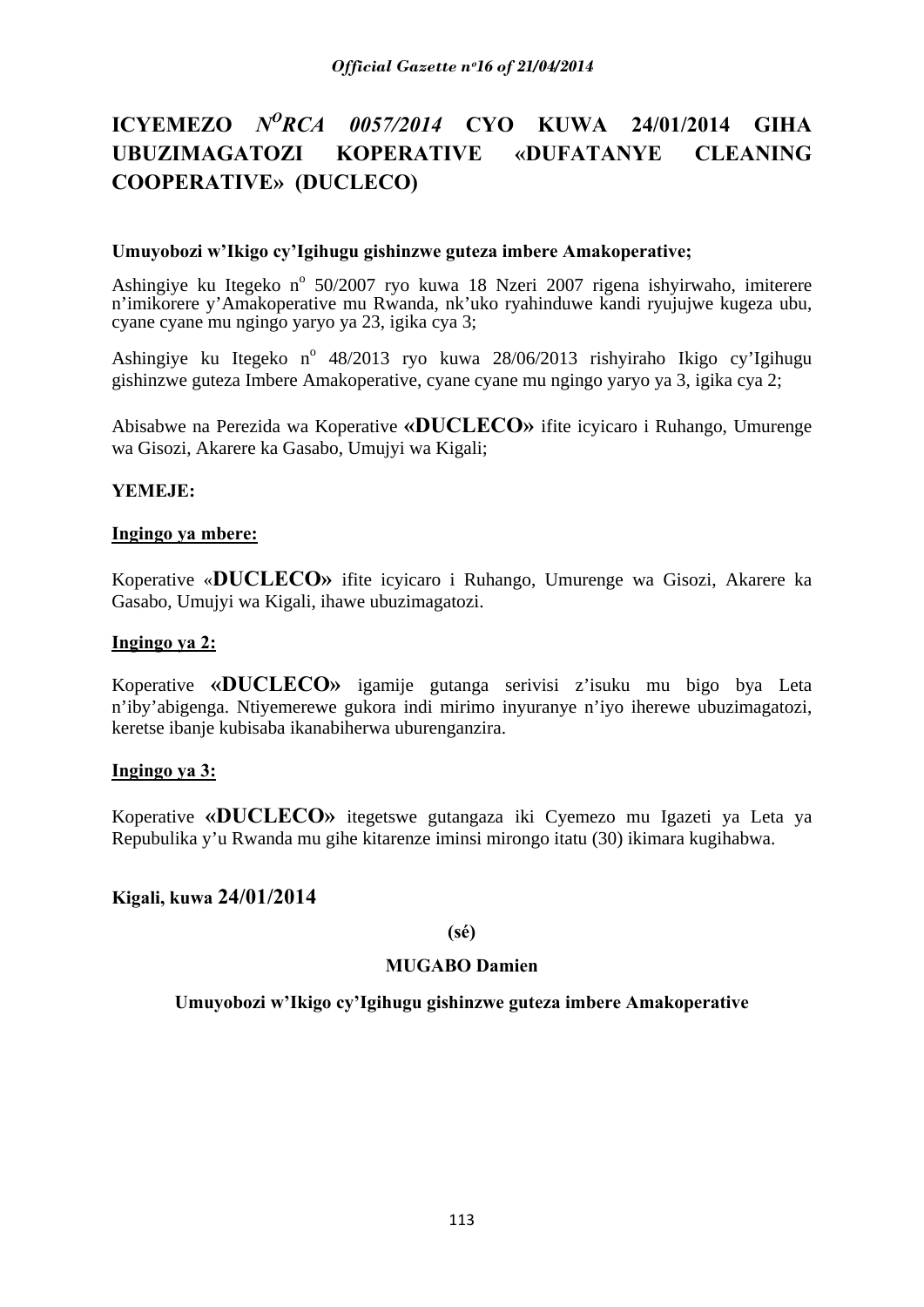# **ICYEMEZO** *NORCA 0072/2014* **CYO KUWA 24/01/2014 GIHA UBUZIMAGATOZI KOPERATIVE «DUFATANYE KURERA» (KODUKU TETERO)**

### **Umuyobozi w'Ikigo cy'Igihugu gishinzwe guteza imbere Amakoperative;**

Ashingiye ku Itegeko nº 50/2007 ryo kuwa 18 Nzeri 2007 rigena ishyirwaho, imiterere n'imikorere y'Amakoperative mu Rwanda, nk'uko ryahinduwe kandi ryujujwe kugeza ubu, cyane cyane mu ngingo yaryo ya 23, igika cya 3;

Ashingiye ku Itegeko nº 48/2013 ryo kuwa 28/06/2013 rishyiraho Ikigo cy'Igihugu gishinzwe guteza Imbere Amakoperative, cyane cyane mu ngingo yaryo ya 3, igika cya 2;

Abisabwe na Perezidante wa Koperative **«KODUKU TETERO»** ifite icyicaro i Gitega, Umurenge wa Matyazo, Akarere ka Ngororero, Intara y'Iburengerazuba;

## **YEMEJE:**

### **Ingingo ya mbere:**

Koperative «**KODUKU TETERO»** ifite icyicaro i Gitega, Umurenge wa Matyazo, Akarere ka Ngororero, Intara y'Iburengerazuba, ihawe ubuzimagatozi.

### **Ingingo ya 2:**

Koperative **«KODUKU TETERO»** igamije guteza imbere ubucuruzi bw'imyaka (ibishyimbo, umuceri, ibigori). Ntiyemerewe gukora indi mirimo inyuranye n'iyo iherewe ubuzimagatozi, keretse ibanje kubisaba ikanabiherwa uburenganzira.

### **Ingingo ya 3:**

Koperative **«KODUKU TETERO»** itegetswe gutangaza iki Cyemezo mu Igazeti ya Leta ya Repubulika y'u Rwanda mu gihe kitarenze iminsi mirongo itatu (30) ikimara kugihabwa.

# **Kigali, kuwa 24/01/2014**

### **(sé)**

### **MUGABO Damien**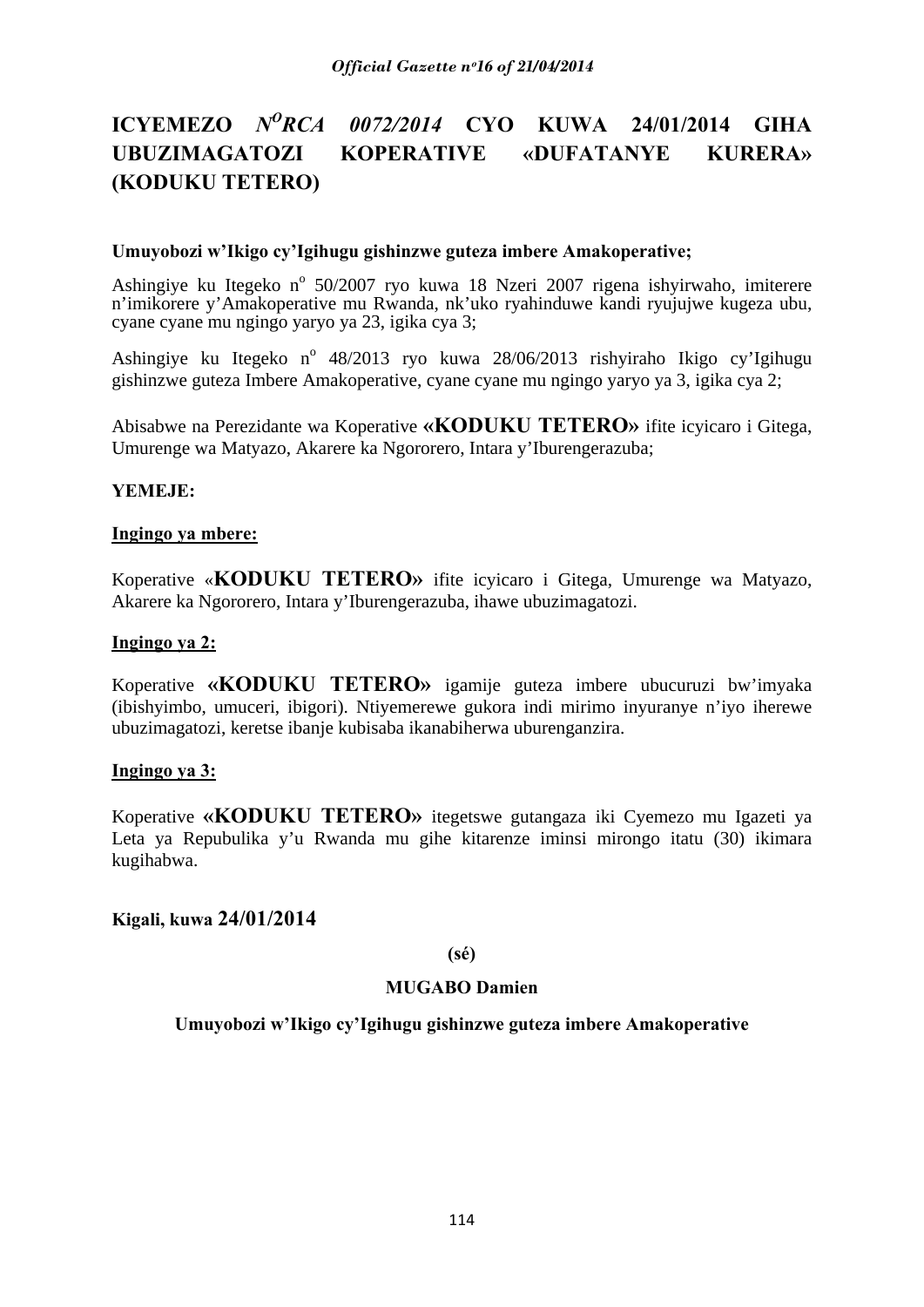# **ICYEMEZO** *NORCA 0117/2014* **CYO KUWA 04/02/2014 GIHA UBUZIMAGATOZI «HUYE TAXI TRANSPORT COOPERATIVE» (H.T.T.C)**

## **Umuyobozi w'Ikigo cy'Igihugu gishinzwe guteza imbere Amakoperative;**

Ashingiye ku Itegeko nº 50/2007 ryo kuwa 18 Nzeri 2007 rigena ishyirwaho, imiterere n'imikorere y'Amakoperative mu Rwanda, nk'uko ryahinduwe kandi ryujujwe kugeza ubu, cyane cyane mu ngingo yaryo ya 23, igika cya 3;

Ashingiye ku Itegeko n<sup>o</sup> 48/2013 ryo kuwa 28/06/2013 rishyiraho Ikigo cy'Igihugu gishinzwe guteza Imbere Amakoperative, cyane cyane mu ngingo yaryo ya 3, igika cya 2;

Abisabwe na Perezida wa Koperative **«H.T.T.C»** ifite icyicaro i Huye, Umurenge wa Ngoma, Akarere ka Huye, Intara y'Amajyepfo;

# **YEMEJE:**

### **Ingingo ya mbere:**

Koperative «**H.T.T.C»** ifite icyicaro i Huye, Umurenge wa Ngoma, Akarere ka Huye, Intara y'Amajyepfo, ihawe ubuzimagatozi.

### **Ingingo ya 2:**

Koperative **«H.T.T.C»** igamije gutwara abagenzi ikoresheje imodoka zo mu bwoko bwa taxi voitures. Ntiyemerewe gukora indi mirimo inyuranye n'iyo iherewe ubuzimagatozi, keretse ibanje kubisaba ikanabiherwa uburenganzira.

### **Ingingo ya 3:**

Koperative **«H.T.T.C»** itegetswe gutangaza iki Cyemezo mu Igazeti ya Leta ya Repubulika y'u Rwanda mu gihe kitarenze iminsi mirongo itatu (30) ikimara kugihabwa.

# **Kigali, kuwa 04/02/2014**

**(sé)** 

### **MUGABO Damien**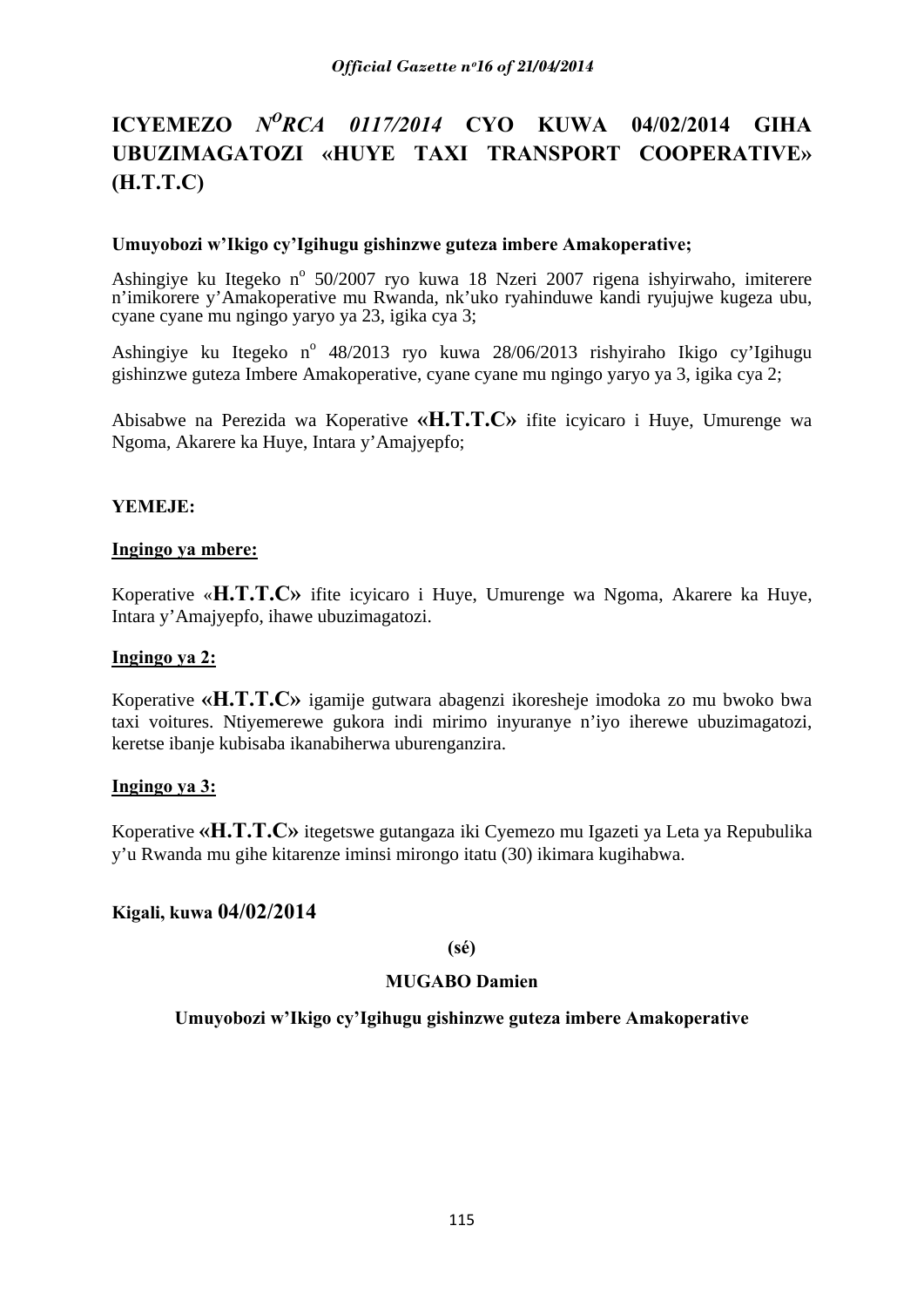# **ICYEMEZO** *NORCA 895/2013* **CYO KUWA 19/09/2013 GIHA UBUZIMAGATOZI KOPERATIVE «KUNDA UMWUGA KAMWUMBA»**

### **Umuyobozi w'Ikigo cy'Igihugu gishinzwe guteza imbere Amakoperative;**

Ashingiye ku Itegeko nº 50/2007 ryo kuwa 18 Nzeri 2007 rigena ishyirwaho, imiterere n'imikorere y'Amakoperative mu Rwanda, nk'uko ryahinduwe kandi ryujujwe kugeza ubu, cyane cyane mu ngingo yaryo ya 23, igika cya 3;

Ashingiye ku Itegeko nº 48/2013 ryo kuwa 28/06/2013 rishyiraho Ikigo cy'Igihugu gishinzwe guteza Imbere Amakoperative, cyane cyane mu ngingo yaryo ya 3, igika cya 2;

Abisabwe na Perezida wa Koperative **«KUNDA UMWUGA KAMWUMBA»** ifite icyicaro i Kamwumba, Umurenge wa Nyange, Akarere ka Musanze, Intara y'Amajyaruguru;

### **YEMEJE:**

#### **Ingingo ya mbere:**

Koperative «**KUNDA UMWUGA KAMWUMBA»** ifite icyicaro i Kamwumba, Umurenge wa Nyange, Akarere ka Musanze, Intara y'Amajyaruguru, ihawe ubuzimagatozi.

#### **Ingingo ya 2:**

Koperative **«KUNDA UMWUGA KAMWUMBA»** igamije guteza imbere ububoshyi bw'agaseke no kubaza amashusho mu biti. Ntiyemerewe gukora indi mirimo inyuranye n'iyo iherewe ubuzimagatozi, keretse ibanje kubisaba ikanabiherwa uburenganzira.

### **Ingingo ya 3:**

Koperative **«KUNDA UMWUGA KAMWUMBA»** itegetswe gutangaza iki Cyemezo mu Igazeti ya Leta ya Repubulika y'u Rwanda mu gihe kitarenze iminsi mirongo itatu (30) ikimara kugihabwa.

### **Kigali, kuwa 19/09/2013**

### **(sé)**

#### **MUGABO Damien**